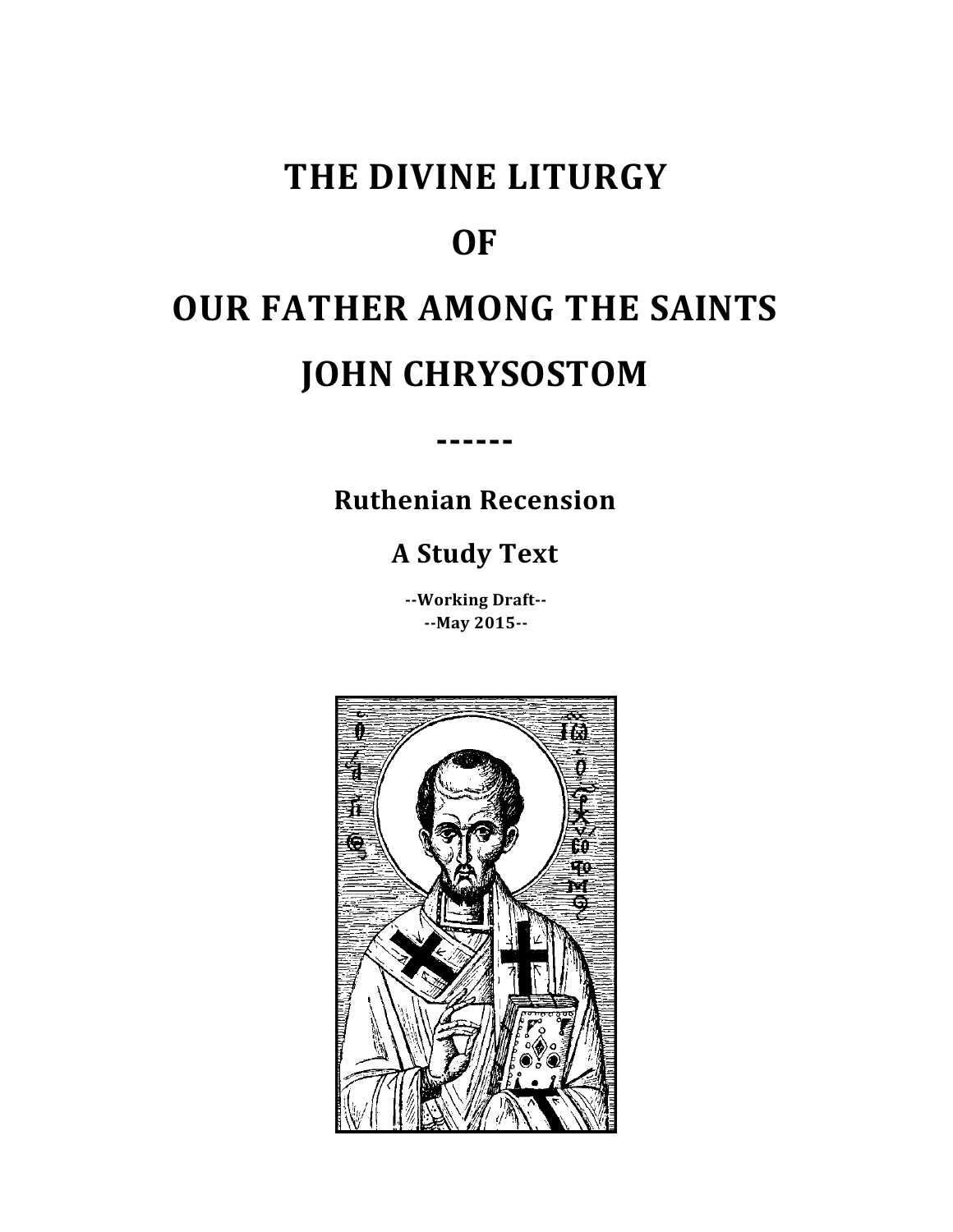Chrysostom Study Text - DRAFT 05/20/2015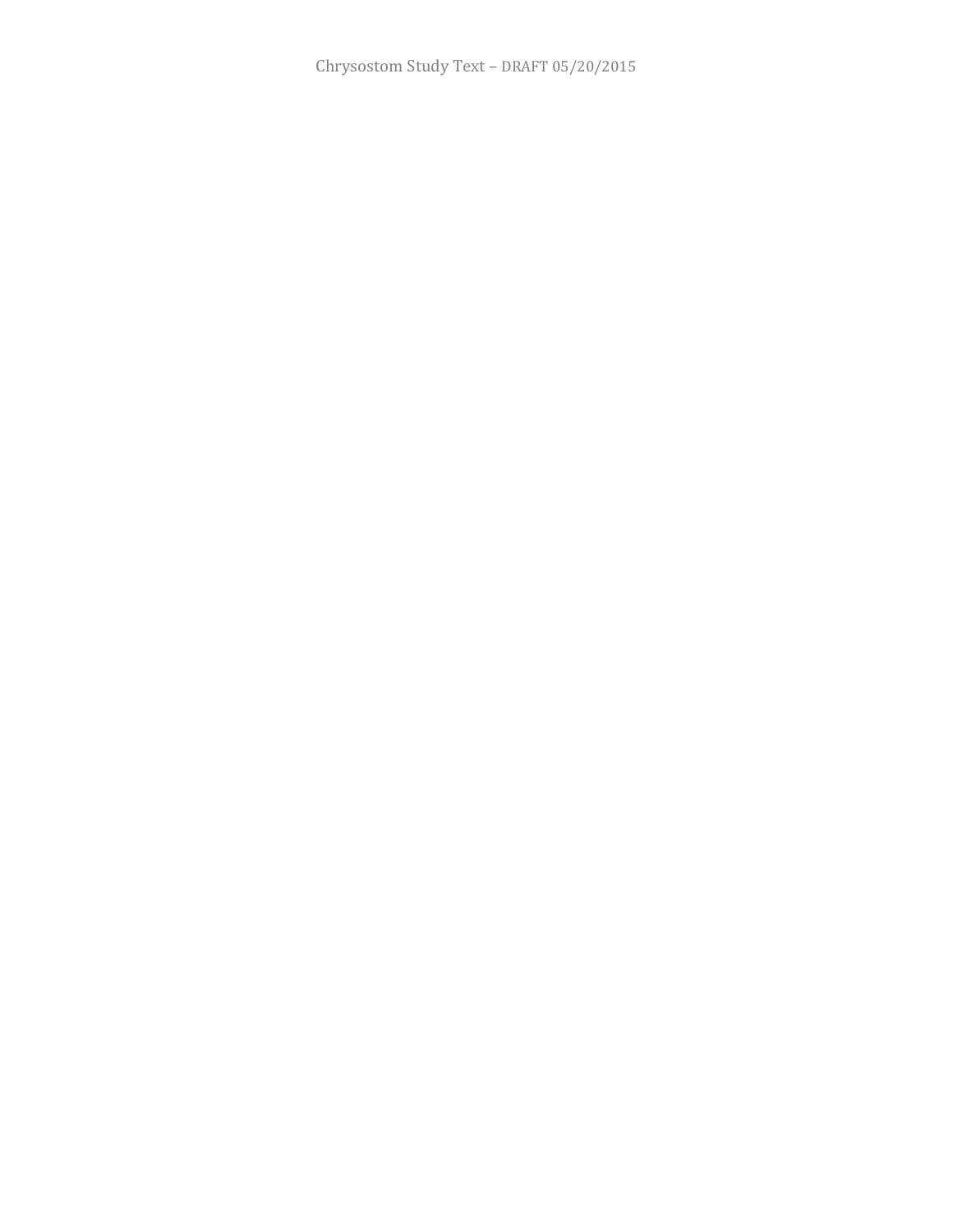# **THE DIVINE LITURGY**

# **OF**

# **OUR FATHER AMONG THE SAINTS JOHN CHRYSOSTOM**

**Ruthenian Recension**

**‐‐‐‐‐‐** 

# **A Study Text**

**‐‐Working Draft‐‐ ‐‐May 2015‐‐** 

*Ad usum privatum*

©2011-2015 All rights reserved.

This book may be duplicated freely for personal use so long as it is not sold for profit.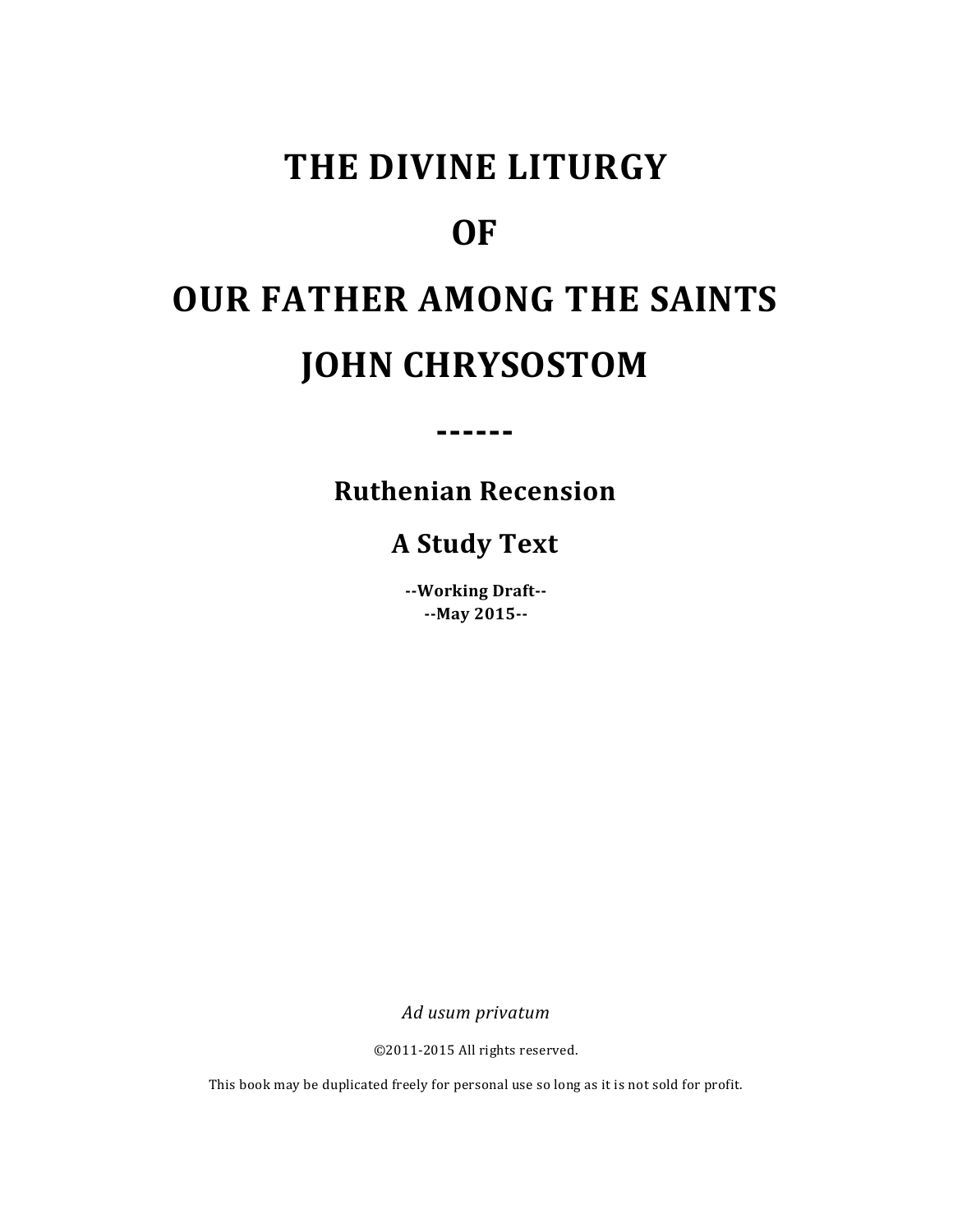Chrysostom Study Text - DRAFT 05/20/2015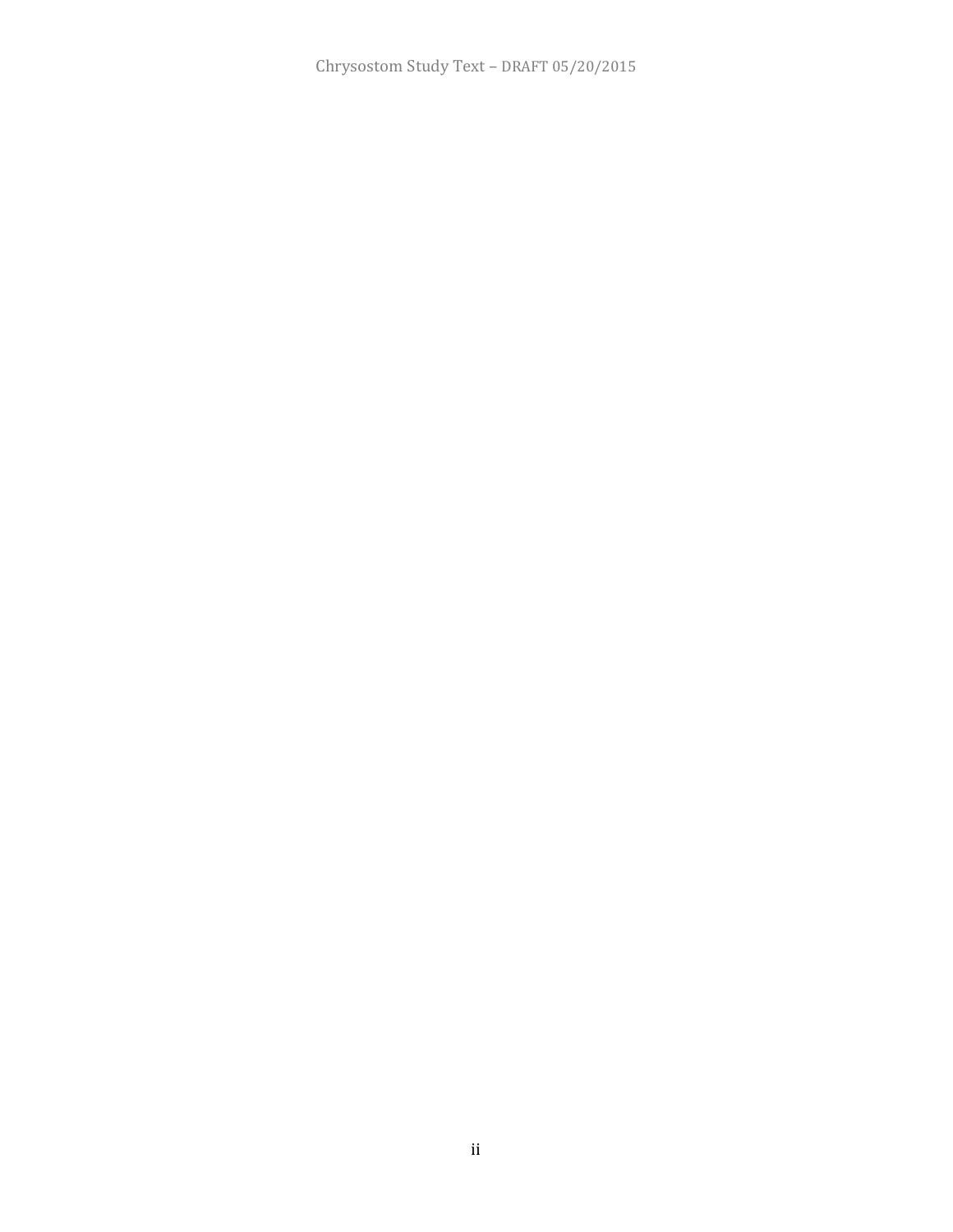# **Foreword to the Draft**

This is a public draft of a study edition of the Ruthenian Liturgicon of the Divine Liturgy of St. John Chrysostom. Please help us find our mistakes!

- The requested review is one of content. For ease and economy in printing the document has been designed for duplication on standard  $8-1/2$ " x  $11$ " paper. When the hardbound edition is prepared there will be a separate review for layout. [There are currently some prayers with awkward page breaks, and that will be attended to when the document is readied for publication, according to the size selected for the hardcover book.]
- The text for the psalm quotes remains mostly that which was given in the 1964 edition of the Liturgicon (most of which were an adaptation from the Douay-Rheims translation, updated to the Septuagint, where necessary). A separate review of the texts adapted from the Psalter is still to come. It might be useful to update these to the either the RSV-2CE or the new Revised Grail Psalms (Conception Abby) (which the Roman Catholics will be using in their corrected liturgical texts), since there is not yet a common LXX Psalter in use by all Byzantines (Catholic and Orthodox) as recommended in the *Liturgical Instruction* (#29).
- Our plan is to provide time for those who wish to review and comment to do so, and then to publish this as a hardbound and online study text. We invite any suggestions that would help us make this work more accurate.

Please note that this edition is a **DRAFT** and is being made available for public review and comment. If you find any mistakes, or have any suggestions to improve the text or rubrics to make them more faithful to the Slavonic original please send them to John Vernoski (jvernoski@byzcath.org). Reproduction of this text may be freely made, but we ask that you check with us before duplicating as the text is expected to be updated periodically until formal publication in book form, so that you are duplicating the most current version.

March 2011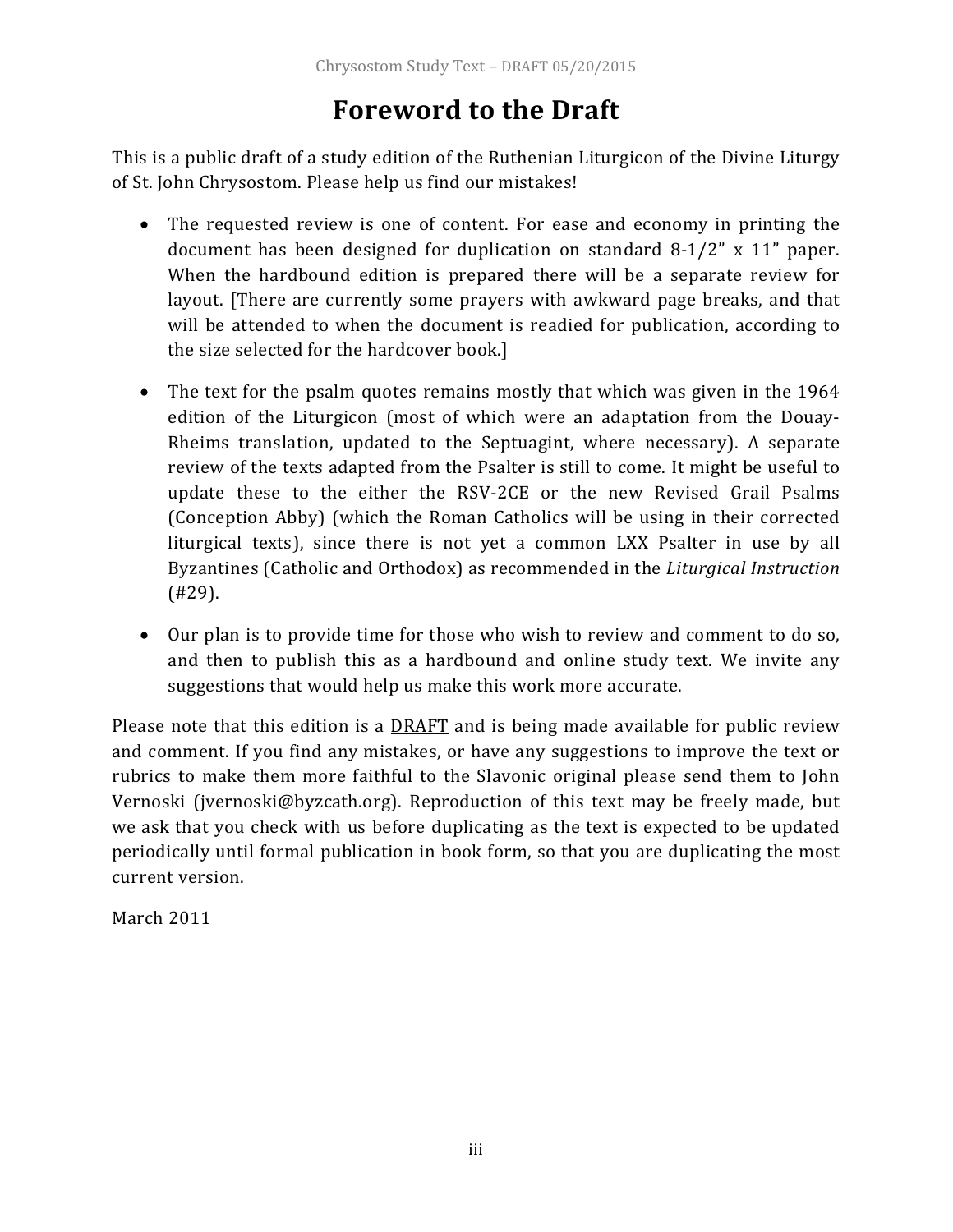Chrysostom Study Text - DRAFT 05/20/2015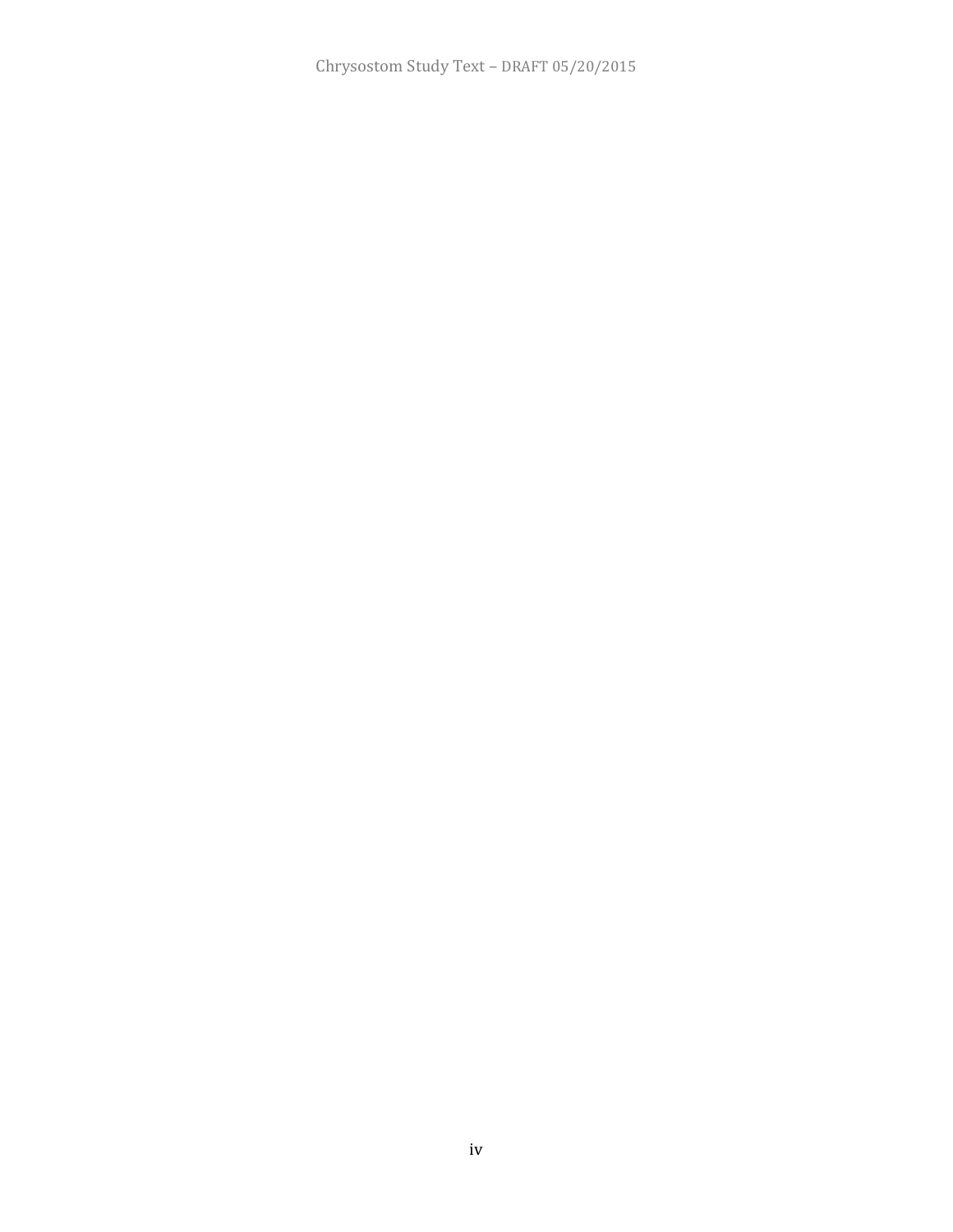*"In the first place, the existence of a distinct Ruthenian Recension has been established. This Recension is older than the rescension commonly called the vulgate, because the Ruthenian books had not been corrected (as the vulgate books were) on the basis of the Greek Editions printed at the beginning of the seventeenth century. The Ruthenian Recension, then inasmuch as it reflects older texts, deserves to be preferred."*

#### Eugene Cardinal Tisserant

Congregation for the Eastern Churches, *Circular of the Sacred Congregation for the Oriental Church to Ruthenian Ordinaries*, Prot. N.: 1219/28, September 10, 1941 (from the 1996 translation).

\_\_\_\_\_\_\_\_\_\_\_\_\_

*"The first requirement of every Eastern liturgical renewal, as is also the case for liturgical reform in the West, is that of rediscovering full fidelity to its own liturgical traditions, benefiting from its riches and eliminating that which has altered its authenticity. Such heedfulness is not subordinate to but precedes so‐called updating. Although a delicate task that must be executed with care so as not to disturb souls, it must be coherently and constantly pursued if the Eastern Catholic Churches want to remain faithful to the mandate received."* 

Congregation for the Eastern Churches, *Instruction for Applying the Liturgical Prescriptions of the Code of Canons of the Eastern Churches,* 6 January 1996, section 18. 

*"On the contemporary mania for "liturgical creativity" Ι can only repeat what Ι wrote years ago:*

\_\_\_\_\_\_\_\_\_\_\_\_

*[T]he first spontaneity and creativity of Christian worship is that of hearts and minds freely raised to God in love and song and prayer... Ι must let the liturgy speak for itself instead of trying to make it speak for me, instead of exploiting it as medium of self‐ expression. … The object of worship is not self‐expression, not even self‐fulfillment, but God. 'He must increase, Ι must decrease', John the Baptist said of Jesus (Jn 3:30), and that is an excellent principle for liturgical ministers.... [Most people can] be drawn to participate in a common heritage far nobler and richer than the creation of anyone of us individually. What we need is not further to reinvent the wheel, not to reshape our liturgy every time we read a new article, but just to take what we have and use it very well."*

Father Robert Taft, S.J., *A History of the Liturgy of St. John Chrysostom, Volume VI, The Communion, Thanksgiving, and Concluding Rites*, Orientalia Christiana Analecta, 281, *Pontificio Instituto Orientale* (Rome, 2008) page 785.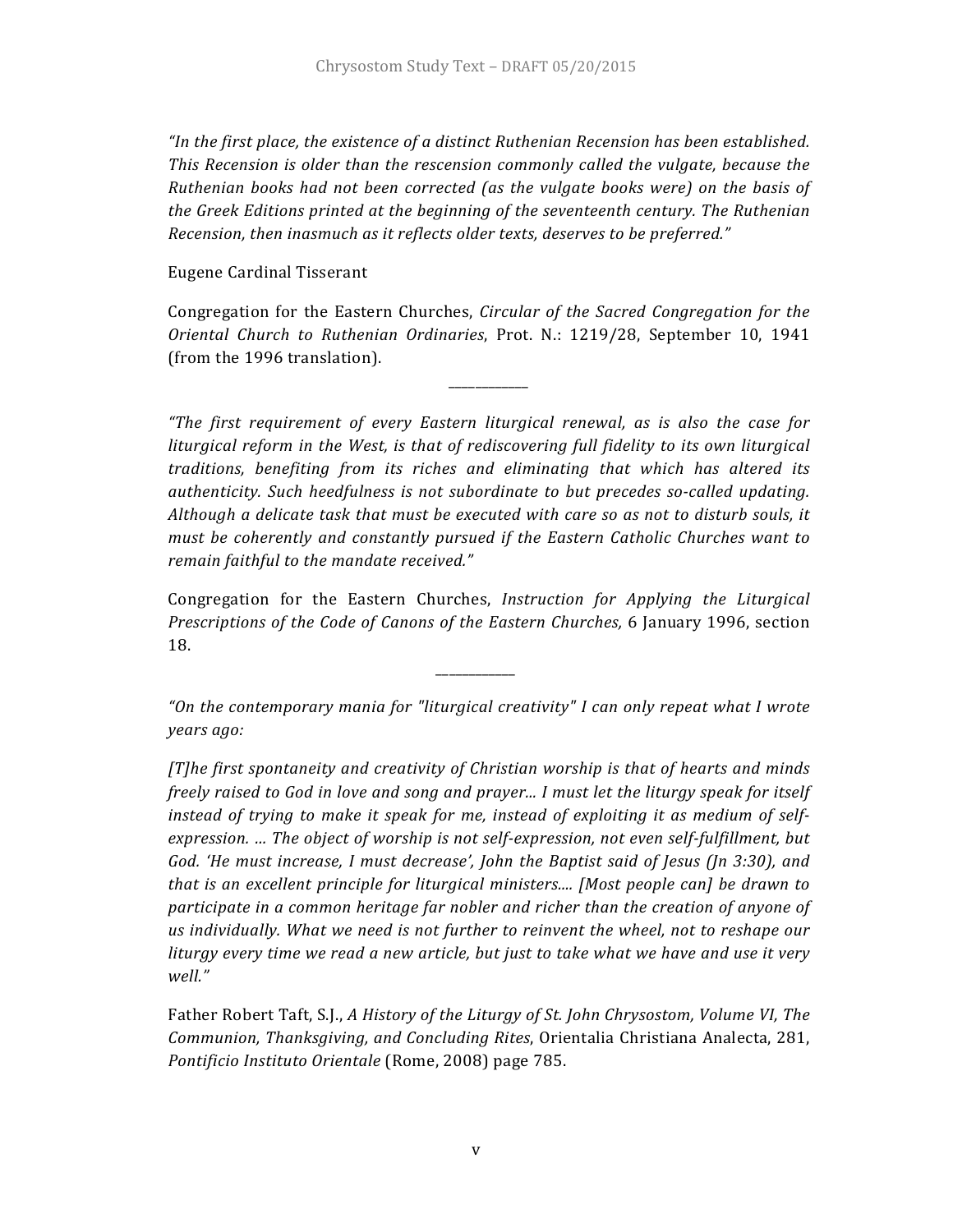Chrysostom Study Text - DRAFT 05/20/2015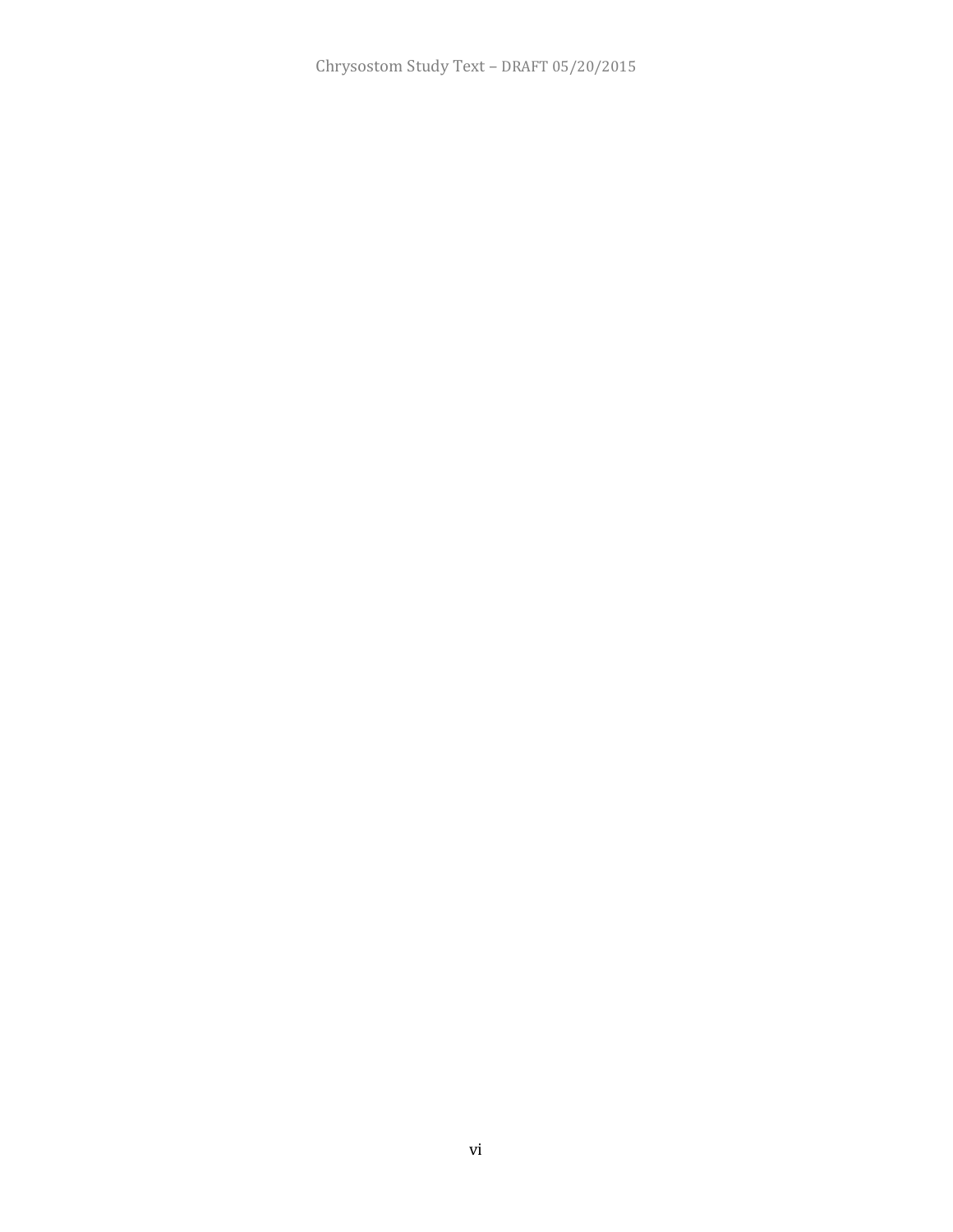# Foreword

The normative and official text of the *"Divine Liturgy of Our Father Among the Saints, John Chrysostom"* for the Ruthenian Recension is the typical Church Slavonic edition *"Čin Svjaščennyja i Božestvennyja Liturgii"* (commonly called the *Služebnik*), published by the authority of the Holy Apostolic See of Rome, and printed by the Basilian Abbey of St. Mary of Grottaferrata, 1942. In 1965 a very good English translation of the text and rubrics was prepared by the Inter-Eparchial Liturgical Commissions of the Ruthenian Catholic Eparchies of Pittsburgh and Passaic and approved by the Sacred Oriental Congregation (Prot. N. 380/62, December 10, 1964). More than forty-five years have passed, and it is reasonable to conduct a review of this translation to see if it can be improved to make it more literally accurate to the official and normative Slavonic texts. This study edition includes corrections and changes (mostly affecting the clergy texts). It was prepared to be in full conformance with the directives given in the "*Instruction for Applying the Liturgical Prescriptions of the Code of Canons of the Eastern Churches"* (issued in 1996 by the Congregation for the Eastern Churches), "*Liturgiam Authenticam"* (issued in 2001 by the Congregation for Divine Worship & the Discipline of the Sacraments), and other similar instructions.

The text of the Divine Liturgy is as given in the 1942 *Služebnik*. The text of rubrics is also from the 1942 Služebnik, but that text has been enhanced for study purposes by integrating into it the supplemental rubrics provided in the "*Ordo Celebrationis Vesperarum, Matutini et Divinae* Liturgiae Iuxta Recensionem Ruthenorum" (Rome, 1944). A careful study of the Ordo suggests that many of the supplemental directives it contains greatly enhance the *Služebnik* rubrics, and that they very likely would have been included in the 1942 *Služebnik* had they been available when it was published. It seemed sensible to offer them in this study edition (the rubrics from the 1942 *Služebnik* are in red while the additions from the Ordo are in dark red). For simplicity, although the *Služebnik* does include some rubrics for when two deacons celebrate, only the *Ordo* rubrics for the celebration of the Divine Liturgy with one deacon have been integrated, with the *Ordo* rubrics for two deacons and no deacon having been placed in an appendix (since the celebration with one deacon would be the hoped for norm in every parish). The approach to this update to the 1964 English translation of the Liturgicon has been "As literal as possible to the normative Slavonic text (looking at the Greek text behind it, especially for Scriptural references (which tend towards the RSV/RSV-2CE where possible)) while also being elegant, and respecting what the lay faithful have memorized as much as possible".

Special thanks to translators Father Deacon Anthony Kotlar (Slavonic and Greek), Greta Koehl (Slavonic) and Father Ihar Labacevich (Slavonic and Greek), and Father Alexandr Audzeyuk (Slavonic and Greek) for their review and research on a number of questions, to Anthony Esolen, Professor of English Literature and Western Civilization at Providence College and senior editor for *Touchstone: A <i>Journal of Mere Christianity* for his grammar and style review of the English text, to Archimandrite Serge Keleher for his 2006 book on the Ruthenian Liturgy (see "For Further Study"), to Hieromonk Elias, O. Carm (O'Brien), Stuart Koehl and Sally Green for their reviews of the text and their many suggestions, and to all others who participated in any way.

Please note that this edition is a **DRAFT** and is being made available for public review and comment. If you find any mistakes, or have any suggestions to improve the text or rubrics to make them more faithful to the Slavonic original please sent them to John Vernoski, project editor (jvernoski@byzcath.org).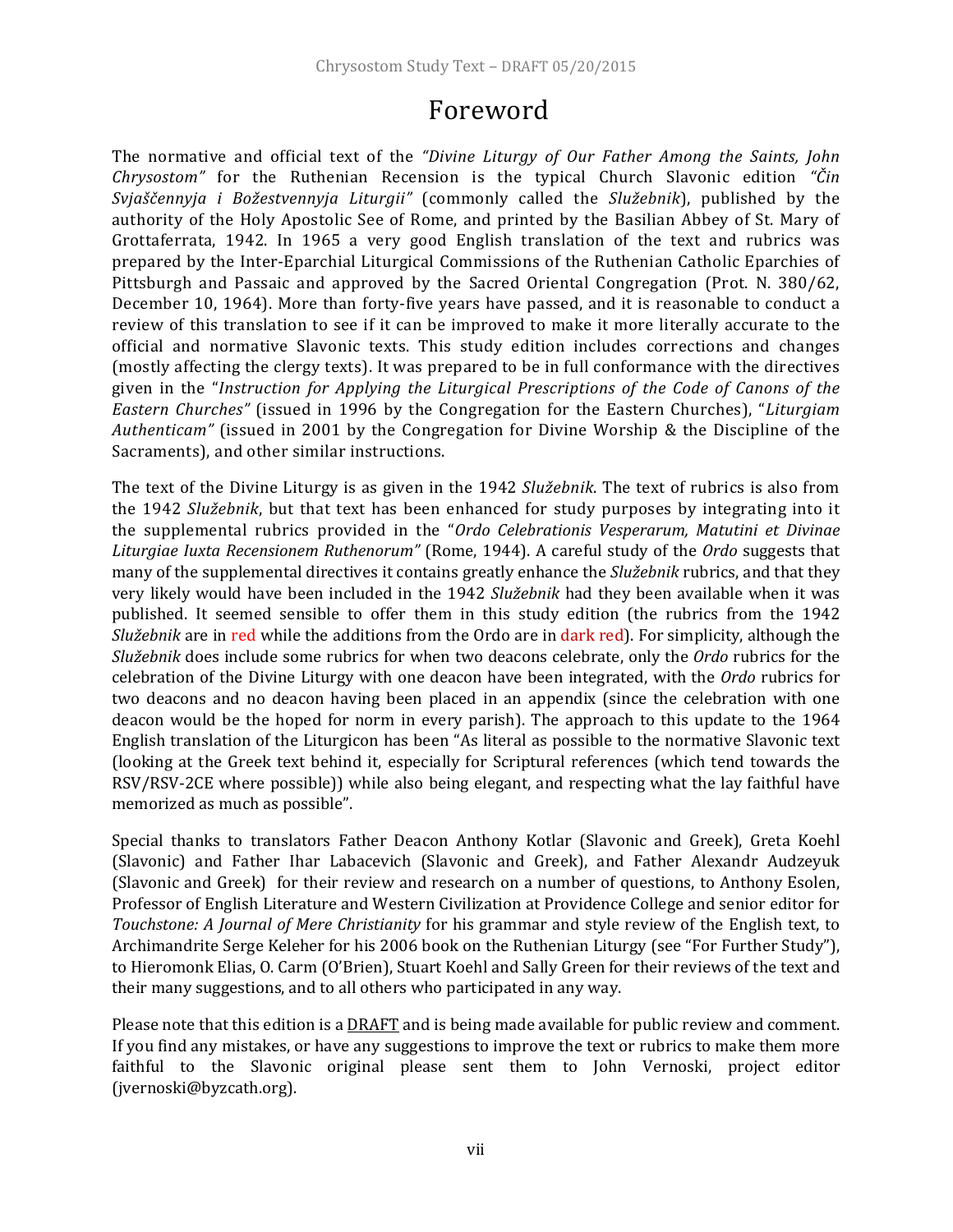Chrysostom Study Text - DRAFT 05/20/2015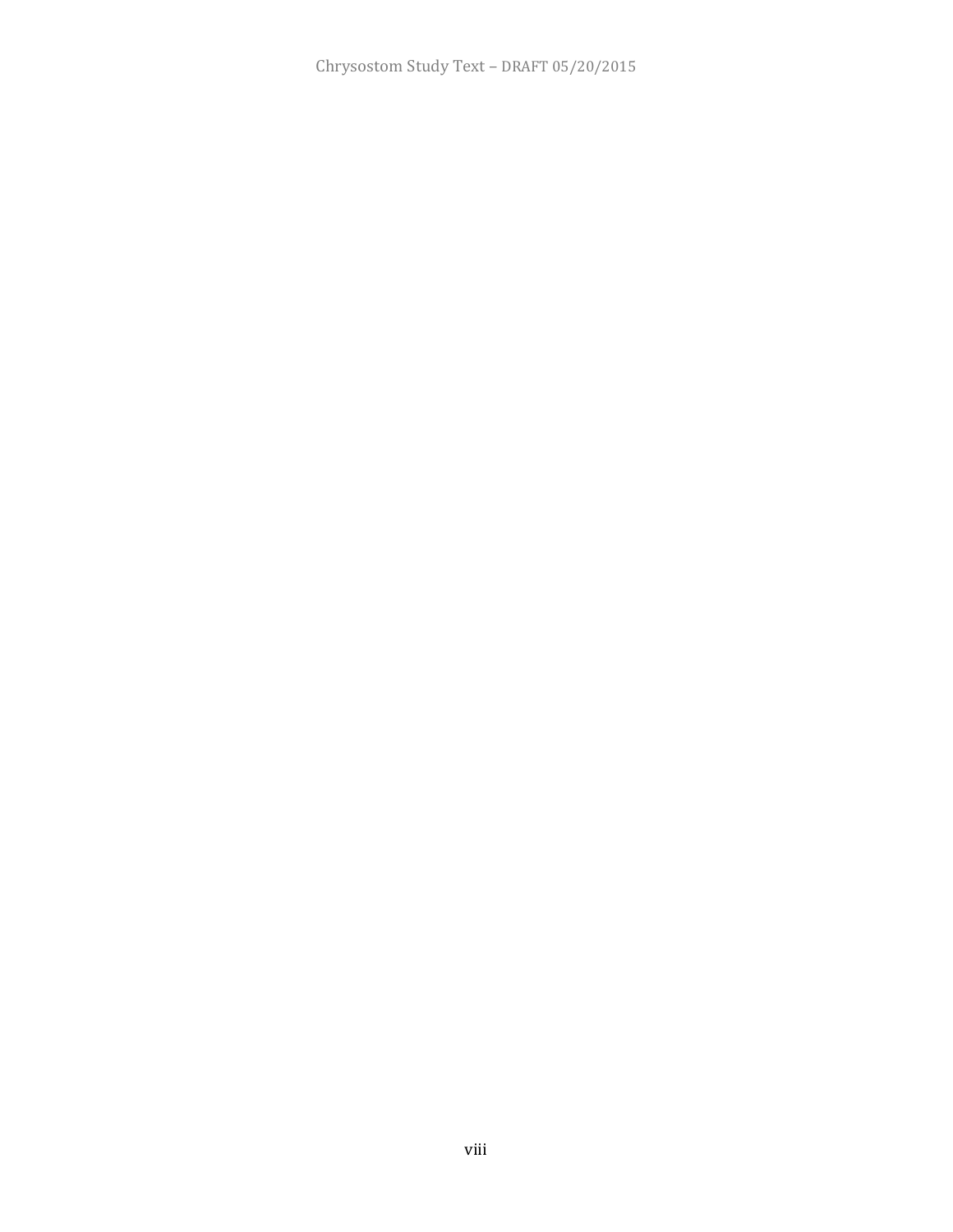# **Table of Contents**

| THE DIVINE LITURGY OF OUR FATHER AMONG THE SAINTS JOHN CHRYSOSTOM 23 |  |
|----------------------------------------------------------------------|--|
|                                                                      |  |
|                                                                      |  |
|                                                                      |  |
|                                                                      |  |
|                                                                      |  |
|                                                                      |  |
|                                                                      |  |
|                                                                      |  |
|                                                                      |  |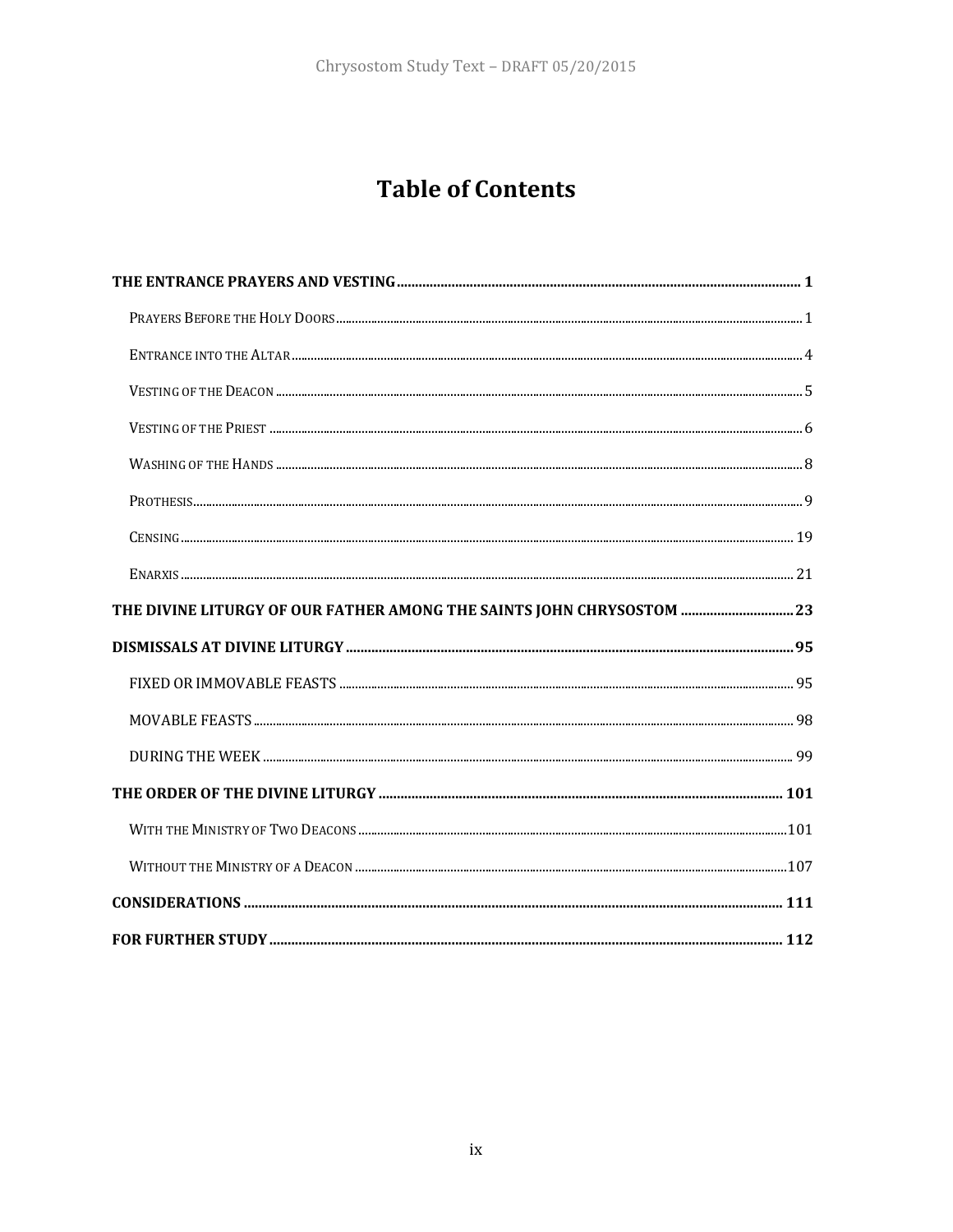Chrysostom Study Text - DRAFT 05/20/2015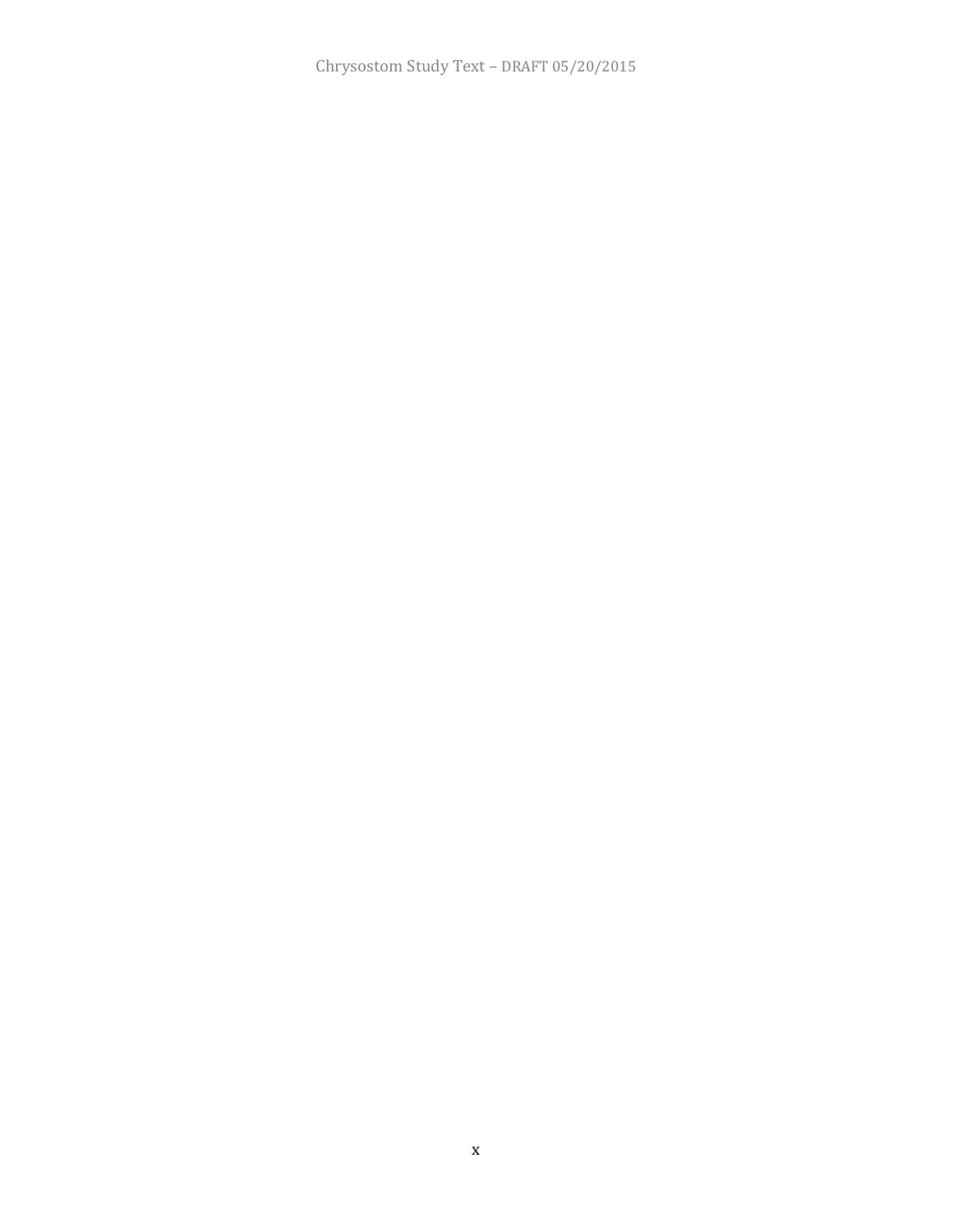# **THE RITE OF THE SACRED AND DIVINE LITURGY The Entrance Prayers and Vesting**

#### **Prayers Before the Holy Doors**

The priest who intends to celebrate the Divine Mystery must be reconciled, first of all, with everyone, and have no animosity toward anyone. To the best of his ability, he must keep his heart free from evil thoughts. He must abstain from the evening before until his priestly service. At the appointed time, he enters the temple, and together with the deacon, facing East, they bow before the Holy Doors three times, and begin:

|               | Deacon: Master, bless.                                                                          |
|---------------|-------------------------------------------------------------------------------------------------|
| Priest:       | Blessed is our God,<br>always, now and ever, <sup>1</sup> and to the ages of ages. <sup>2</sup> |
| Deacon: Amen. |                                                                                                 |

The deacon continues:

Glory to You, our God, glory to You.

O Heavenly King, Comforter,<sup>3</sup> Spirit of Truth,<sup>4</sup> Who are everywhere present and fill all things, Treasury of Blessings<sup>5</sup> and Giver of Life, come and dwell within us, cleanse us of all stain. and save our souls, O Good One.<sup>6</sup>

Holy God, Holy Mighty,<sup>7</sup> Holy Immortal,<sup>8</sup> have mercy on us. (Three times)

 $1$  Isaiah 26:4.

 $2$  Isaiah 45:17, Romans 11:36, Ephesians 3:21.

<sup>&</sup>lt;sup>3</sup> John 14:16-17.

<sup>&</sup>lt;sup>4</sup> John 14:17; 15:26; 16:13; 1 John 4:6.

 $5$  Greek: Αγαθών (good, blessing, benefit), Slavonic:  $\delta$ лагих (good thing).

<sup>&</sup>lt;sup>6</sup> Third Apostichon from Vespers of Pentecost.

<sup>7 2</sup> Kings (2 Samuel) 22:31‐33, Revelation 18:8b (Literally: *"Holy Strong"*). 

<sup>&</sup>lt;sup>8</sup> Romans 1:23, 1 Timothy 1:17.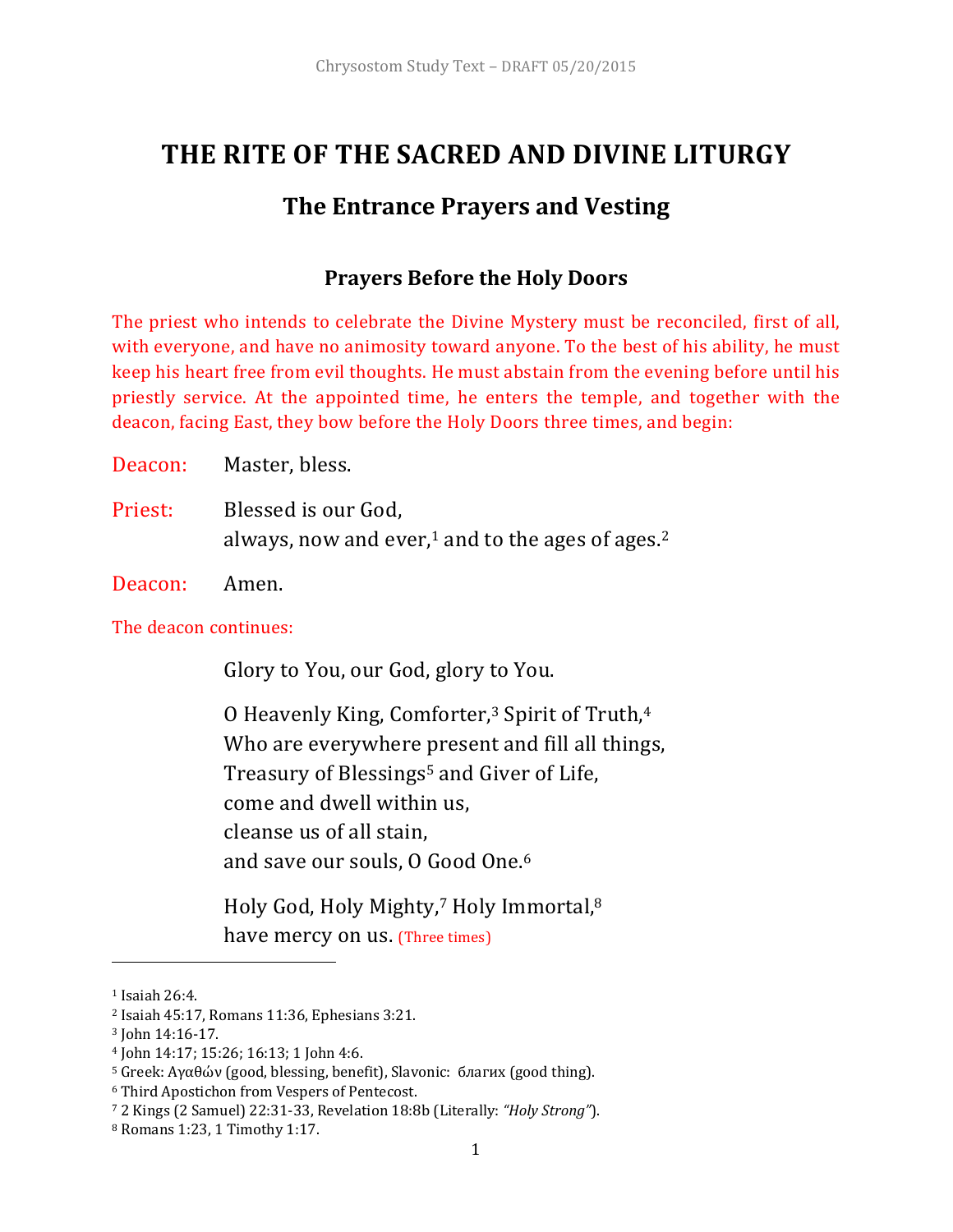Glory to the Father, and to the Son, and to the Holy Spirit, now and ever, and to the ages of ages. Amen.

O Most Holy Trinity, have mercy on us; O Lord, cleanse us of our sins;<sup>9</sup> O Master, forgive our transgressions; O Holy One, visit us and heal our infirmities for Your Name's sake.

Lord, have mercy. (Three times)

Glory to the Father, and to the Son, and to the Holy Spirit, now and ever, and to the ages of ages. Amen.

Our Father, Who art in heaven, hallowed be Thy Name; Thy kingdom come, Thy will be done on earth as it is in heaven. Give us this day our daily bread, And forgive us our trespasses, as we forgive those who trespass against us; And lead us not into temptation, but deliver us from evil.<sup>10</sup>

Priest: For Thine is the kingdom, and the power, and the glory, Father, Son, and Holy Spirit, now and ever, and to the ages of ages.

Deacon: Amen.<sup>11</sup>

The priest and deacon then say:

<u> 1989 - Johann Stein, fransk politik (d. 1989)</u>

Have mercy on us, O Lord, have mercy on us: since we have no defense.

<sup>9</sup> Psalm 24(25:11), 18, 50:4(51:2),50:11(51:9), 78(79):9.

<sup>10</sup> Matthew 6:9-13; Luke 11:2-4. More literally: "in the heavens", "from the evil one".

<sup>&</sup>lt;sup>11</sup> Matthew 6:13 *textus receptus*, 1 Timothy 1:17. [The *Služebnik* includes the "Amen" as part of the doxology prayed by the priest, but since other liturgicons assign this "Amen" to the deacon and it is normal for him to do so, it is assumed that this is a typographical error.]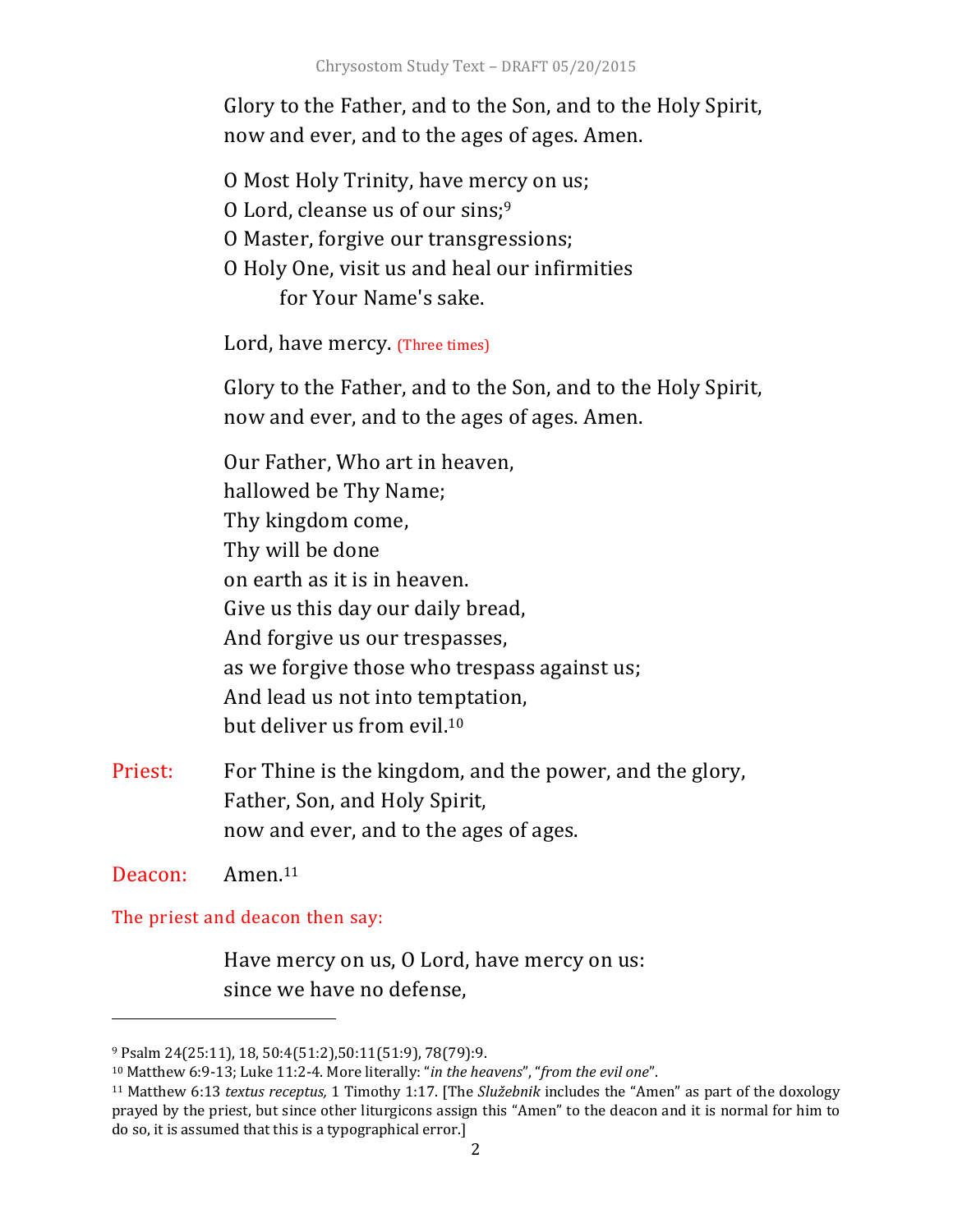we sinners offer this supplication to You, as Master; have mercy on us.

Glory to the Father, and to the Son, and to the Holy Spirit.

Lord, have mercy on us, for in You we place our hope. Be not exceedingly angry with us nor mindful of our transgressions; but look upon us even now with mercy and deliver us from our enemies;<sup>12</sup> for You are our God and we are Your people: we all are the work of Your hands,<sup>13</sup> and we call upon Your Name.<sup>14</sup>

Now and ever, and to the ages of ages. Amen.

Open to us the doors of mercy, O blessed Mother of God, that we, who place our hope in you, may not perish, but that through you we may be delivered from misfortune; for you are the salvation of all Christians.

They then approach the icon of Christ, and, kissing it, they say:

We bow before Your most pure image, O Good One, and beg forgiveness for our offenses, O Christ God; for You, of Your own will, deigned to ascend the Cross in the flesh to deliver those whom You have created from the slavery of the enemy.<sup>15</sup> Therefore, we gratefully cry out to You: by Your coming to save the world, O Savior, You have filled all things with joy.<sup>16</sup>

<sup>12</sup> Psalm 135(136):24. 

 $13$  Isaiah  $64:8$ .

<sup>&</sup>lt;sup>14</sup> This text is the Sessional for the Second Kathisma at Matins of Monday, Tone 6, *Octoëchos*.

<sup>&</sup>lt;sup>15</sup> Exodus 6:6, Romans 7:14, Hebrews 2:15.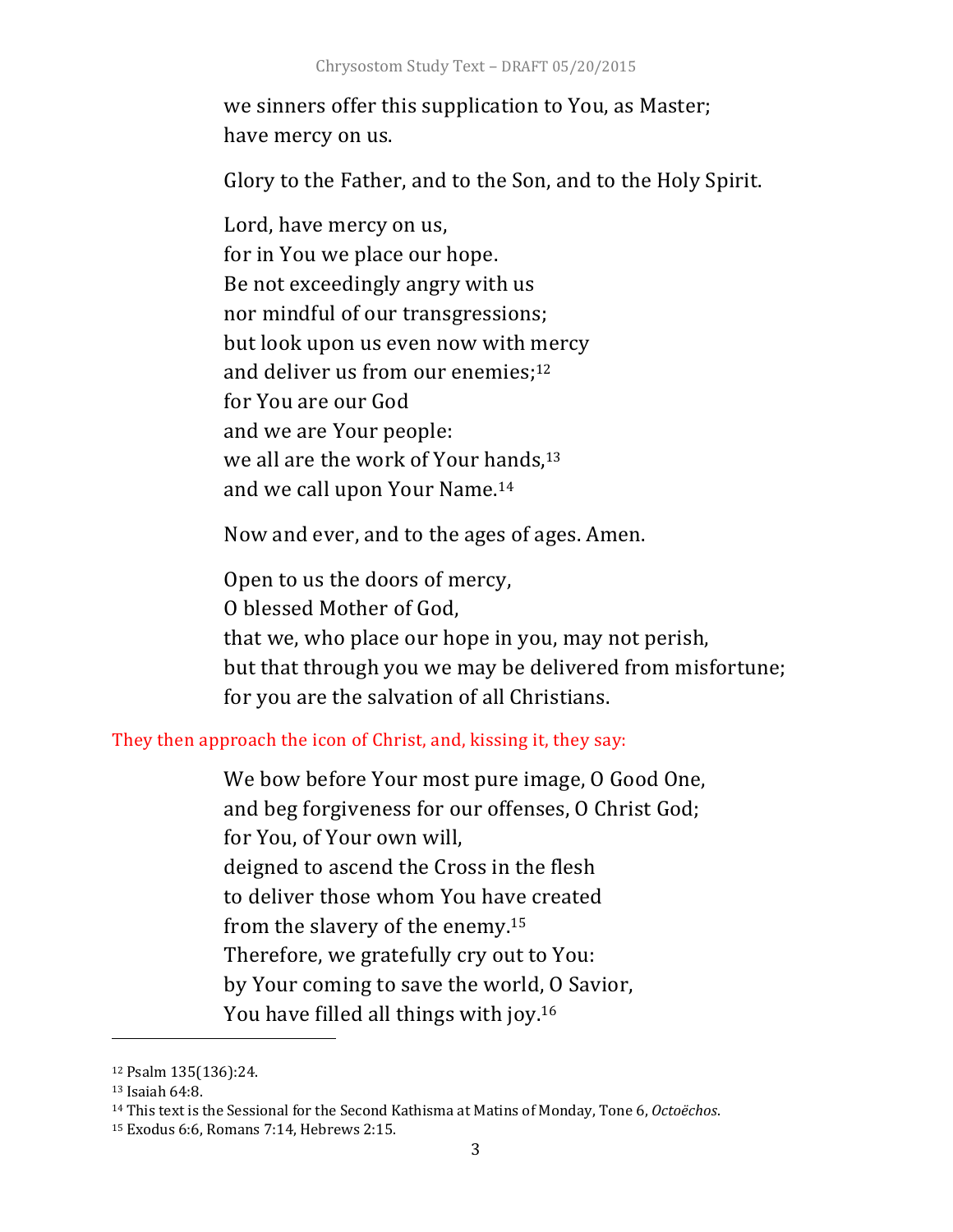#### They then kiss the icon of the Mother of God, saying this troparion:

O Mother of God. fount of mercy, make us worthy of compassion. Look upon a sinful people; as always, show your power; for, placing our hope in you, $17$ we cry out to you, "Rejoice!"<sup>18</sup> as did once Gabriel.<sup>19</sup> the commander of bodiless Hosts.<sup>20</sup>

The priest then bows his head and says this prayer:

Priest: 0 Lord, stretch forth Your hand from Your holy place on high, $21$ and strengthen me for this, Your appointed service, that, standing uncondemned before Your fearsome Altar, I may celebrate the unbloody sacrifice. For Yours is the power and the glory to the ages of ages. Amen.

#### **Entrance into the Altar**<sup>22</sup>

The priest and deacon then bow to the choirs on either side and then go into the Altar, the priest by the southern door and the deacon by the northern door, saying: $23$ 

> I will come into Your house, I will bow towards Your holy temple in fear of You. Lead me, O Lord, in Your righteousness; because of my enemies direct my way in Your sight.

<u> 1989 - Andrea Santa Alemania, poeta esperanto-a político de la provincia de la provincia de la provincia de</u>

 $16$  This is the Troparion (Apolytikion) for the Sunday of Orthodoxy, and the Sessional at the Second Kathisma of Matins, Friday, Tone 2, Octoëchos.

<sup>17</sup> Psalm 32(33):22. 

<sup>&</sup>lt;sup>18</sup> Luke 1:28.

<sup>&</sup>lt;sup>19</sup> Luke 1:19, 26.

 $^{20}$  This Theotokion is used on Sunday evening and Monday morning in the *Octoëchos*, Tone 2.

<sup>21</sup> Psalm 143(144):7. 

<sup>&</sup>lt;sup>22</sup> This title is not given in the *Služebnik* but is offered here for clarity.

<sup>&</sup>lt;sup>23</sup> *Služebnik* as enhanced by *Ordo* §101.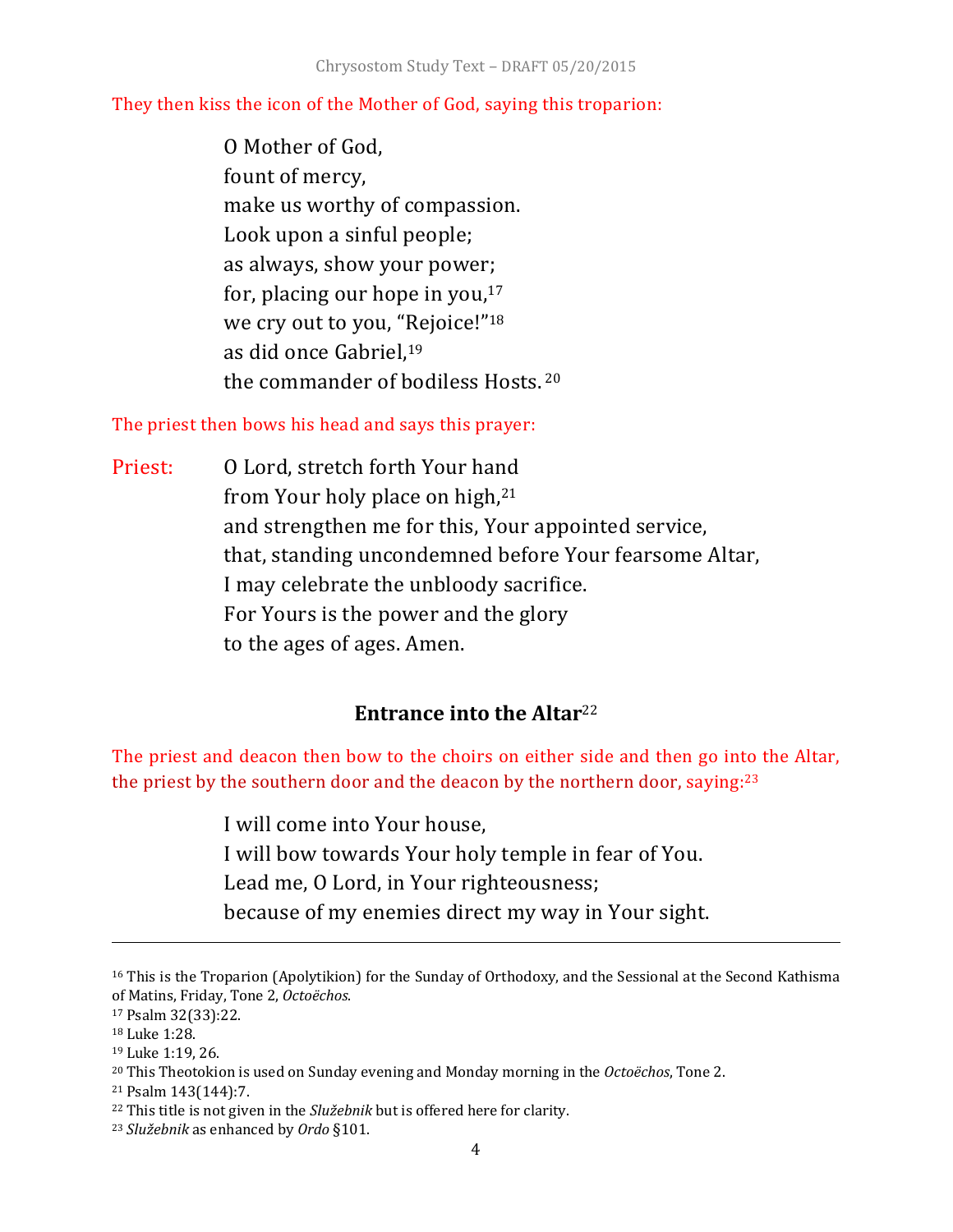For in their mouths there is no truth; their heart is vain, their throat is an open sepulchre; they dealt deceitfully with their tongues. Judge them, O God, and let them fall by their own counsels; according to the multitude of their wickedness cast them out, for they provoked You, O Lord. And let all them be glad that hope in You, they shall rejoice forever, and You will dwell in them; and all they that love Your Name shall glory in You. For You will bless the righteous, O Lord: You have crowned us with a shield of Your good will.<sup>24</sup>

Having entered the Altar they make three small bows before the Holy Table. The priest kisses the holy Gospel Book, the deacon kisses the Holy Table, and, according to custom, they both kiss the Hand-Cross.<sup>25</sup> Each then takes his sticharion into his right hand and bows three times towards the East, each time saying quietly:<sup>26</sup>

Priest and Deacon: O God, be merciful to me a sinner.<sup>27</sup>

## **Vesting of the Deacon28**

Then the deacon, holding the sticharion with the orarion<sup>29</sup> in his right hand, approaches the priest, and, bowing his head to him, says:

#### Deacon: Master, bless the sticharion and the orarion.

And the priest blesses them, saying:

Priest: Blessed is our God, always, now and ever, and to the ages of ages.

<sup>24</sup> Psalm 5:8b‐13(7b‐12). 

<sup>25</sup> Literally, *"On‐the‐throne‐Cross ".*

<sup>&</sup>lt;sup>26</sup> *Služebnik* as enhanced by *Ordo* §102.

<sup>&</sup>lt;sup>27</sup> Luke 18:13.

<sup>&</sup>lt;sup>28</sup> This title is not given in the *Služebnik* but is offered here for clarity.

<sup>&</sup>lt;sup>29</sup> The *Služebnik* does not reference the *epimanikia* (cuffs) here but they are referenced in the *Ordo Celebrationis, § 103*.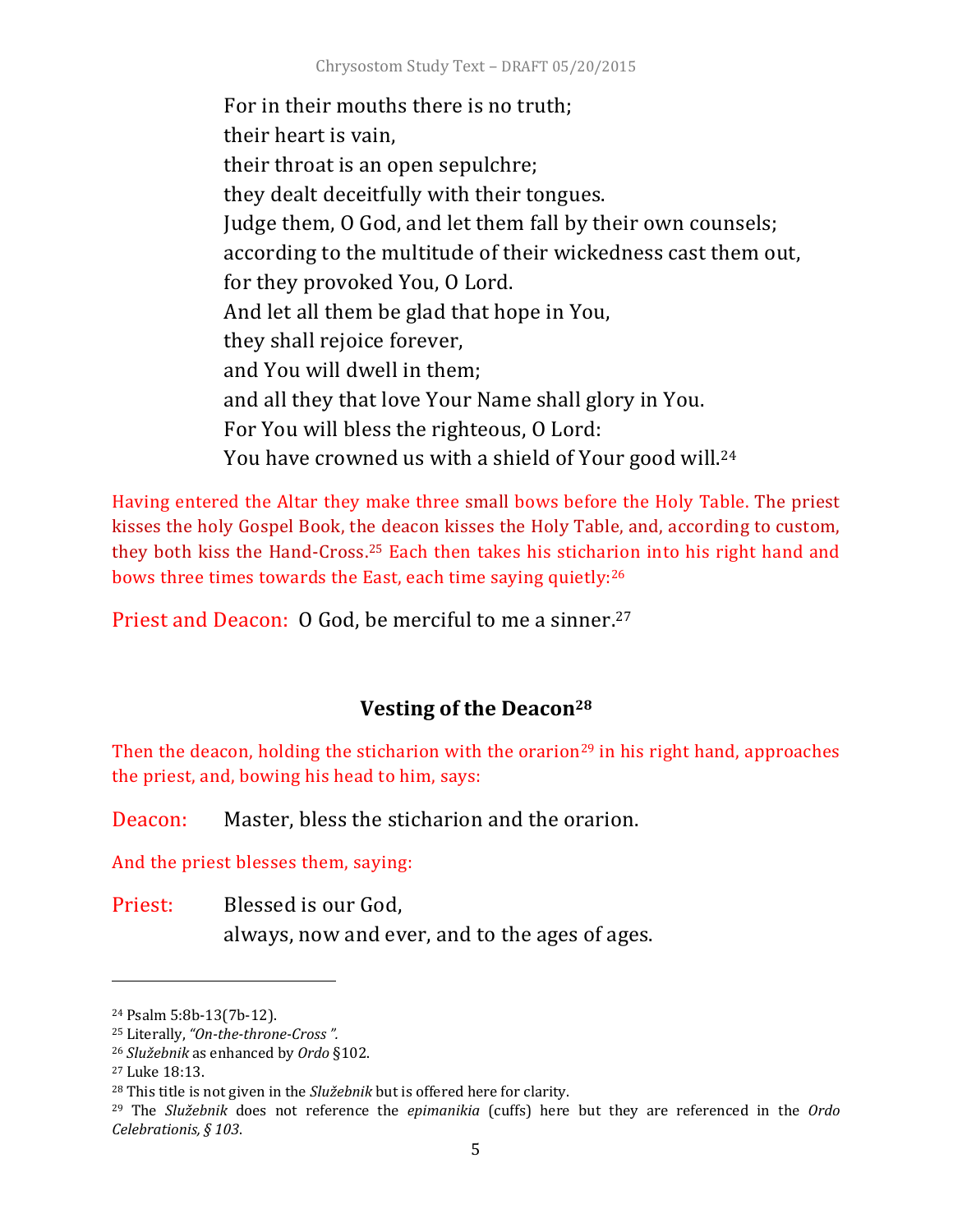#### Deacon: Amen.<sup>30</sup>

The deacon then goes to one side of the Altar and puts on his sticharion, praying thus:

Deacon: My soul shall rejoice in the Lord, for He has clothed me with the garment of salvation, covered me with the robe of joy; He has set a crown upon me as on a bridegroom, and adorned me with beauty as a bride. $31$ 

Kissing the orarion, he puts it on his left shoulder. Then he puts the cuffs (epimanikia) on his hands, saying for the right hand:

Deacon: Your right hand, O Lord, glorious in power, Your right hand, O Lord, crushes the enemy. In the greatness of Your glory You shatter Your adversaries.<sup>32</sup>

For the left hand he says:

Deacon: Your hands have created me, and formed me; give me understanding that I may learn Your commandments. $33$ 

He then goes to the Table of Preparation and arranges the sacred vessels. He unfolds the eiliton, places the holy discos on the left side and the holy chalice on the right side, and the other vessels with them (spear [lance], asterisk, veils, and covers). $34$ 

#### **Vesting of the Priest35**

The priest vests in the right of the Altar (or in the sacristy) in the following manner. He takes his sticharion into his left hand and bows three times towards the East, as mentioned above; then he makes the sign of the Cross over his sticharion, saying: $36$ 

<sup>&</sup>lt;sup>30</sup> The *Ordo* assigns the "Amen" (which is missing from the *Služebnik*) to the deacon. Customarily the deacon kisses the priest's hand, and the large Cross on the diaconal *sticharion*.

<sup>31</sup> Isaiah 61:10 LXX.

<sup>32</sup> Exodus 15:6‐7a. *[More literally: "You grind down Your adversaries"]*

<sup>33</sup> Psalm 118(119):73.

<sup>&</sup>lt;sup>34</sup> *Služebnik* as enhanced by *Ordo* §104.

<sup>&</sup>lt;sup>35</sup> This title is not given in the *Služebnik* but is offered here for clarity.

<sup>&</sup>lt;sup>36</sup> *Služebnik* as enhanced by *Ordo* §105.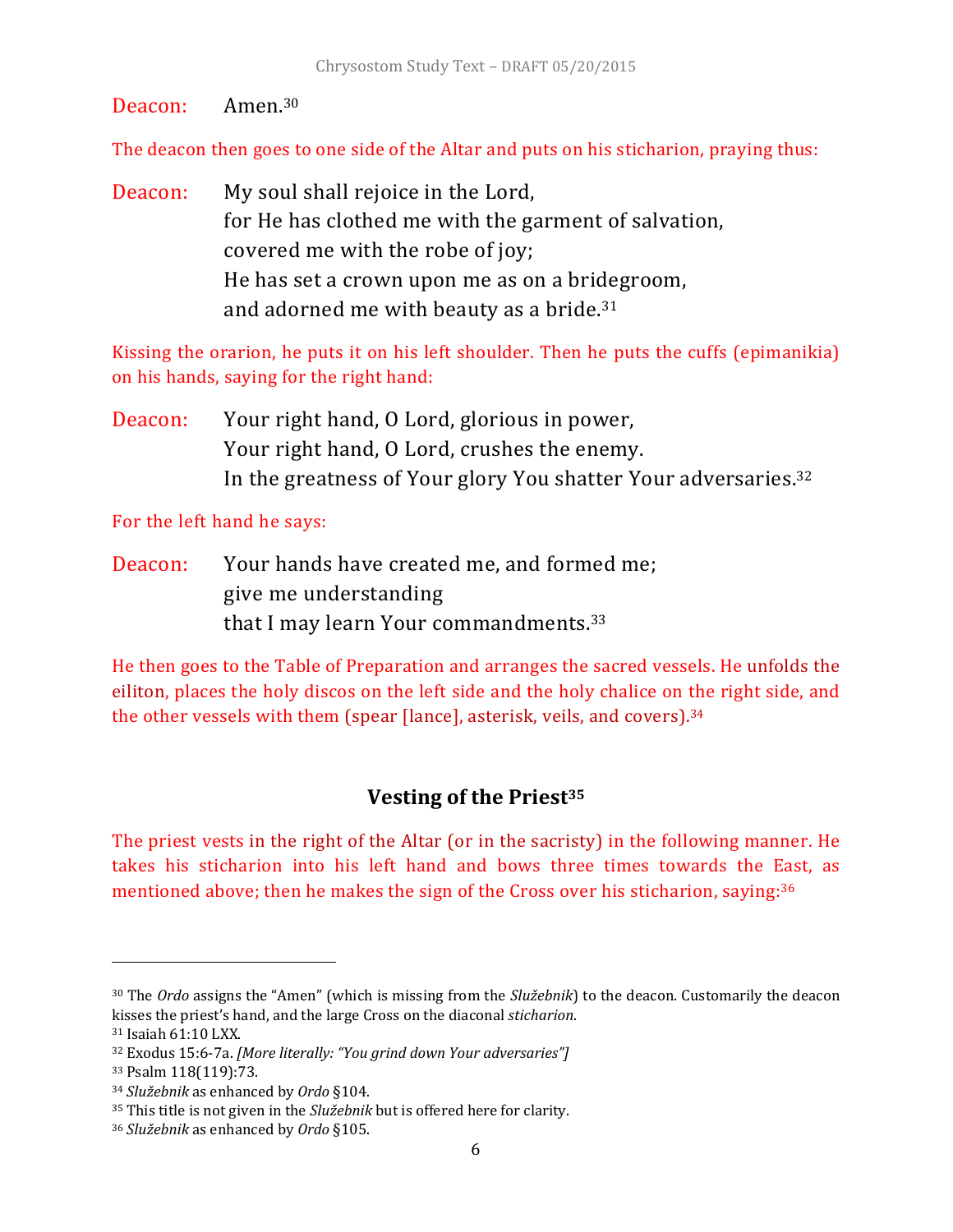Priest: Blessed is our God. always, now and ever, and to the ages of ages. Amen.<sup>37</sup>

#### He then puts on the sticharion, saying:

My soul shall rejoice in the Lord, for He has clothed me with the garment of salvation, covered me with the robe of joy; He has set a crown upon me as on a bridegroom, and adorned me with beauty as a bride. $38$ 

Then taking the epitrachelion and making the sign of the Cross over it, he puts it on, saying: 

> Blessed is God Who pours out His grace upon His priests, like a precious ointment on the head, which runs down upon the beard. the beard of Aaron, running down to the hem of his garment.<sup>39</sup>

Then taking the cincture (zone or belt) and girding himself with it, he says:

Blessed is God Who girds me with strength, and made my way blameless, making my feet like the feet of a deer. and setting me upon high places.<sup>40</sup>

Putting the cuffs (epimanikia) on his hands, he says for the right hand:

Your right hand, O Lord, glorious in power, Your right hand, O Lord, crushes the enemy. In the greatness of Your glory You shatter Your adversaries.<sup>41</sup>

#### For the left hand he says:

<u> 1989 - Johann Stein, fransk politik (d. 1989)</u>

39 Psalm 132(133):2. 

<sup>&</sup>lt;sup>37</sup> The "Amen" is not in the Slavonic liturgicon, but this omission appears to be a typographical error so it is supplied here.

<sup>38</sup> Isaiah 61:10 LXX.

<sup>40</sup> Psalm 17:33‐34(18:32‐33). 

<sup>41</sup> Exodus 15:6‐7a. *[More literally: "You grind down Your adversaries"]*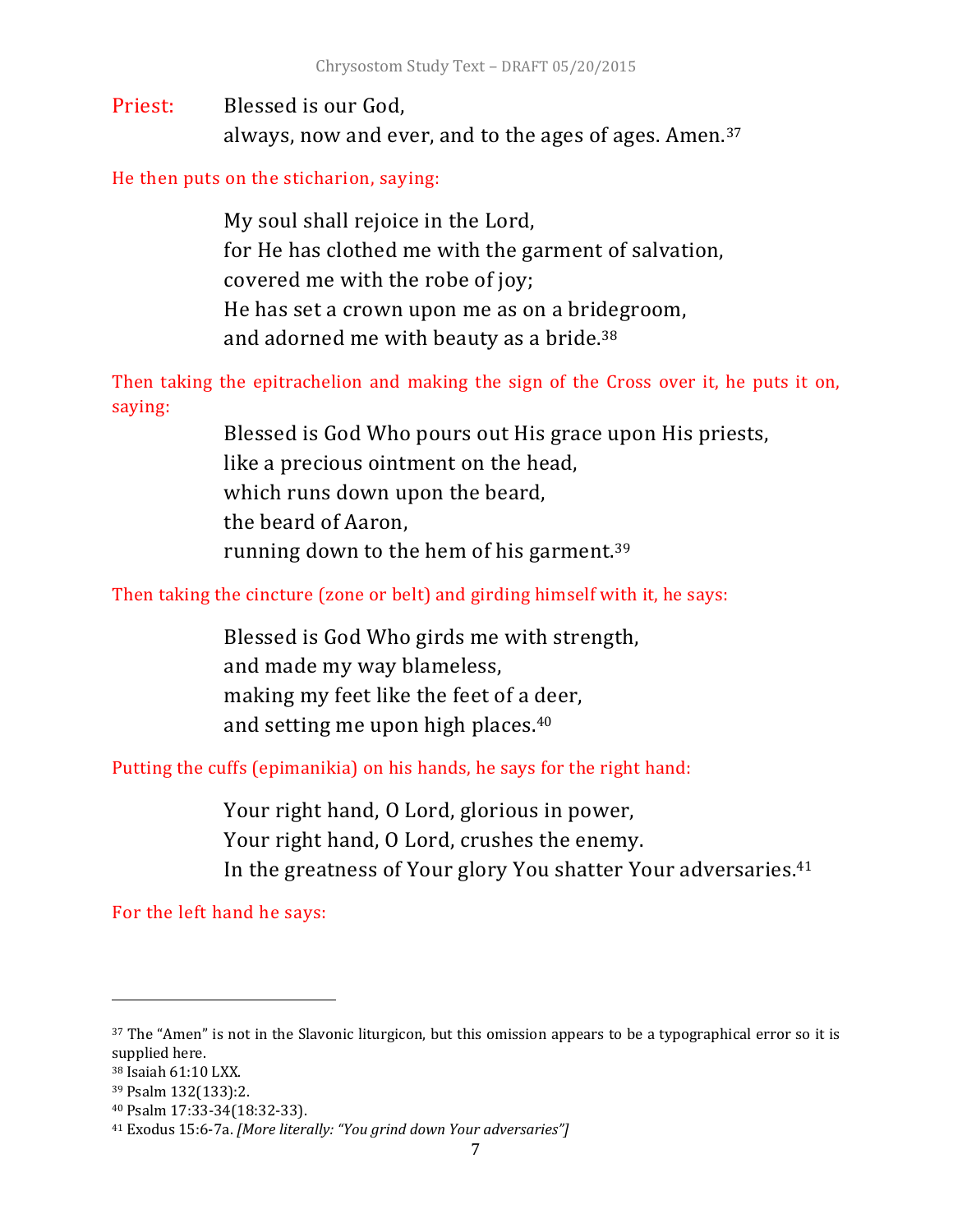Your hands have created me, and formed me; give me understanding that I may learn Your commandments. $42$ 

He takes the epigonation, if he has one, and blessing and kissing it, and says:

Gird Your sword upon Your thigh, O Mighty One, in Your glory and majesty; [in your beauty and goodness] and ride forth victoriously and reign, for the cause of truth and meekness and righteousness, and Your right hand will guide You wondrously. $43$ always, now and ever, and to the ages of ages. Amen.

Taking the phelonion and blessing it, he kisses it, saying:<sup>44</sup>

Your priests, O Lord, shall be clothed with righteousness, and Your saints shall rejoice with gladness<sup>45</sup> always, now and ever, and to the ages of ages. Amen.

## **Washing of the Hands46**

The priest and deacon go to the Table of Preparation and wash their hands, saying:

Priest and Deacon:

I will wash my hands among the innocent, and I will go around Your altar, O Lord, that I may hear the voice of Your praise, and recount all Your wonderful works. O Lord, I have loved the beauty of Your house and the place where Your glory dwells.

<sup>42</sup> Psalm 118(119):73. 

<sup>43</sup> Psalm 44:4‐5(45:3‐4). 

<sup>&</sup>lt;sup>44</sup> While not referenced in the Ruthenian *Služebnik*, in many places it has become the custom for priests to make use of the Pectoral Cross, putting it on after putting on the phelonion. The following prayer (adapted from the Bishop's prayer) is used in some places: *"If any man would come after me, let him deny himself, take up his Cross, and follow Me."* (Luke 9:23) It is provided here only as a possibility. 

<sup>45</sup> Psalm 131(132):9. 

<sup>&</sup>lt;sup>46</sup> This title is not given in the *Služebnik* but is offered here for clarity.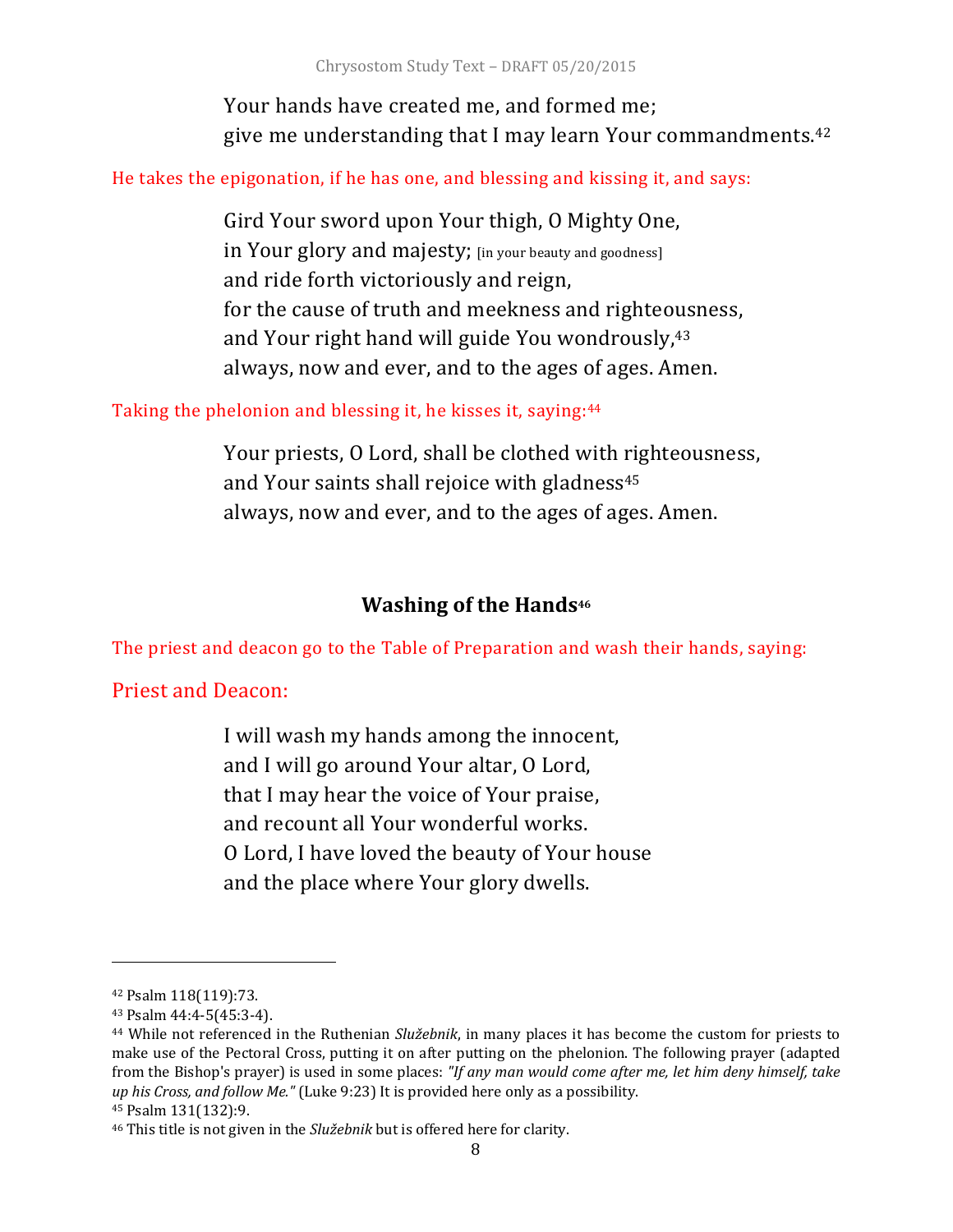Destroy not my soul together with the ungodly, nor my life with men of blood, in whose hands are iniquities; their right hand is full of bribes.

But as for me, I walked in my innocence, redeem me, O Lord, and have mercy on me. My foot stood on an even place, O Lord; in the congregations I will bless You. $47$ 

## **Prothesis***<sup>48</sup>*

They each make three bows before the Preparation Table, saying:

Priest and Deacon: O God, be merciful to me a sinner.<sup>49</sup>

Priest and Deacon:

You have redeemed us from the curse of the Law<sup>50</sup> by Your precious Blood; nailed to the Cross, and pierced with a spear, You poured forth immortality to all mankind. O our Savior, glory to You.<sup>51</sup>

Deacon: Master, bless.

And the priest begins:

Priest: Blessed is our God, always, now and ever, and to the ages of ages.

Deacon: Amen.

 

<sup>49</sup> Luke 18:13.

<sup>47</sup> Psalm 25(26): 6-12.

 $48$  An offering, in liturgical use the laying out of the gifts of bread and wine (and, by association, the place, table where this is done). Cf: Exodus 40:23, 1 Kings 21:6 (7) (1 Samuel), 2 Chronicles 29:18, Matthew 12:4, Hebrews 9:2, etc. [The title "Prothesis" is not in the *Služebnik*.]

<sup>50</sup> Galatians 3:13. 

<sup>51</sup> Troparion at the Passion Matins (the "Twelve Gospels") of Holy and Great Friday.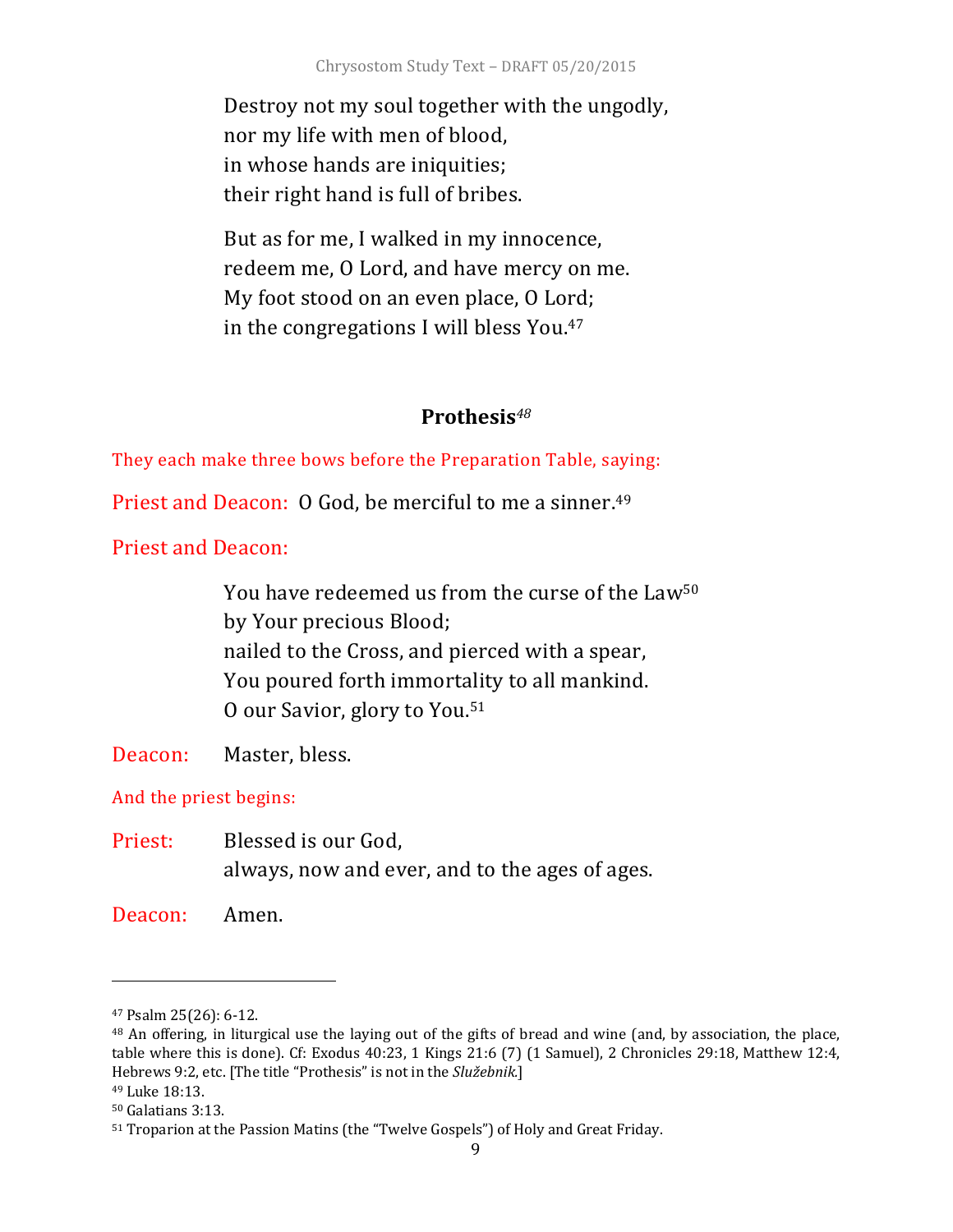## FIRST PROSPHORA<sup>52</sup>

The priest then takes a prosphora in his left hand and the spear in his right hand. With the spear he makes the sign of the Cross three times over the seal of the prosphora, saying: 

Priest: In remembrance of our Lord, God, and Savior, Jesus Christ. (Three times)

He then thrusts the spear into the right side of the seal and says while cutting:

Like a sheep led to the slaughter. $53$ 

Then into the left side:

And like a lamb without blemish, that before its shearer is dumb, so He opened not His mouth.<sup>54</sup>

Then into the upper side of the seal:

In His humiliation judgment of Him was taken away.<sup>55</sup>

Then into the lower side:

Who shall declare His generation?<sup>56</sup>

The deacon holds the orarion in his right hand and looks with piety upon this mystery, and says at each incision: Let us pray to the Lord. After which he says:<sup>57</sup>

Deacon: Master, lift up.

And the priest inserts the holy spear obliquely into the right side of the prosphora and lifts out the Holy Bread, saying:

Priest: For His life is taken away from the earth.<sup>58</sup>

He then places it, seal downwards, on the holy discos; and the deacon says:

<sup>&</sup>lt;sup>52</sup> The titles "First Prosphora" (and etc.) are not in the *Služebnik* but are offered here for clarity.

<sup>53</sup> Isaiah 53:7a LXX, Acts 8:32.

<sup>54</sup> Isaiah 53:7b LXX, Acts 8:32, 1 Peter 1:19, Hebrews 9:14, Exodus 12:5.

<sup>55</sup> Isaiah 53:8 LXX, Acts 8:33.

<sup>56</sup> Isaiah 53:8 LXX, Acts 8:33.

<sup>57</sup> *Služebnik* as enhanced by *Ordo* §108. 

<sup>58</sup> Isaiah 53:8 LXX, Acts 8:33.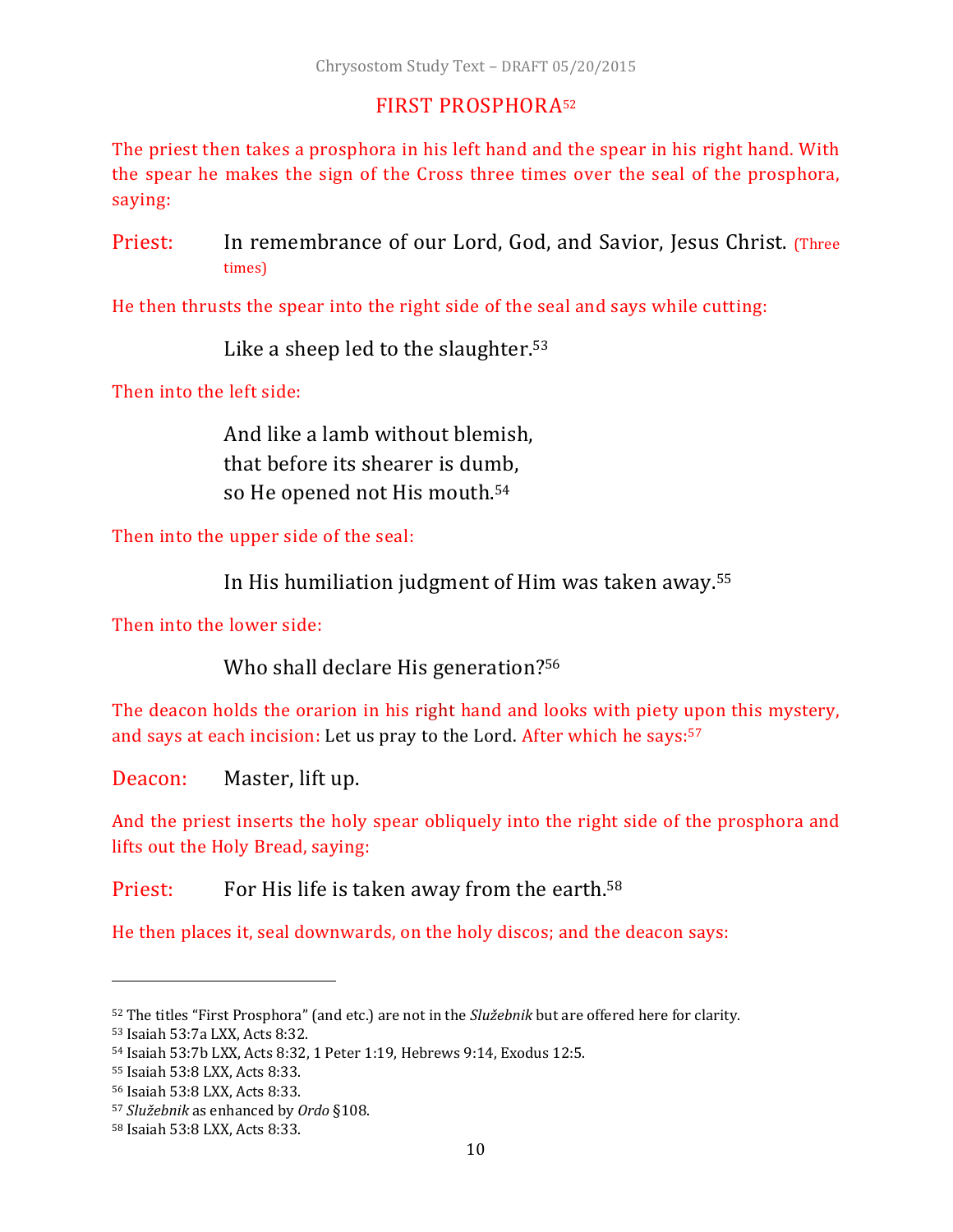Deacon: Master, sacrifice.

And the priest sacrifices it, in the form of a Cross, and saying:

Priest: The Lamb of God, Who takes away the sin of the world, $59$ is sacrificed for the life and salvation of the world.<sup>60</sup>

He turns it over so that the seal is upwards. The deacon says:

Deacon: Master, pierce.

And the priest pierces it with the spear on the right side (in the upper right corner, where the letters "IC" are imprinted), saying: $61$ 

Priest: One of the soldiers pierced His side with a spear, and at once there came out blood and water. He who saw it has borne witness—his testimony is true.<sup>62</sup>



Then the deacon takes wine and water, and says to the priest:

Deacon: Master, bless this holy union.

<sup>61</sup> *Služebnik* as enhanced by *Ordo* §108. 

<sup>&</sup>lt;sup>59</sup> Cf. John 1:29 and 6:51.

<sup>60</sup> Hebrews 10:12‐14, 12:24. 

<sup>62</sup> John 19:34-35 (RSV-2CE).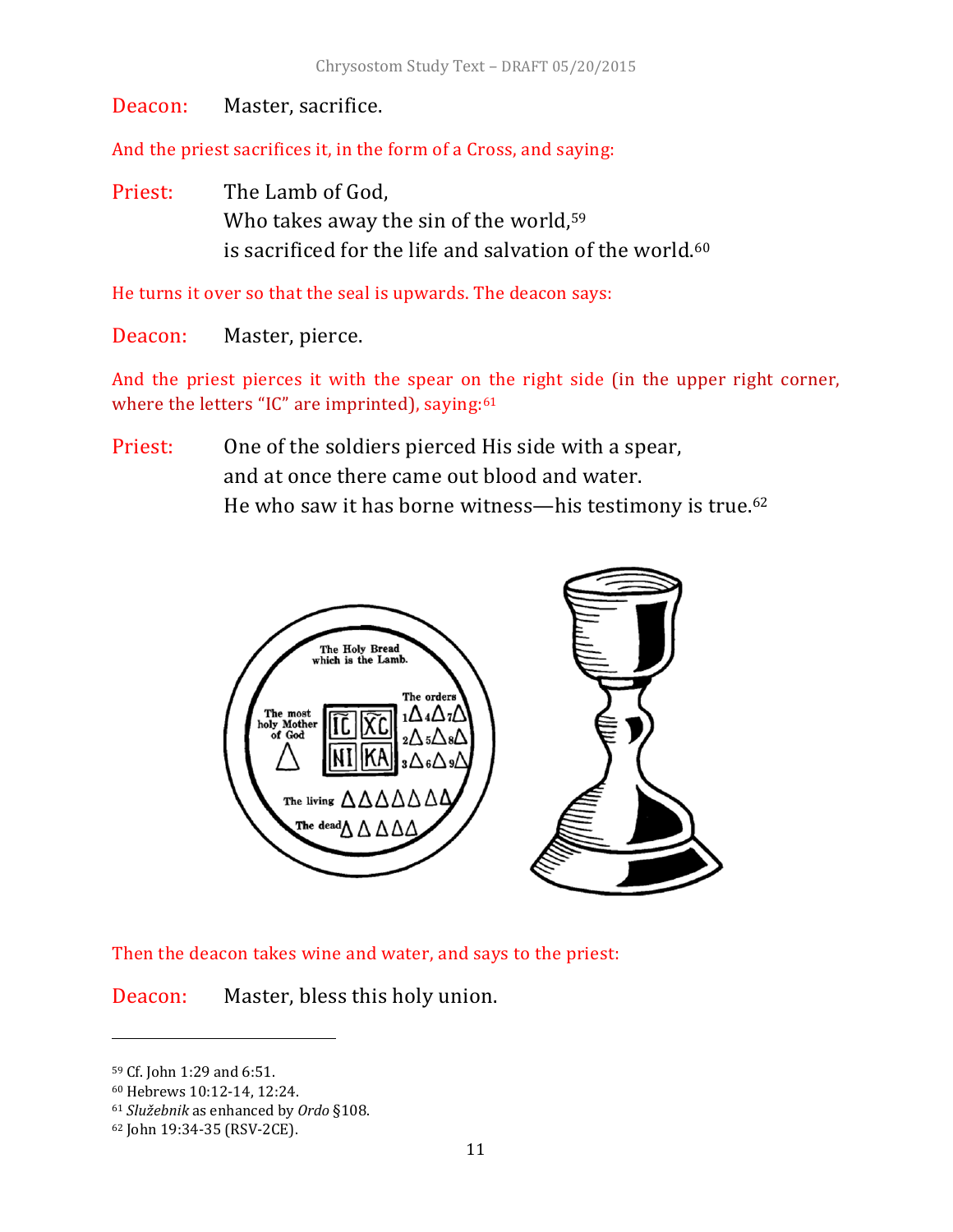And having obtained the blessing over them, the deacon (or priest, if there is no deacon) pours wine together with a little water into the holy chalice.<sup>63</sup>

## SECOND PROSPHORA

The priest then takes a second prosphora in his hand, saying:

Priest: In honor and memory of our most blessed Lady, the Mother of God and ever-Virgin Mary: through whose prayers, O Lord, accept this sacrifice upon Your most heavenly Altar.

And cutting off a particle, he places it to the right of the Holy Bread, close to the middle, saying: 

> The Queen stood at your right hand, vested in robes woven with gold, adorned in many colors.<sup>64</sup>

## THIRD PROSPHORA

Then he takes a third prosphora, and says:

The honorable, heavenly and bodiless Hosts.

Cutting off the first particle, he places it to the left of the Holy Bread, thus starting the first column with it.

Then he says:

The honorable and glorious Prophet, Forerunner and Baptist, John, and all the holy prophets.

Cutting off the second particle, he places it properly below the first particle.

Then he says:

The holy, glorious and all-praised Apostles, Peter and Paul, and all the other holy Apostles.

<sup>&</sup>lt;sup>63</sup> The 1950 Roman edition of the Greek text (and other recensions) gives this for the priest: *"Blessed is the union of Your Holy Things, always, now and ever, and to the ages of ages. Amen."* This prayer is not in the *Služebnik* or the *Ordo Celebrationis* (see *Ordo § 109)*.

<sup>64</sup> Psalm 44:10 LXX.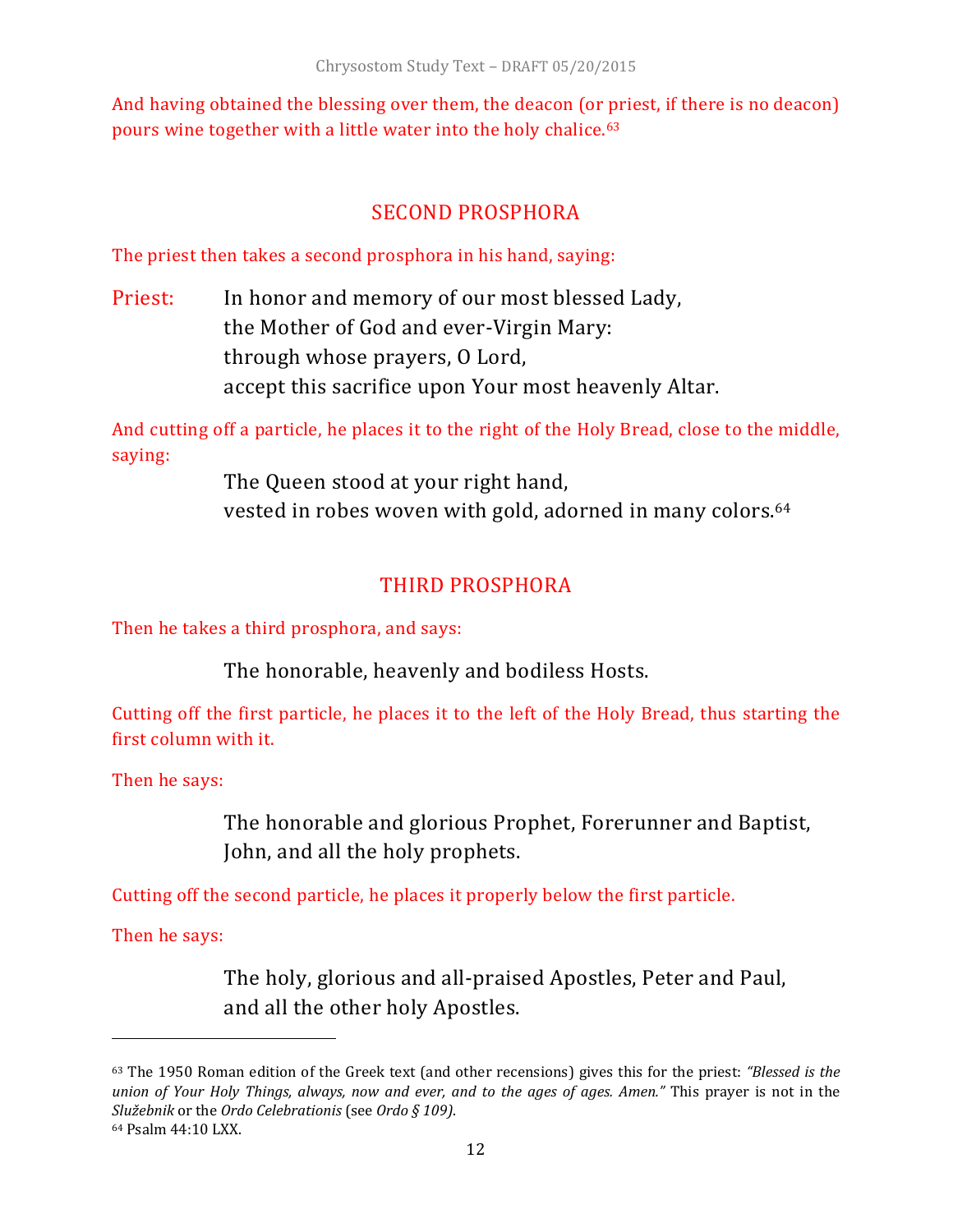Cutting off the third particle, he places it below the second, thus completing the first column. 

Then he says:

Our holy Fathers among the Saints, the Hierarchs: Basil the Great. Gregory the Theologian, and John Chrysostom; Athanasius and Cyril; Nicholas of Myra; the teachers of the Slavs, Cyril and Methodius, the holy Bishop-Martyr Theodore of Mukachevo<sup>65</sup> and all holy Hierarchs.

Cutting off the fourth particle, he places it near the first particle, in this way beginning the second column.

Then he says:

The holy Apostle, First-Martyr and Archdeacon Stephen, the holy Great-Martyrs: Demetrius, George, Theodore the Recruit, and all the holy Martyrs.

Cutting off the fifth particle, he places it below the first particle of the second column.

Then he says:

Our venerable and God-bearing Fathers: Anthony, Euthymius, Sabbas, Onuphrius, and all venerable men and women.

Cutting off the sixth particle, he places it below the second particle of the second column, thus completing the second column.

Then he says:

<sup>65</sup> The official Ruthenian Recension text includes the holy Bishop-Martyr Josaphat of Polotsk here, but this seems to have fallen into disuse in the Pittsburgh Metropolitanate. On the other hand, other more recently beatified martyrs of the Communist yoke are sometimes added at the preference of the priest. Blessed Theodore Romzha was beatified as a Martyr for the Faith by Pope John Paul II in 2001. In 2009 his feast day was reassigned to October 31 at the regest of the Church of Uzhorod.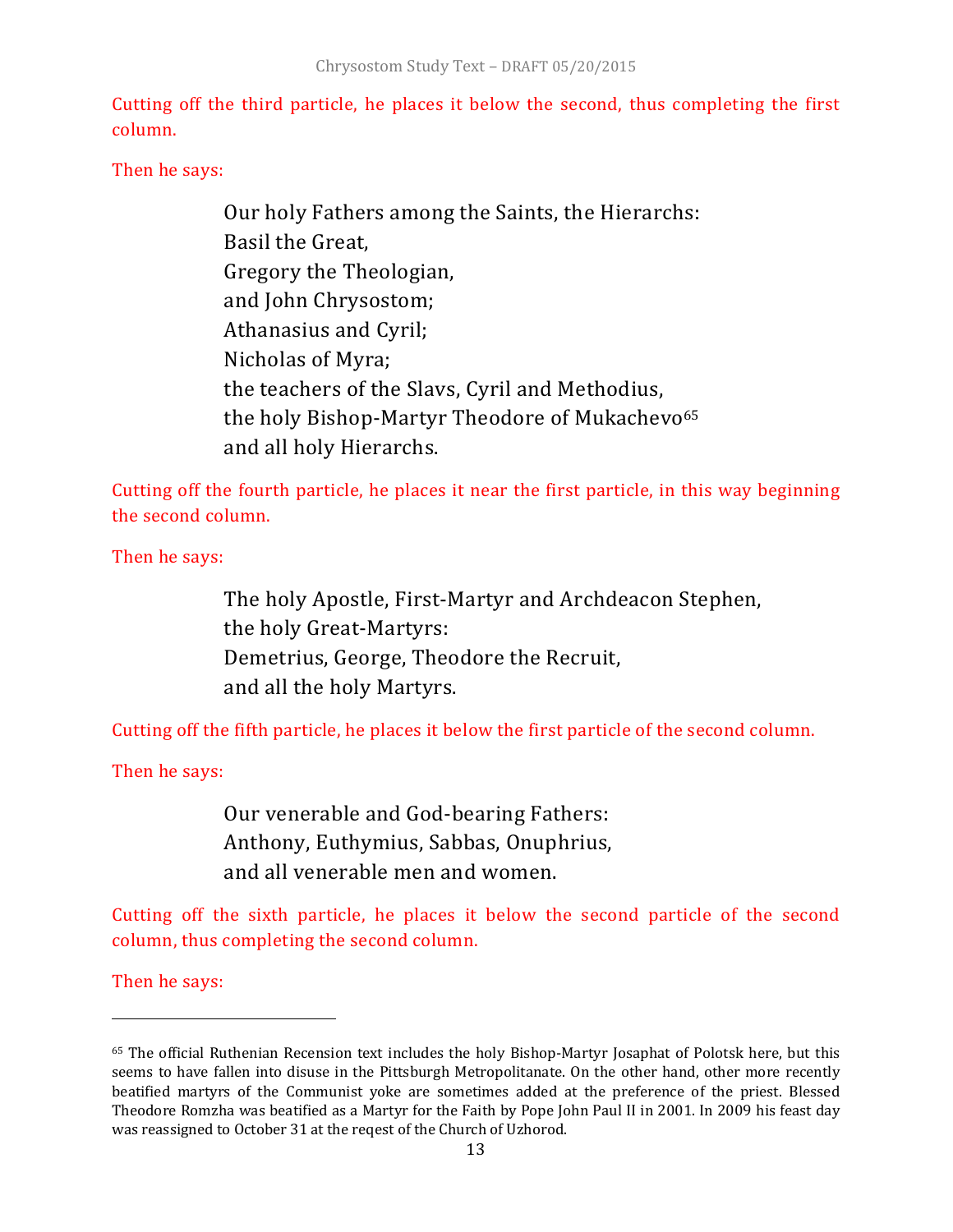The holy Wonder-Workers, the Unmercenaries: Cosmas and Damian, Cyrus and John, Pantaleimon and Hermolaus, and all the holy Unmercenaries.

Cutting off the seventh particle, he places it at the top, beginning a third column.

Then he says:

The holy and righteous Ancestors of God, Joachim and Anna.

Cutting off the eighth particle, he places it in order below the first particle of the third column. 

Then he says:

And in memory of Saint *N*. (the Saint of the temple), of Saint  $N$ . (the Saint of the day), and all the Saints, through whose prayers, 0 God, watch over us.

Cutting off the ninth particle he places it in order below the second particle of the third column, thus completing the third column.

## FOURTH PROSPHORA

Then he takes a fourth prosphora, and says:

Remember, O Master, Lover of Mankind,<sup>66</sup> our holy ecumenical pontiff<sup>67</sup> *N*., Pope of Rome, our most reverend Archbishop and Metropolitan<sup>68</sup> N.

<sup>66</sup> Titus 3:4. 

 $67$  "Ecumenical" = "Universal", "Pontiff" = "Highpriest". Cf: Leviticus 4:3. In the Septuagint *archiereus*, translated here as "pontiff," is the term for "anointed priest". In the NT it, *archiereus*, is used extensively for the (Jewish) Highpriest. The term "ecumenical" is also used in the Old Rite in a general remembrance of the "ecumenical patriarchs". See: Metropolitan Maximos of Sardis, *The Oecumenical Patriarch in the Orthodox Church* (1972) (trans by the Patriarchial Institute of Patristic Studies in Thessalonika in 1978) and Brian E. Daily, *Position and Patronage in the Early Church: The Original Meaning of 'Primacy of Honor'* (Journal of Theological Studies, NS, 44.2, Oct 1993, pp. 529-552).

 $68$  This is an odd usage. In some places this is rendered as simply "metropolitan" (omitting the term "archbishop").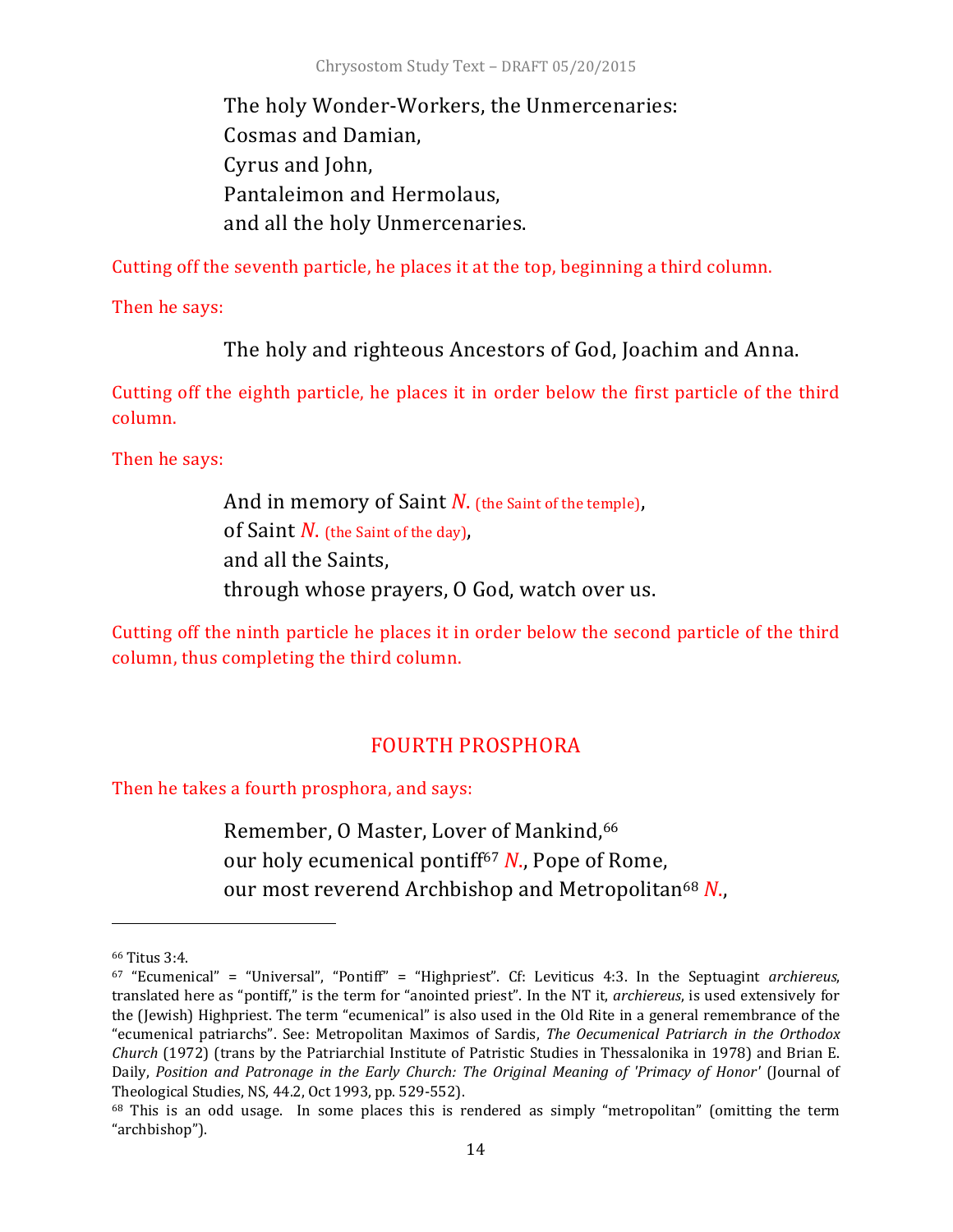our God-loving Bishop N., and the entire episcopate of the Orthodox, the honorable priesthood, the diaconate in Christ, and all others in priestly orders; (If in a monastery: our archimandrite,  $N$ ., or our hegumen,  $N$ .,) [our concelebrating brother priests, *N*., and deacons, *N*.,] and all our brethren whom You, in Your compassion, have called to communion with You, O all-good Master.

Cutting a particle, he places it below the Holy Bread, beginning the first horizontal row.

Then he mentions by name those of the living whom he wishes, $69$  and for each name he cuts off a particle, saying:

Remember, O Lord, N.

Then he places each particle below the Holy Bread, filling the first horizontal row.

### FIFTH PROSPHORA

Then he takes the fifth prosphora, and says:

<u> 1989 - Johann Stein, fransk politik (d. 1989)</u>

For the blessed memory and the forgiveness of the sins of the blessed founders of this holy temple (if a monastery: of this holy monastery).

Then he remembers the bishop who ordained him (if he be among those who have fallen asleep) and any others among those who have fallen asleep, by name.<sup>70</sup> At the mention of each name he cuts off a particle, saying:

> Remember, O Lord, the soul of Your servant, *N*. who has fallen asleep.

Then he places each particle below the Holy Bread, beginning the second horizontal row under the Holy Bread.

 $69$  The faithful often submit lists of names to the priest for remembrance at the Prothesis; those among the living should be mentioned by Christian or monastic names at this point.

 $70$  The faithful often submit lists of names to the priest for remembrance at the Prothesis; those who have fallen asleep in the Lord should be mentioned by Christian or monastic names at this point.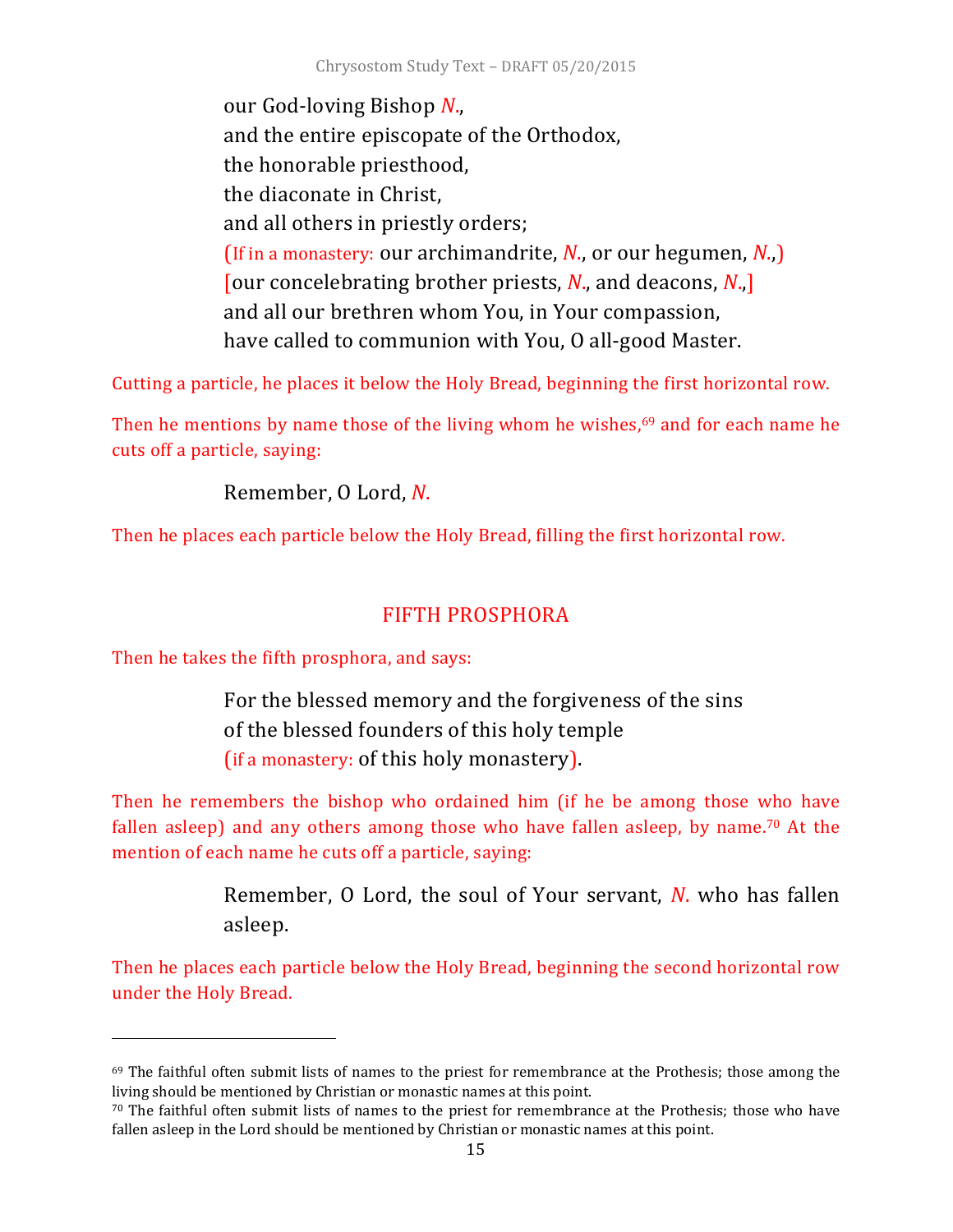#### Finally, in conclusion he says:

And of all our Orthodox fathers and brethren who have fallen asleep in the hope of resurrection, eternal life, and communion with You, O Lord, Lover of Mankind.<sup>71</sup>

He then cuts off a particle. After that he says:

Remember also, O Lord, my unworthiness, and, according to Your great mercy, forgive me my every transgression, voluntary and involuntary.

He cuts off a particle and places the particle at the end of the row of the living. It should be noted that additional particles may be added for the living and the dead at any time up until the Great Entrance.<sup>72</sup>

And taking the sponge<sup>73</sup> he gathers the particles together below the Holy Bread on the discos so that they be secure and none fall off.

### THE BLESSING OF INCENSE AND VEILING OF THE GIFTS

The deacon then takes the censer and, putting incense into it, says to the priest:

Deacon: Master, bless the incense.

And immediately he adds:

Deacon: Let us pray to the Lord.

And the priest says the Prayer of Incense:

Priest: We offer incense to You, O Christ, our God, as a pleasing fragrance<sup>74</sup> that, having received it on Your most heavenly Altar, You may send down upon us in return the grace of Your most Holy Spirit.

<sup>71</sup> Titus 3:4. 

<sup>72</sup> *Služebnik* as enhanced by *Ordo* §113. 

 $73$  This is a natural sponge, of suitable size, and reserved for this exclusive purpose.

<sup>&</sup>lt;sup>74</sup> Ephesians 5:2.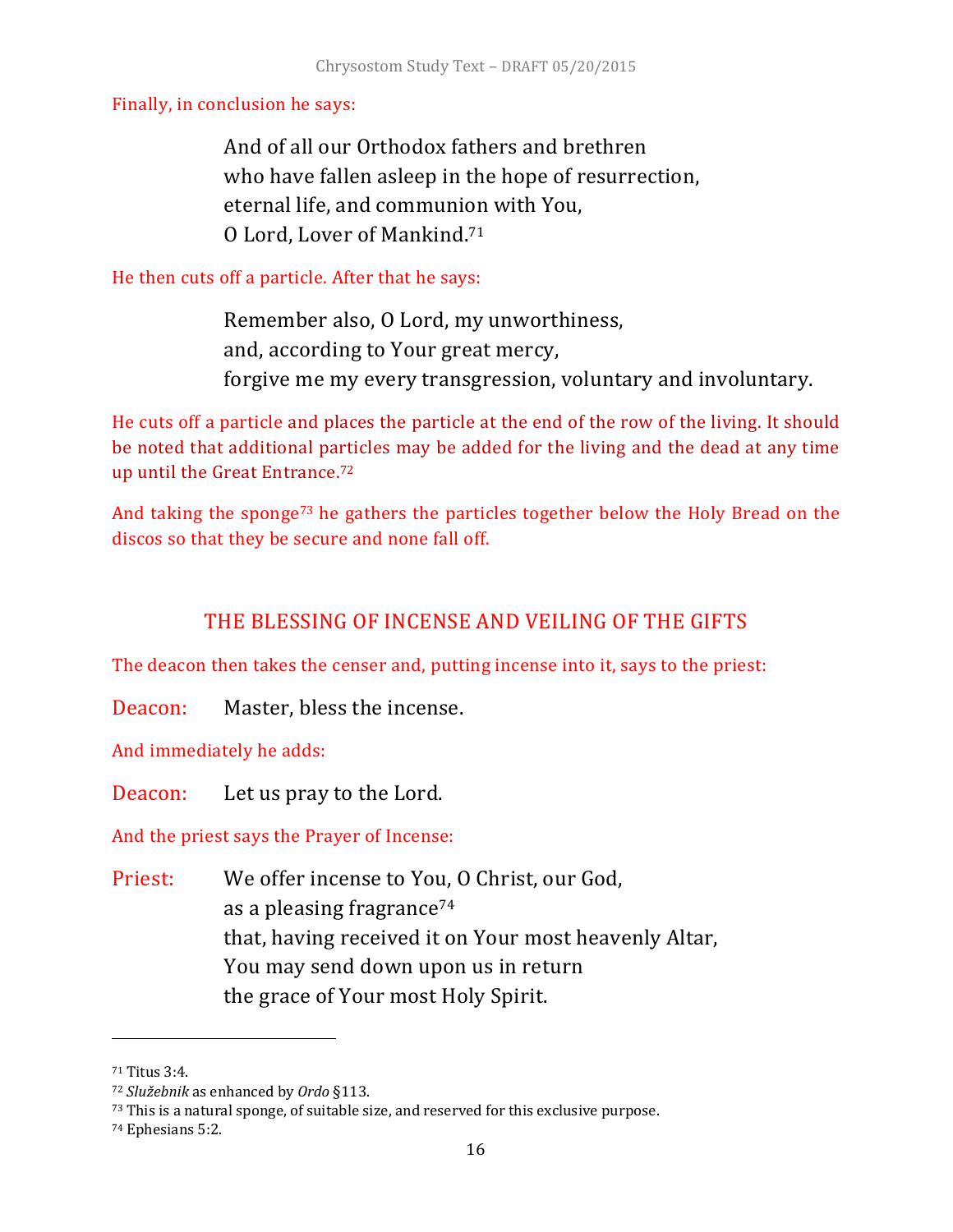Deacon: Let us pray to the Lord.

The priest incenses the asterisk (star) and then places it over the Holy Bread, saying:

Priest: And the star came and stood over the place where the child was.75

Deacon: Let us pray to the Lord.

The priest incenses the first veil and then covers the Holy Bread and the discos with it, saying: 

Priest: The Lord has reigned, He is clothed with majesty; the Lord is clothed with strength, and has girded Himself. For He has established the world, which shall not be moved. Your throne is prepared from of old, You are from everlasting. The rivers have lifted up, O Lord, the rivers have lifted up their voices; the rivers will lift their waves at the voices of many waters. Wonderful are the surges of the sea, wonderful is the Lord on high. Your testimonies are a sure pledge; holiness is becoming to Your house, O Lord, unto length of days.<sup>76</sup>

Deacon: Let us pray to the Lord. Master, cover.

The priest incenses the second veil and with it covers the holy chalice, saying:

- Priest: Your glory, O Christ, has covered the heavens, and the earth is filled with Your praise. $77$
- Deacon: Let us pray to the Lord. Master, cover.

And the priest incenses the veil, that is, the aer, and covers both the chalice and the discos, saying:

<sup>75</sup> Matthew 2:9. 

<sup>76</sup> Psalm 92(93). 

 $77$  Habbakuk 3:4 (LXX).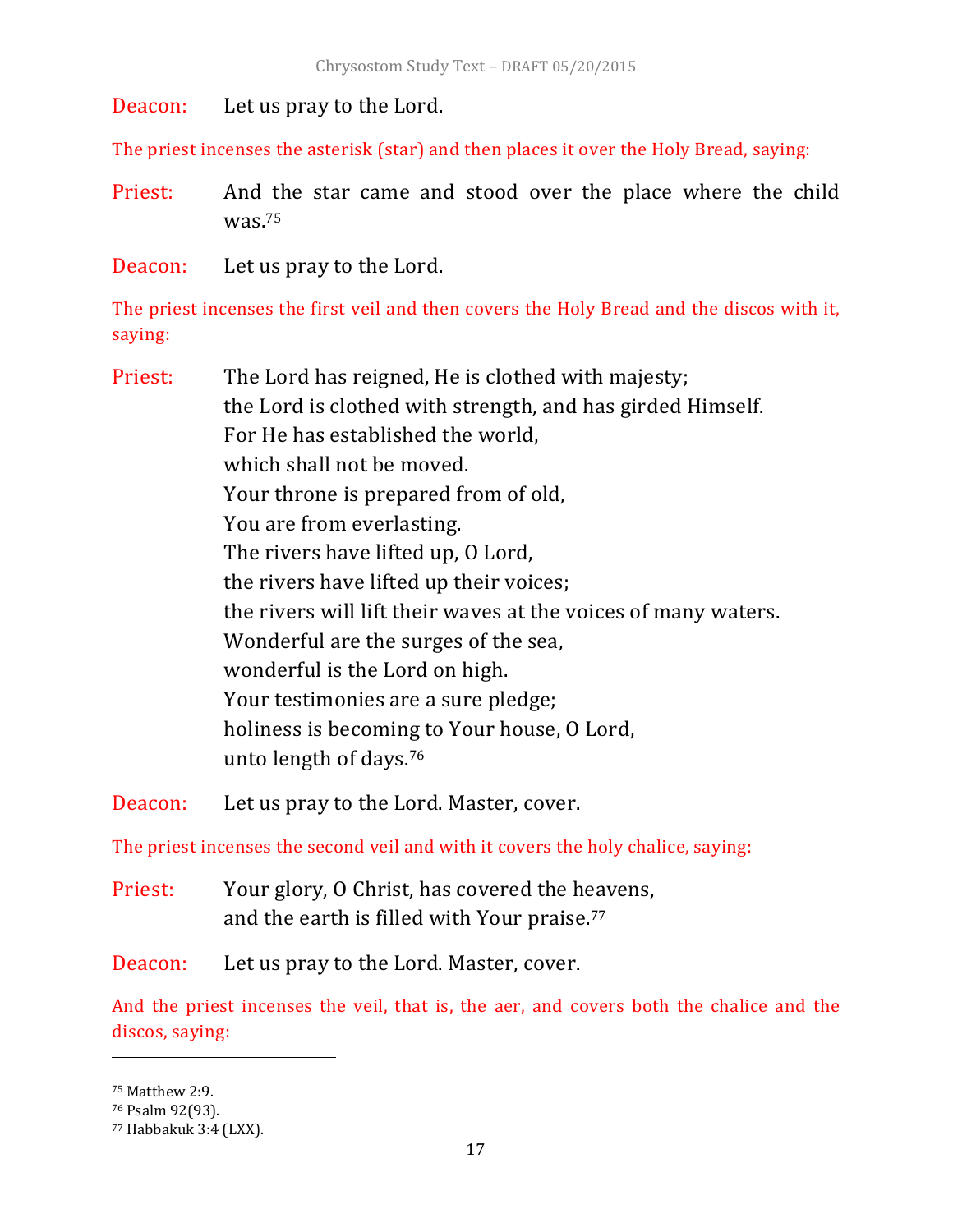Priest: Shelter us under the shadow of Your wings; $78$ drive away from us every enemy and foe. Make our life peaceful, O Lord, have mercy on us and on Your world, and save our souls. for You are good and the Lover of Mankind.<sup>79</sup>

The priest, taking the censer, incenses the prepared Gifts, saying:

Priest: Blessed is our God, Who was thus well-pleased.<sup>80</sup>

Deacon: Always, now and ever, and to the ages of ages. Amen.

And they both bow reverently. The deacon then says:

Deacon: For the precious Gifts here set forth, let us pray to the Lord.

And the priest takes the censer and says the Prayer of Offering:

Priest: 0 God, our God, Who sent forth the heavenly Bread, 81 as food for all the world<sup>82</sup> our Lord and God, Jesus Christ, the Savior and Redeemer<sup>83</sup> and Benefactor, to bless and sanctify us: bless these Gifts here set forth before You and accept them on Your most heavenly Altar.

> As You are good and the Lover of Mankind,  $84$ remember those who have brought the offerings and those for whom they are being offered; and keep us without condemnation in the holy celebration of Your divine Mysteries.

<sup>78</sup> Psalm 16(17):8b. 

<sup>&</sup>lt;sup>79</sup> Titus 3:4.

<sup>80</sup> Isaiah 42:21. 

<sup>81</sup> John 6:32.

<sup>82</sup> Psalm 135(136):25.

<sup>83</sup> Isaiah 60:16. 

<sup>84</sup> Titus 3:4.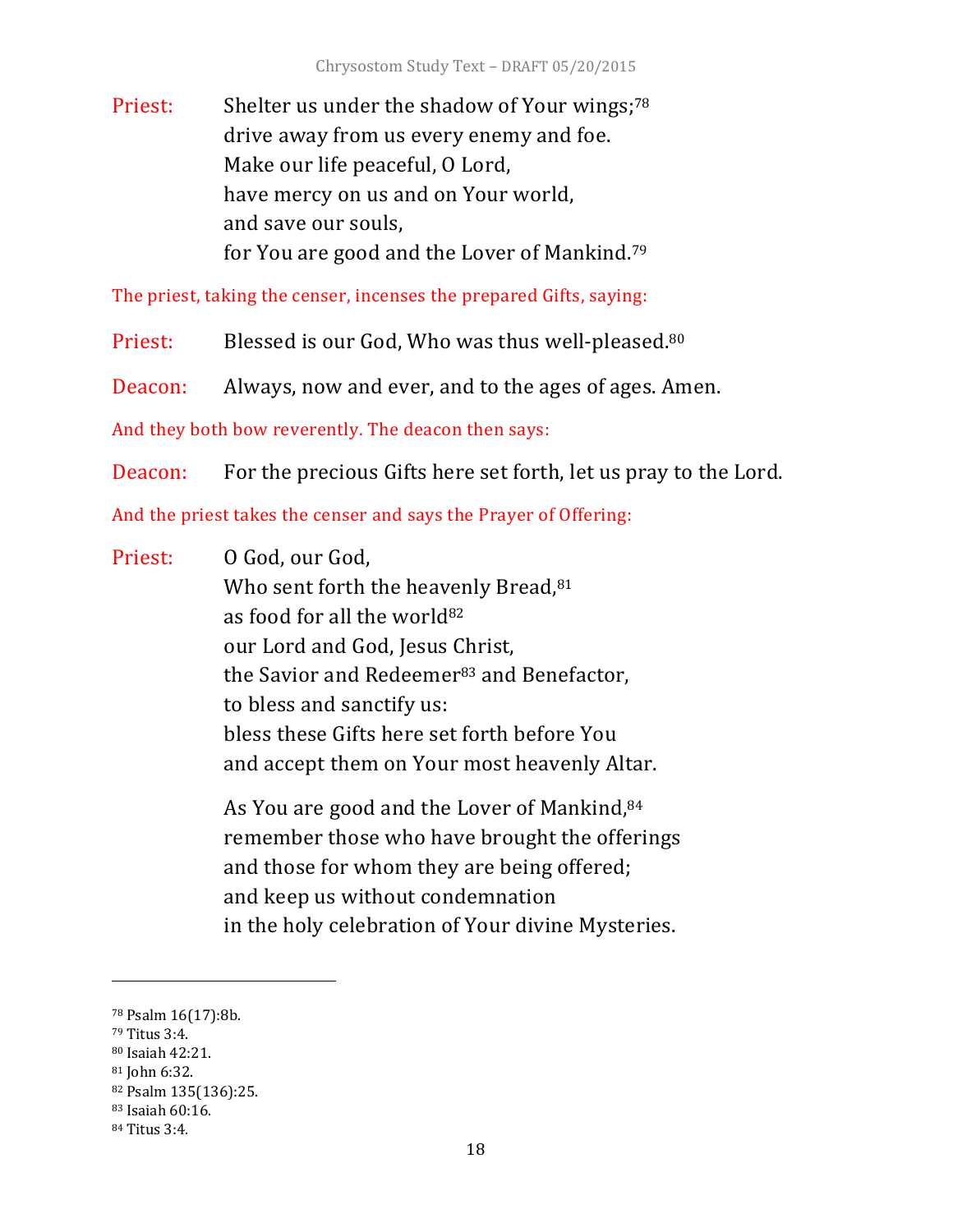For sanctified and glorified is Your most honorable and majestic Name, Father, Son, and Holy Spirit, now and ever, and to the ages of ages. Amen.

The priest then begins the dismissal, saying:

Priest: Glory to You, O Christ, our God, our hope, 85 glory to You.

Deacon: Glory to the Father, and to the Son, and to the Holy Spirit, now and ever, and to the ages of ages. Amen. Lord, have mercy. Lord, have mercy. Lord, have mercy. Give the blessing.

#### The priest says the dismissal:

Priest: May Christ our true God, *(if it is a Sunday: risen from the dead)* through the prayers of His most pure Mother, of our Father among the Saints, John Chrysostom, Archbishop of Constantinople, and of all the Saints, have mercy on us and save us, for He is good and loves mankind. $86$ 

Deacon: Amen.

## **Censing87**

After the dismissal, the priest proceeds to the Holy Table. The deacon censes the prepared Gifts in strokes of three.<sup>88</sup> Then he departs and censes the Holy Table all around, in the form of a Cross, saying quietly:

Deacon: In the tomb bodily, in Hades with the soul as God. in paradise with the thief.

<sup>&</sup>lt;sup>85</sup> 1 Timothy 1:1.

<sup>86</sup> Titus 3:4. 

<sup>&</sup>lt;sup>87</sup> This title is not given in the *Služebnik* but is offered here for clarity.

<sup>88</sup> *Služebnik* as enhanced by *Ordo* §117.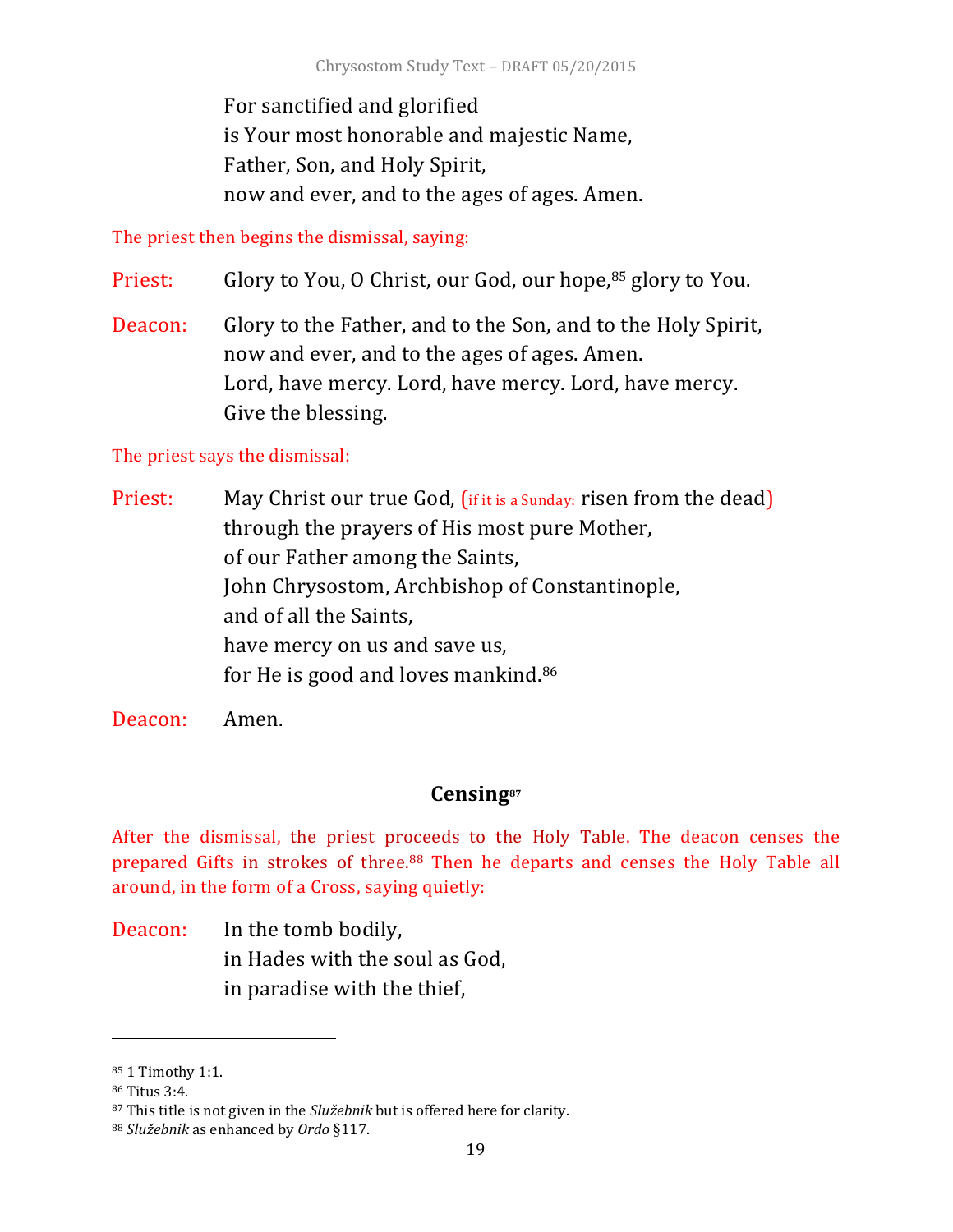and on the throne You were, O Christ, with the Father and the Spirit, filling all things, the Uncircumscribed One.

Then Psalm 50.

As the deacon prays Psalm 50 he incenses the apsidal icon and other icons. He then leaves the Altar through the northern door and approaches the Holy Doors. After bowing before them, he censes the icons on the southern part of the iconostasis, beginning with the icon of the Savior, then the icons on the northern part, beginning with the icon of the Mother of God, then the left and right choirs. He censes the people from the soleas, or if it is customary, the whole temple through to the narthex. Returning into the Altar through the southern door, he again censes the Holy Table in strokes of three, but only from the front, and then censes the priest. Returning the censer to the server, the deacon stands to the right of the priest.<sup>89</sup>

#### **Prayers Before the Liturgy90**

Standing together before the Holy Table, the priest and deacon make three bows, each praying quietly $91$  and saying:

Priest and Deacon:

O Heavenly King, Comforter,<sup>92</sup> Spirit of Truth,<sup>93</sup> Who are everywhere present and fill all things, Treasury of Blessings and Giver of Life. come and dwell within us. cleanse us of all stain. and save our souls,  $0$  Good One.<sup>94</sup>

Glory to God in the highest, and on earth peace, good will among men.<sup>95</sup> (Twice)

92 John 14:16.

<sup>89</sup> *Ordo* §117 & §118. 

<sup>&</sup>lt;sup>90</sup> This title is not given in the *Služebnik* but is offered here for clarity.

 $91$  In common practice the priest and deacon pray these quietly, but together.

<sup>93</sup> John 14:17; 15:26; 1 John 4:6.

<sup>94</sup> Third Apostichon from Vespers of Pentecost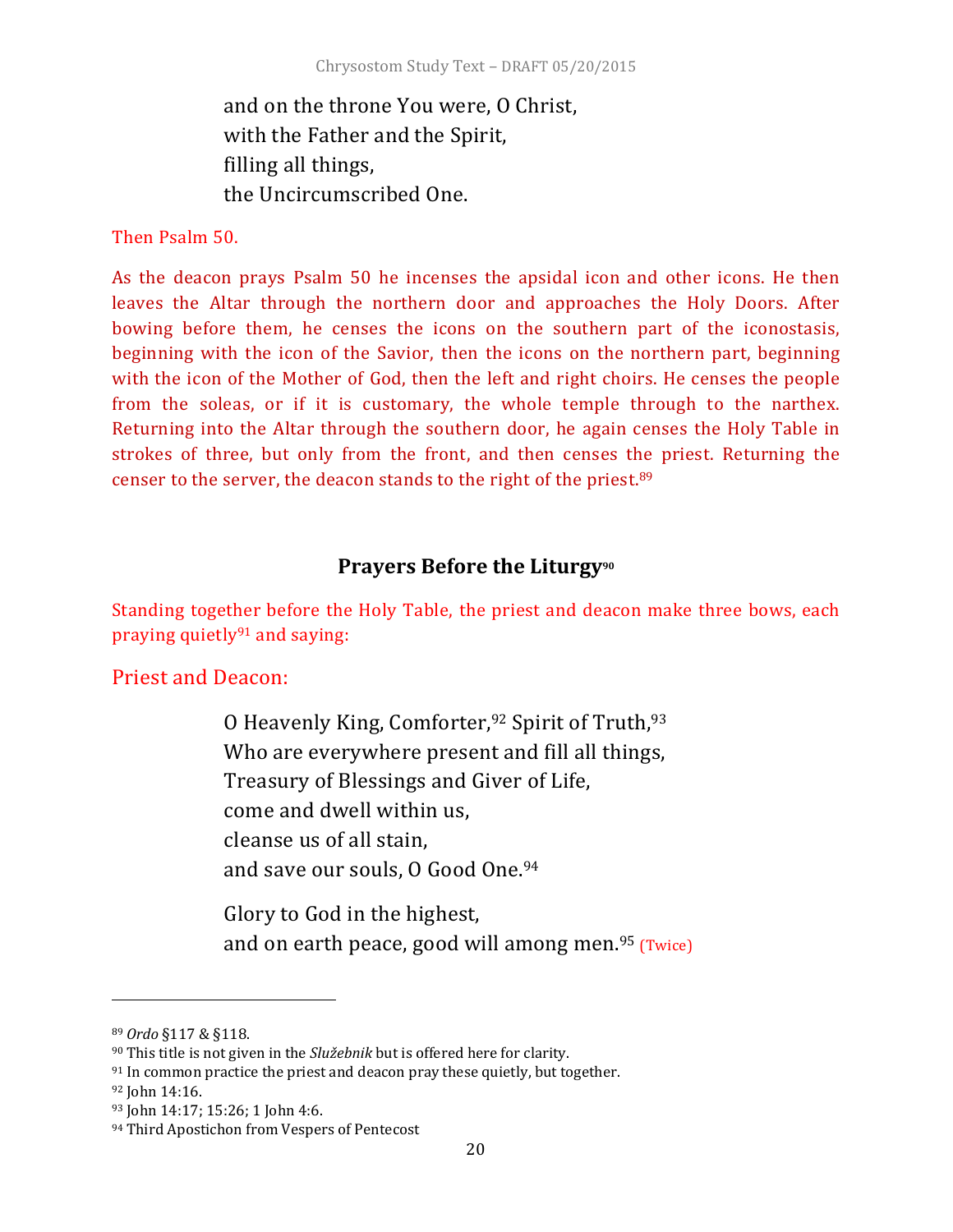### O Lord, You shall open my lips, and my mouth will declare Your praise.<sup>96</sup>

The priest then kisses the holy Gospel Book, the deacon the Holy Table. After which the deacon bows his head to the priest, and holding the orarion with three fingers of his right hand he says:

Deacon: It is time for the Lord to act:<sup>97</sup> Master, bless.

The priest, blessing him, says:

| Priest: | Blessed is our God,<br>always, now and ever, and to the ages of ages. Amen.                     |
|---------|-------------------------------------------------------------------------------------------------|
| Deacon: | Master, pray for me.                                                                            |
| Priest: | May the Lord direct your steps. <sup>98</sup>                                                   |
| Deacon: | Holy Master, remember me.                                                                       |
| Priest: | May the Lord God remember you in His kingdom,<br>always, now and ever, and to the ages of ages. |
| Deacon: | Amen.                                                                                           |

#### **Enarxis99**

The deacon bows and leaves the Altar through the northern door (since the Holy Doors are kept closed until the Entrance). Standing in his customary place before the Holy Doors, he bows reverently three times, saying quietly:

Deacon: 0 Lord, You shall open my lips, and my mouth will declare Your praise.<sup>100</sup>

<u> 1989 - Andrea Santa Andrea Andrea Andrea Andrea Andrea Andrea Andrea Andrea Andrea Andrea Andrea Andrea Andr</u>

<sup>&</sup>lt;sup>95</sup> Luke 2:14.

<sup>96</sup> Psalm 50:17(51:15).

 $97$  Psalm 118(119):126a. [Alternate translation: "It is time to act for the Lord."]

<sup>98</sup> Proverbs 16:9.

<sup>&</sup>lt;sup>99</sup> This title is not given in the *Služebnik* but is offered here for clarity.

<sup>100</sup> Psalm 50:17(51:15).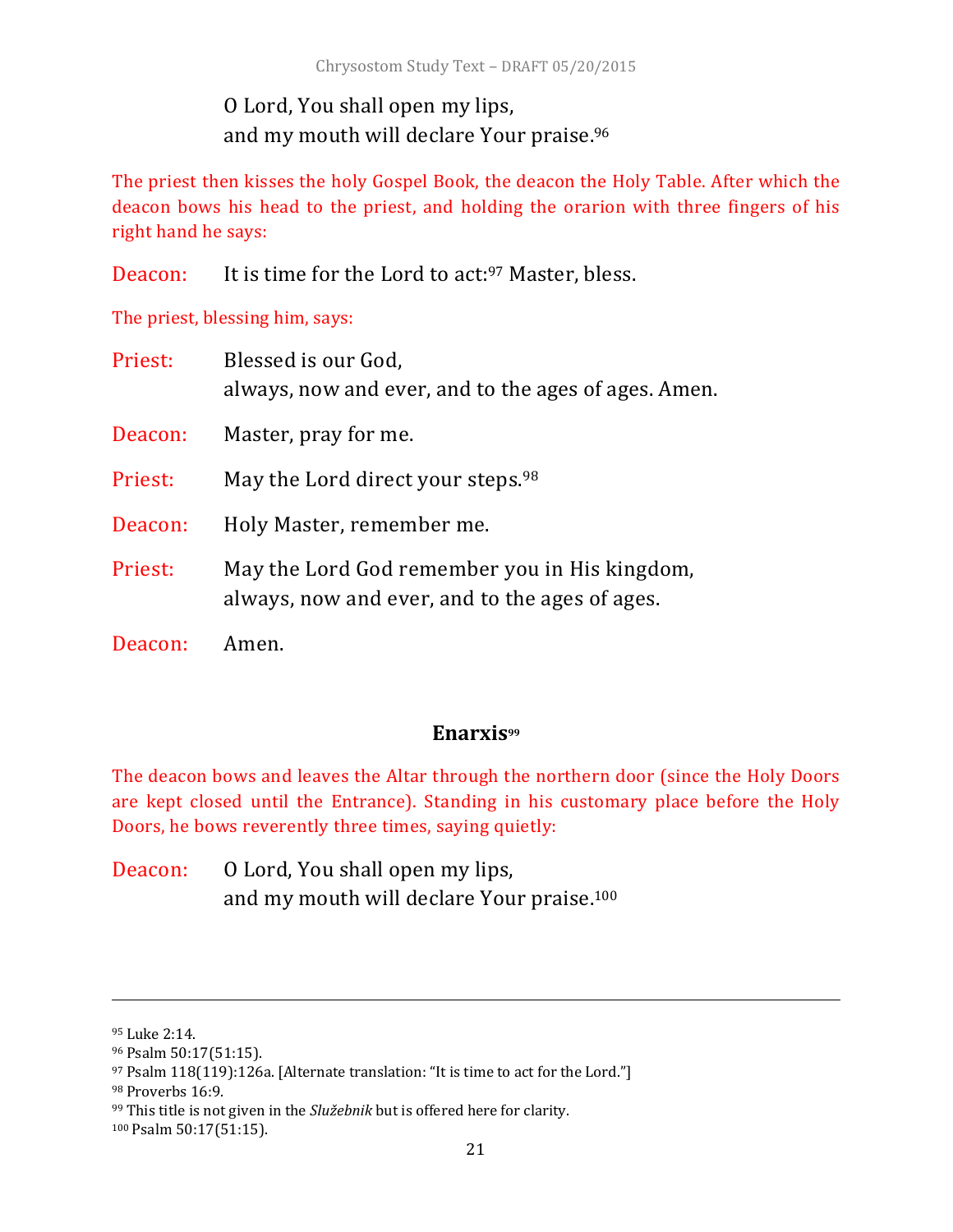The deacon then intones:

Deacon: Master, bless.

And the priest begins: Blessed is the kingdom.... *(see page 23)* 

It should be noted that whenever the priest serves the Liturgy without a deacon, he is not to say those words proper to the deacon at the Rite of Preparation, nor those in the Liturgy before the Gospel, nor those in answer to him; "Master bless," and, "Master, let it be pierced," and, "It is time for the Lord to act," are not said, but only the ektenies and the Rite of Preparation as prescribed. He incenses, etc., just as the deacon would.<sup>101</sup>

Whenever priests concelebrate, only one of them shall perform the Rite of Preparation; the other concelebrants do not recite the Rite of Preparation separately.

At a Hierarchical Liturgy, one of the priests begins the Rite of Preparation as usual, then he places particles in honor of the Mother of God and all the Saints, after which he covers the holy discos and the holy chalice with the aer, saying nothing. The bishop himself completes the Rite of Preparation before the Great Entrance, during the singing of the Cherubic Hymn.

The Curtain (Veil) to the Holy Doors is opened.<sup>102</sup>

<sup>&</sup>lt;sup>101</sup> *Služebnik* as enhanced by *Ordo* §166.

<sup>102</sup> *Ordo* §19g.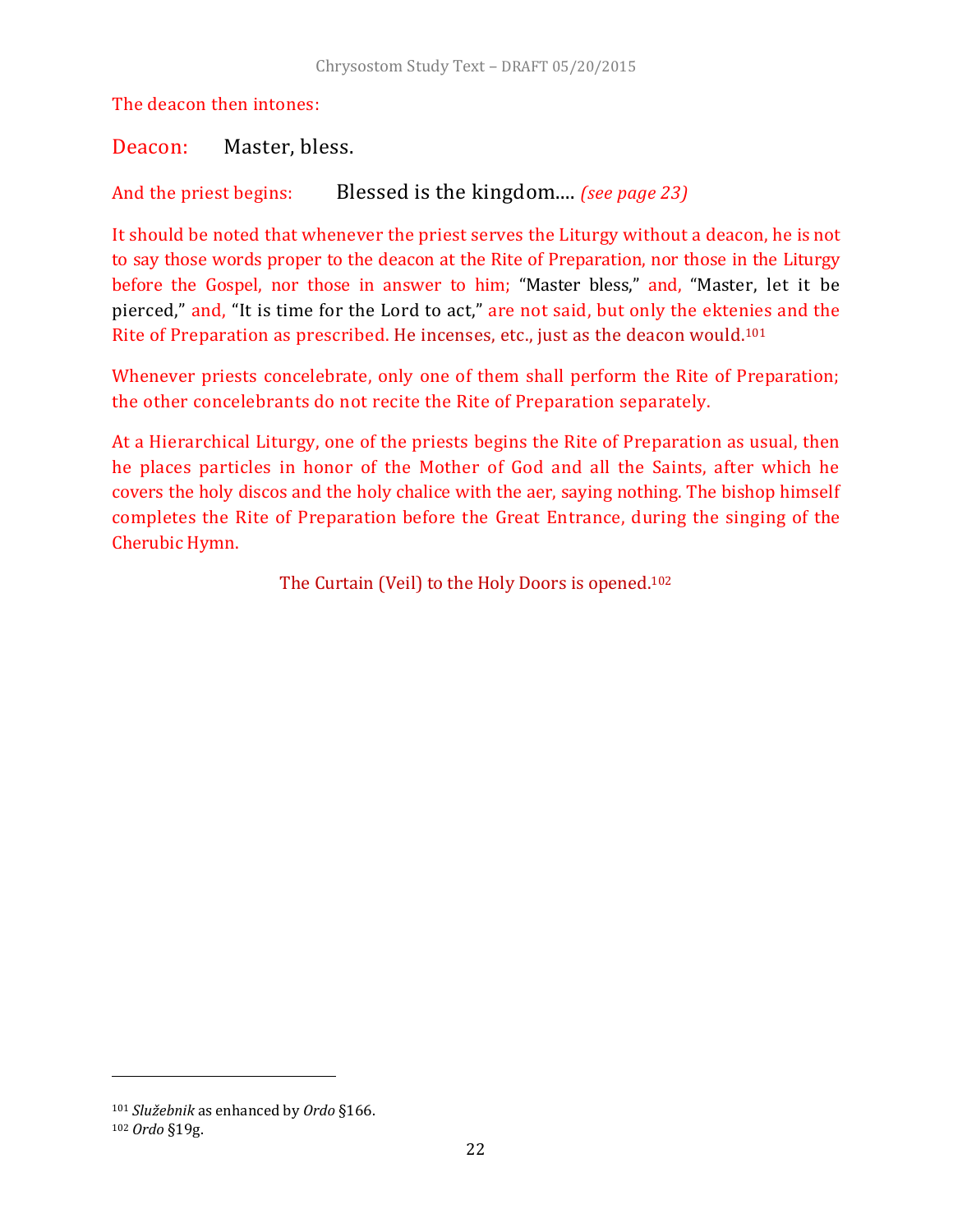# **THE DIVINE LITURGY**

## **OF**

# **OUR FATHER AMONG THE SAINTS**

# **JOHN CHRYSOSTOM**

Deacon: Master, bless.

The priest, standing in the center before the Holy Table and making the sign of the Cross over the Holy Table with the holy Gospel Book, begins in a raised voice:

| Priest: | Blessed is the kingdom <sup>103</sup><br>of the Father, and of the Son, and of the Holy Spirit,<br>now and ever, and to the ages of ages. <sup>104</sup> |
|---------|----------------------------------------------------------------------------------------------------------------------------------------------------------|
| People: | Amen. $105$                                                                                                                                              |
| Deacon: | In peace, let us pray to the Lord. <sup>106</sup>                                                                                                        |
| People: | Lord, have mercy. <sup>107</sup>                                                                                                                         |
| Deacon: | For peace from on high,<br>and for the salvation of our souls,<br>let us pray to the Lord.                                                               |
| People: | Lord, have mercy.                                                                                                                                        |
| Deacon: | For peace in the whole world, <sup>108</sup><br>for the well-being of the holy Churches of God,<br>and for the union of all,<br>let us pray to the Lord. |
| People: | Lord, have mercy.                                                                                                                                        |

<sup>&</sup>lt;sup>103</sup> Revelation 1:6. This could be rendered "kingship".

<sup>104</sup> Mark 11:10, Luke 22:29-30, Ephesians 1:3, Matthew 28:19.

<sup>&</sup>lt;sup>105</sup> Revelation 7:2.

<sup>106</sup> Philippians 4:6,7, Colossians 3:15, 2 Peter 3:14, Luke 18:1.

<sup>107</sup> Psalm 50:3(51:1), 122(123):3, Matthew 17:15, 20:30,31.

<sup>&</sup>lt;sup>108</sup> 1 Timothy 2:1.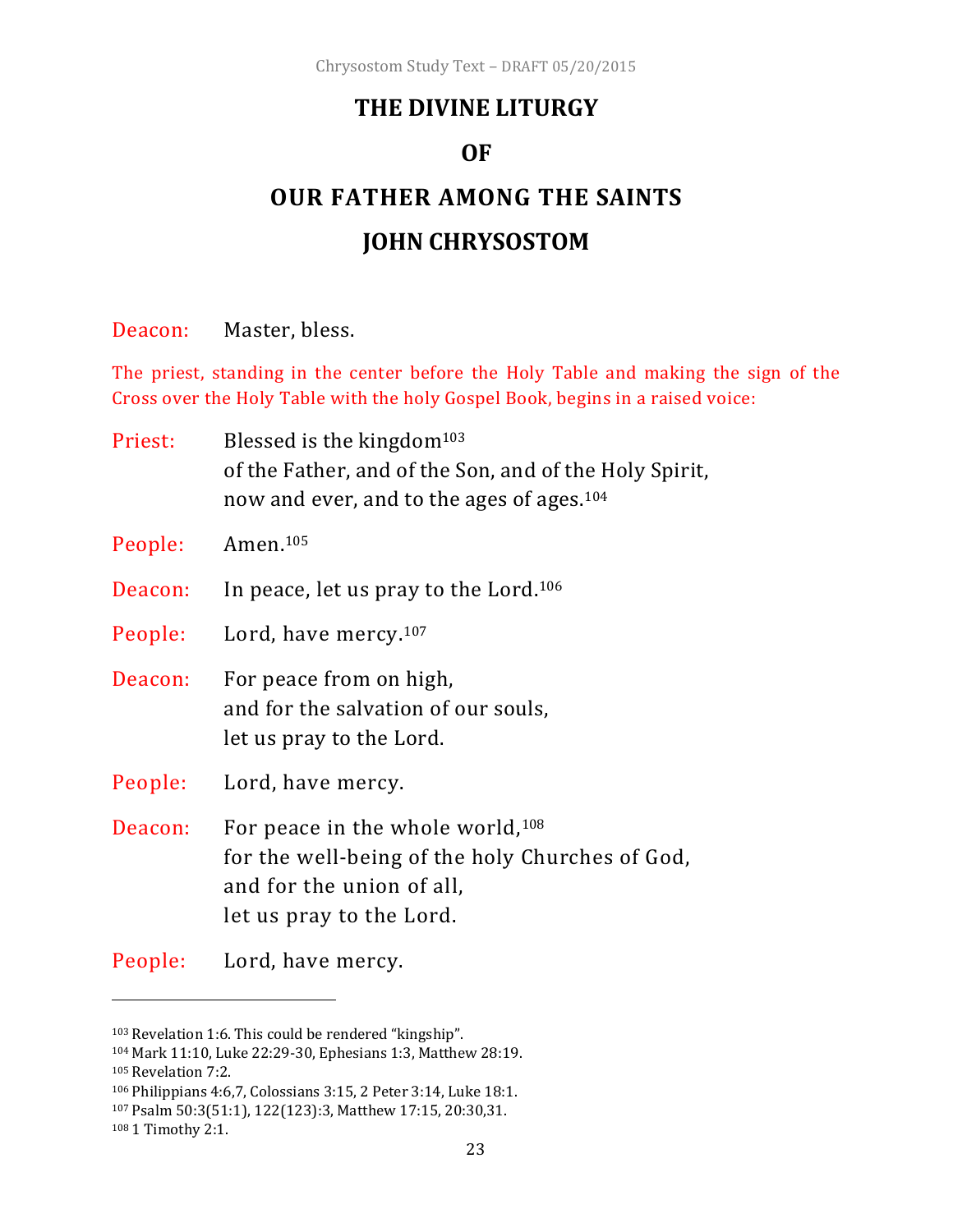| Deacon: | For this holy temple<br>and for all who enter it with faith, reverence,<br>and the fear of God,<br>let us pray to the Lord.                                                                                           |
|---------|-----------------------------------------------------------------------------------------------------------------------------------------------------------------------------------------------------------------------|
| People: | Lord, have mercy.                                                                                                                                                                                                     |
| Deacon: | For our holy ecumenical pontiff <sup>109</sup> N., Pope of Rome,<br>let us pray to the Lord.                                                                                                                          |
| People: | Lord, have mercy.                                                                                                                                                                                                     |
| Deacon: | For our most reverend Archbishop and Metropolitan N.,<br>for our God-loving Bishop N.,<br>for the venerable priesthood,<br>the diaconate in Christ,<br>and all the clergy and the people,<br>let us pray to the Lord. |
| People: | Lord, have mercy.                                                                                                                                                                                                     |
| Deacon: | For our civil authorities <sup>110</sup><br>and all our armed forces, let us pray to the Lord.<br>Or: For our divinely-protected Emperor N., or King N.,                                                              |
|         | and all our armed forces, let us pray to the Lord.                                                                                                                                                                    |
| People: | Lord, have mercy.                                                                                                                                                                                                     |
| Deacon: | For this city (or: for this village, or: for this holy monastery),<br>for every city, countryside,<br>and for the faithful living therein, <sup>111</sup><br>let us pray to the Lord.                                 |

<sup>&</sup>lt;sup>109</sup> "Ecumenical" = "Universal", "Pontiff" = "Highpriest". Cf: Leviticus 4:3. In the Septuagint *archiereus*, translated here as "pontiff," is the term for "anointed priest". In the NT it, *archiereus*, is used extensively for the (Jewish) Highpriest. The term "ecumenical" is also used in the Old Rite in a general remembrance of the "ecumenical patriarchs". See: Metropolitan Maximos of Sardis, *The Oecumenical Patriarch in the Orthodox Church* (1972) (trans by the Patriarchial Institute of Patristic Studies in Thessalonika in 1978) and Brian E. Daily, Position and Patronage in the Early Church: The Original Meaning of 'Primacy of Honor' (Journal of Theological Studies, NS, 44.2, Oct 1993, pp. 529-552).

<sup>&</sup>lt;sup>110</sup> 1 Timothy 2:2.

<sup>111</sup> Jeremiah 29:7.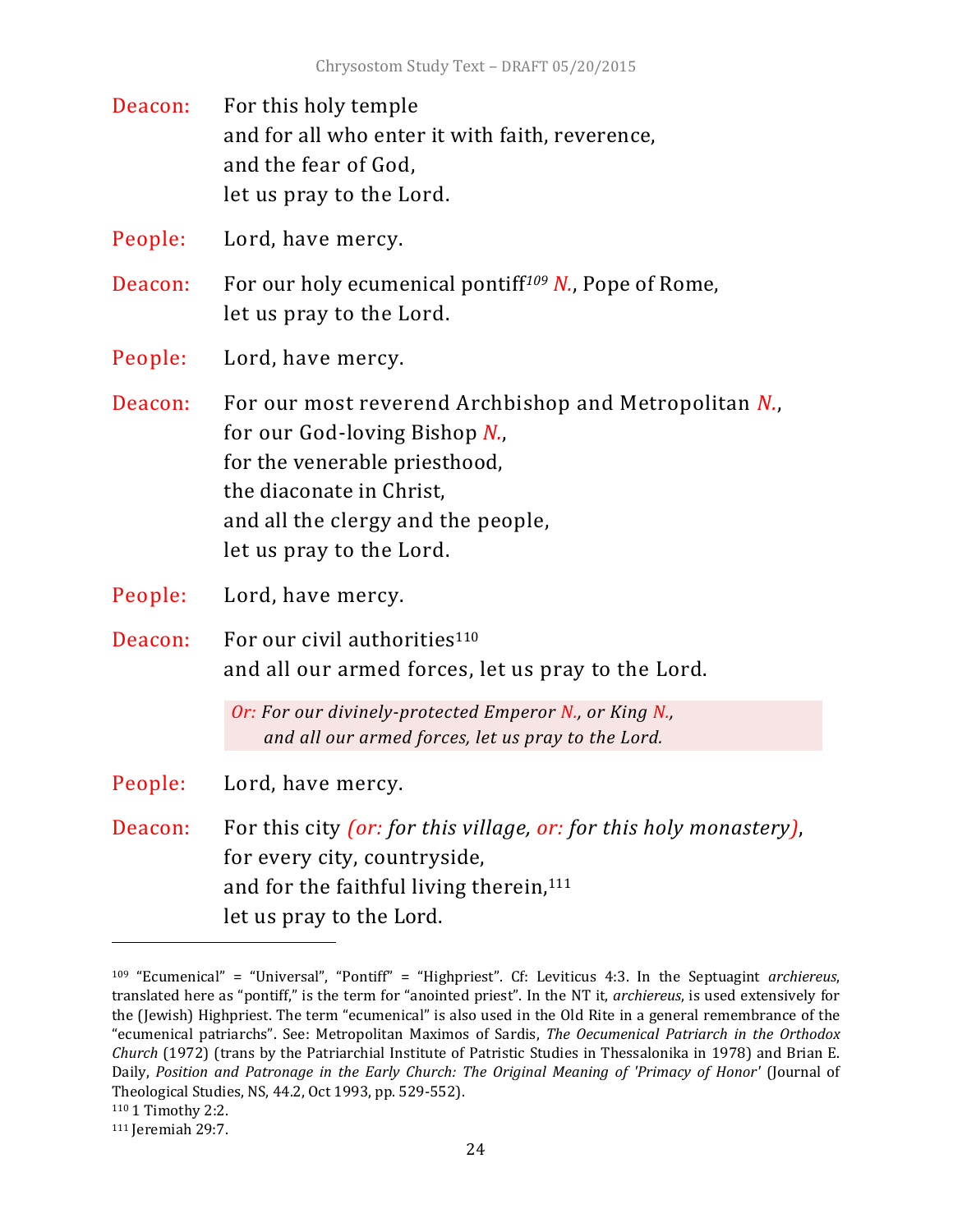People: Lord, have mercy.

Deacon: For favorable weather, for an abundance of the fruits of the earth, and for peaceful times, 112 let us pray to the Lord.

People: Lord, have mercy.

Deacon: For those who travel by sea, air, and land, for the sick, the suffering, the captive, and for their safety and salvation, let us pray to the Lord.

People: Lord, have mercy.

Whenever a general commemoration of those who have fallen asleep is made, the following is added:

| Deacon: | For the souls of all who through the ages             |
|---------|-------------------------------------------------------|
|         | have fallen asleep in the Orthodox faith              |
|         | and in the hope of resurrection and eternal life:     |
|         | for our fathers and brethren who have fallen asleep,  |
|         | for the founders and benefactors of this holy temple, |
|         | for our parents and relatives,                        |
|         | for those buried here and those inscribed here,       |
|         | and for all Orthodox Christians everywhere,           |
|         | and for their blessed repose,                         |
|         | let us pray to the Lord.                              |
| People: | Lord, have mercy.                                     |
| Deacon: | That they may stand uncondemned                       |
|         | before the fearsome judgment-seat of Christ,          |
|         | and that their souls be committed                     |

to the place of light and life where all the Saints and righteous repose,

let us pray to the Lord.

<sup>112</sup> Acts of the Apostles 14:17.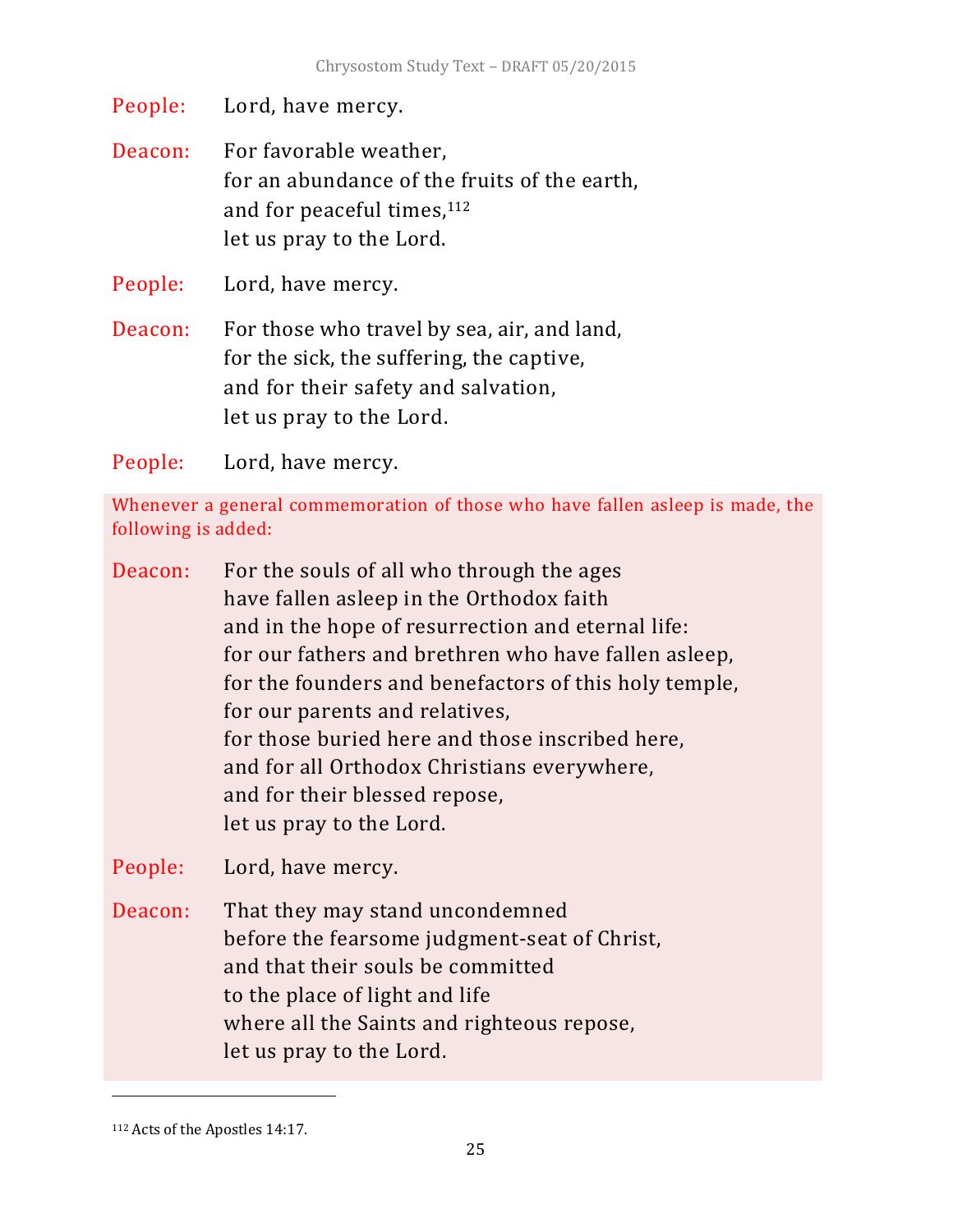| People: | Lord, have mercy.                                                                                                                                                                                                                                                           |  |  |
|---------|-----------------------------------------------------------------------------------------------------------------------------------------------------------------------------------------------------------------------------------------------------------------------------|--|--|
|         | When the commemoration is for a particular person or persons:                                                                                                                                                                                                               |  |  |
| Deacon: | For the servant of God N.,<br>(or: For the servants of God N. and N.,)<br>and for his (her or their) blessed memory,<br>and that his <i>(her or their)</i> every transgression,<br>voluntary and involuntary, be forgiven,<br>let us pray to the Lord.                      |  |  |
| People: | Lord, have mercy.                                                                                                                                                                                                                                                           |  |  |
| Deacon: | That he (she or they) may stand uncondemned<br>before the fearsome judgment-seat of Christ,<br>and that his ( <i>her</i> or <i>their</i> ) soul(s) be committed<br>to the place of light and life<br>where all the Saints and righteous repose,<br>let us pray to the Lord. |  |  |
| People: | Lord, have mercy.                                                                                                                                                                                                                                                           |  |  |
| Deacon: | That we be delivered from all affliction, wrath, and need,<br>let us pray to the Lord.                                                                                                                                                                                      |  |  |
| People: | Lord, have mercy.                                                                                                                                                                                                                                                           |  |  |
| Deacon: | Help us, save us, have mercy on us, and protect us, O God,<br>by Your grace.                                                                                                                                                                                                |  |  |
| People: | Lord, have mercy.                                                                                                                                                                                                                                                           |  |  |
| Deacon: | Remembering our most holy, most pure,<br>most blessed and glorious Lady,<br>the Mother of God and ever-Virgin Mary,<br>with all the Saints,<br>let us commend ourselves <sup>113</sup> and one another,<br>and our whole life, to Christ God.                               |  |  |

<sup>113</sup> Acts of the Apostles 20:23, Job 5:8, Psalm 9:35 (10:14), Psalm 36(37):5 (37:7), Proverbs 16:3 RSV-2CE.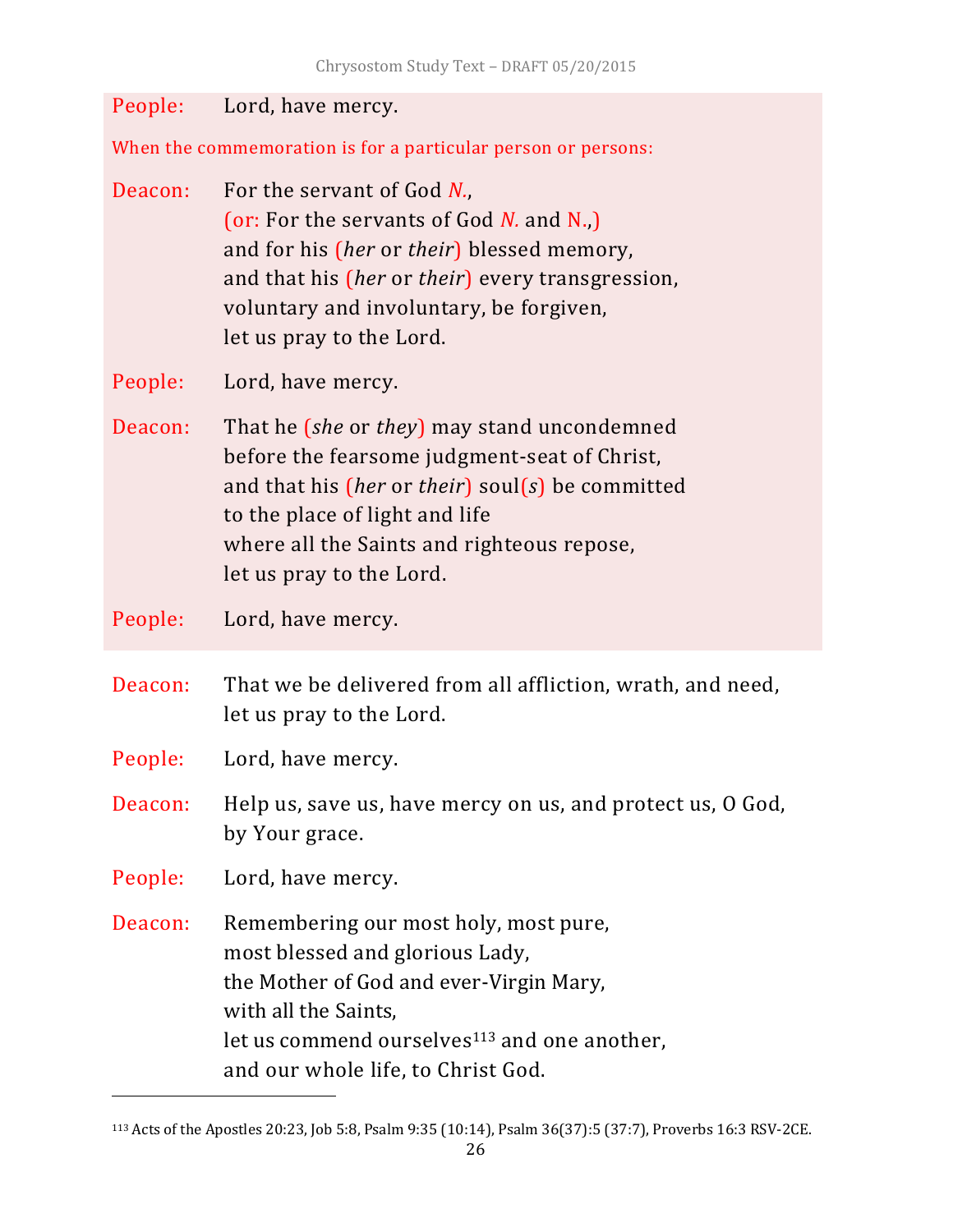### People: To You, O Lord.

The priest quietly says the prayer of the First Antiphon:

Priest: 0 Lord our God, Whose might is incomparable, Whose glory is incomprehensible, Whose mercy is immeasurable, 114 and Whose love for man ineffable: from the tenderness of Your heart look down upon us, O Master, and upon this holy temple.

> Bestow upon  $us^{115}$  and upon those who pray with us the abundance of Your tender mercy and Your compassion.

#### Aloud:

For to You belongs all glory and honor<sup>116</sup> and worship, Father, Son, and Holy Spirit, now and ever, and to the ages of ages.

People: Amen.

The singers then chant the First Antiphon.<sup>117</sup> The deacon meanwhile makes a bow; leaves his place, goes and stands before the icon of Christ, holding his orarion with three fingers of his right hand.

# **First Typical Psalm**

<u> 1989 - Johann Stein, fransk politiker (d. 1989)</u>

The abbreviated first Psalm of the Typica, sung as the First Antiphon on Sundays and most feast days (Psalm 102):<sup>118</sup>

People: Bless the Lord, O my soul; blessed are You, O Lord.

<sup>114</sup> Ephesians 2:4, Samuel 24:14, 1 Chronicles 21:13, Psalm 68:17 (69:16), Psalm 118(119):156.

<sup>115</sup> Psalm 24(25):16.

<sup>&</sup>lt;sup>116</sup> 1 Timothy 1:17.

<sup>&</sup>lt;sup>117</sup> The *Služebnik* does not give the specific texts for the antiphons. Those given here are from the *Apostol* (the Sunday and daily antiphons). The excerpts from Psalms 142 and 145 are as abbreviated in many parishes. 118 Psalm 102(103):1-4,8,1.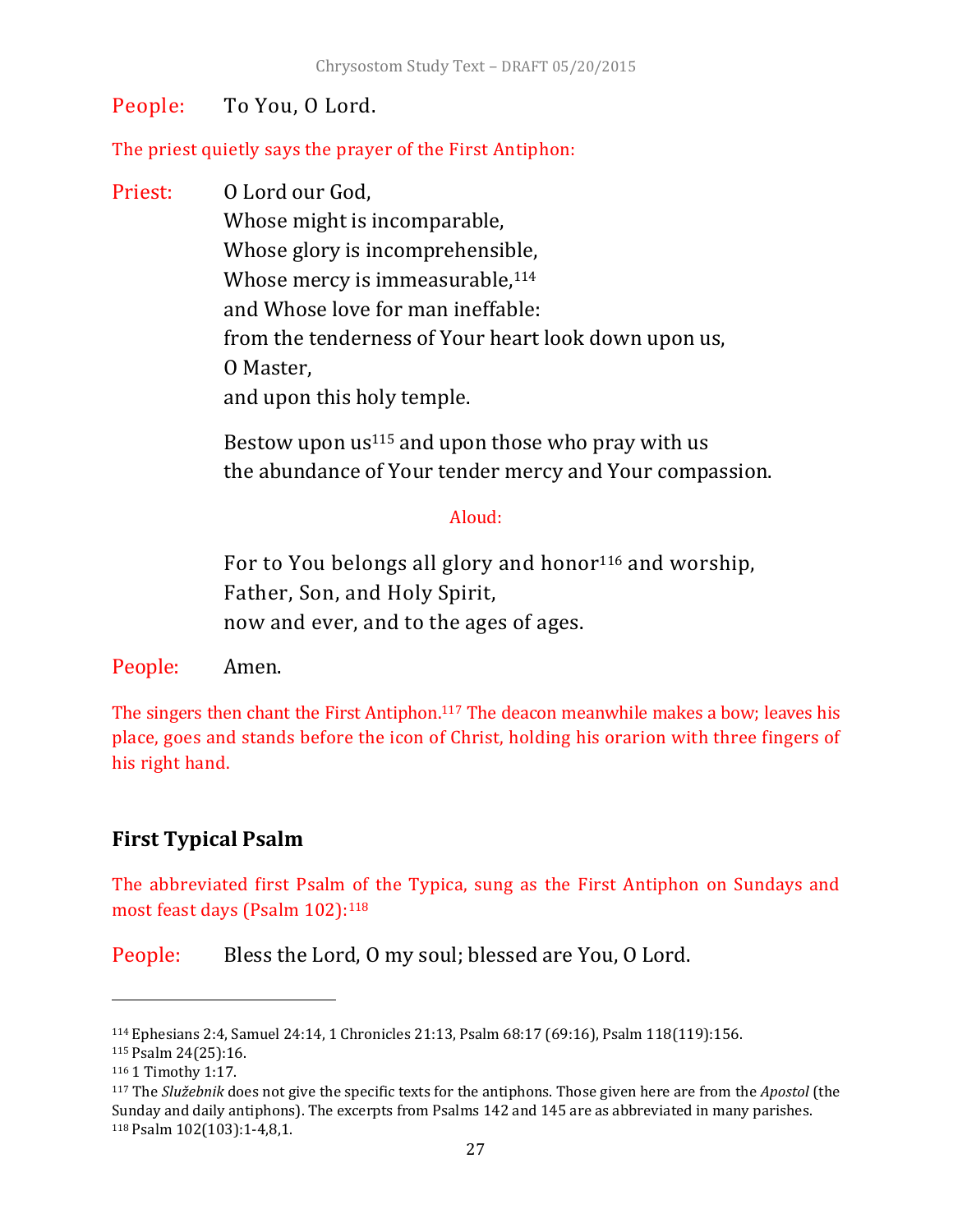Bless the Lord, O my soul; and all that is within me, bless His holy Name! 

Bless the Lord, O my soul, and forget not all His benefits,

Who forgives all your iniquity, who heals all your diseases,

Who redeems your life from corruption, Who crowns you with steadfast love and mercy.

The Lord is compassionate and merciful, slow to anger and abounding in mercy.

Bless the Lord,  $0$  my soul; and all that is within me, bless His holy Name! Blessed are You, O Lord.

The following antiphons are also commonly used:

| <b>First Sunday Antiphon</b>                                                                                          | <b>First Weekday Antiphon</b>                                                                           |
|-----------------------------------------------------------------------------------------------------------------------|---------------------------------------------------------------------------------------------------------|
| Shout joyfully to the Lord, all the                                                                                   | It is good to give thanks to the                                                                        |
| earth, sing praise to His Name; give                                                                                  | Lord; and to sing praises to Your                                                                       |
| to Him glorious praise. <sup>119</sup>                                                                                | Name, O most High. <sup>122</sup>                                                                       |
| Through the prayers of the Mother                                                                                     | Through the prayers of the Mother                                                                       |
| of God, O Savior, save us.                                                                                            | of God, O Savior, save us.                                                                              |
| Say to God: How awesome are<br>Your deeds! So great is Your power<br>that Your enemies cringe before<br>You.120       | To proclaim Your mercy in the<br>morning, and your faithfulness<br>throughout the night. <sup>123</sup> |
| Through the prayers of the Mother                                                                                     | Through the prayers of the Mother                                                                       |
| of God, O Savior, save us.                                                                                            | of God, O Savior, save us.                                                                              |
| Let all the earth worship You, and<br>sing praises to You; let it sing<br>praises to Your Name, O Most<br>high. $121$ | For the Lord our God is upright, and<br>there is no wrong in Him. <sup>124</sup>                        |

 $\mathbf{L}$ 

 $119$  Psalm 65(66):1,2.

<sup>120</sup> Psalm 65(66):3. 

<sup>121</sup> Psalm 65(66):4.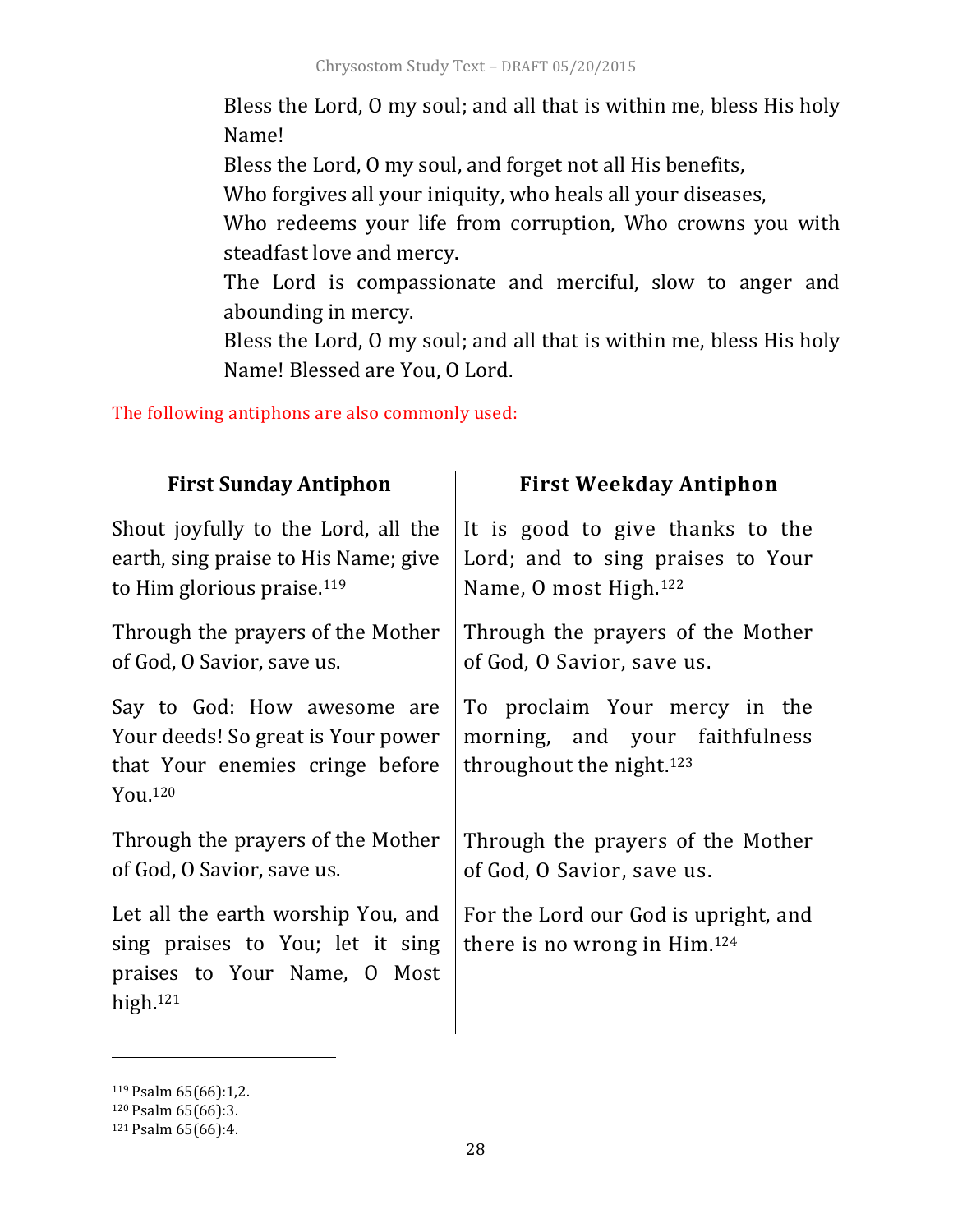| Through the prayers of the Mother    | Through the prayers of the Mother    |
|--------------------------------------|--------------------------------------|
| of God, O Savior, save us.           | of God, O Savior, save us.           |
| Glory to the Father, and to the Son, | Glory to the Father, and to the Son, |
| and to the Holy Spirit, now and      | and to the Holy Spirit, now and      |
| ever, and to the ages of ages.       | ever, and to the ages of ages.       |
| Amen.                                | Amen.                                |
| Through the prayers of the Mother    | Through the prayers of the Mother    |
| of God, O Savior, save us.           | of God, O Savior, save us.           |

At the conclusion of the antiphon the deacon returns and stands in his customary place before the Holy Doors and, having made a bow, he says:<sup>125</sup>

| Deacon: | Again and again, <sup>126</sup> in peace, let us pray to the Lord.                                                                                                                                                                            |
|---------|-----------------------------------------------------------------------------------------------------------------------------------------------------------------------------------------------------------------------------------------------|
| People: | Lord, have mercy.                                                                                                                                                                                                                             |
| Deacon: | Help us, save us, have mercy on us, and protect us, O God,<br>by Your grace.                                                                                                                                                                  |
| People: | Lord, have mercy.                                                                                                                                                                                                                             |
| Deacon: | Remembering our most holy, most pure,<br>most blessed and glorious Lady,<br>the Mother of God and ever-Virgin Mary,<br>with all the Saints,<br>let us commend ourselves <sup>127</sup> and one another,<br>and our whole life, to Christ God. |
| People: | To You, O Lord.                                                                                                                                                                                                                               |

The priest quietly says the prayer of the Second Antiphon:<sup>128</sup>

<u> 1989 - Andrea Santa Andrea Andrea Andrea Andrea Andrea Andrea Andrea Andrea Andrea Andrea Andrea Andrea Andr</u>

<sup>122</sup> Psalm 91:2(92:1).

<sup>123</sup> Psalm 91:3 (92:2).

<sup>124</sup> Psalm 91:16 (92:15).

<sup>&</sup>lt;sup>125</sup> *Služebnik* as enhanced by *Ordo* §120.

<sup>&</sup>lt;sup>126</sup> 1 Thessalonians 5:17.

<sup>127</sup> Acts of the Apostles 20:23, Job 5:8, Psalm 9:35 (10:14), Psalm 36(37):5 (37:7), Proverbs 16:3 RSV-2CE.

<sup>128</sup> *Ordo* §120.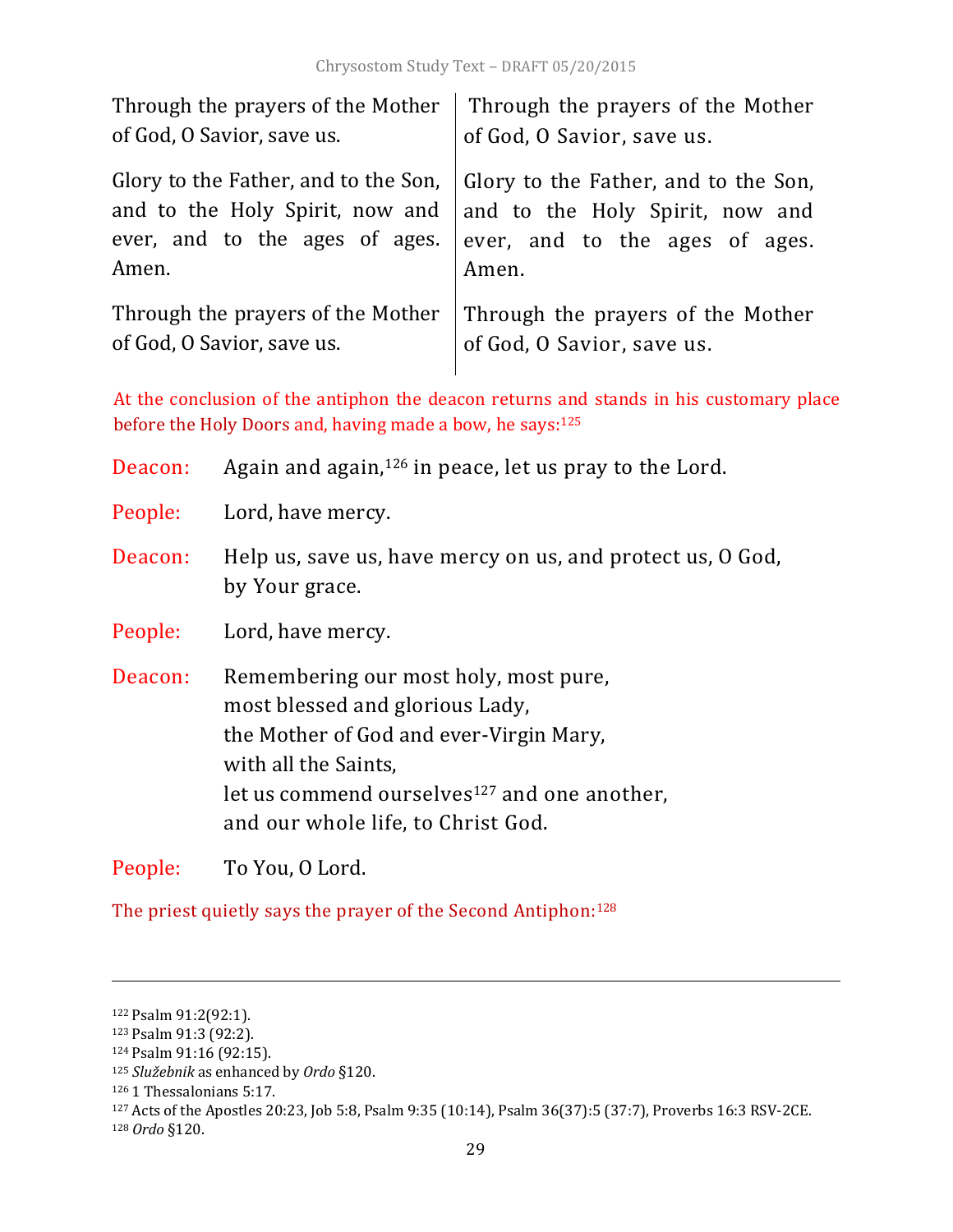Priest: 0 Lord, our God, save Your people and bless Your inheritance;<sup>129</sup> preserve the fullness of Your Church;<sup>130</sup> sanctify those who love the beauty of Your house;<sup>131</sup> glorify them in return by Your divine power,  $132$ and do not forsake  $us^{133}$  who hope in You;<sup>134</sup>

#### Aloud:

For Yours is the might, and Yours is the kingdom and the power, and the glory, $135$ Father, Son, and Holy Spirit, now and ever, and to the ages of ages.

People: Amen.

The Second Antiphon is then chanted in the same manner by the singers; and the deacon does the same thing as he did during the first prayer, but now stands before the icon of the Mother of God.<sup>136</sup>

# **Second Typical Psalm**

The second Psalm of the Typica, sung as the Second Antiphon on Sundays and most feast days (Psalm 145):137

People: Praise the Lord,  $0$  my soul! I will praise the Lord as long as I live; I will sing praises to my God while I have being. Put not your trust in princes, in the sons of men, in whom there is no salvation. 

<sup>129</sup> Psalm 27(28):9. 

<sup>130</sup> John 1:16.

<sup>131</sup> Psalm 25(26):8.

<sup>132</sup> John 17:22.

<sup>133</sup> Psalm 26(27):9. 

<sup>134</sup> Psalm 16(17):7. 

<sup>135</sup> Matthew 6:13a *(textus receptus).*

<sup>136</sup> *Služebnik* as enhanced by *Ordo* §120. 

<sup>137</sup> Psalm 145(146):1-10. The *Služebnik* does not give the specific texts for the antiphons. Those given here are from the *Apostol* (the Sunday and daily antiphons). The excerpts from Psalms 142 and 145 are as abbreviated in many parishes.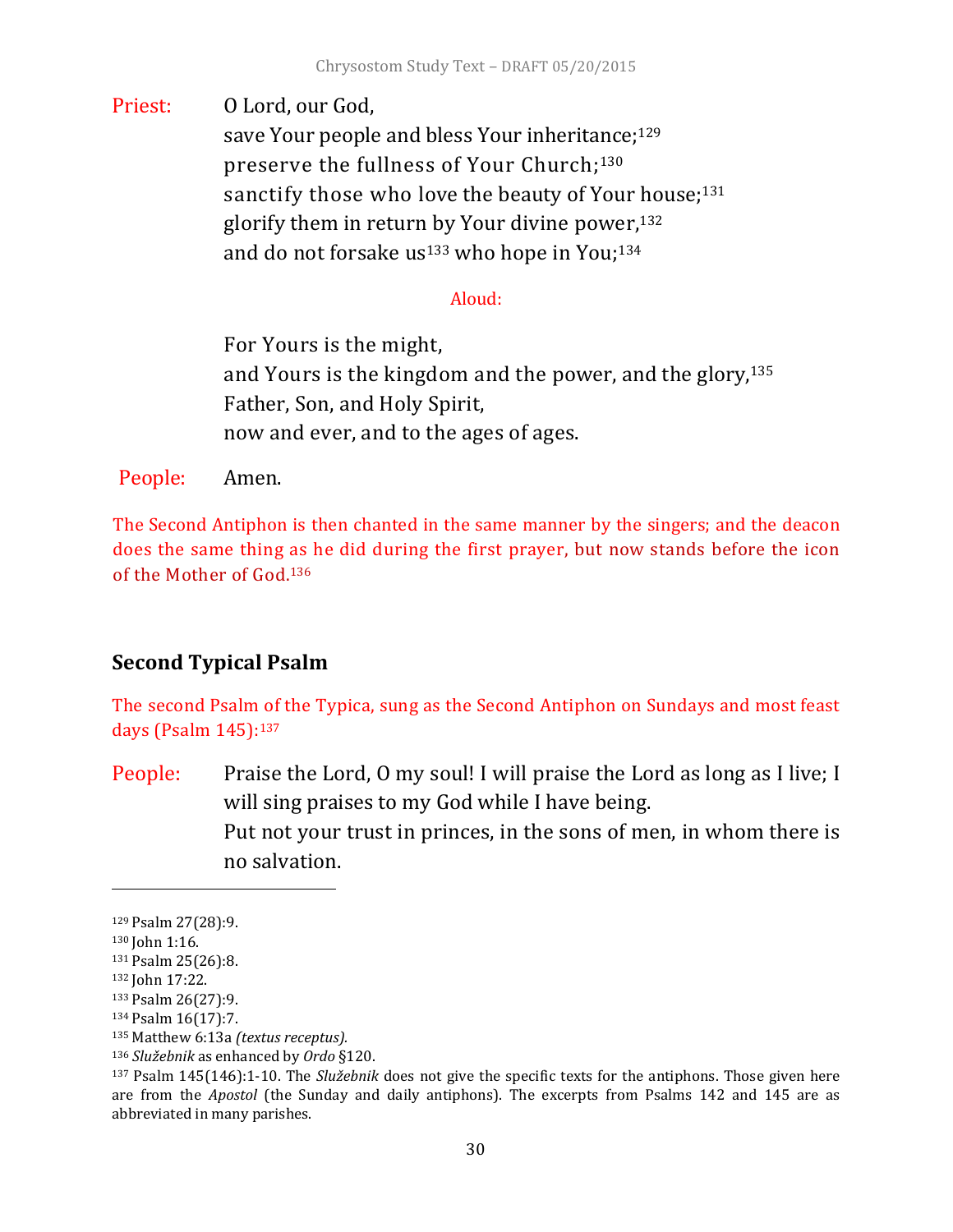When his breath departs he returns to the earth; on that very day his plans perish.

Blessed is he whose help is the God of Jacob, whose hope is in the Lord his God,

Who made heaven and earth, the sea, and all that is in them;

Who keeps faith forever; Who executes justice for the oppressed; who gives food to the hungry.

The Lord sets the prisoners free; the Lord opens the eyes of the blind. The Lord lifts up those who are bowed down; the Lord loves the righteous.

The Lord watches over the sojourners, He upholds the widow and the fatherless; but the way of the wicked He will bring to ruin. The Lord will reign forever, your God, O Zion, to all generations.

The following antiphons are also commonly used:

| <b>Second Sunday Antiphon</b>                                                                 | <b>Second Weekday Antiphon</b>                                                                                        |
|-----------------------------------------------------------------------------------------------|-----------------------------------------------------------------------------------------------------------------------|
| Be gracious to us, O God, and bless                                                           | The Lord reigns, He is clothed in                                                                                     |
| us; let Your face shine upon us, and                                                          | majesty; robed is the Lord and girt                                                                                   |
| have mercy on us. <sup>138</sup>                                                              | about with strength. <sup>141</sup>                                                                                   |
| O Son of God, risen from the dead,                                                            | Through the prayers of Your saints,                                                                                   |
| save us who sing to You. Alleluia.                                                            | O Savior, save us.                                                                                                    |
| That Your way may be known upon<br>earth, among all nations Your<br>salvation. <sup>139</sup> | For He has made the world firm,<br>which shall not be moved. <sup>142</sup>                                           |
| O Son of God, risen from the dead,                                                            | Through the prayers of Your saints,                                                                                   |
| save us who sing to You. Alleluia.                                                            | O Savior, save us.                                                                                                    |
| Let the peoples praise You, $\theta$ God,<br>let all the peoples praise You. <sup>140</sup>   | Your decrees are worthy of trust<br>indeed; holiness befits Your house, O<br>Lord, for length of days. <sup>143</sup> |

<sup>138</sup> Psalm 66:2 (67:1). 

<sup>139</sup> Psalm 66:3 (67:2).

<sup>140</sup> Psalm 66:4 (67:3). 

<sup>141</sup> Psalm 92(93):1.

<sup>142</sup> Psalm 92(93):2.

<sup>143</sup> Psalm 92(93):7.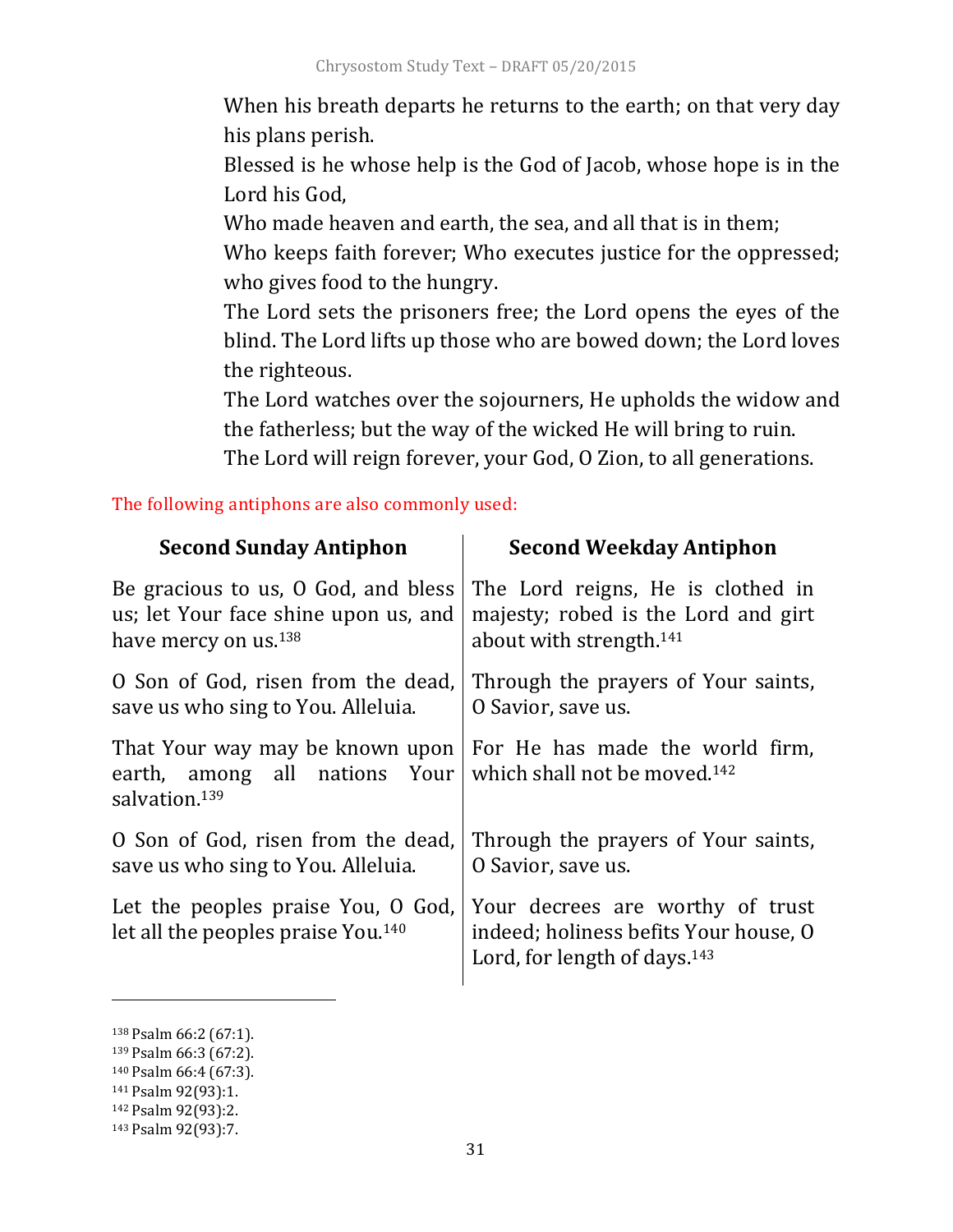O Son of God, risen from the dead, save us who sing to You. Alleluia. Through the prayers of Your saints, O Savior, save us.

> Glory to the Father, and to the Son and to the Holy Spirit, now and ever, and to the ages of ages. Amen.

> O only-begotten Son and Word of God, Who, though immortal, deigned for our salvation to become incarnate of the holy Mother of God and ever-Virgin Mary, and became man without change; You were crucified, O Christ God, and by death have trampled Death: being One of the Holy Trinity, glorified with the Father and the Holy Spirit, save us.<sup>144</sup>

The deacon, standing in his customary place, prays the litany: $145$ 

| Deacon: | Again and again, in peace, let us pray to the Lord.                                                                                                                                                                                           |
|---------|-----------------------------------------------------------------------------------------------------------------------------------------------------------------------------------------------------------------------------------------------|
| People: | Lord, have mercy.                                                                                                                                                                                                                             |
| Deacon: | Help us, save us, have mercy on us, and protect us, O God,<br>by Your grace.                                                                                                                                                                  |
| People: | Lord, have mercy.                                                                                                                                                                                                                             |
| Deacon: | Remembering our most holy, most pure,<br>most blessed and glorious Lady,<br>the Mother of God and ever-Virgin Mary,<br>with all the Saints,<br>let us commend <sup>146</sup> ourselves and one another,<br>and our whole life, to Christ God. |

People: To You, O Lord.

<sup>&</sup>lt;sup>144</sup> The *Služebnik* does not give the specific text for the Hymn of the Incarnation, but it was included in the 1964 edition.

<sup>145</sup> *Ordo* §121. 

<sup>146</sup> Acts of the Apostles 20:23, Job 5:8, Psalm 9:35 (10:14), Psalm 36(37):5 (37:7), Proverbs 16:3 RSV-2CE.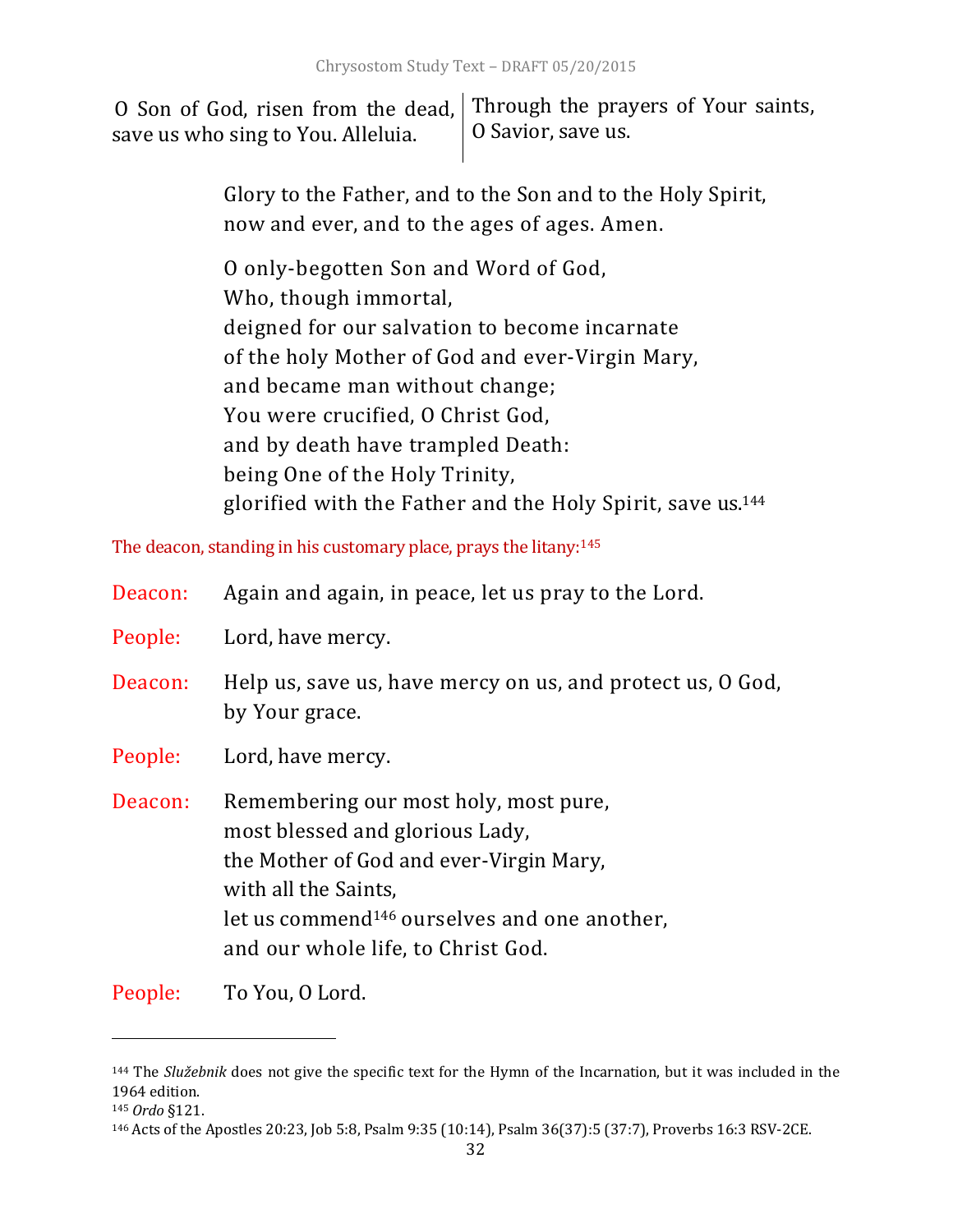The priest quietly says the prayer of the Third Antiphon: $147$ 

Priest: You, Who promised to grant the petitions of two or three united together in Your Name.<sup>148</sup> and have given us the grace to offer these prayers with a single and united voice,  $149$ hear also now the petitions of Your servants that will be for their benefit, granting us in this present age the knowledge of Your truth, $150$ and in the age to come eternal life.<sup>151</sup> Aloud: For You are good, O God, and the Lover of Mankind,<sup>152</sup>

and to You we send up glory, Father, Son, and Holy Spirit, now and ever, and to the ages of ages.

People: Amen.

The deacon returns to the Altar through the southern door.<sup>153</sup> At this time the Holy Doors are opened for the Little Entrance.

The singers chant the third antiphon, or if it be Sunday, the Beatitudes; when they begin to sing the "Glory..."<sup>154</sup> the priest and the deacon, who are standing before the Holy Table, make three bows; then the priest takes the holy Gospel Book and gives it to the deacon and, preceded by candle-bearers, they go to the right and pass behind the Holy Table and leave the Altar through the northern door, thus making the Little Entrance. When they come before the Holy Doors, the candlebearers, one near the icon of the Savior and the other near the icon of the Mother of God, stand facing one another. The priest stands in the center and the deacon slightly in front of him and to his right.<sup>155</sup>

<sup>147</sup> *Ordo* §121. 

<sup>148</sup> Matthew 18:19-20.

<sup>149</sup> Romans 15:16.

<sup>150 1</sup> Timothy 2:4; Hebrews 10:26.

<sup>&</sup>lt;sup>151</sup> Cf. Luke 18:30.

<sup>&</sup>lt;sup>152</sup> Titus 3:4.

<sup>153</sup> *Služebnik* as enhanced by *Ordo* §121. 

 $154$  The reference to the "Glory" assumes that the changeable troparia (which are not given in the *Služebnik*) are interwoven into the Beatitudes. When they are omitted there is no "Glory...now and ever..." to the Beatitudes. When the daily or festal Third Antiphon is sung, the "Glory... now and ever" comes after the Little Entrance (during the troparia) in such a way that the connection with the Third Antiphon is not readily apparent. 

<sup>&</sup>lt;sup>155</sup> *Služebnik* as enhanced by *Ordo* §122.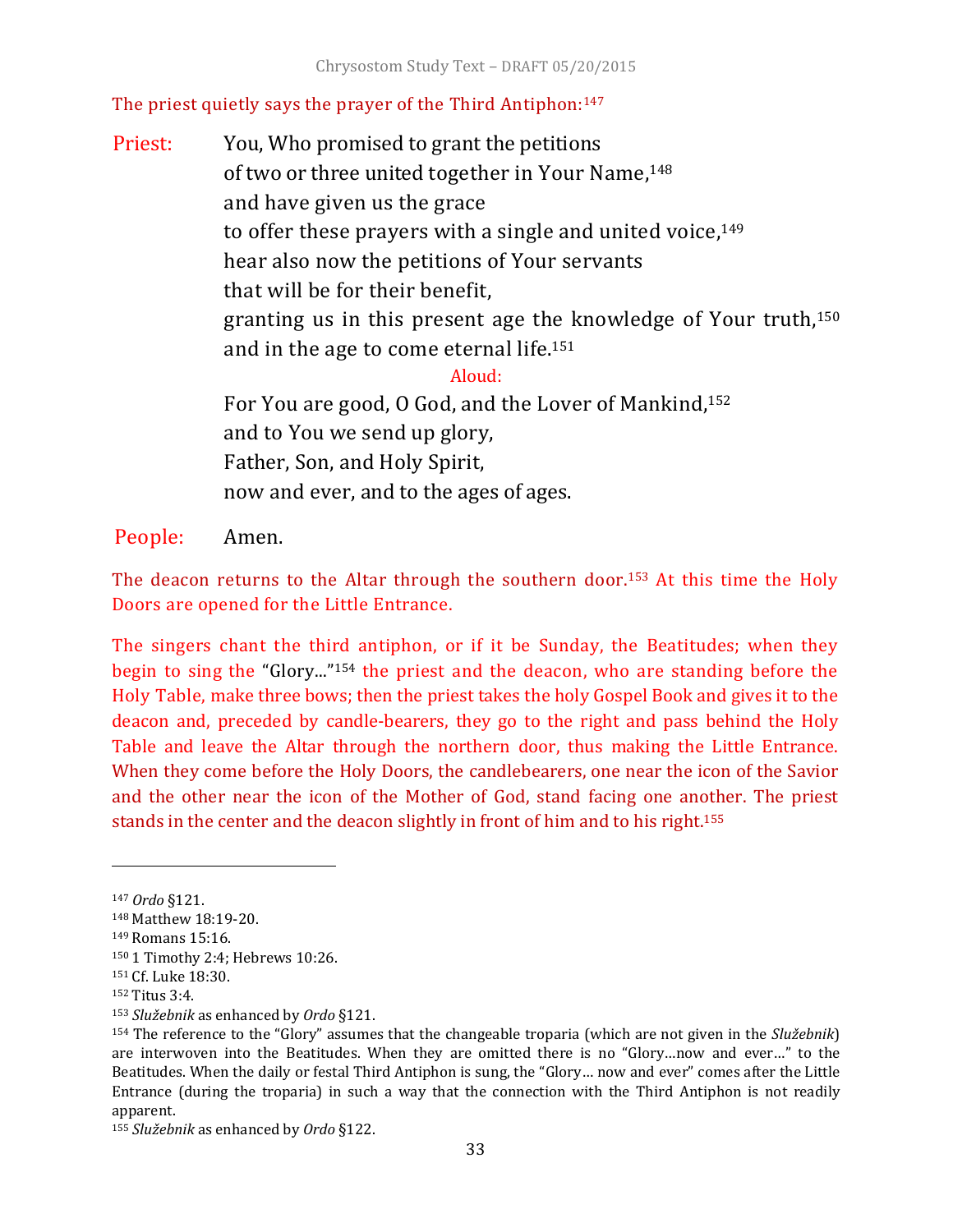# **The Beatitudes**

The Beatitudes, sung as the Third Antiphon on Sundays and most feast days (Matthew 5:3‐12a): 

People: In Your Kingdom, remember us, O Lord, (when You come into Your kingdom).<sup>156</sup> Blessed are the poor in Spirit, for theirs is the kingdom of heaven. Blessed are those who mourn, for they shall be comforted. Blessed are the meek for they shall inherit the earth. Blessed are those who hunger and thirst for righteousness for they shall be filled. Blessed are the merciful, for they shall receive mercy. Blessed are the pure in heart, for they shall see God. Blessed are the peacemakers, for they shall be called sons of God. Blessed are those who are persecuted for the sake of righteousness, for theirs is the kingdom of heaven. Blessed are you when they revile you and persecute you and utter every kind of evil against you because of Me. Rejoice and be glad, for your reward is great in heaven.

#### The following antiphons are also commonly used:

# **Third Sunday Antiphon**

# **Third Weekday Antiphon**

Come, let us sing joyfully to the Lord; let us shout with joy to God

Come, let us sing joyfully to the Lord; let us shout with joy to God

<sup>&</sup>lt;sup>156</sup> Luke 23:42.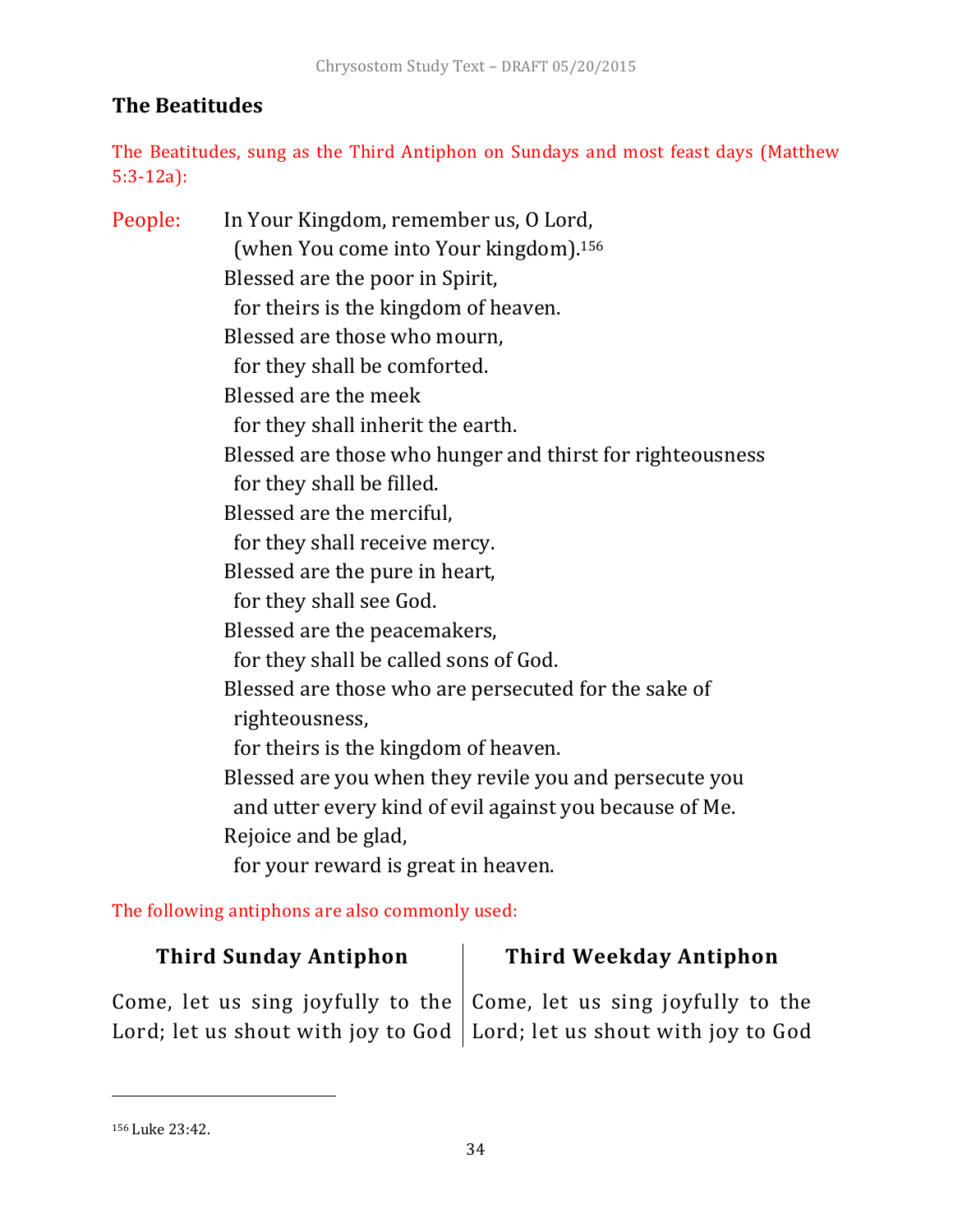| our Savior. <sup>157</sup>                    | our Savior. <sup>160</sup>                    |
|-----------------------------------------------|-----------------------------------------------|
| O Son of God, risen from the                  | O Son of God, wondrous in Your                |
| dead, save us who sing to You:                | saints, $161$ save us who sing to             |
| Alleluia!                                     | You: Alleluia!                                |
| Let us come into His presence                 | Let us come into His presence                 |
| with thanksgiving, and let us                 | with thanksgiving, and let us                 |
| joyfully sing psalms to Him. <sup>158</sup>   | joyfully sing psalms to Him. <sup>162</sup>   |
| O Son of God, risen from the                  | O Son of God, wondrous in Your                |
| dead, save us who sing to You:                | saints, save us who sing to You:              |
| Alleluia!                                     | Alleluia!                                     |
| For God is a great Lord, and a                | For God is a great Lord, and a                |
| great King over all the earth. <sup>159</sup> | great King over all the earth. <sup>163</sup> |
| O Son of God, risen from the                  | O Son of God, wondrous in Your                |
| dead, save us who sing to You:                | saints, save us who sing to You:              |
| Alleluia!                                     | Alleluia!                                     |
| The priest and deacon both bow their heads.   |                                               |

Deacon: Let us pray to the Lord.

# PRAYER OF THE ENTRANCE

The priest quietly recites the prayer of the Entrance.

Priest: 0 Master, Lord our God, You established in the heavens orders and armies of angels and archangels to serve Your glory.

<sup>157</sup> Psalm 94(95):1.

<sup>158</sup> Psalm 94(95):2.

<sup>159</sup> Psalm 94(95):3.

<sup>160</sup> Psalm 94(95):1.

<sup>&</sup>lt;sup>161</sup> Exodus 15:11.

<sup>162</sup> Psalm 94(95):2.

<sup>163</sup> Psalm 94:3.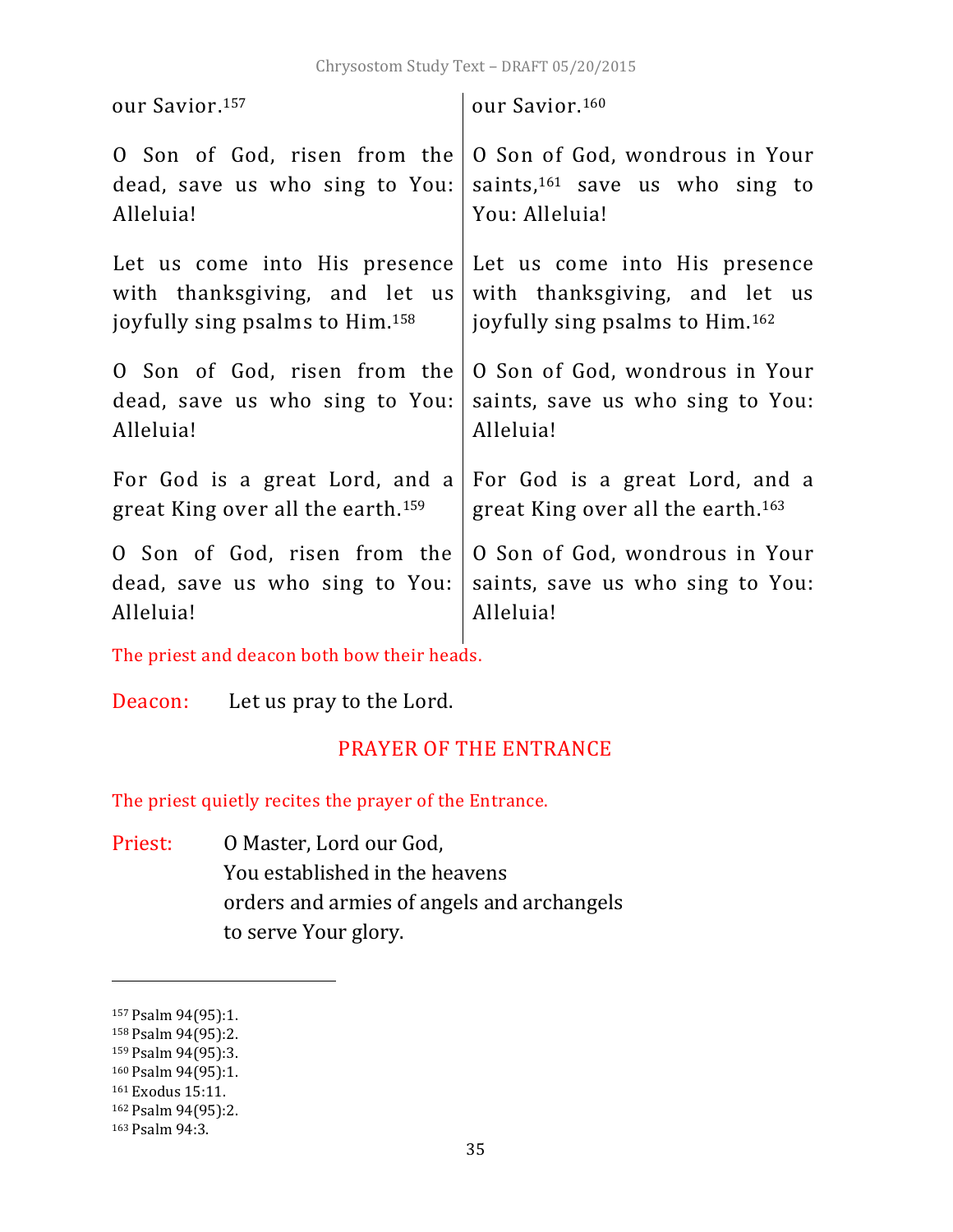Make with our entrance an entrance of holy angels, serving together with us, and with us glorifying Your goodness.

For to You belongs all glory, honor<sup>164</sup> and worship, Father, Son, and Holy Spirit, now and ever, and to the ages of ages. Amen.

When the prayer is concluded the deacon, holding his orarion with three fingers of his right hand and pointing to the East, says to the priest:

Deacon: Master, bless the holy entrance.

The priest, blessing towards the East, says: $165$ 

Priest: Blessed is the entrance into Your Holy Place,<sup>166</sup> always, now and ever, and to the ages of ages.

The deacon then presents the holy Gospel Book to the priest, who kisses it. When the last troparion<sup>167</sup> is concluded, the deacon goes to the center, and standing in front of the priest, raises the holy Gospel Book a little, saying:

#### Deacon: Wisdom! Stand aright!<sup>168</sup>

The deacon then makes a bow and enters the Altar, and the priest follows him. The deacon then replaces the holy Gospel Book upon the Holy Table; meanwhile the singers chant the entrance hymn. The candlebearers, coming together before the Holy Doors, make a reverence and return to their places.<sup>169</sup>

People: Come, let us worship and fall down<sup>170</sup> before Christ:

| Sundays:       | Weekdays:                                                         |
|----------------|-------------------------------------------------------------------|
|                | O Son of God, risen from the $\vert$ O Son of God, wondrous in    |
|                | dead, save us who sing to Your saints, <sup>171</sup> save us who |
| You: Alleluia! | sing to You: Alleluia!                                            |
|                |                                                                   |

<sup>&</sup>lt;sup>164</sup> I Timothy 1:17.

<sup>165</sup> *Služebnik* as enhanced by *Ordo* §122. 

<sup>166</sup> Hebrews 10:19.

<sup>&</sup>lt;sup>167</sup> The troparia referenced are those interwoven with the Beatitudes or the final verse of antiphon.

<sup>168 1</sup> Esdras 9:46.

<sup>169</sup> *Služebnik* as enhanced by *Ordo* §122. 

<sup>170</sup> Psalm 94(95):6. 

<sup>&</sup>lt;sup>171</sup> Exodus 15:11.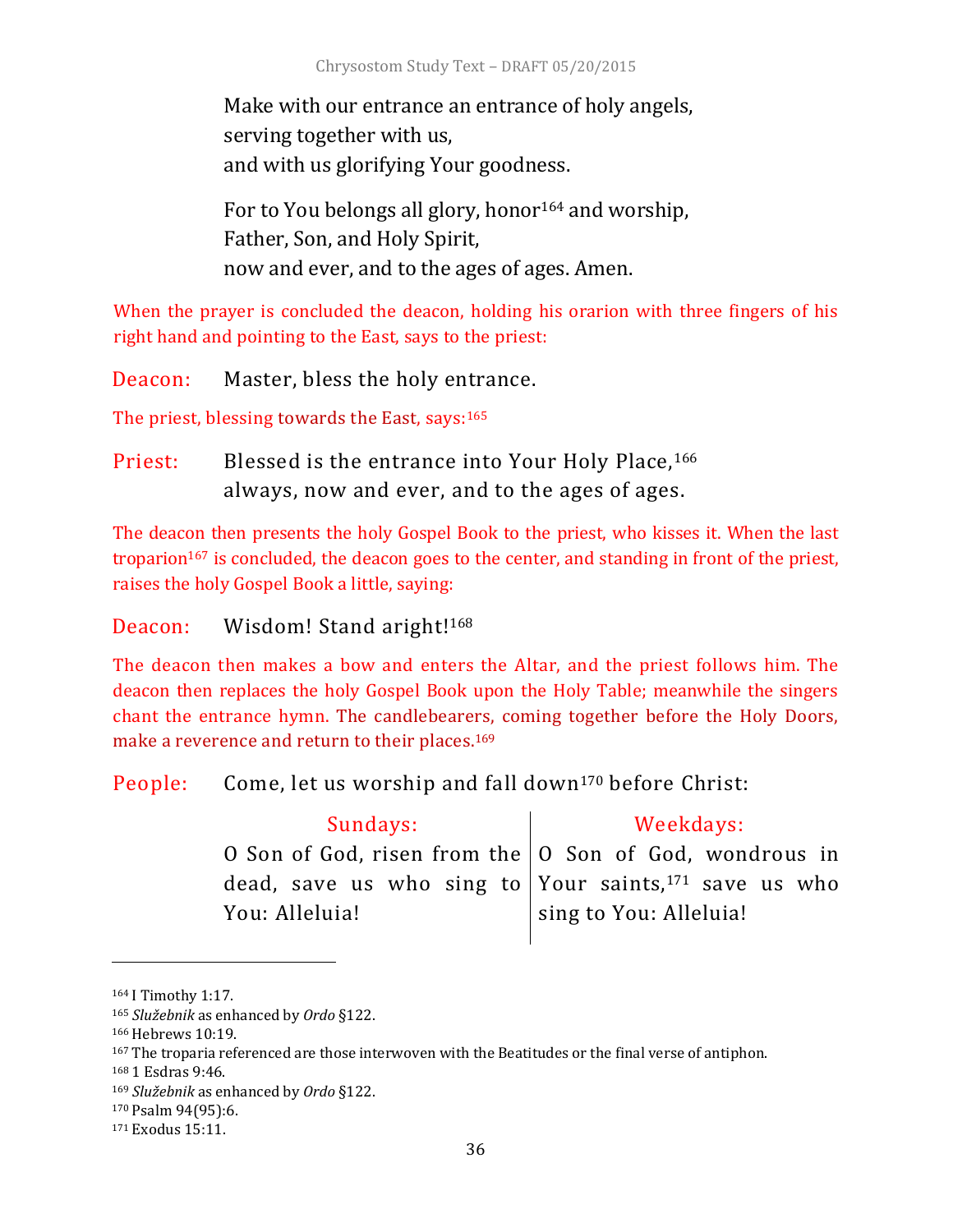The appointed troparia are chanted; meanwhile the priest says this prayer:

# PRAYER OF THE THRICE HOLY

Priest: 0 Holy God,

You rest in Your Holy Place; 172 are praised by the Thrice-Holy cry of the Seraphim, $173$ are glorified by the Cherubim, and worshipped by every heavenly Power.

Out of nothingness You have brought all things into being,  $174$ creating man after Your own image and likeness, $175$ adorning him with Your every good gift, and giving to him who asks wisdom and understanding.<sup>176</sup>

Not despising the sinner,  $177$ You have appointed repentance for his salvation.<sup>178</sup>

Even at this hour You have permitted us, Your lowly and unworthy servants,<sup>179</sup> to stand before the glory of Your Holy Altar,<sup>180</sup> offering the worship and praise that is Your due.<sup>181</sup>

O Master, 

accept the Thrice-Holy hymn from the mouths of us sinners and visit us in Your goodness.

Forgive our every transgression,

both voluntary and involuntary.

Sanctify our souls and bodies.

<sup>172</sup> Isaiah 57:15. Literally: *in the holies.*

<sup>173</sup> Isaiah 6:1-5.

<sup>174</sup> Wisdom 1:14; cf. 2 Maccabees 7:28.

<sup>175</sup> Genesis 1:26-27.

<sup>176 2</sup> Paralipomenon (Chronicles) 1:10.

<sup>177</sup> Isaiah 54:8-9.

<sup>&</sup>lt;sup>178</sup> 2 Corinthians 7:10.

<sup>&</sup>lt;sup>179</sup> Luke 17:10.

<sup>&</sup>lt;sup>180</sup> Jude 24.

<sup>181</sup> Psalm 64(65):1.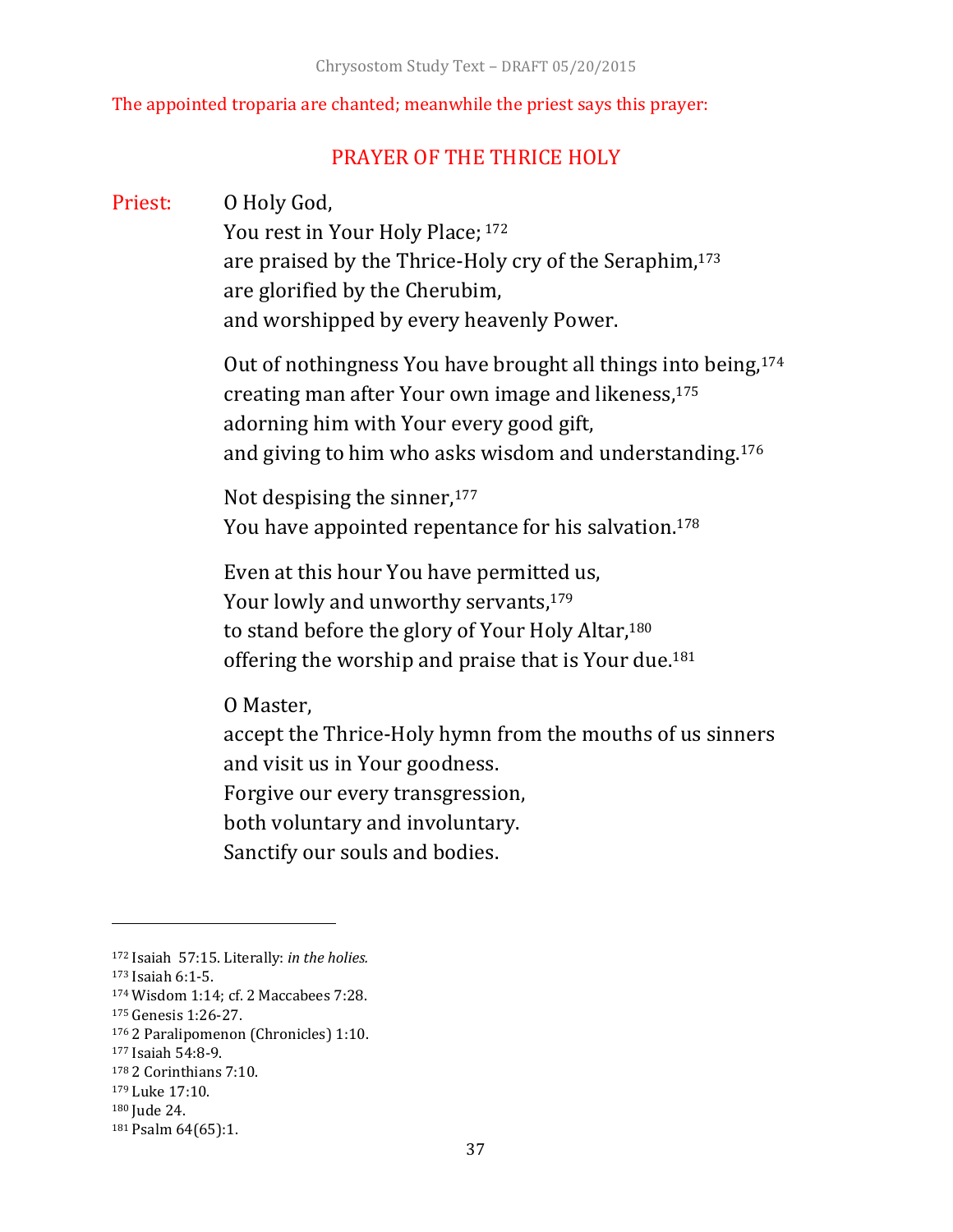Enable us to serve You in holiness all the days of our lives;<sup>182</sup> through the prayers of the holy Mother of God and all the Saints who, from the ages, have been well-pleasing to You.

*When the singers come to the last troparion, the deacon, bowing his head and with three fingers holding his orarion in his hand, says to the priest:*

Deacon: Master, bless this occasion for the thrice-holy hymn.<sup>183</sup>

The priest blesses him and intones:

Priest: For You are holy, our God, and to You we send up glory, Father, Son, and Holy Spirit, now and ever.

The deacon approaches the Holy Doors and, pointing to those standing outside the Altar, intones with a raised voice:<sup>184</sup>

Deacon: And to the ages of ages.

People: Amen.

The singers continue:

People: Holy God, Holy Mighty,<sup>185</sup> Holy Immortal, have mercy on us.<sup>186</sup> (Three times)

> Glory to the Father, and to the Son, and to the Holy Spirit, now and ever, and to the ages of ages. Amen. Holy Immortal, have mercy on us.

Holy God, Holy Mighty, Holy Immortal, have mercy on us.

While the Trisagion is being sung, it is also recited by the priest and deacon who at the same time make three bows before the Holy Table.

The deacon says to the priest:

<sup>182</sup> Luke 1:74-75.

<sup>183</sup> Literally: *Master, bless this time of the thrice‐holy hymn.*

 $184$  If there no deacon the priest takes this.

<sup>185</sup> Literally: "Holy Strong".

<sup>&</sup>lt;sup>186</sup> The text of the Trisagion is not in the *Služebnik*. Also, on certain days of the year the trisagion is replaced with other hymns.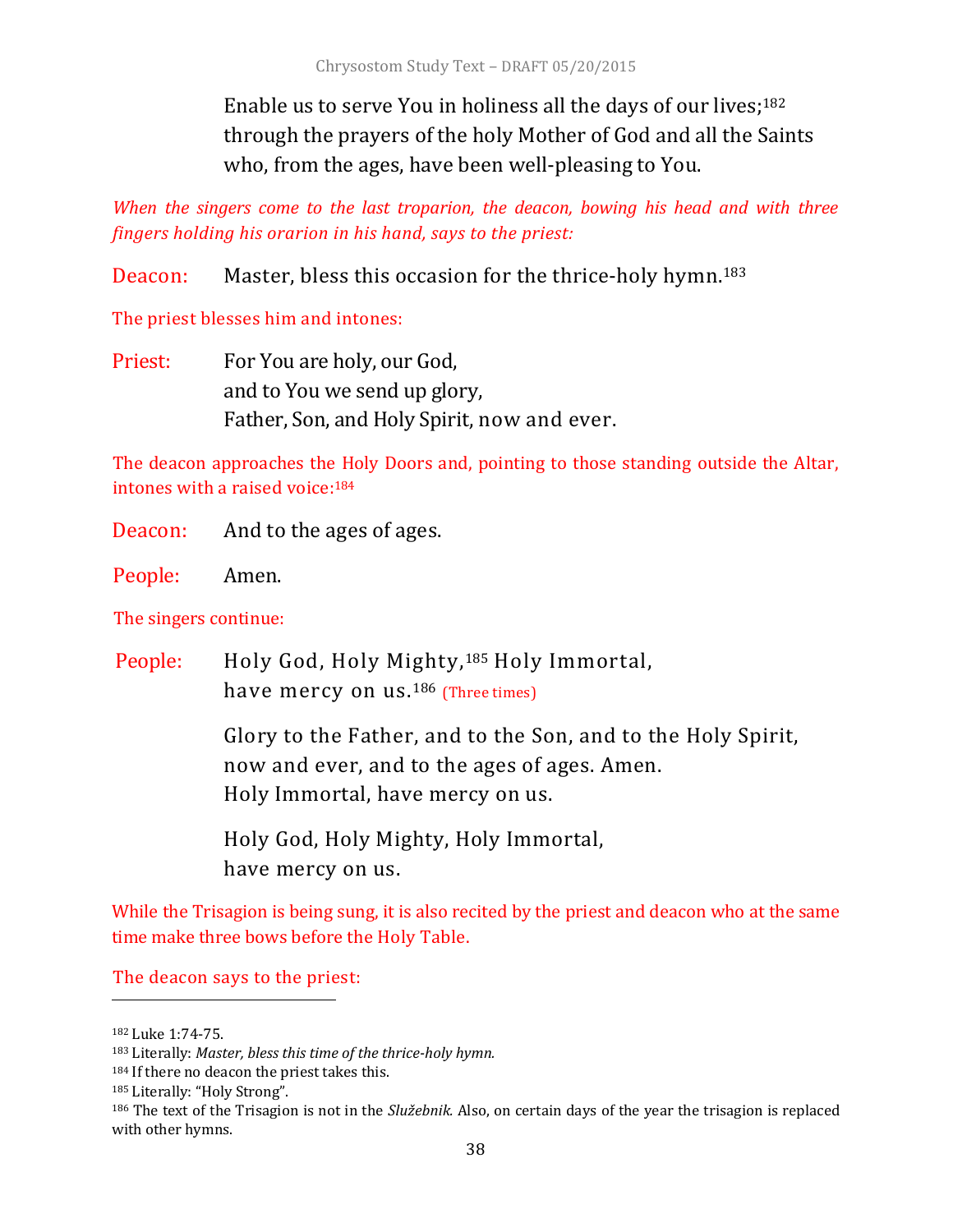Deacon: Master, command.

And they go to the high place behind the Holy Table, the priest saying as he goes:

Priest: Blessed is He who comes in the Name of the Lord.<sup>187</sup>

Deacon: Master, bless the chair on high.

Priest: Blessed are You on the throne of the glory of Your kingdom,<sup>188</sup> seated upon the Cherubim,<sup>189</sup> always, now and ever, and to the ages of ages.

Note that the priest does not ascend the high place nor does he sit on it, but he sits on the south side of the high throne.

When the thrice-holy hymn is ended, the deacon comes before the Holy Doors and says:

| Deacon: Let us be attentive! <sup>190</sup> |
|---------------------------------------------|
| Priest: Peace be to all. 191                |
| [Reader: And to your spirit.] $192$         |
| Deacon: Wisdom! Let us be attentive!        |

The singers chant the Prokimenon and its verse, usually taken from the psalms of David.

Deacon: Wisdom!

<u> 1989 - Johann Stein, fransk politik (d. 1989)</u>

The Reader, standing before the soleas in the center of the temple, announces the title of the Epistle:<sup>193</sup>

Reader: A reading from the Acts of the Holy Apostles. *Or:* A reading from the catholic epistle of Saint James. *Or:* A reading from the epistle of Saint Peter. *Or:* A reading from the epistle of Saint Paul the Apostle

<sup>187</sup> Psalm 117(118):26a; Matthew 21:9b; Mark 11:9b; Luke 13:35b.

 $188$  Matthew 19:28, 25:31, Isaiah 6:1. The priest blesses the apsidal chair (Ordo §124).

<sup>189 2</sup> Kings 19:15 LXX, Psalm 79:2b (80:1b), 98[99]:1.

<sup>190</sup> Proverbs 4:20. 

<sup>&</sup>lt;sup>191</sup> John 20:19. The priest blesses the people  $(Ordo §125)$ .

<sup>192 2</sup> Timothy 4:22. This response is not in either the *Služebnik* or the *Ordo*. But since it is given in almost every other liturgicon (including the 1629 Mohyla and the Old Rite) it might be an unintended omission. As it is commonly used it is offered here.

<sup>&</sup>lt;sup>193</sup> *Služebnik* as enhanced by *Ordo* §125. Also, in this instance, *Epistle* is a generic term for a reading from anything in the New Testament other than the Four Gospels or the Book of Revelation.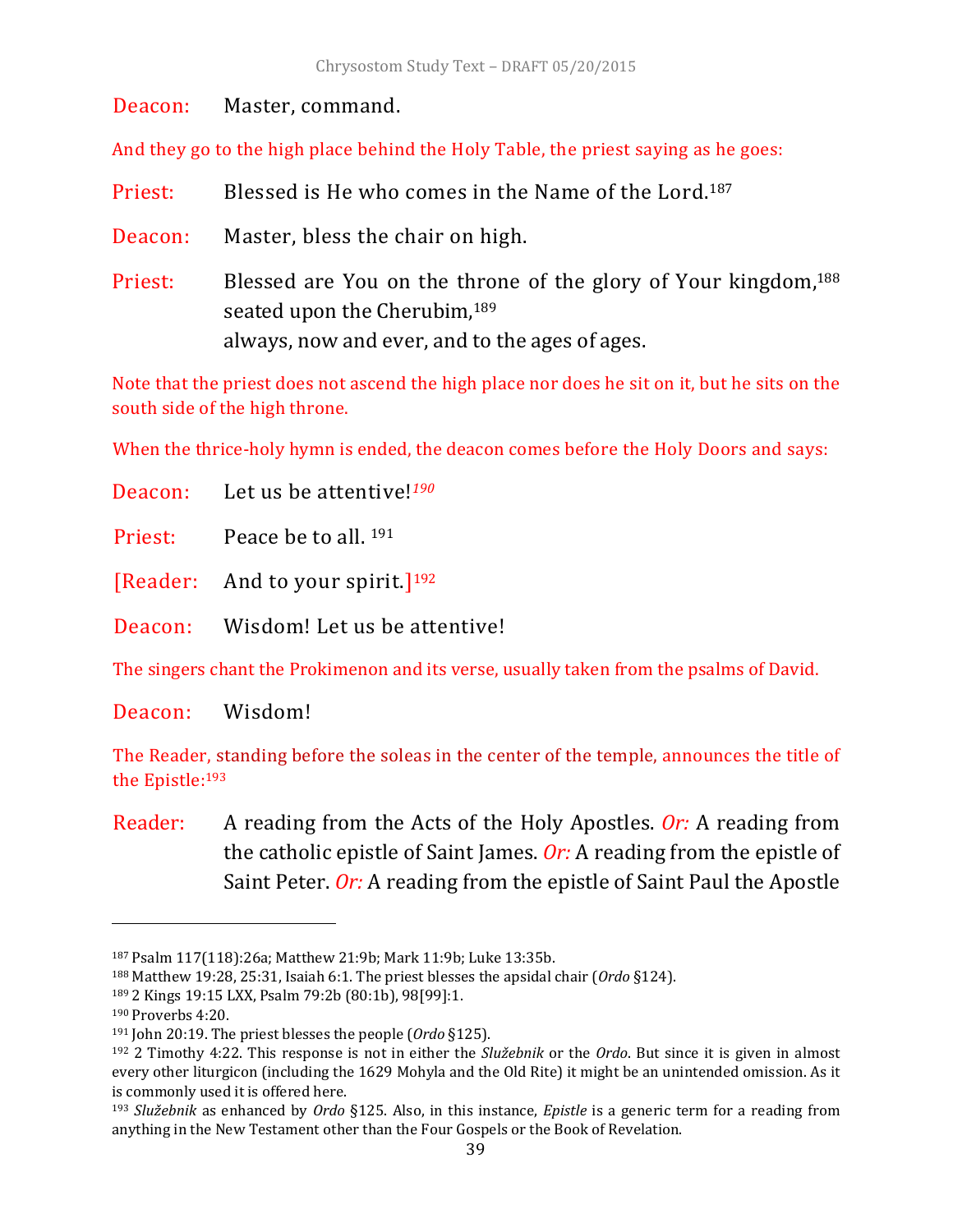# to the Romans, *Or:* to the Corinthians, *Or:* to the Galatians.<sup>194</sup>

Deacon: Let us be attentive!

When the Epistle has been read the priest says:

Priest: Peace be to you, [Reader].<sup>195</sup>

[Reader: And to your spirit.] $196$ 

Deacon: Wisdom! Let us be attentive!

People: Alleluia! (with verses)

During the singing of the Alleluia the deacon takes the censer, puts incense into it, and goes to the priest:

[Deacon: Master, bless the incense.

Priest: Blessed is our God. always now and ever, and to the ages of ages. Amen.<sup>[197]</sup>

Having received blessing from him, the deacon censes the Holy Table round about, the entire Altar and the priest, the icons of the iconostasis, both choirs, and the people.198

Meanwhile, the priest stands before the Holy Table and says the following prayer, quietly.

# THE PRAYER BEFORE THE GOSPEL

Priest: 0 Master, Lover of Mankind.<sup>199</sup> shine forth within our hearts the pure light of Your divine knowledge.<sup>200</sup>

> Open the eyes of our mind that we may understand the teachings of Your Gospel.<sup>201</sup>

<sup>&</sup>lt;sup>194</sup> The listing in the *Služebnik* is incomplete.

<sup>&</sup>lt;sup>195</sup> It is customary for the priest to bless the reader, but this is not prescribed either in the rubrics or the  $Ordo$ . <sup>196</sup> 2 Timothy 4:22. This response is not in either the *Služebnik* or the *Ordo*. But since it is given in almost every other liturgicon (including the 1629 Mohyla and the Old Rite) it might be an unintended omission.

<sup>&</sup>lt;sup>197</sup> This blessing is not in the *Služebnik* but is in the Ordo §129.

<sup>198</sup> *Služebnik* as enhanced by *Ordo* §126. 

 $199$  Titus  $3.4$ .

<sup>&</sup>lt;sup>200</sup> 2 Corinthians 4:6.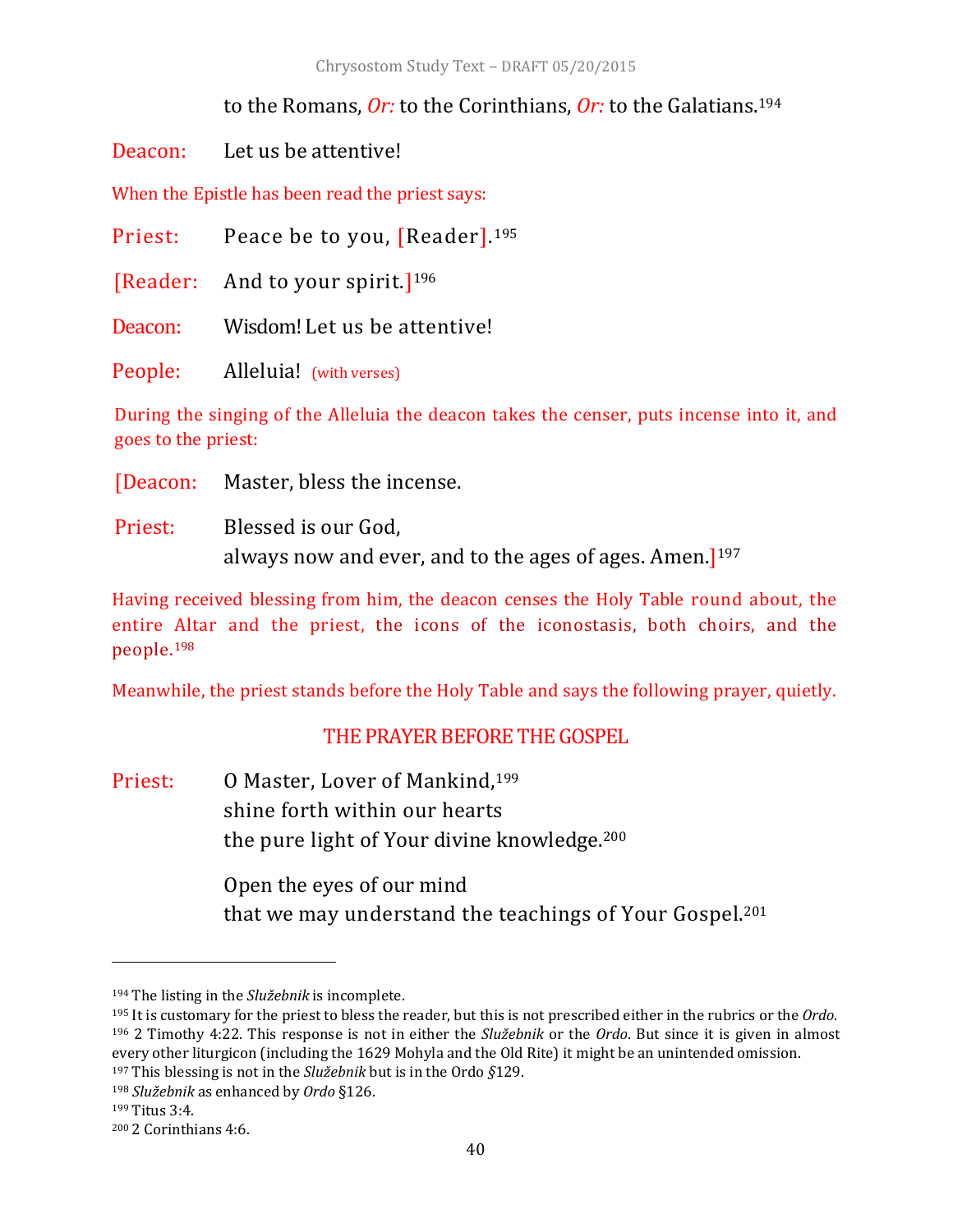Instill in us also the fear of Your blessed commandments, so that, having trampled<sup>202</sup> all carnal passions,<sup>203</sup> we may lead a spiritual life, both thinking and doing those things which are pleasing to You.<sup>204</sup> For You, O Christ God, are the enlightenment of our souls and bodies; $205$ and to You we send up glory, together with Your Father, Who is without beginning,<sup>206</sup> and with Your all-holy, good, and life-creating Spirit,<sup>207</sup> now and ever, and to the ages of ages. Amen. 

The deacon returns the censer to its proper place and comes to the priest. Bowing his head to the priest, the deacon holds his orarion with the tips of his fingers and pointing to the holy Gospel Book, saying:

Deacon: Master, bless the proclaimer of the Gospel of the holy Apostle and Evangelist *N*.

The priest, blessing him, says:

Priest: May God, through the prayers of the holy, glorious and all-praised Apostle and Evangelist *N.*, grant that you proclaim the Word with great power, for the fulfillment of the Gospel of His beloved Son, our Lord Jesus Christ.

The priest hands him the Gospel Book.

Deacon: Amen.

<u> 1989 - Andrea Santa Andrea Andrea Andrea Andrea Andrea Andrea Andrea Andrea Andrea Andrea Andrea Andrea Andr</u>

 $201$  Ephesians 1:18.

<sup>202</sup> Psalm 90(91):13. 

<sup>203 1</sup> Peter 2:11.

<sup>&</sup>lt;sup>204</sup> 1 John 3:22.

 $205$  John 1:9.

 $206$  Isaiah 9:6.

<sup>&</sup>lt;sup>207</sup> John 6:63.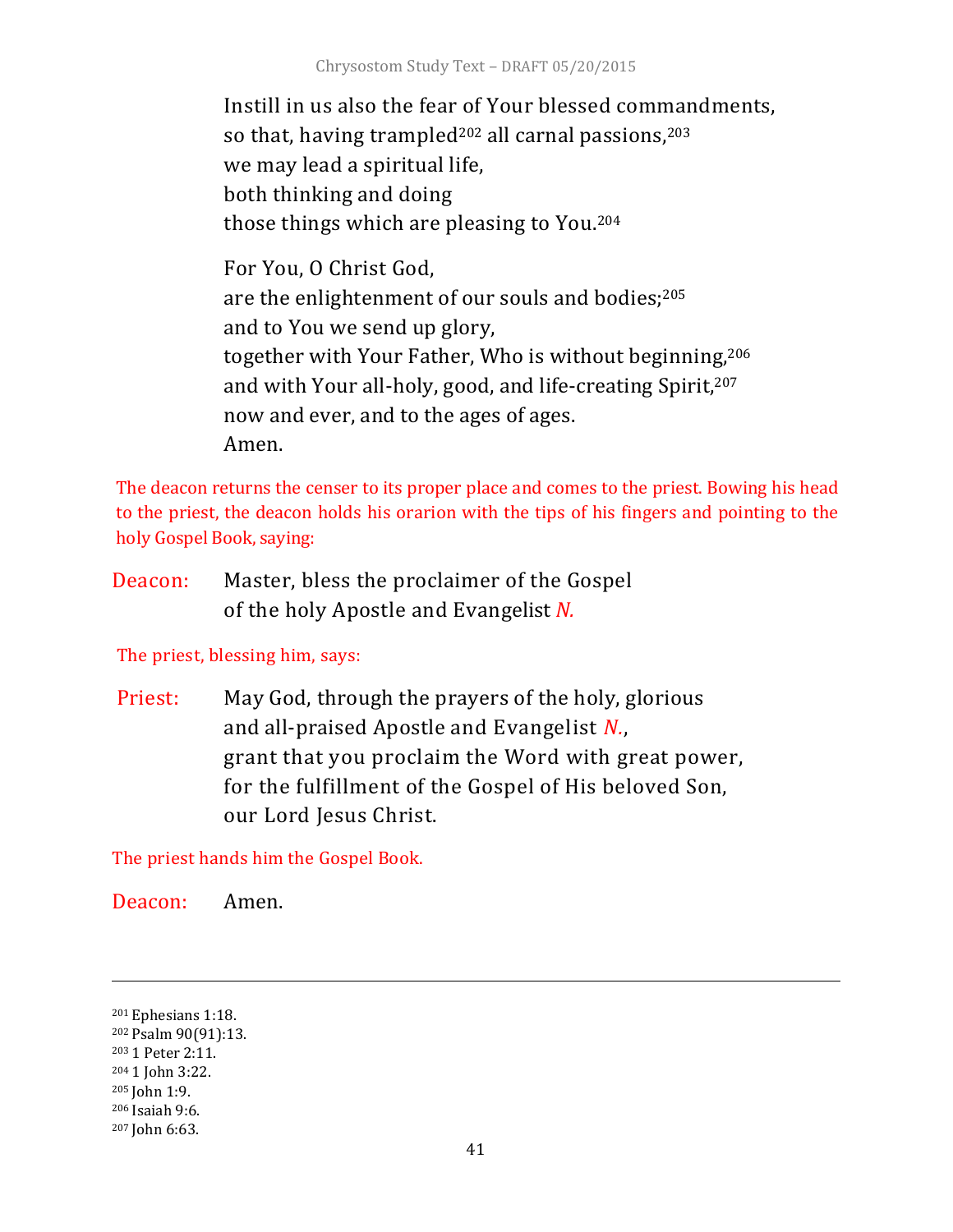The deacon bows to the holy Gospel Book and takes it. He proceeds through the Holy Doors and, there joined by the candle-bearers (who have left the Altar through the side doors), he continues to the ambo or to the place from which the Gospel lesson is to be proclaimed. 

The priest stands before the Holy Table, turns toward the west and intones (if there be a second deacon, he intones instead of the priest):

| Priest: | Wisdom! Stand aright and listen to the Holy Gospel. |
|---------|-----------------------------------------------------|
|         | Peace be to all. <sup>208</sup>                     |
| People: | And to your spirit. <sup>209</sup>                  |
| Deacon: | A reading from the Holy Gospel according to N.      |
| People: | Glory to You, O Lord, glory to You.                 |
|         |                                                     |

The priest intones the following, (but if there be a second deacon he intones instead of the priest):

Priest: Let us be attentive!

When the Gospel has been read, the priest says:

Priest: Peace be with you who have proclaimed the Holy Gospel.

People: Glory to You, O Lord, glory to You.

The deacon goes to the Holy Doors and hands the closed Gospel Book to the priest, who kisses it and places it in the center of the Holy Table in front of the artophorion; or he sets it on the right side of the Holy Table.<sup>210</sup>

The Holy Doors are closed.

# LITANY OF FERVANT SUPPLICATION<sup>211</sup>

The deacon stands at his usual place, and begins as follows:

<sup>&</sup>lt;sup>208</sup> John 20:19. The priest blesses the people (*Ordo* §126).

<sup>&</sup>lt;sup>209</sup> 2 Timothy 4:22.

<sup>210</sup> *Služebnik* as enhanced by *Ordo* §126. 

<sup>&</sup>lt;sup>211</sup> This title is not in the *Služebnik*.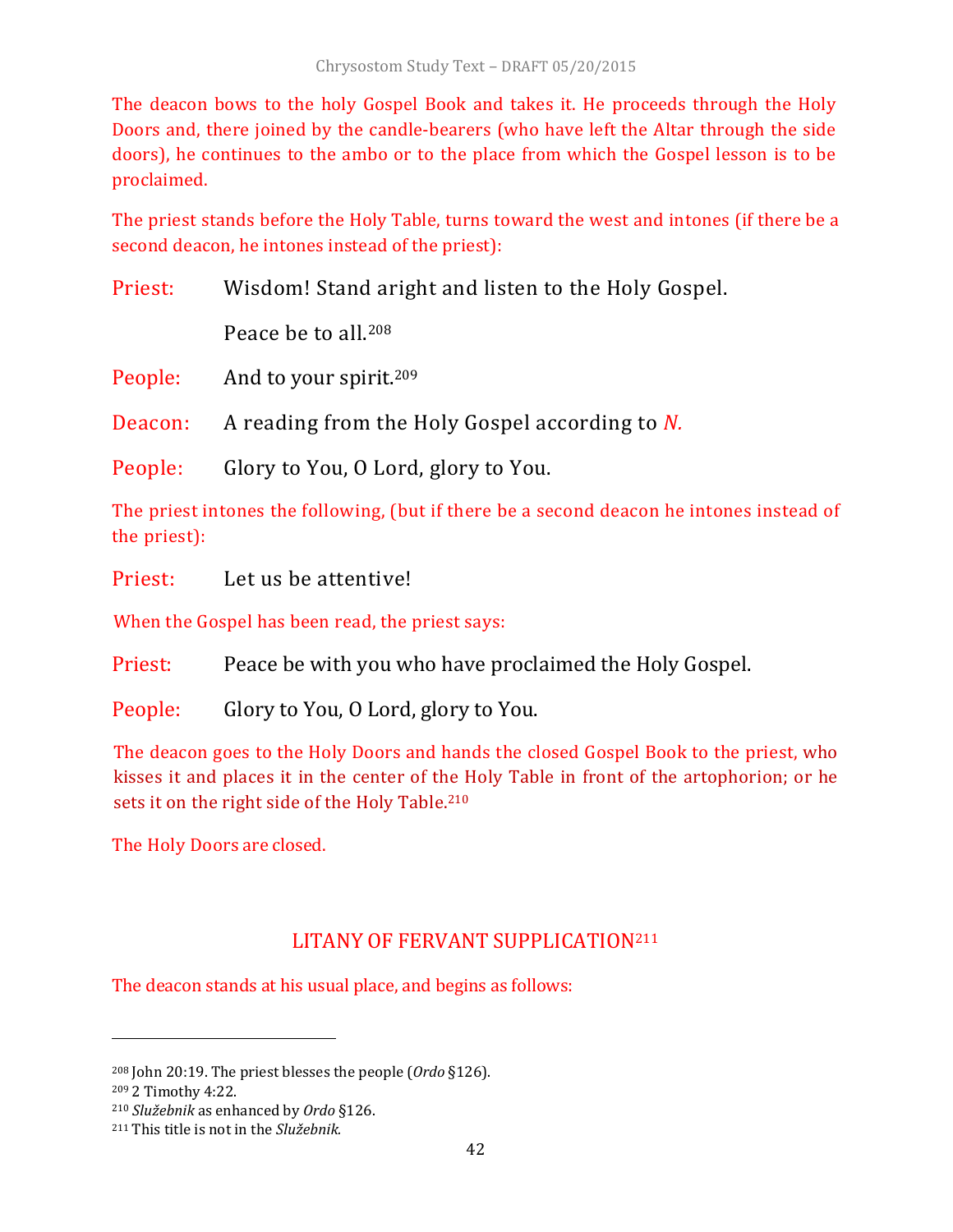| Deacon: | Let us all say with our whole soul,<br>and with our whole mind, <sup>212</sup> let us say.                     |
|---------|----------------------------------------------------------------------------------------------------------------|
| People: | Lord, have mercy.                                                                                              |
| Deacon: | O Lord Almighty, God of our fathers, 213<br>we pray You, hear and have mercy.                                  |
| People: | Lord, have mercy.                                                                                              |
| Deacon: | Have mercy on us, O God,<br>according to Your great mercy; <sup>214</sup><br>we pray You, hear and have mercy. |
| People: | Lord, have mercy. (Three times)                                                                                |

### THE PRAYER OF SUPPLICATION

The priest quietly prays:

Priest: 0 Lord our God, accept this fervent supplication from Your servants and have mercy on us according to the greatness of Your mercy.<sup>215</sup> Send down Your compassions upon us and upon all Your people who await the abundant mercy that comes from You.<sup>216</sup> Deacon: [In parish churches:] Again we pray

for our holy ecumenical pontiff *N.*, Pope of Rome, and for our most reverend Archbishop and Metropolitan *N.*, for our God-loving Bishop *N.*, for those who serve and have served in this holy temple,

<sup>&</sup>lt;sup>212</sup> Deuteronomy 6:5 LXX; Matthew 23:37.

 $213$  Exodus  $3:13$  – and dozens of other places in the Holy Scriptures.

 $214$  Psalm 50:3(51:1), 102(103):8.

<sup>215</sup> Psalm 50:3(51:1), 102(103):8.

<sup>&</sup>lt;sup>216</sup> Psalm 85(86):5.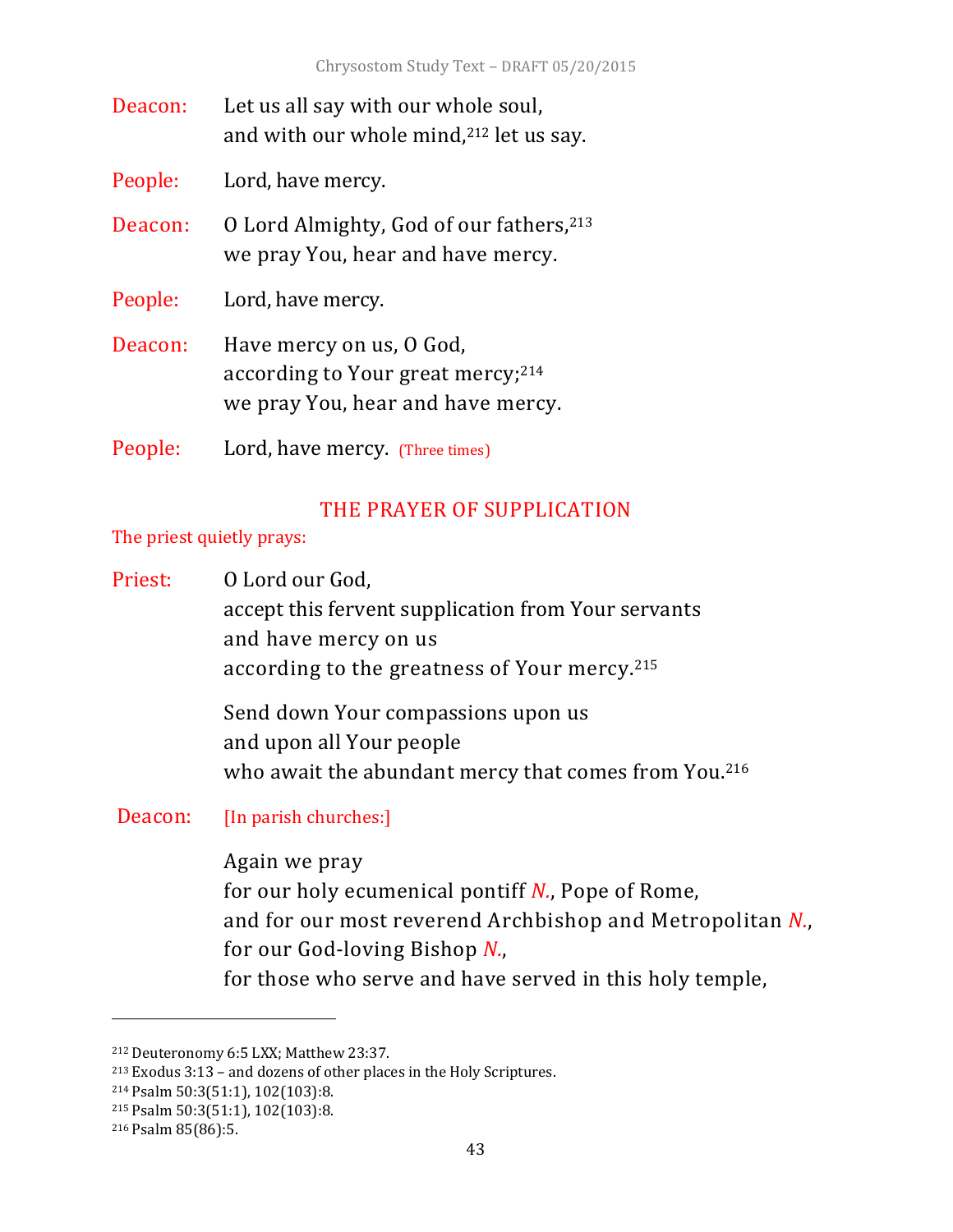for our spiritual fathers, and for all our brethren in Christ.

People: Lord, have mercy. (Three times)

#### [Deacon: In monasteries:

| Again we pray                                               |
|-------------------------------------------------------------|
| for our holy ecumenical pontiff N., Pope of Rome,           |
| and for our most reverend Archbishop and Metropolitan N.    |
| for our God-loving Bishop N.,                               |
| for our most venerable hieromonks:                          |
| proto-archimandrite N., archimandrite N.,                   |
| proto-hegumen $N$ ., and hegumen $N$ .,                     |
| for those who serve and have served in this holy monastery, |
| for our spiritual fathers,                                  |
| and for all our brethren in Christ.                         |
|                                                             |

People: Lord, have mercy. (Three times)]

Deacon: Again we pray for our civil authorities<sup>217</sup> and all our armed forces.

> *Or: For our divinely‐protected Emperor N., or King N., for his health and salvation, and for all our armed forces.*

People: Lord, have mercy. (Three times)

Petitions for special intentions can be added at this time.<sup>218</sup>

Deacon: Again we pray for the people here present<sup>219</sup> who await Your great and abundant mercy, for those who have given us alms, and for all Orthodox Christians.

# People: Lord, have mercy. (Three times)

<sup>&</sup>lt;sup>217</sup> 1 Timothy 2:2.

<sup>&</sup>lt;sup>218</sup> This ektene has many variations.

<sup>&</sup>lt;sup>219</sup> Literally: "Standing here".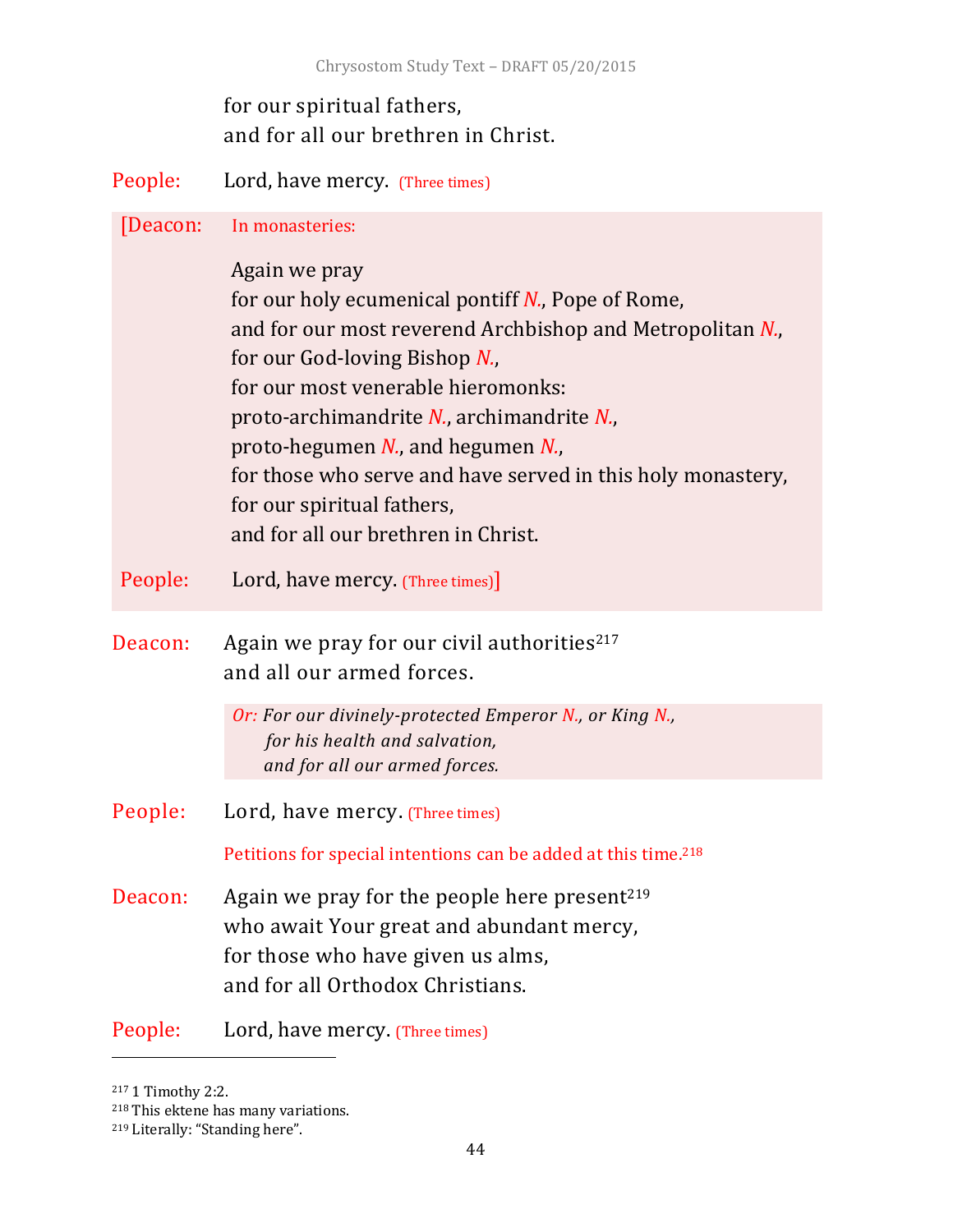Priest: For You are a merciful God and the Lover of Mankind,<sup>220</sup> and to You we send up glory, Father, Son, and Holy Spirit, now and ever, and to the ages of ages.

People: Amen.

#### LITANY FOR THOSE WHO HAVE FALLEN ASLEEP

If the offering is for those who have fallen asleep, the deacon, or the priest, says this ektenija: 

| Deacon: | Have mercy on us, O God,<br>according to Your great mercy;<br>we pray You, hear and have mercy.                                                                                                    |
|---------|----------------------------------------------------------------------------------------------------------------------------------------------------------------------------------------------------|
| People: | Lord, have mercy. (Three times)                                                                                                                                                                    |
| Deacon: | Again we pray for the repose of the souls<br>of the servants of God [N., N.,]<br>who have fallen asleep;<br>and that their every transgression,<br>voluntary and involuntary,<br>be forgiven them. |
| People: | Lord, have mercy. (Three times)                                                                                                                                                                    |
| Deacon: | That the Lord God commit their souls<br>to the place where the righteous repose.                                                                                                                   |
| People: | Lord, have mercy. (Three times)                                                                                                                                                                    |
| Deacon: | For the mercy of God,                                                                                                                                                                              |

<sup>&</sup>lt;sup>220</sup> Titus 3:4.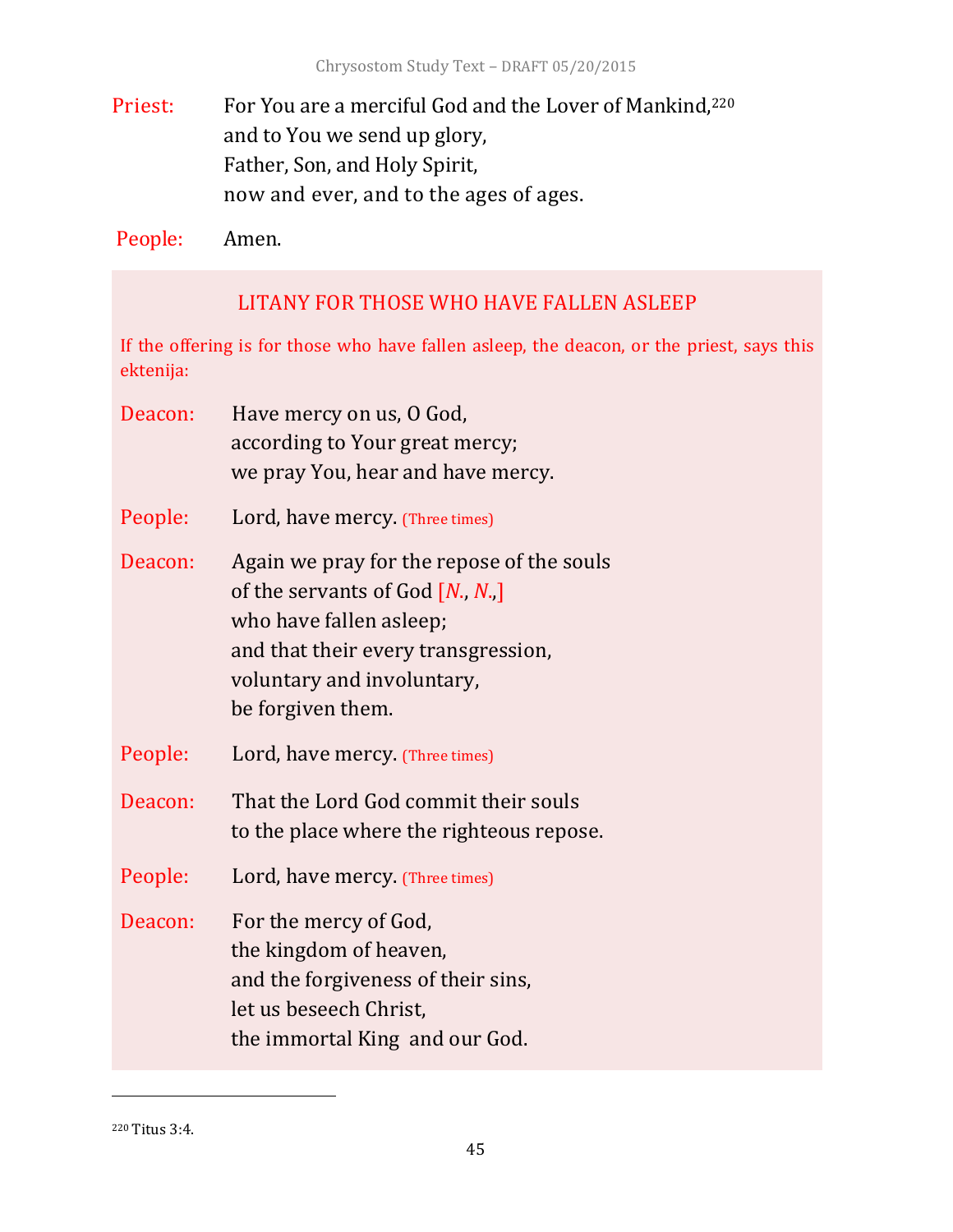| People: | Grant this, O Lord.                                                                                                                                                                                                                                                                                                                                                 |
|---------|---------------------------------------------------------------------------------------------------------------------------------------------------------------------------------------------------------------------------------------------------------------------------------------------------------------------------------------------------------------------|
| Deacon: | Let us pray to the Lord.                                                                                                                                                                                                                                                                                                                                            |
| People: | Lord, have mercy.                                                                                                                                                                                                                                                                                                                                                   |
| Priest: | O God of spirits and of all flesh,<br>Who have trampled death, and overthrown the devil,<br>and granted life to Your world;<br>now, O Lord,<br>give rest to the souls of Your servants $[N,N]$ ,<br>who have fallen asleep,<br>in a place of light,<br>a place of green pasture,<br>a place of refreshment,<br>whence all pain, sorrow, and sighing have fled away. |
|         | O God, as You are good and the Lover of Mankind,<br>forgive every sin committed by them,<br>in word or deed or thought,<br>for there is no man who lives and who does not sin.<br>For You alone are without sin,<br>Your righteousness is everlasting righteousness,<br>and Your word is truth.                                                                     |
|         | Aloud:                                                                                                                                                                                                                                                                                                                                                              |
| Priest: | For You are the resurrection and the life,<br>and the repose of Your servants $[N.,N.]$ ,<br>who have fallen asleep, O Christ our God,<br>and to You we send up glory,<br>together with Your Father, Who is without beginning,<br>and Your all-holy, good, and life-creating Spirit,<br>now and ever, and to the ages of ages.                                      |
| People: | Amen.                                                                                                                                                                                                                                                                                                                                                               |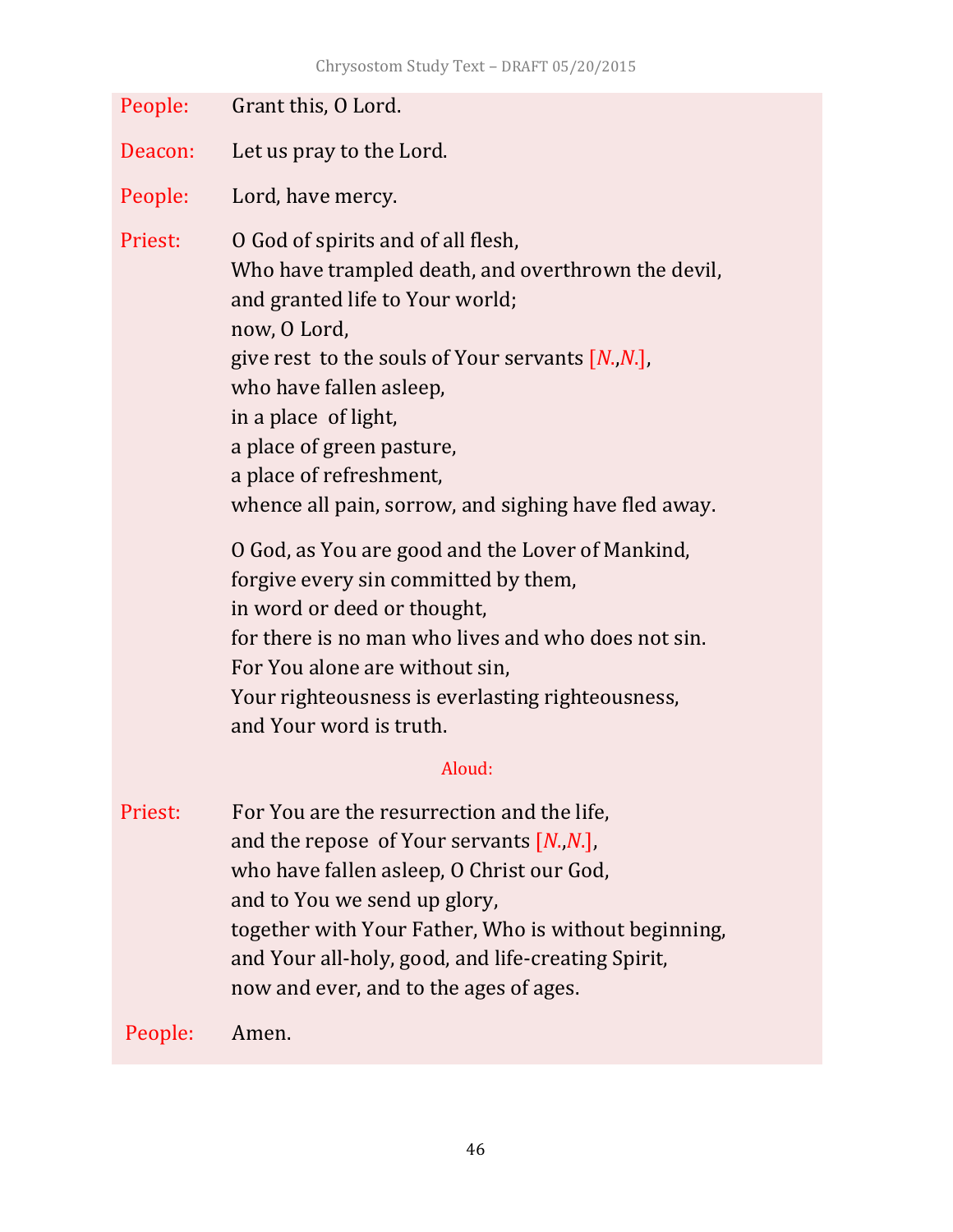# LITANY FOR THE CATECHUMENS

The deacon continues:

| Deacon: | Catechumens, pray to the Lord.                                                       |
|---------|--------------------------------------------------------------------------------------|
| People: | Lord, have mercy.                                                                    |
| Deacon: | Faithful, let us pray for the catechumens:<br>O Lord, have mercy on them.            |
| People: | Lord, have mercy.                                                                    |
| Deacon: | Teach them the word of Truth.                                                        |
| People: | Lord, have mercy.                                                                    |
| Deacon: | Reveal to them the Gospel of righteousness.                                          |
| People: | Lord, have mercy.                                                                    |
| Deacon: | Make them one with Your holy, catholic, and apostolic<br>Church.                     |
| People: | Lord, have mercy.                                                                    |
| Deacon: | Save them, have mercy on them, help them,<br>and protect them, O God, by Your grace. |
| People: | Lord, have mercy.                                                                    |
| Deacon: | Catechumens, bow your heads to the Lord.                                             |
| People: | To You, O Lord.                                                                      |

# PRAYER FOR THE CATECHUMENS

The priest prays quietly:<sup>221</sup>

 

Priest: 0 Lord, our God, You dwell on high and behold the lowly.<sup>222</sup>

<sup>221</sup> *Ordo* §127. 

<sup>222</sup> Psalm 112(113):5.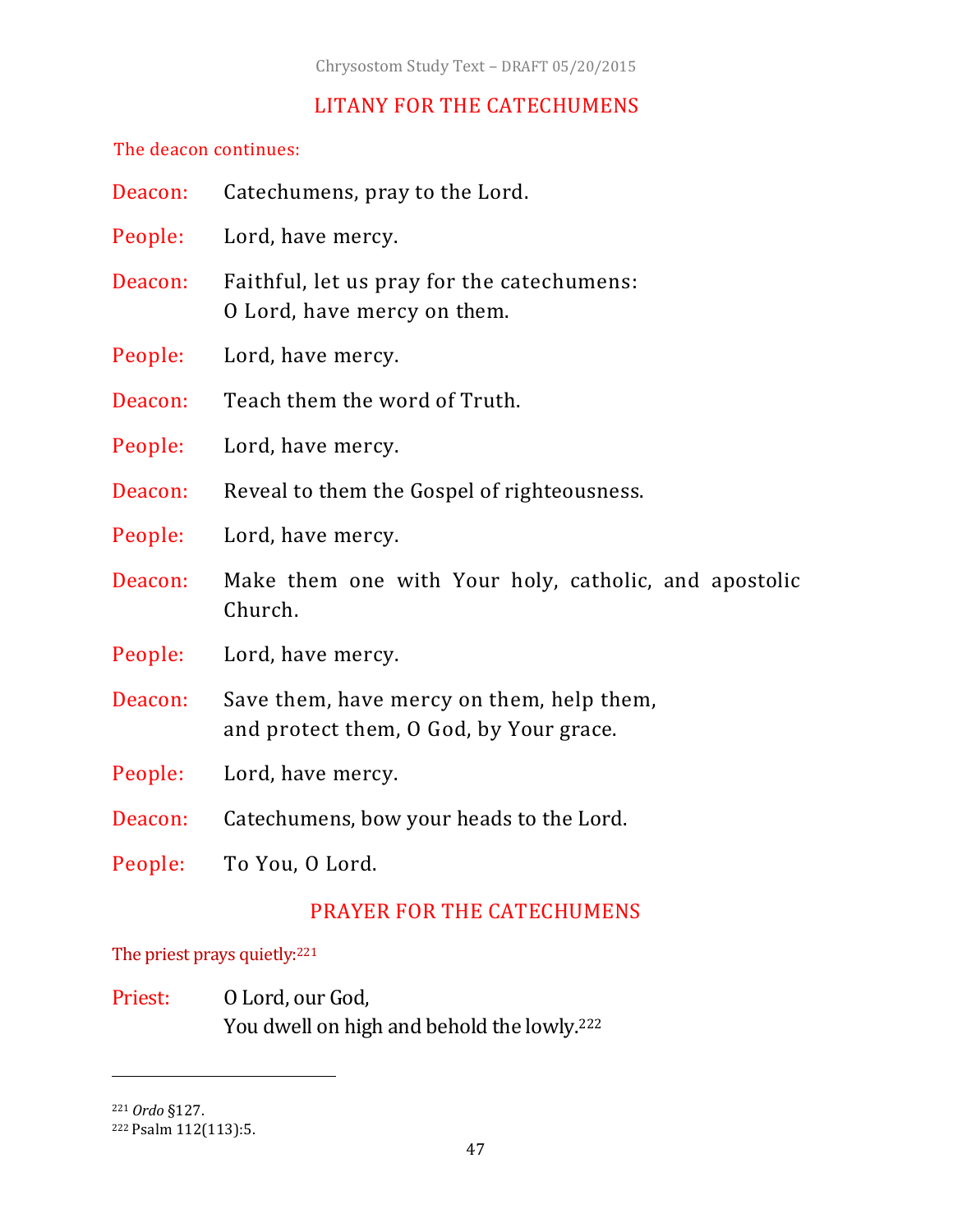For the salvation of mankind, You sent down Your only-begotten Son and God, our Lord Jesus Christ.

Look down upon Your servants, the catechumens, who have bowed their heads to You.

Make them worthy in due time of the waters of regeneration,<sup>223</sup> the forgiveness of sins, $224$ and the robe of incorruption.<sup>225</sup>

Make them one with Your holy, catholic, and apostolic Church, and number them among Your chosen flock.

### Aloud:

Priest: That with us they also may glorify Your most honorable and majestic Name, Father, Son, and Holy Spirit, now and ever, and to the ages of ages.

People: Amen.

The priest now unfolds the eiliton.

The deacon says:

Deacon: All catechumens, depart!

If there be a second deacon, he now says (but if not, the first deacon says):

Deacon: Catechumens, depart!

The first deacon again says:

 

Deacon: All catechumens, depart! Let none of the catechumens remain; all the faithful, again and again, in peace, let us pray to the Lord.

<sup>223</sup> Titus 3:5. 

<sup>224</sup> Matthew 26:28. 

<sup>&</sup>lt;sup>225</sup> Cf: Isaiah 61:10, Revelation 3:5, 7:14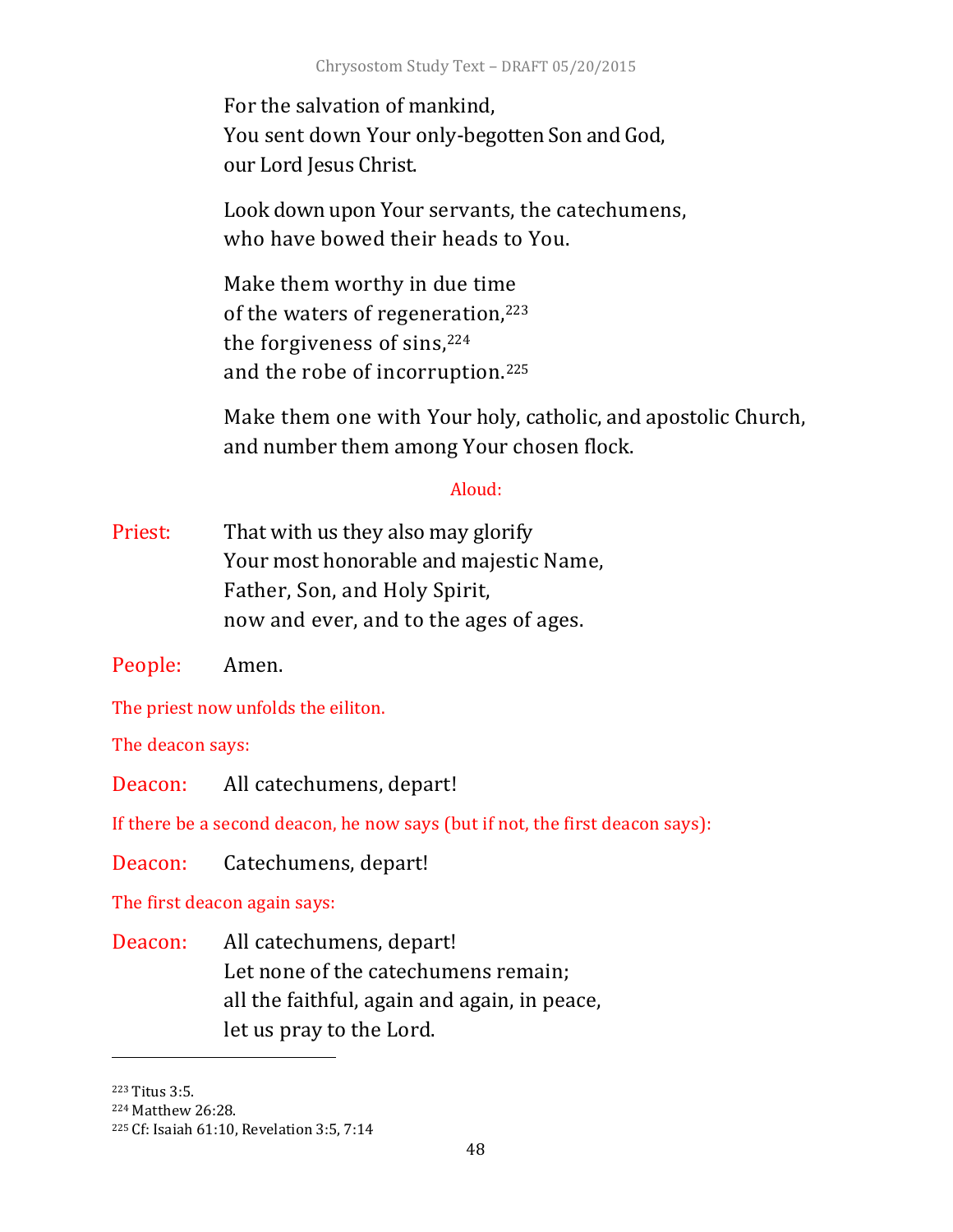#### People: Lord, have mercy.

# FIRST PRAYER OF THE FAITHFUL

#### The priest prays quietly:

Priest: We give thanks to You, O Lord God of Hosts, 226 for having counted us worthy to stand, at this time, before Your holy Altar and to bow down before Your compassion for our sins and for the ignorances of the people.<sup>227</sup> Accept our prayer, O God, and make us worthy to offer to You prayers and supplications, and unbloody sacrifices for all Your people. Enable us also, whom You have appointed to this Your service by the power of the Holy Spirit, to call upon You at all times and in all places, without blame or condemnation, in pure witness of our conscience, $228$ that, hearing us, You may be merciful to us in the greatness of Your goodness. $229$ Deacon: Help us, save us, have mercy on us, and protect us, O God, by Your grace. People: Lord, have mercy. Deacon: Wisdom!

The priest says aloud:

<sup>&</sup>lt;sup>226</sup> Psalm 23(24):10, Romans 9:29; James 5:4 (etc.).

<sup>&</sup>lt;sup>227</sup> Hebrews 9:7. ESV: "Unintentional sins".

<sup>&</sup>lt;sup>228</sup> 1 Timothy 3:9.

<sup>&</sup>lt;sup>229</sup> Nehemiah 9:25, 35, Isaiah 63;7, Zechariah 9:17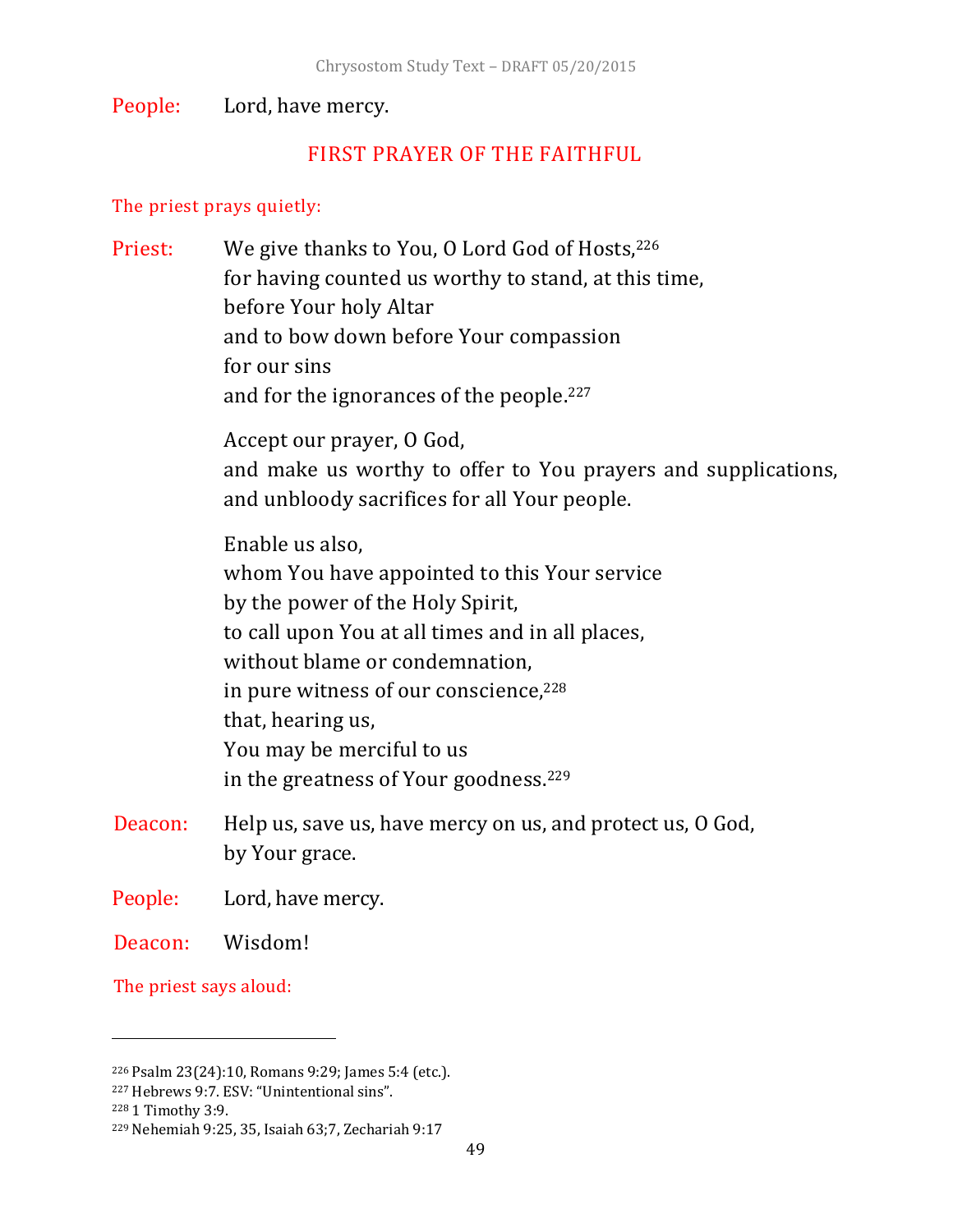- Priest: For to You belongs all glory, honor,<sup>230</sup> and worship, Father, Son, and Holy Spirit, now and ever, and to the ages of ages.
- People: Amen.
- Deacon: Again and again, in peace, let us pray to the Lord.
- People: Lord, have mercy.

### SECOND PRAYER OF THE FAITHFUL

The priest prays quietly:

| Priest: | Ever and again we fall down before You, <sup>231</sup><br>and beseech You,   |
|---------|------------------------------------------------------------------------------|
|         | O Good One, the Lover of Mankind; <sup>232</sup>                             |
|         | that, looking down on our prayer,                                            |
|         | You may cleanse our souls and bodies                                         |
|         | from every defilement of flesh and spirit, <sup>233</sup>                    |
|         | and grant that we may stand                                                  |
|         | without blame or condemnation before Your holy Altar.                        |
|         | O God, grant to those who pray with us                                       |
|         | growth in life and faith and spiritual understanding, <sup>234</sup>         |
|         | that, ever serving you in fear and love,                                     |
|         | they may partake of your holy Mysteries                                      |
|         | without blame or condemnation                                                |
|         | and be accounted worthy of Your heavenly kingdom. <sup>235</sup>             |
| Deacon: | Help us, save us, have mercy on us, and protect us, O God,<br>by Your grace. |
| People: | Lord, have mercy.                                                            |

<sup>&</sup>lt;sup>230</sup> 1 Timothy 1:17.

<sup>&</sup>lt;sup>231</sup> Revelation 19:10.

<sup>&</sup>lt;sup>232</sup> Titus 3:4.

<sup>&</sup>lt;sup>233</sup> 2 Corinthians 7:1.

<sup>&</sup>lt;sup>234</sup> Colossians 1:9

<sup>&</sup>lt;sup>235</sup> 2 Thessalonians 1:5.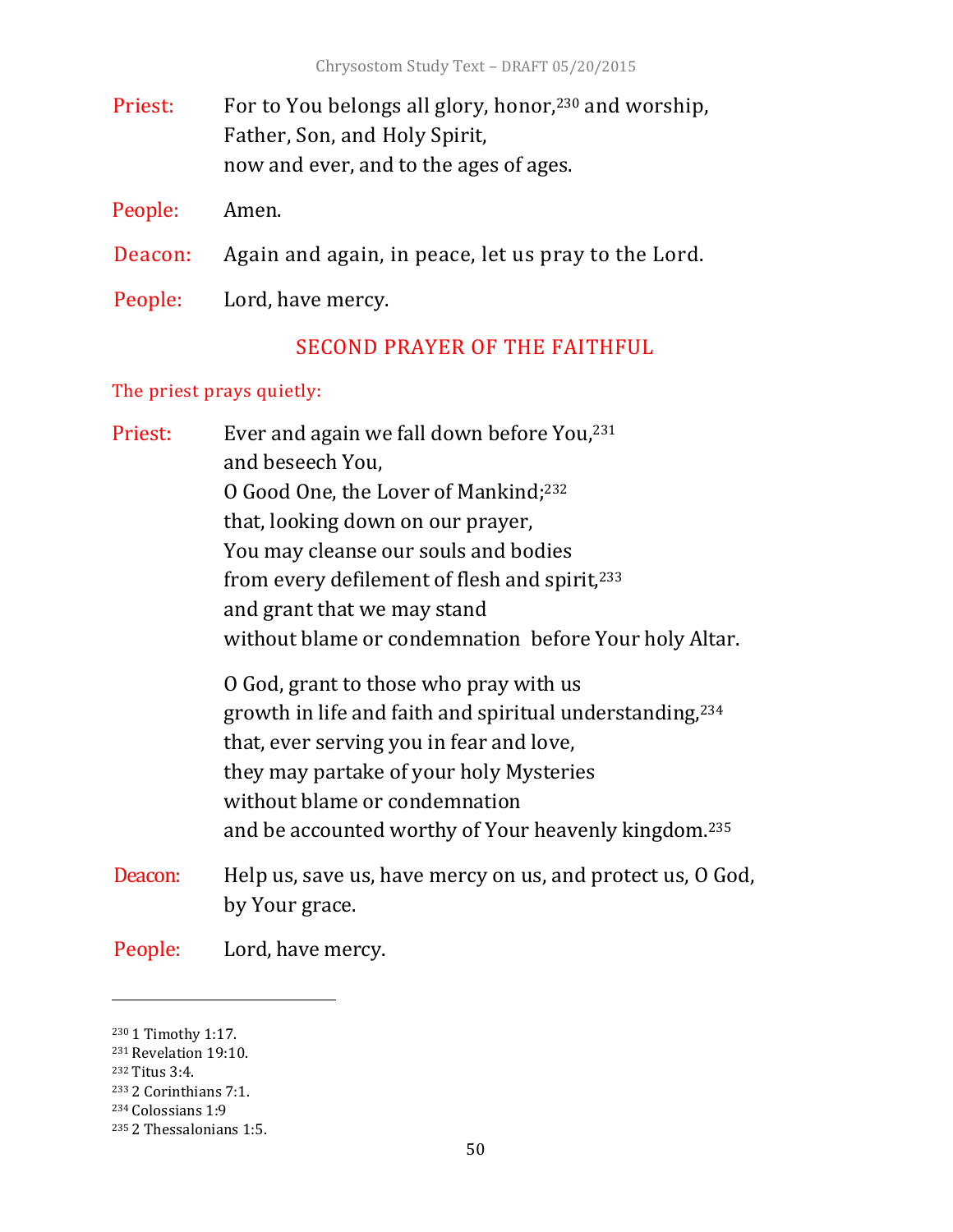Deacon: Wisdom!

The deacon enters the Altar by the northern door. The priest says aloud:

Priest: Ever guarded by Your might, may we send up glory to You, Father, Son, and Holy Spirit, now and ever, and to the ages of ages.

People: Amen.

The Holy Doors are now opened.

[At the beginning of the Cherubic Hymn the deacon takes the censer, sets incense into it, and approaches the priest, saying:

Deacon: Master, bless the incense. Priest: Blessed is our God, always, now and ever, and to the ages of ages. Amen.<sup>[236]</sup>

The deacon quietly recites Psalm 50 while censing around the Holy Table and the entire Altar, the iconostasis, the choirs, and the people. For this incensation the deacon leaves the Altar through the northern door and returns through the southern door. On his return into the Altar the deacon censes the priest.<sup>237</sup>

Meanwhile the priest says the following prayer quietly:

Priest: No one bound by carnal passions and pleasures<sup>238</sup> is worthy to come before You, to draw near to You, or to serve You, the King of Glory, $239$ for to serve You is great and fearful, even for the heavenly Powers themselves.

> Yet because of Your ineffable and immeasurable love for mankind<sup>240</sup>

<sup>236</sup> *Ordo Celebrationis*, § 129. 

<sup>&</sup>lt;sup>237</sup> *Služebnik* as enhanced by *Ordo* §129.

<sup>&</sup>lt;sup>238</sup> 1 Peter 2:11; Titus 3:3.

<sup>&</sup>lt;sup>239</sup> Psalm 23(24):7, 8, 9, 10.

<sup>&</sup>lt;sup>240</sup> Titus 3:4.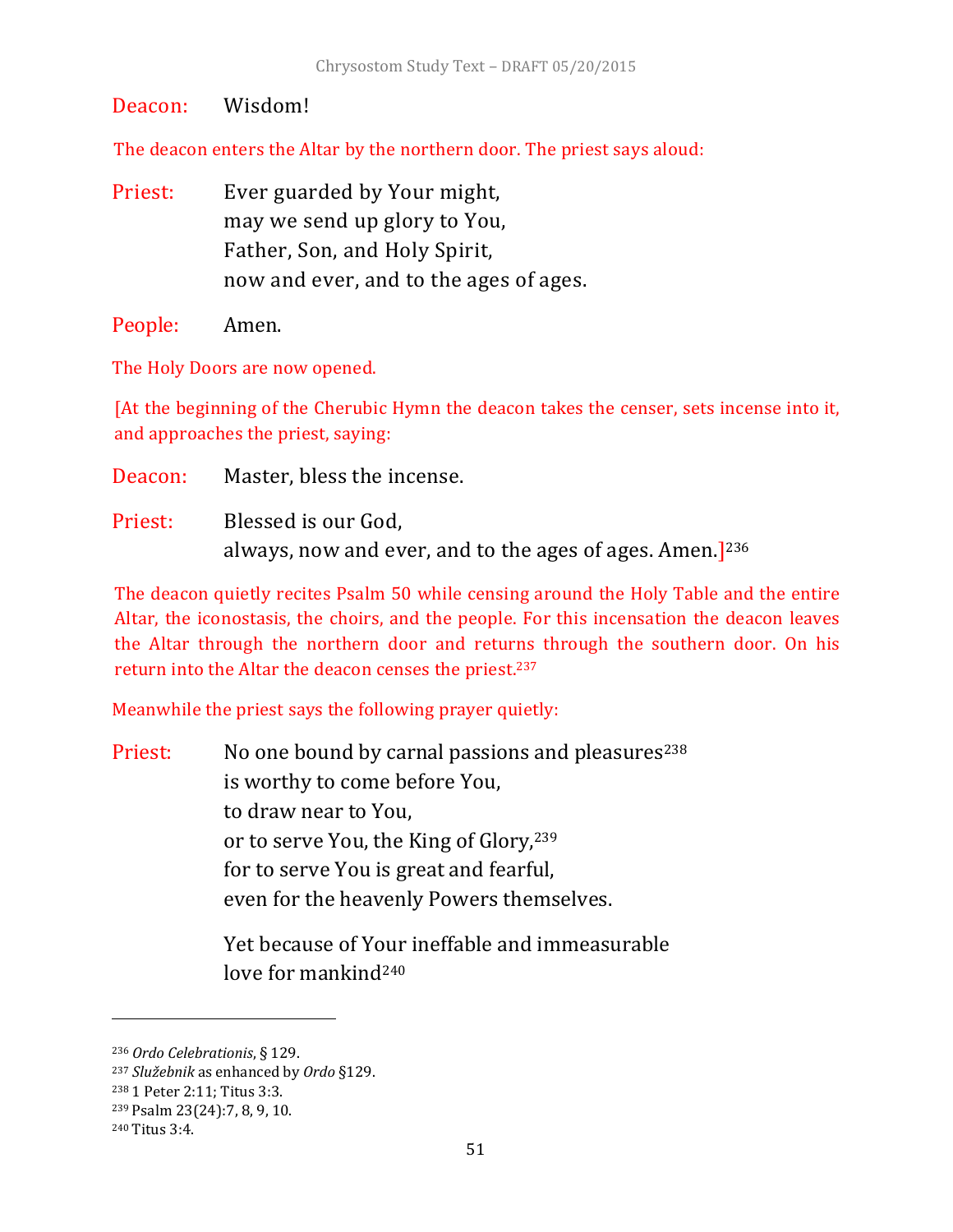without change and without alteration You became man and were appointed our High Priest<sup>241</sup> and, as the Master of All, 242 gave into our keeping the sacred ministry of this liturgical, unbloody sacrifice.

For You alone, O Lord our God, rule over all things in heaven and on earth; $243$ are borne aloft on the throne of the Cherubim;<sup>244</sup> and are the Lord of the Seraphim and the King of Israel; $245$ Who alone are holy and rest in Your Holy Place.<sup>246</sup>

Therefore, I beseech You, Who alone are good and ready to hear me: look with favor upon me, 247 Your sinful and unprofitable servant,<sup>248</sup> and cleanse my heart and soul from an evil conscience;<sup>249</sup> and by the power of the Holy Spirit<sup>250</sup> enable me,<sup>251</sup> clothed with the grace of the priesthood, to stand before this, Your Holy Table, and offer the sacred Mystery of Your holy and most pure Body and precious Blood.<sup>252</sup>

With my head bowed low, I come to You and I pray to You: turn not your face away from  $me<sub>1</sub>^{253}$ nor shut me out from among your children,<sup>254</sup>

 

<sup>244</sup> Ezekiel 10:1

- 252 Romans 15:16.
- <sup>253</sup> Psalm 68:18 (69:17), 142(143):7

<sup>&</sup>lt;sup>241</sup> Hebrews 5:5.

<sup>&</sup>lt;sup>242</sup> Job 5:8 LXX.

<sup>&</sup>lt;sup>243</sup> 1 Paralipomenon (1 Chronicles) 29:11.

<sup>&</sup>lt;sup>245</sup> John 1:49.

<sup>&</sup>lt;sup>246</sup> Isaiah 57:15 LXX.

<sup>247</sup> Psalm 24(25):16. 

<sup>248</sup> Matthew 25:26, Luke 19:22, 17:10. [Literally: *slave*] 

<sup>&</sup>lt;sup>249</sup> Hebrews 10:22

<sup>250</sup> Luke 4:14; Romans 15:13; Romans 15:16.

 $251$  2 Corinthians 3:6.

<sup>&</sup>lt;sup>254</sup> Wisdom 9:4, Luke 13:25 (some translations use "servants").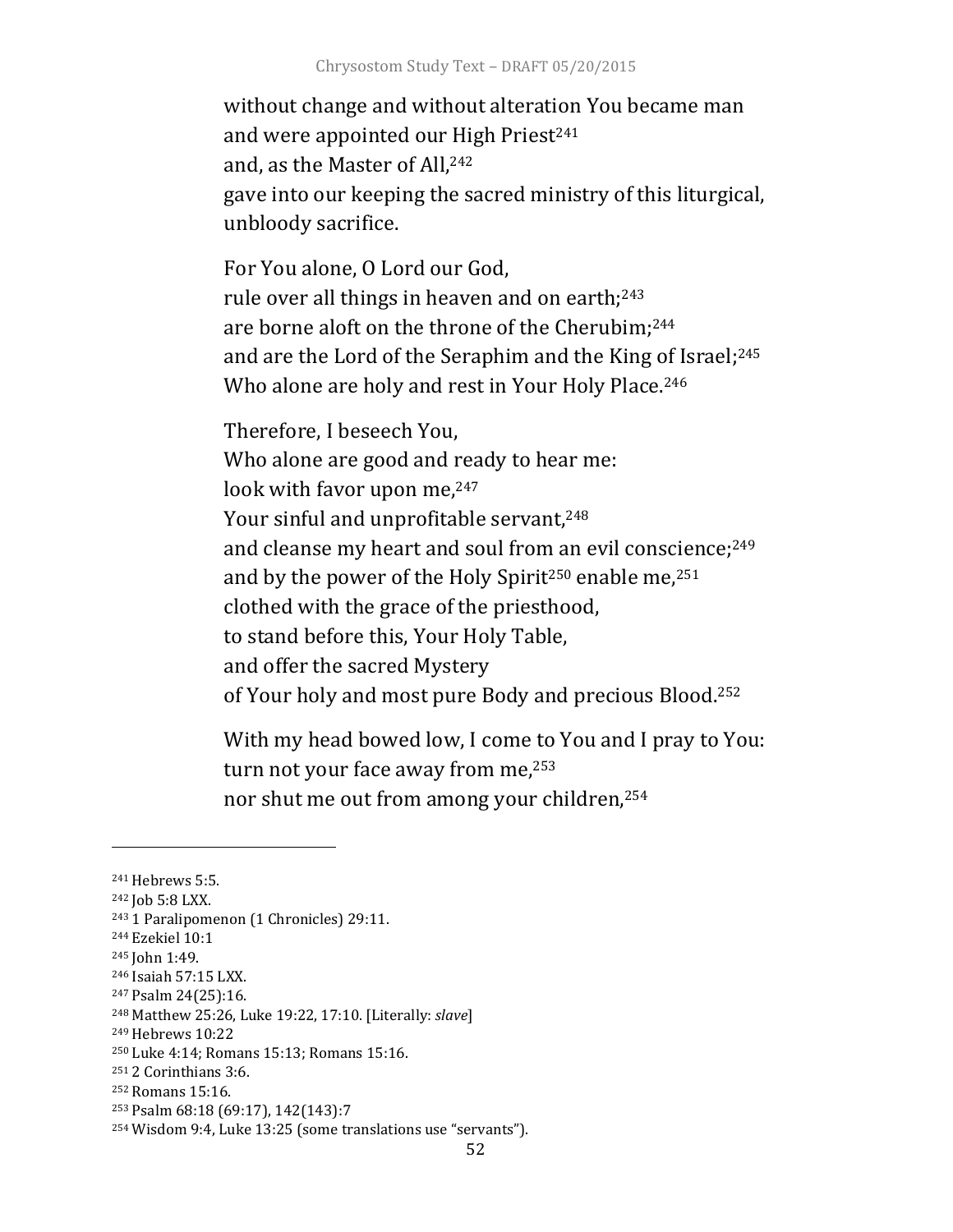but allow me, your sinful and unworthy servant, to offer these Gifts to you; for it is You, O Christ our God, Who offer and are offered, Who receive and are distributed, and to You we send up glory, with Your Father, Who is without beginning, and with Your all-holy, good, and life-creating Spirit,<sup>255</sup> now and ever, and to the ages of ages. Amen. 

Upon completing the censing, the deacon takes his place at the priest's right and holds the censer with the ring finger of his left hand. Both deacon and priest, with hands elevated on high,<sup>256</sup> together say the Cherubic Hymn three times, and make a single, small bow after each recitation.257

# Priest and Deacon:

Let us, who mystically represent the Cherubim, and sing the thrice-holy hymn to the life-creating Trinity, now set aside all earthly cares.<sup>258</sup>

That we may receive the King of all, invisibly escorted by angelic Hosts.<sup>259</sup> Alleluia, Alleluia, Alleluia! (Three times)

Where it is customary, the priest and deacon kiss the Holy Table and, if they so desire, the hand Cross. The deacon leads the priest to the preparation table and there the priest takes the censer and censes the Holy Gifts in strokes of three while praying quietly: <sup>260</sup>

Priest:  $\qquad 0$  God, be merciful to me a sinner.<sup>261</sup>

The priest returns the censer to the deacon, who holds it with one of the fingers of

<sup>&</sup>lt;sup>255</sup> John 6:63.

<sup>&</sup>lt;sup>256</sup> By custom the priest elevates both his hands; the deacon raises only his right hand (holding the orarion).

<sup>257</sup> *Ordo* §129. 

<sup>&</sup>lt;sup>258</sup> Luke 8:14.

<sup>259</sup> More literally: *"That we may receive the King of All, invisibly escorted by ranks of Angels. Alleluia!"*

<sup>260</sup> *Ordo* §129. 

<sup>&</sup>lt;sup>261</sup> Luke 18:13.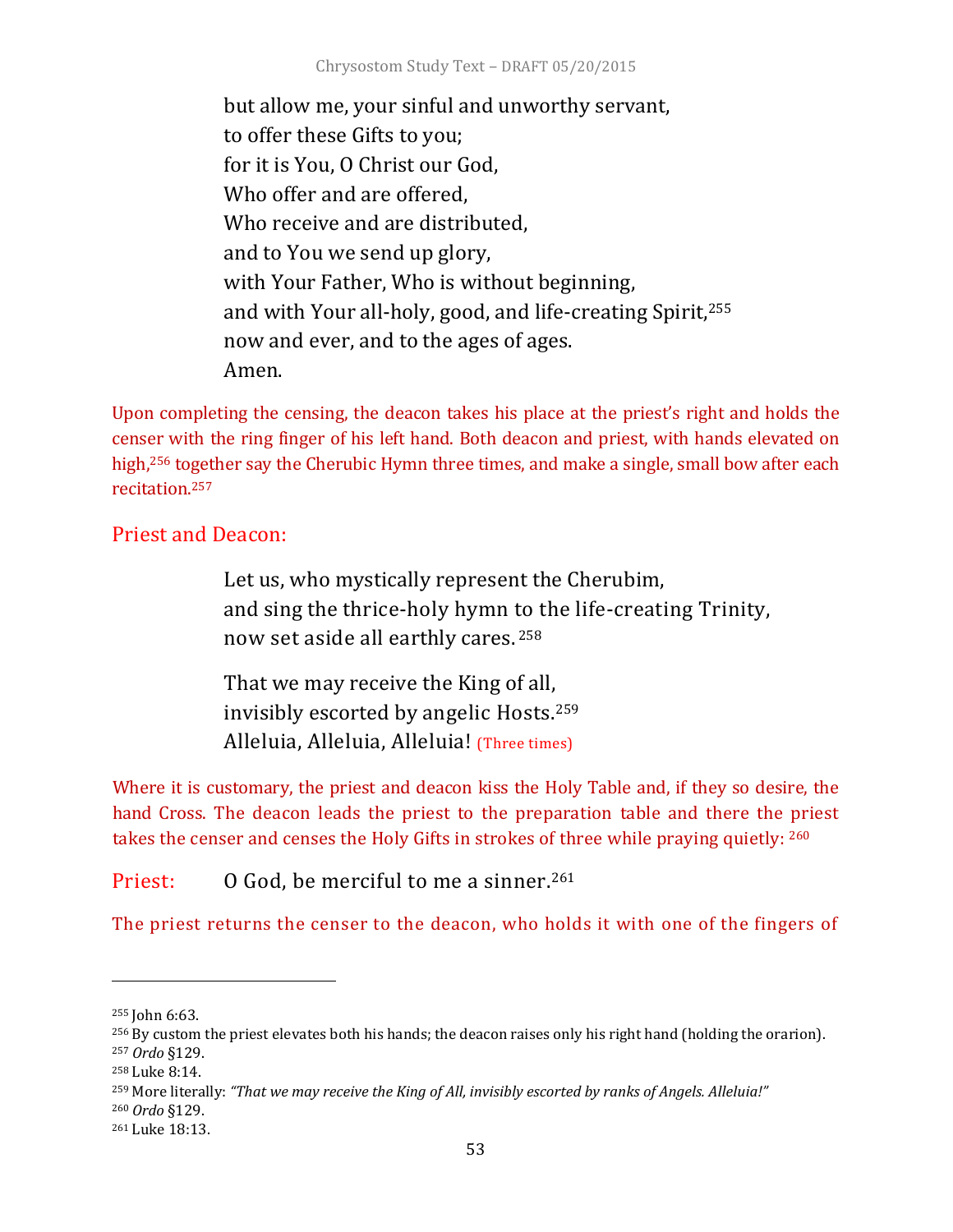his right hand.<sup>262</sup> The deacon says to the priest:

Deacon: Master, lift up.

The priest takes the aer and places it on the deacon's left shoulder, saying:

Priest: Lift up your hands to the holy place, and bless the Lord.<sup>263</sup>

The priest, with full attention and reverence, takes the discos covered with its veil, and places it on the head of the deacon. Holding the end of the orarion in his left hand, the deacon holds the discos to his forehead with both hands. The priest himself takes into his hands the chalice, covered with a small veil, and holds it before his breast. The candlebearers, the deacon, and the priest all depart in order through the northern door. The candlebearers proceed to the Holy Doors where they stand facing one another.<sup>264</sup>

Deacon: May the Lord God remember in His kingdom all you Orthodox Christians, always, now and ever, and to the ages of ages.

The deacon proceeds through the Holy Doors into the Altar where, standing on the right, he awaits the priest. $265$  The priest intones:

Priest: May the Lord God remember in His kingdom, our holy ecumenical pontiff *N.*, Pope of Rome, our most reverend Archbishop and Metropolitan *N.*, and our God-loving Bishop *N.*, *(our very reverend father proto‐archimandrite N., archimandrite N., our proto‐hegumen N., our hegumen N.,)* and the entire priestly, diaconal, and monastic order, our civil authorities *(Or: our divinely‐protected Emperor N., or King N.)*, and all our armed forces, the noble and ever-memorable founders and benefactors of this holy temple *(holy monastery)*, and all you Orthodox Christians, always, now and ever, and to the ages of ages.

<sup>262</sup> *Ordo* §129. 

<sup>263</sup> Psalm 133(134):2. 

<sup>264</sup> *Ordo* §129. 

<sup>265</sup> *Ordo* §129.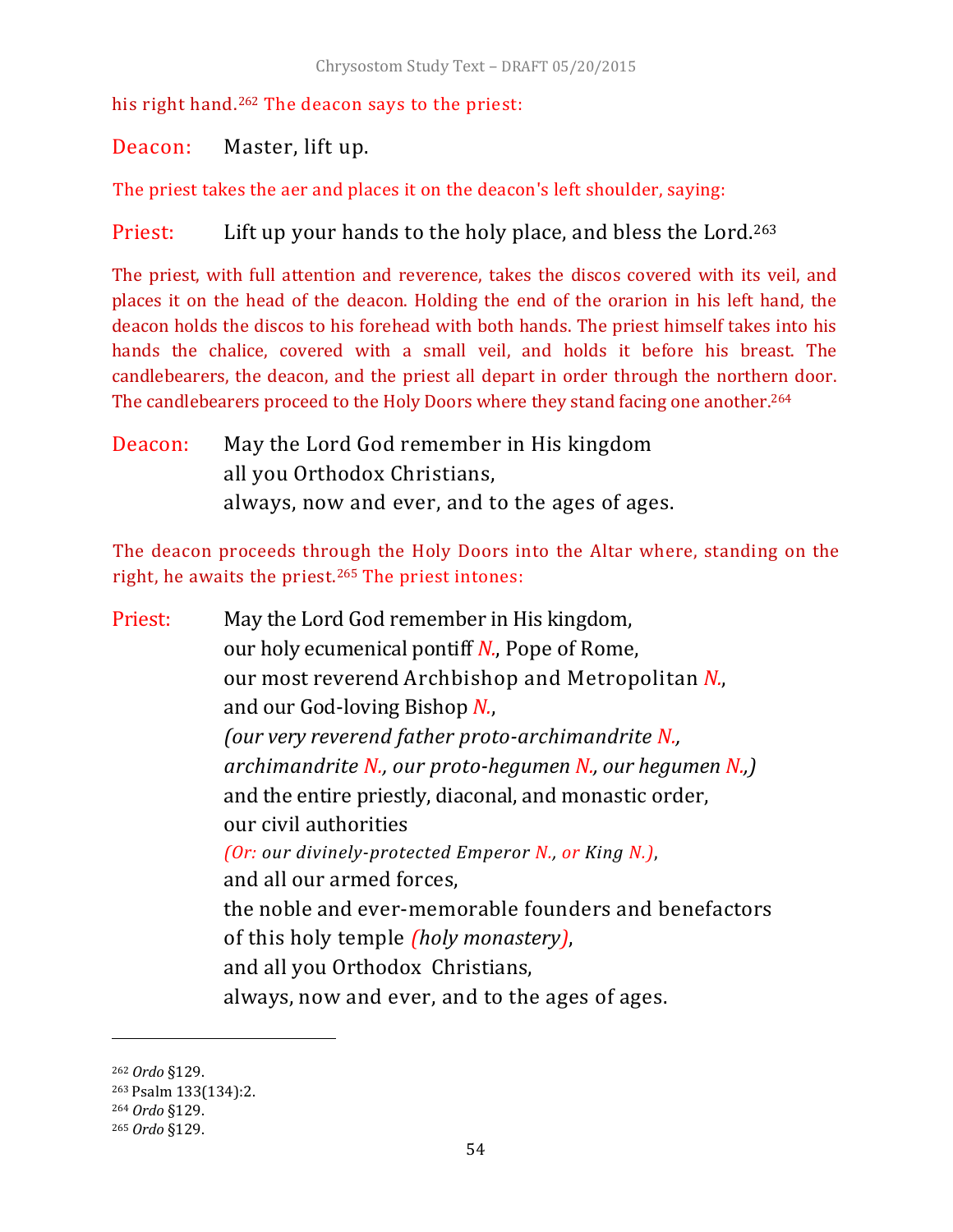Coming before the Holy Doors, the priest turns to the people at the conclusion "and all you Orthodox Christians…." 266

People: Amen.

The singers continue:

People: That we may receive the King of all, invisibly escorted by angelic Hosts. Alleluia, Alleluia, Alleluia!

Entering the Altar through the Holy Doors, the priest sets the holy chalice upon the Holy Table; and taking the holy discos from the deacon's head, he also sets it upon the Holy Table to the left of the chalice.<sup>267</sup>

The Holy Doors and the Curtain (Veil) are now closed. The candlebearers bow together before the Holy Doors and return to their places.<sup>268</sup>

The priest removes the veils from the holy discos and the holy chalice and places them to one side of the Holy Table. Taking the aer from the deacon's shoulder and censing it above the censer, he covers the Holy Gifts with it, saying:<sup>269</sup>

Priest: The noble Joseph took down from the Tree Your most pure Body. He wrapped it in pure linen, and, with fragrant spices, placed it in a new tomb.<sup>270</sup>

Taking the censer from the deacon's hand, he censes the Holy Gifts three times, saying:

Priest: Deal favorably, O Lord, in Your good will with Sion, that the walls of Jerusalem may be built up. Then You shall accept the sacrifice of justice, oblations and whole burnt offerings, then shall they lay calves upon Your altar.<sup>271</sup>

Then he gives back the censer and bows his head and says to the deacon:

<sup>266</sup> *Ordo* §129. 

<sup>&</sup>lt;sup>267</sup> *Služebnik* as enhanced by *Ordo* §130.

<sup>&</sup>lt;sup>268</sup> *Ordo* §19g and §130.

<sup>269</sup> *Služebnik* as enhanced by *Ordo* §130. 

<sup>&</sup>lt;sup>270</sup> Holy and Great Saturday, Troparion (Apolytikion) (Cf: Matthew 27:57-60, Luke 23:50-56, Mark 15:45-46, John 19:38‐42). 

<sup>&</sup>lt;sup>271</sup> Psalm 50:20-21(51:18-20).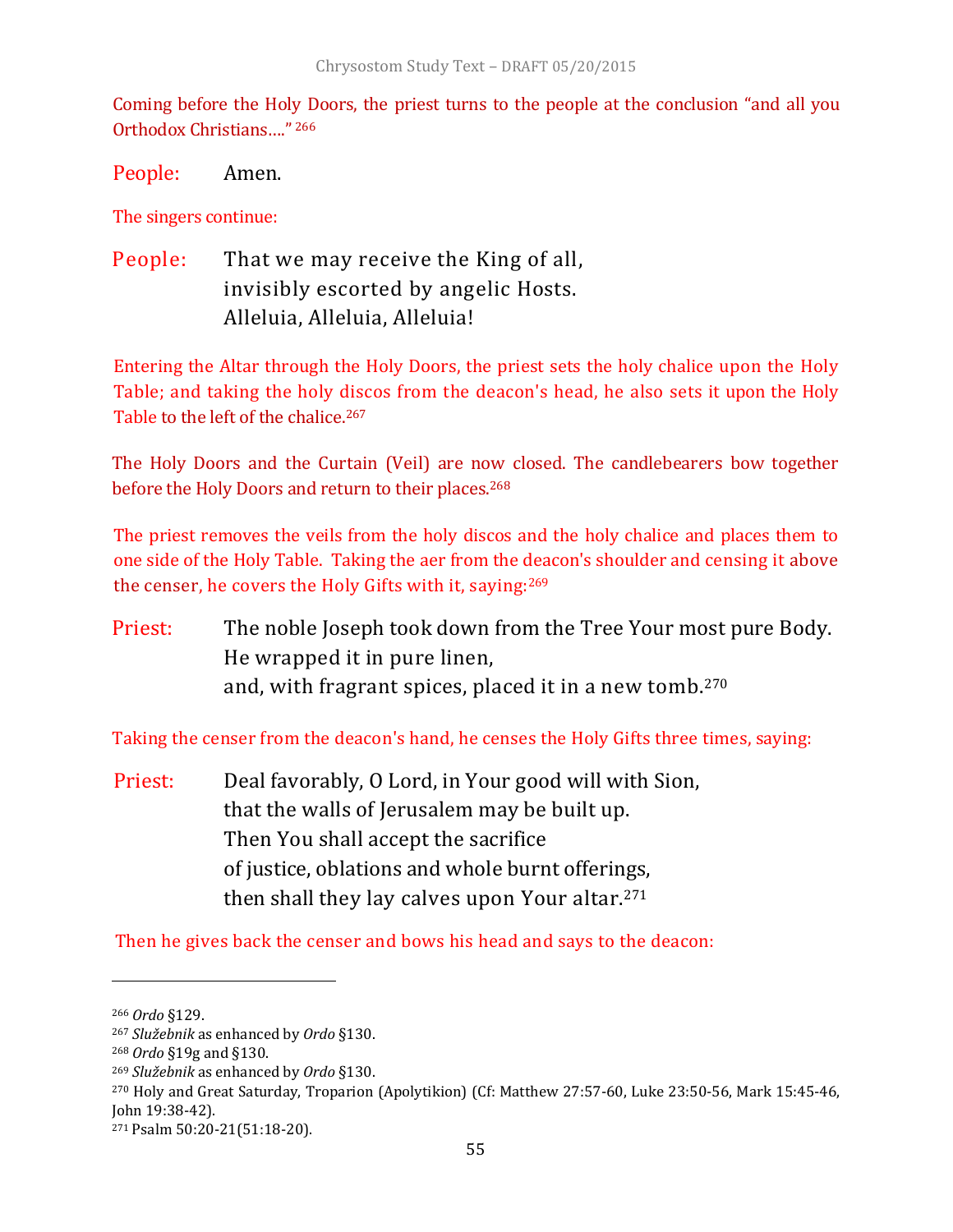# Priest: Remember me, brother and fellow-celebrant.

The deacon replies:

Deacon: May the Lord God remember your priesthood in His kingdom.

The priest says to the deacon:

Priest: Pray for me, my fellow-celebrant.

The deacon also bows his head and, holding his orarion with three fingers of his right hand, says to the priest:

| Deacon: | May the Holy Spirit come upon you,<br>and the power of the Most High overshadow you. <sup>272</sup> |
|---------|-----------------------------------------------------------------------------------------------------|
| Priest: | May the Spirit Himself serve together with us<br>all the days of our lives. <sup>273</sup>          |

The deacon says to the priest:

| Deacon: | Remember me, holy Master.                                                                       |
|---------|-------------------------------------------------------------------------------------------------|
| Priest: | May the Lord God remember you in His kingdom,<br>always, now and ever, and to the ages of ages. |

Deacon: Amen.

# LITANY OF SUPPLICATION

The deacon bows to the priest, leaves through the northern door. Standing in his customary place, he says:

Deacon: Let us complete our prayer to the Lord.

People: Lord, have mercy.

Deacon: For the precious Gifts here set forth, let us pray to the Lord.

People: Lord, have mercy.

<sup>272</sup> Luke 1:35. 

<sup>273</sup> Romans 8:26.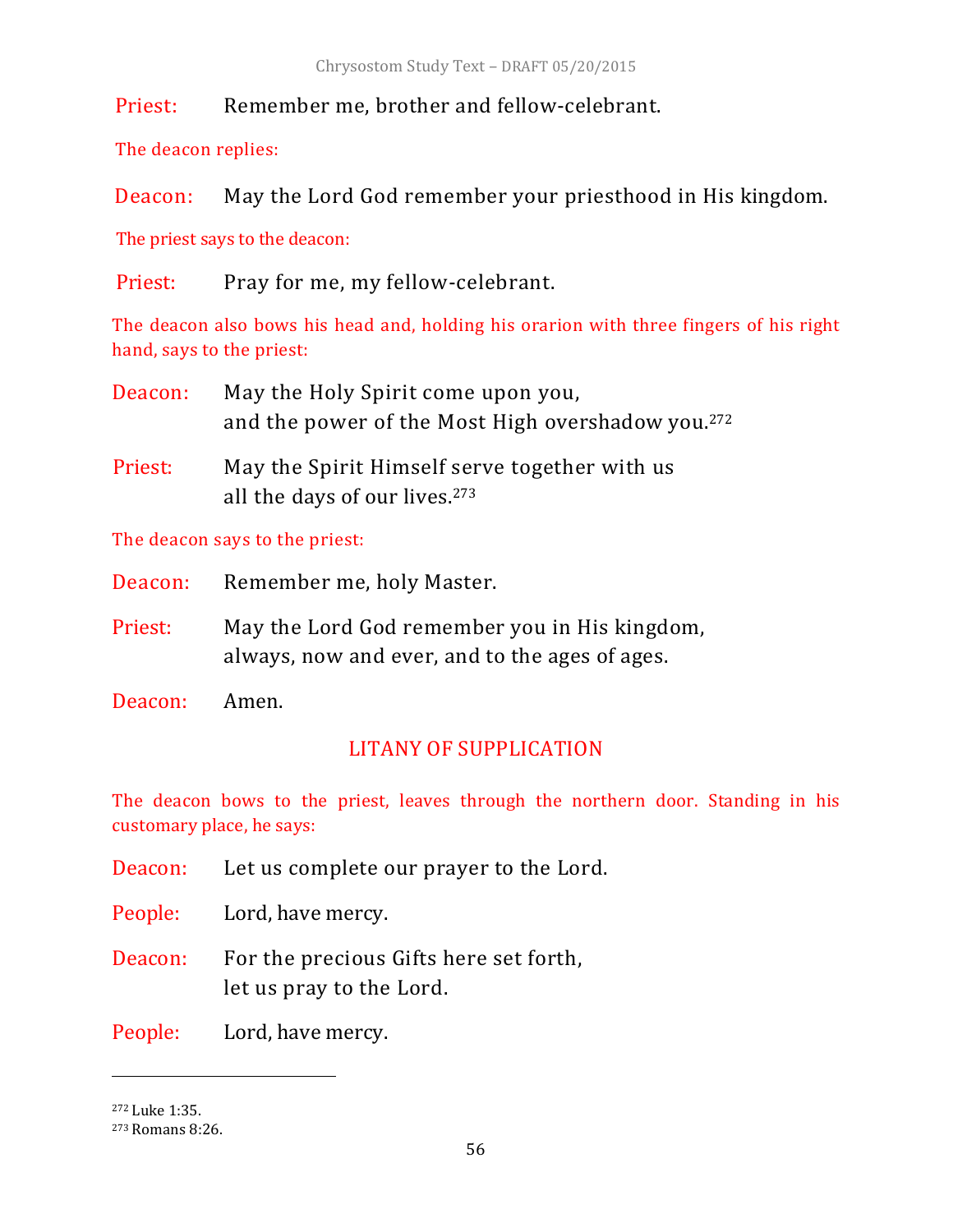| Deacon: | For this holy temple<br>and for all who enter it<br>with faith, reverence, and the fear of God,<br>let us pray to the Lord. |
|---------|-----------------------------------------------------------------------------------------------------------------------------|
| People: | Lord, have mercy.                                                                                                           |
| Deacon: | That we may be delivered<br>from all affliction, $274$ wrath, $275$ and need, $276$                                         |

let us pray to the Lord.

People: Lord, have mercy.

The priest quietly says the Prayer of the Offertory (Prothesis) after the Holy Gifts have been set on the Holy Table:<sup>277</sup>

Priest: 0 Lord God Almighty, 278 Who alone are holy and Who receive the sacrifice of praise<sup>279</sup> from those who call upon You with their whole heart,<sup>280</sup> accept also the prayer of us sinners: draw us to Your holy Altar, enable us to offer to You these Gifts and spiritual sacrifices for our sins, $281$ and for the ignorances of the people.<sup>282</sup> Count us worthy to find favor in Your sight, $283$ 

that our sacrifice may be pleasing to You, $284$ and that the good Spirit of Your grace may rest upon us

<sup>274</sup> Psalm 33:7 (34:6). 

<sup>275</sup> Psalm 77(78):38. 

<sup>276</sup> Psalm 9:33 (10:12), 33:10 (34:9).

<sup>&</sup>lt;sup>277</sup> *Služebnik* as enhanced by *Ordo* §132.

<sup>278</sup> Amos 4:13 LXX. 

<sup>279</sup> Psalm 49(50):15, Hebrews 13:15.

<sup>280</sup> Psalm 9:2 (10:1). 

<sup>&</sup>lt;sup>281</sup> Hebrews 5:1; 1 Peter 2:5.

<sup>282</sup> Hebrews 9:7. ESV: *Unintentional sins.*

<sup>&</sup>lt;sup>283</sup> Genesis 32:5, 33:8,15, 34:10,11, Exodus 33:13, Numbers 11:13, 1 Samuel 25:8, 2 Samuel 16:4, Acts 7:6.

 $284$  Philippians 4:18, 1 Peter 2:5.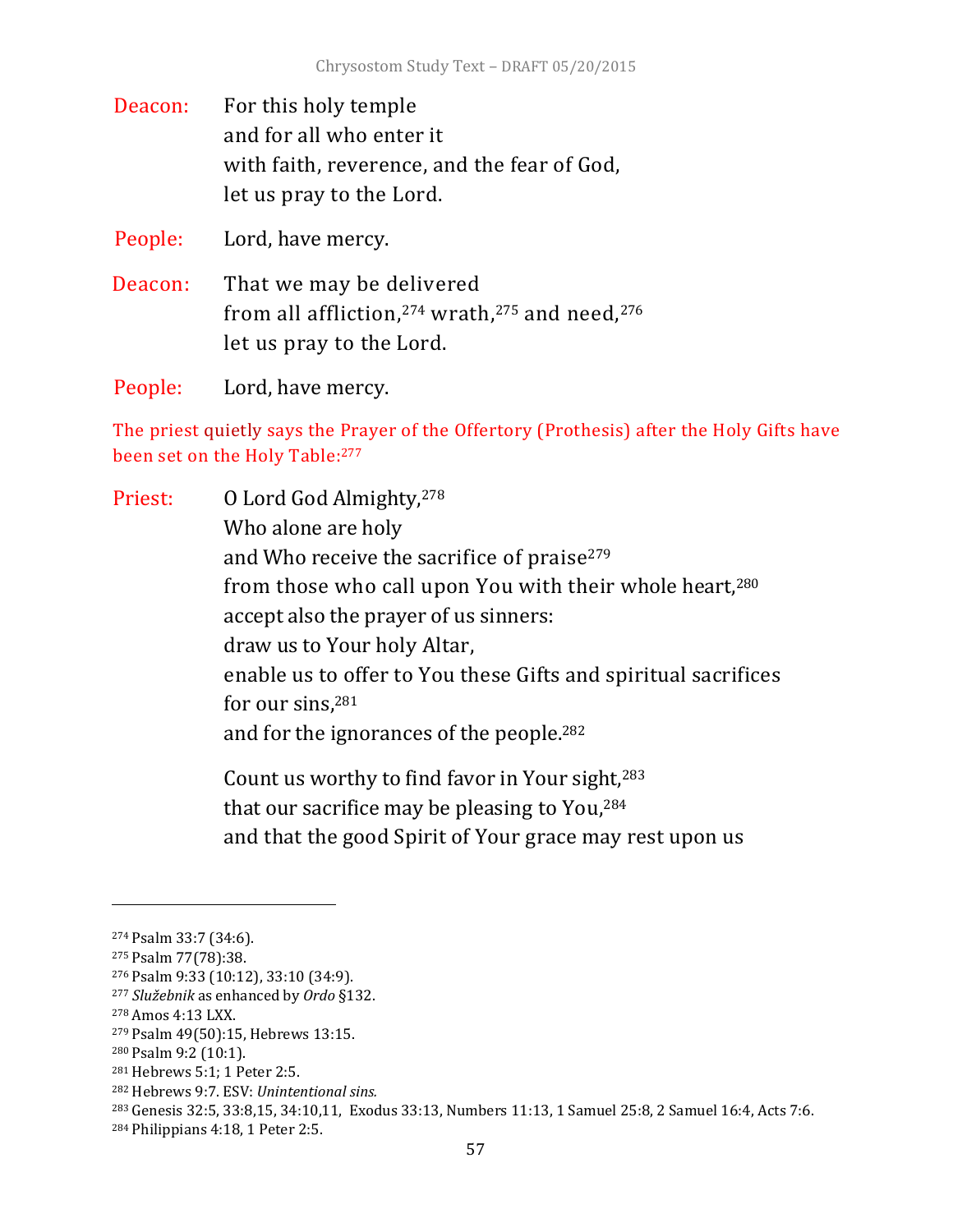|         | and upon these Gifts here set forth,<br>and upon all Your people.                                                  |
|---------|--------------------------------------------------------------------------------------------------------------------|
| Deacon: | Help us, save us, have mercy on us, and protect us, O God,<br>by Your grace.                                       |
| People: | Lord, have mercy.                                                                                                  |
| Deacon: | That this whole day may be perfect, <sup>285</sup> holy, peaceful,<br>and without sin,<br>let us beseech the Lord. |
| People: | Grant this, O Lord.                                                                                                |
| Deacon: | For an angel of peace, a faithful guide,<br>a guardian of our souls and bodies, 286<br>let us beseech the Lord.    |
| People: | Grant this, O Lord.                                                                                                |
| Deacon: | For the pardon and forgiveness of our sins and offenses, 287<br>let us beseech the Lord.                           |
| People: | Grant this, O Lord.                                                                                                |
| Deacon: | For what is good and beneficial to our souls<br>and for the peace of the world,<br>let us beseech the Lord.        |
| People: | Grant this, O Lord.                                                                                                |
| Deacon: | That we may spend the rest of our life<br>in peace and repentance,<br>let us beseech the Lord.                     |
| People: | Grant this, O Lord.                                                                                                |

Deacon: For a Christian, painless, unashamed,

<sup>&</sup>lt;sup>285</sup> Matthew 5:48.

<sup>&</sup>lt;sup>286</sup> Exodus 23:20.

<sup>&</sup>lt;sup>287</sup> Psalm 50:3 (51:1).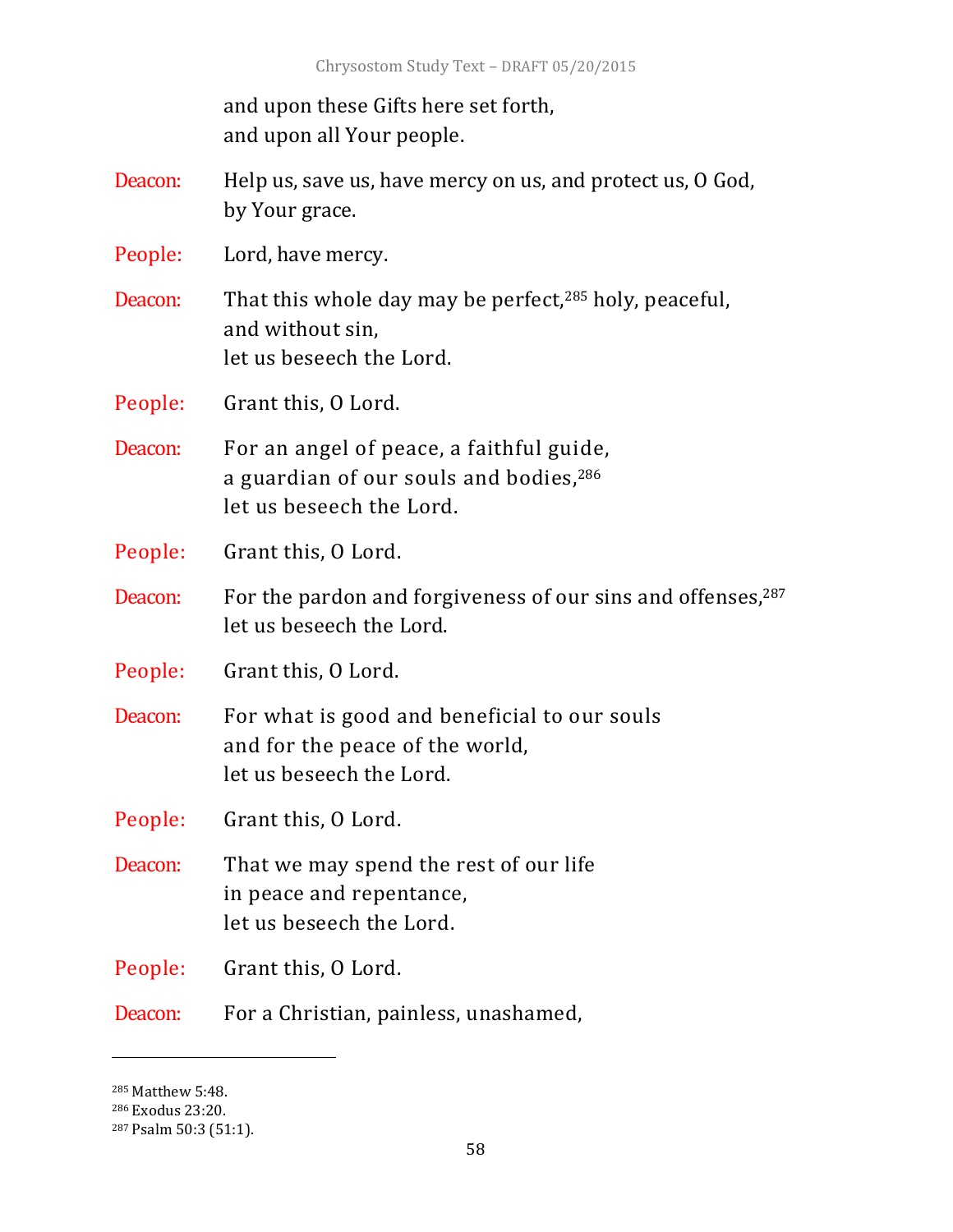peaceful end of our life, and for a good defense before the fearsome judgment-seat of Christ,<sup>288</sup> let us beseech.

People: Grant this, O Lord.

Deacon: Remembering our most holy, most pure, most blessed and glorious Lady, the Mother of God and ever-Virgin Mary, with all the Saints. let us commend<sup>289</sup> ourselves and one another, and our whole life, to Christ God.

People: To You, O Lord.

The priest says aloud:

Priest: Through the mercies of Your only-begotten Son, with Whom You are blessed,<sup>290</sup> together with Your all-holy, good, and life-creating Spirit,<sup>291</sup> now and ever, and to the ages of ages.

People: Amen.

Facing the people, the priest blesses: 292

Priest: Peace be to all.

People: And to your spirit.<sup>293</sup>

Deacon: Let us love one another, 294 so that with one mind we may confess:  $295$ 

<sup>&</sup>lt;sup>288</sup> Romans 6:22, 2 Corinthians 5:10.

 $^{289}$  Acts of the Apostles 20:32, Job 5:8, Psalm 9:35 (10:14), Psalm 36(37):5 (37:7), Proverbs 16:3 RSV-2CE.

<sup>&</sup>lt;sup>290</sup> Psalm 17:47(18:46), 27(28):6, etc.

<sup>&</sup>lt;sup>291</sup> John 6:63.

<sup>292</sup> *Ordo* §132. 

<sup>&</sup>lt;sup>293</sup> 2 Timothy 4:22.

 $294$  1 John 4:7.

<sup>&</sup>lt;sup>295</sup> 1 Peter 3:8.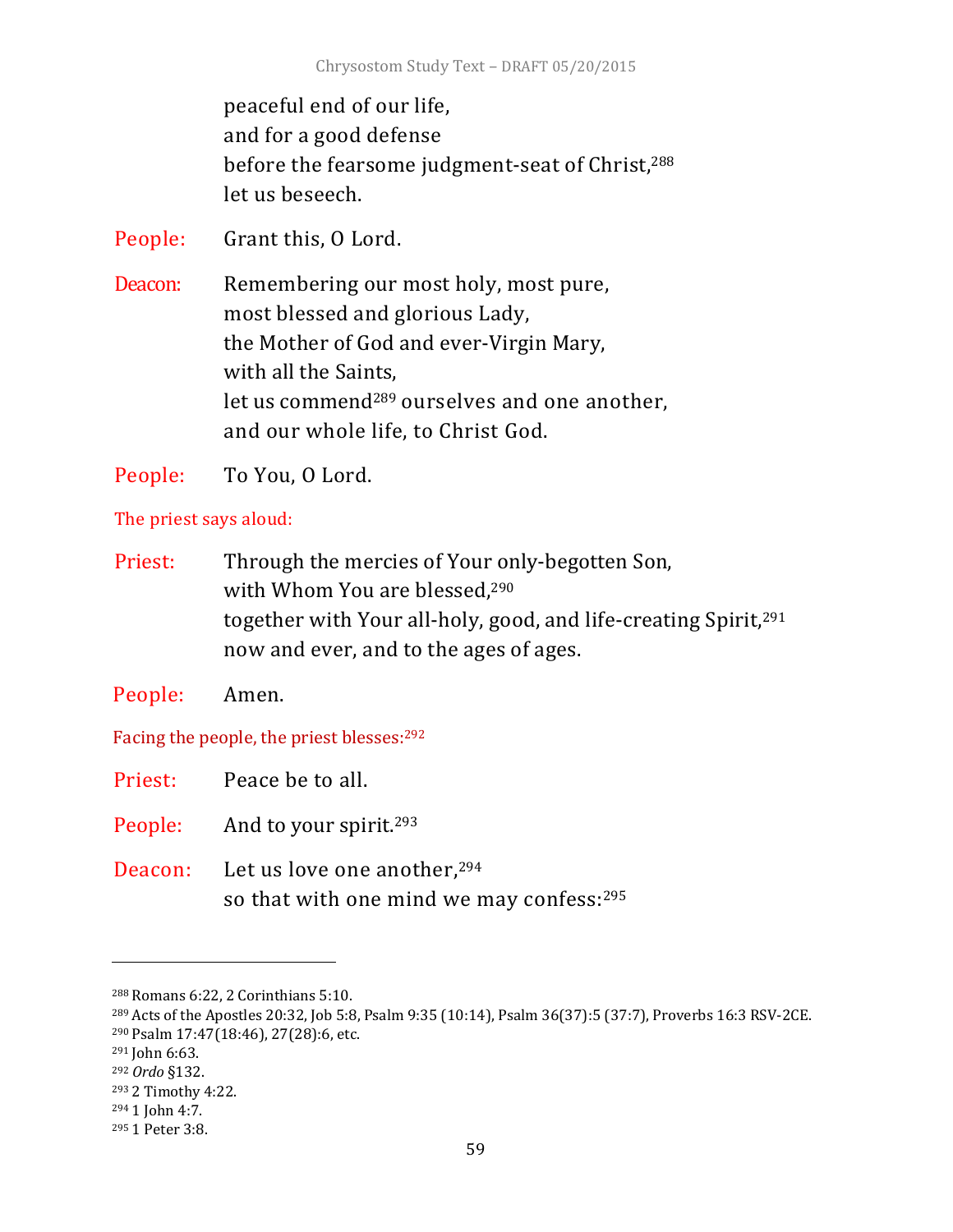# People: The Father, and the Son, and the Holy Spirit, the Trinity, one in essence and undivided.

The priest bows three times, saying quietly with each bow: $296$ 

Priest: I will love You, O Lord, my strength; the Lord is my fortress and my refuge.<sup>297</sup> (Three times)

He kisses the Holy Gifts, covered as they are, first over the holy discos, then over the holy chalice, and the edge of the Holy Table before him. If there are two or more priests, they also kiss all the holy things, $298$  and then each other on the shoulders.

The celebrant says: Christ is among us.<sup>299</sup>

The one kissed replies: He is and shall be.

The deacons also, if there are two of them, kiss the Cross upon their oraria and each other on the shoulders, saying the same as the priests. $300$ 

The Curtain (Veil) is now opened.<sup>301</sup>

The deacon likewise bows, standing where he is, and kisses his orarion where the Cross is and then intones:

Deacon: The doors, the doors, in wisdom let us be attentive!

The priest lifts the aer and holds it over the Holy Gifts. If there be other concelebrating priests, then they also lift the aer and hold it over the Holy Gifts, shaking it lightly, and each saying to himself the Symbol of Faith, along with the people.

People: I believe in one God, the Father Almighty, creator of heaven and earth, of all things visible and invisible.<sup>302</sup>

> And in one Lord Jesus Christ, the Only-Begotten Son of God,

<sup>296</sup> *Služebnik* as enhanced by *Ordo* §132. 

<sup>&</sup>lt;sup>297</sup> Psalm 17:1,3(18:1,2) LXX.

<sup>298</sup> Ezekiel 22:26. 

 $299$  By custom a senior priest greets a junior priest.

<sup>300</sup> By custom a senior deacon greets a junior deacon.

<sup>301</sup> *Ordo* §19g. 

<sup>&</sup>lt;sup>302</sup> Colossians 1:16.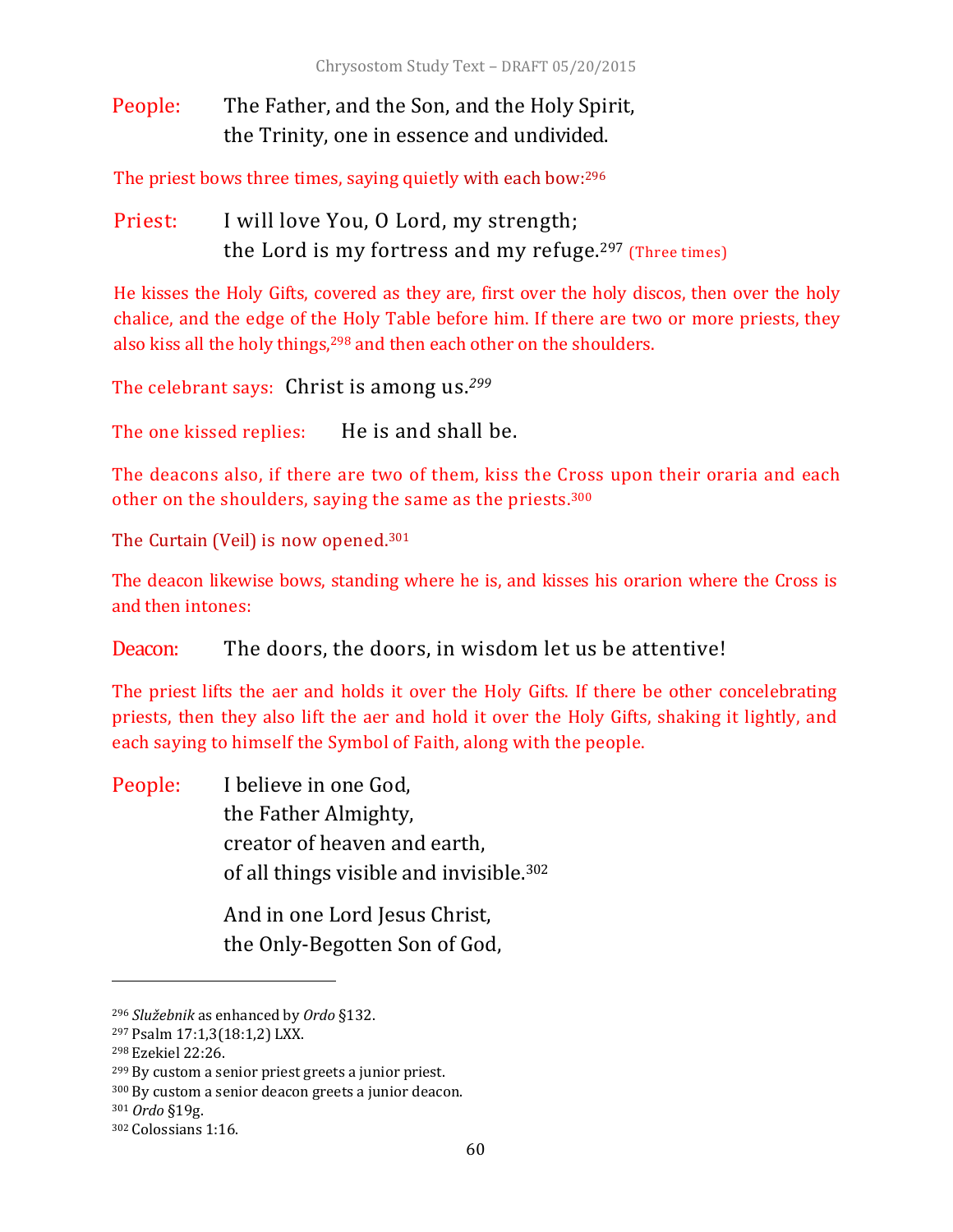born of the Father before all ages. Light of Light, true God of true God, begotten, not made, of one essence with the Father, through Whom all things were made. Who for us men and for our salvation. came down from heaven, and was incarnate from the Holy Spirit and the Virgin Mary, and became man.

He was crucified for us under Pontius Pilate, and suffered, and was buried. And He rose on the third day, according to the Scriptures. And He ascended into heaven, and is seated at the right hand of the Father. And He will come again with glory, to judge the living and the dead, and of His kingdom there will be no end.

And in the Holy Spirit, the Lord,<sup>303</sup> and Creator of Life,<sup>304</sup> Who proceeds from the Father, 305 Who together with the Father and the Son is worshipped and glorified, Who has spoken through the prophets.<sup>306</sup>

And in one, holy, catholic, and apostolic Church. I confess one baptism for the forgiveness of sins. I look forward to the resurrection of the dead: and the life of the age to come. Amen.

At the words "and was incarnate" the priest, kissing the aer, folds it, and lays it to one side on the Holy Table.<sup>307</sup>

Deacon: Let us stand well, let us stand with fear, let us be attentive,

<sup>303 2</sup> Corinthains 3:17. 

<sup>&</sup>lt;sup>304</sup> 2 Corinthians 3:6.

<sup>&</sup>lt;sup>305</sup> John 15:26. The *Služebnik* also includes the *filioque* in brackets.

<sup>306 2</sup> Peter 1:21. 

<sup>&</sup>lt;sup>307</sup> *Ordo* §132. According to custom, Cross on the aer is uppermost.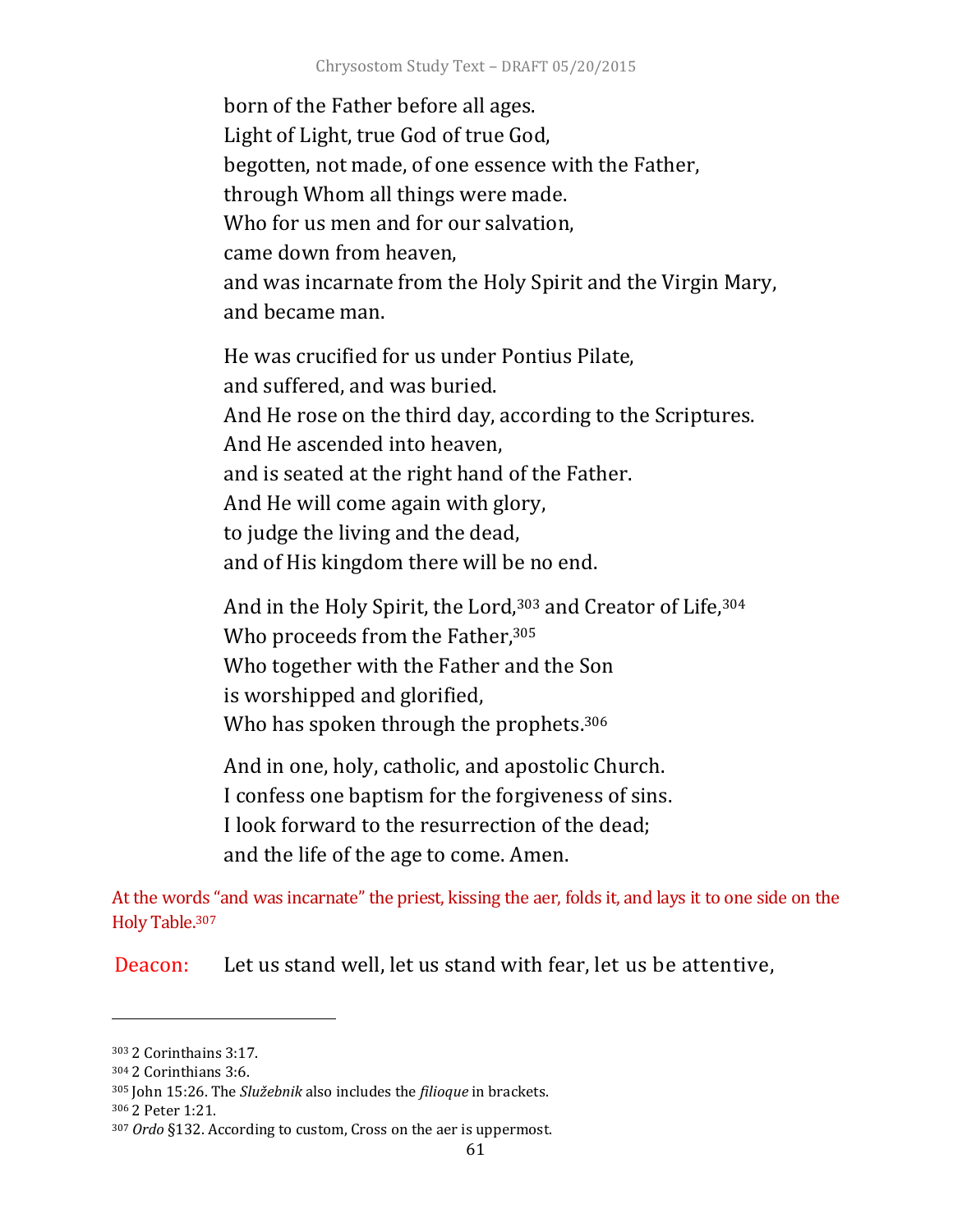that we may offer the holy oblation in peace.<sup>308</sup>

People: The mercy of peace,  $309$  the sacrifice of praise.  $310$ 

The priest, having taken the aer off the Holy Gifts, kisses it and sets it to one side, saying: The grace of our Lord ....

The deacon makes a small bow, enters the Altar through the southern door, and takes his place at the right of the priest. He takes the ripidion and waves it over the Holy Things.<sup>311</sup> If there is no ripidion, he does the same with one of the small folded veils. $312$ 

The priest intones and blesses the people: $313$ 

| Priest: | The grace of our Lord Jesus Christ,   |
|---------|---------------------------------------|
|         | and the love of God the Father.       |
|         | and the communion of the Holy Spirit, |
|         | be with all of you. $314$             |

People: And with your spirit.<sup>315</sup>

The priest turns to the East and elevating his hands, says:  $316$ 

Priest: Let us lift up our hearts!<sup>317</sup>

People: We lift them up to the Lord.<sup>318</sup>

Then, crossing his hands upon his breast and bowing before the Holy Table, the priest says:319

Priest: Let us give thanks to the Lord.<sup>320</sup>

<sup>308</sup> Psalm 50:21 LXX (Cf: Leviticus 2:14, 2:16, 3:1, 3:5, 3 Kings 18:29 LXX, 1 Kings 19:29, 36).

<sup>309</sup> Psalm 84:11 (85:10), Isaiah 54:10, Jeremiah 16:5, Osee 6:7 LXXX (Hosea 6:7), Matthew 12:7.

<sup>310</sup> Psalm 115:8(116:17), Hebrews 13:15.

<sup>311</sup> Ezekiel 22:26. 

<sup>312</sup> *Služebnik* as enhanced by *Ordo* §133. 

<sup>313</sup> *Služebnik* as enhanced by *Ordo* §133. 

<sup>&</sup>lt;sup>314</sup> 2 Corinthians 13:14.

<sup>315 2</sup> Timothy 4:22.

<sup>316</sup> *Služebnik* as enhanced by *Ordo* §133. 

<sup>&</sup>lt;sup>317</sup> Lamentations 3:41.

<sup>318</sup> Hebrews 10:22.

<sup>319</sup> *Ordo* §133. 

 $320$  1 Chronicles 16:18, 41, 2 Chronicles 20:21, 31, Judith 8:25, Psalm 7:18(17), 9:2(10;1), 56:10(57:9), 137(138):1 (and etc.), Judith 8:25, Isaiah 12:4 (and etc.), 1 Corinthians 15:57, 2 Thessalonians 2:13, Revelation 11:17.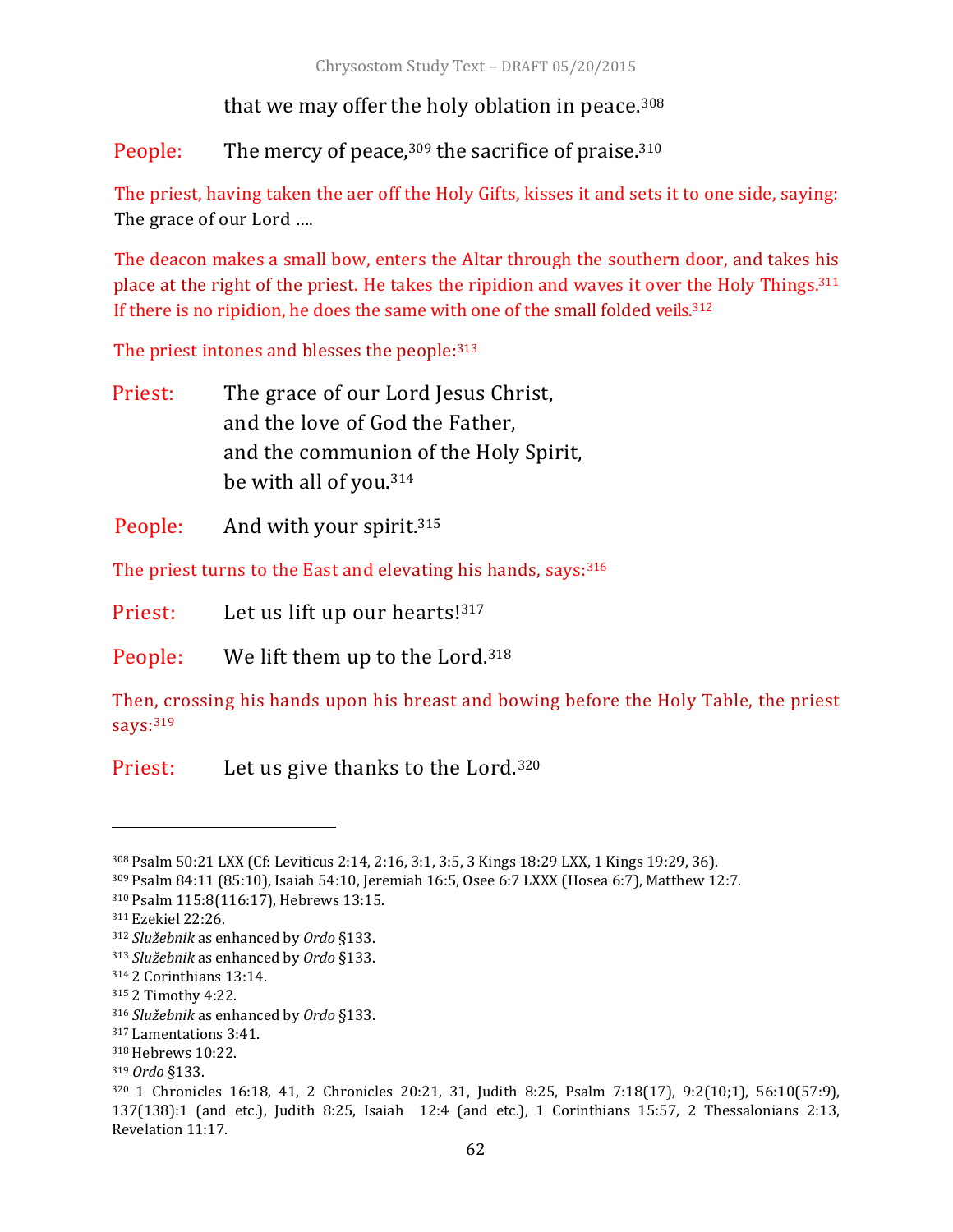People: It is proper<sup>321</sup> and just to worship the Father, and the Son, and the Holy Spirit, the Trinity, one in essence and undivided.

#### The priest says quietly: $322$

Priest: It is proper<sup>323</sup> and just to sing hymns to You, to bless You, to praise You, to give thanks to You, to worship You in every place of Your dominion;<sup>324</sup> for You are God ineffable, inconceivable, invisible, incomprehensible, ever existing,<sup>325</sup> and eternally the same; You, and Your only-begotten Son, and Your Holy Spirit; You brought us forth from nothingness into being, 326 and when we had fallen raised us up again, and left nothing undone until You brought us to heaven and bestowed upon us Your Kingdom to come.

> For all this we give thanks to You, and to Your only-begotten Son, and to Your Holy Spirit, for all that we know and that we do not know, the manifest and the hidden benefits bestowed upon us.

We thank You also for this liturgy,  $327$ which You have willed to accept from our hands, even though there stand before You thousands of archangels, tens of thousands of angels, 328 Cherubim and Seraphim, six-winged,  $329$  many-eyed,  $330$  soaring aloft on their wings,

<sup>&</sup>lt;sup>321</sup> 2 Thessalonians 1:3.

<sup>&</sup>lt;sup>322</sup> *Služebnik* as enhanced by *Ordo* §133.

<sup>&</sup>lt;sup>323</sup> 2 Thessalonians 1:3.

<sup>324</sup> Psalm 102(103):22, 144(145):13.

<sup>325</sup> Exodus 3:14.

<sup>326</sup> Wisdom 1:14, Psalm 103(104):30.

<sup>&</sup>lt;sup>327</sup> Or: "service".

<sup>&</sup>lt;sup>328</sup> Daniel 7:10, Revelation 5:11.

 $329$  Isaiah 6:2.

<sup>&</sup>lt;sup>330</sup> Revelation 4:8.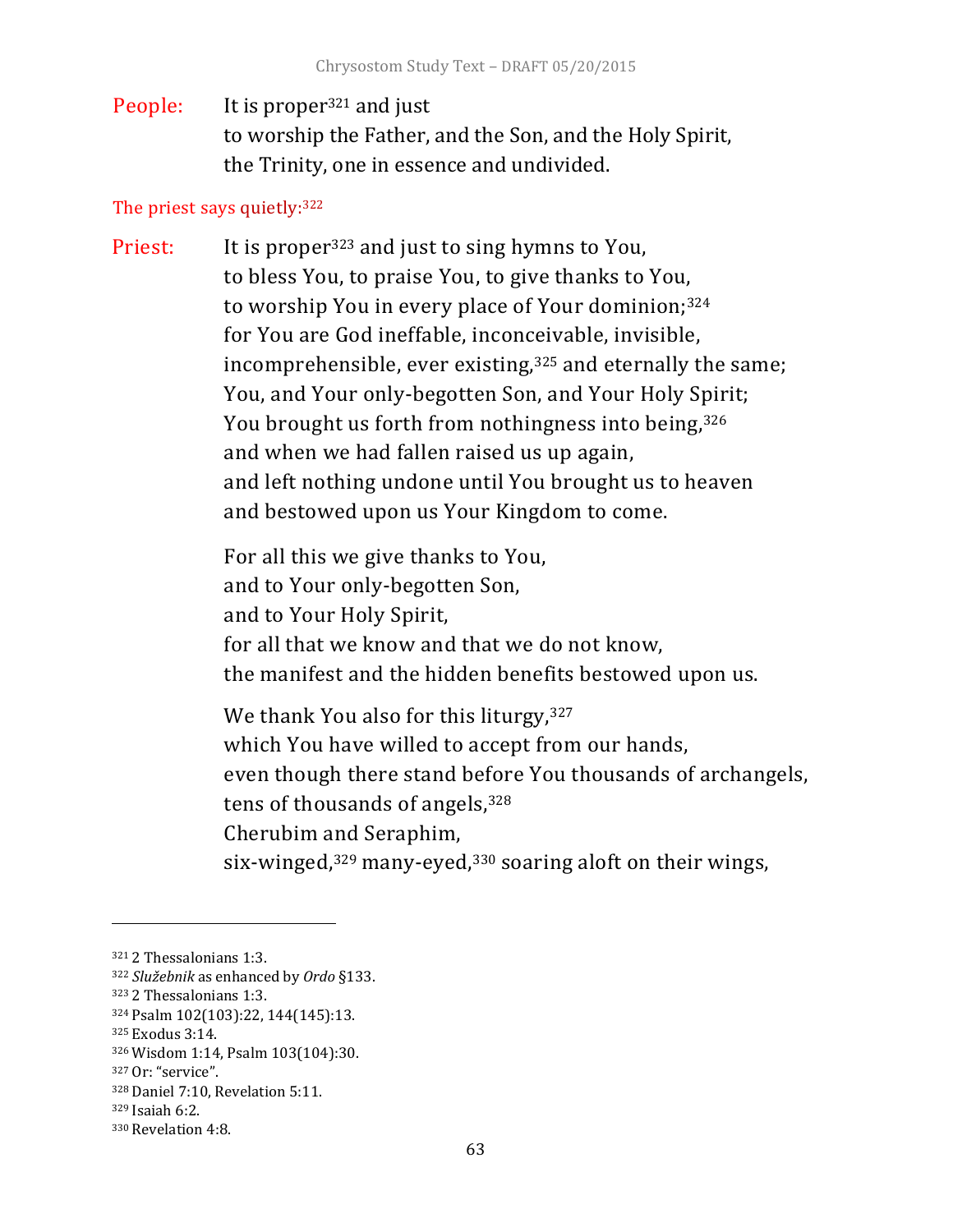The deacon comes to the left side of the priest and, taking the asterisk with his right hand, he strikes the upper part of the holy discos, then the lower, then the left and the right, making the sign of the Cross over it. Then he kisses the asterisk and lays it aside.<sup>331</sup>

The priest does not bless himself with the asterisk. He intones:

| Priest: | Singing, shouting, crying out, and saying the triumphal hymn:                                         |  |  |  |
|---------|-------------------------------------------------------------------------------------------------------|--|--|--|
| People: | Holy, holy, holy is the Lord of Hosts, 332<br>heaven and earth are full of Your glory; <sup>333</sup> |  |  |  |
|         | hosanna in the highest.                                                                               |  |  |  |
|         | Blessed is He Who comes in the Name of the Lord,                                                      |  |  |  |
|         | hosanna in the highest. <sup>334</sup>                                                                |  |  |  |

The deacon then approaches the priest and stands to his right. Taking the ripidion in his hands (or, if there is no ripidion, the small folded veil),<sup>335</sup> the deacon waves it gently over the Holy Gifts with attention and reverence, lest any flies or the like settle upon them.

The priest prays quietly:  $336$ 

| Priest: | With these blessed Powers,                                |
|---------|-----------------------------------------------------------|
|         | O Master, the Lover of Mankind <sup>337</sup>             |
|         | we too cry out and say:                                   |
|         | Holy are You and all-holy, 338                            |
|         | You, and Your only-begotten Son,                          |
|         | and Your Holy Spirit;                                     |
|         | holy are You and all-holy and majestic is Your glory, 339 |
|         | Who so loved Your world                                   |
|         | that You gave Your only-begotten Son,                     |
|         | that everyone who believes in Him should not perish,      |
|         | but should have life everlasting; <sup>340</sup>          |
|         |                                                           |

<sup>331</sup> *Služebnik* as enhanced by *Ordo* §133. By custom, he lays it on top of the folded aer.

<sup>&</sup>lt;sup>332</sup> Revelation 4:8.

<sup>333</sup> Isaiah 6:3. 

<sup>334</sup> Psalm 117(118):26, Matthew 21:9; Mark 11:9-10.

<sup>&</sup>lt;sup>335</sup> *Služebnik* as enhanced by *Ordo* §134.

<sup>336</sup> *Služebnik* as enhanced by *Ordo* §134. 

<sup>337</sup> Titus 3:4.

<sup>338</sup> Leviticus 11:44, 45, 19:2, 20:7, 21:8, 1 Samuel 2:2, Psalm 98(99):9, Isaiah 43:3.

<sup>339 2</sup> Peter 1:17.

<sup>340</sup> John 3:16.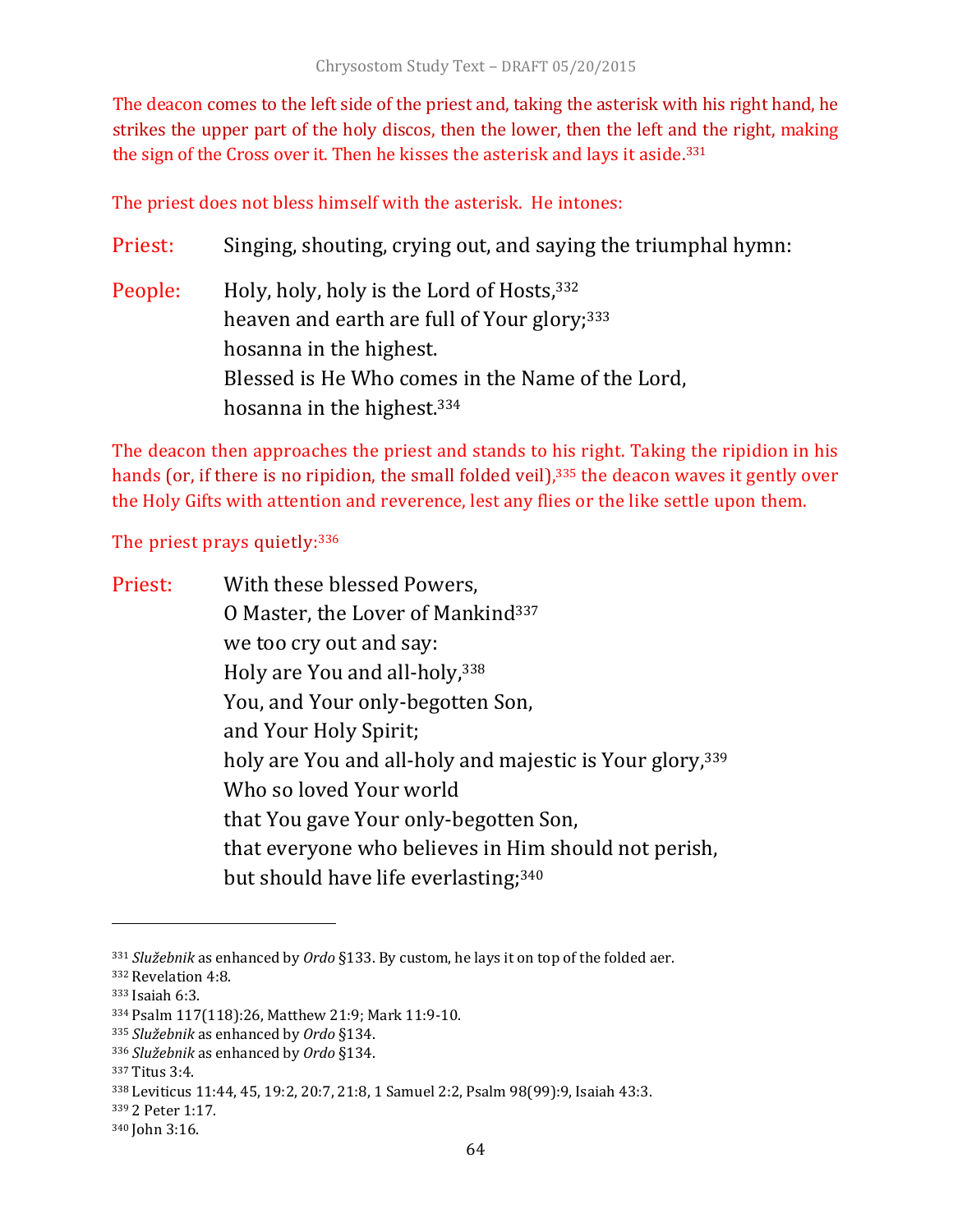Who, having come and having fulfilled the whole divine plan concerning us, on the night when He was handed-over, $341$ or rather, when He handed-over Himself for the life of the world,<sup>342</sup> He took bread $343$ into His holy and all pure and unblemished hands, 344 He gave thanks $345$ and He blessed it,  $346$  (and he blesses it)  $347$ He sanctified it, He broke it, 348 and gave it to His holy disciples and apostles, saying:

#### Aloud:

Take, eat, this is My Body which is broken for you<sup>349</sup> for the forgiveness of sins.

Making the sign of the Cross upon themselves, the priest and deacon together make a profound bow.<sup>350</sup>

People: Amen.

While this is being said, the deacon, holding his orarion with three fingers of his right hand, points out the discos to the priest. In like manner, when the priest says: "Drink of this all of you..." the deacon points to the holy chalice.

The priest says quietly:

Priest: Likewise the chalice (and again he blesses it once) after supper, saying:351

<sup>341 1</sup> Corinthians 11:23.

<sup>342</sup> John 6:51 (Cf: Matthew 26:53, Luke 22:54, Mark 14:49, John 18:8).

<sup>&</sup>lt;sup>343</sup> 1 Corinthians 11:23.

<sup>344 1</sup> Peter 1:19, Hebrews 9:14, Exodus 12:5 (And: Isaiah 53:7b, from Proskomedia, first prosphora)

<sup>345</sup> Luke 22:19, 1 Corinthians 11:24.

<sup>346</sup> Mark 14:22, Luke 24:30.

<sup>347</sup> He does not take the holy discos into his hands, nor does he elevate it. He only blesses the holy discos once. 348 Mark 14:22.

<sup>349</sup> Matthew 26:26; 1 Corinthians 11:23-24, John 6:51.

<sup>&</sup>lt;sup>350</sup> *Služebnik* as enhanced by *Ordo* §134.

<sup>351</sup> Luke 22:20, 1 Corinthians 11:25.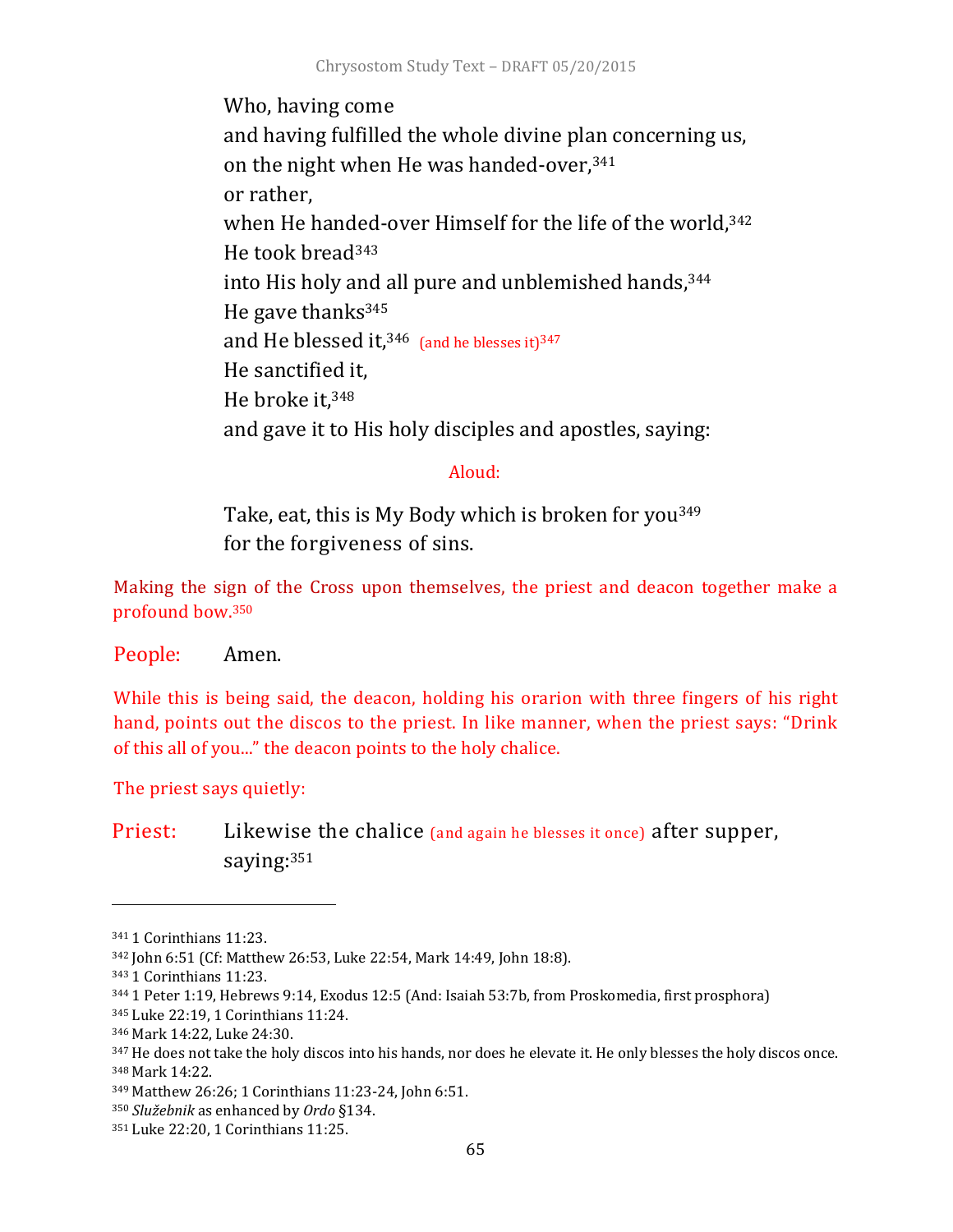### Aloud:

Drink of this, all of you, this is My Blood of the New Covenant, which is poured out for you and for many, for the forgiveness of sins. $352$ 

And again making the sign of the Cross upon themselves, the priest and deacon together make a profound bow.<sup>353</sup>

People: Amen.

The priest prays quietly: $354$ 

Priest: Remembering, therefore, this saving command, and all that was done in our behalf: the Cross,  $355$  the Tomb,  $356$  the Resurrection on the third day,  $357$ the Ascension into heaven,  $358$  the Sitting at the Right Hand,  $359$ the Second and Glorious Coming Again.<sup>360</sup>

### He intones:

Offering You, Your own, from Your own, 361 in behalf of all and for all.

While the above is being said, the deacon, with his forearms crossed, takes the holy discos in his right hand and the holy chalice in his left, and elevates them slightly, making the sign of the Cross over the eiliton. The priest and deacon then again make a profound bow.362

People: We praise You, we bless You, we thank You, O Lord, and we pray to You, our God.

<sup>352</sup> Matthew 26:27‐28, Luke 22:20, Mark 14:24 *(textus recptus)*. 

<sup>&</sup>lt;sup>353</sup> *Služebnik* as enhanced by *Ordo* §134.

<sup>&</sup>lt;sup>354</sup> *Služebnik* as enhanced by *Ordo* §135.

<sup>355</sup> Matthew 27:35, Mark 15:24-25, Luke 23:33.

<sup>356</sup> Matthew 27:59-60, Mark 15:46, Luke 23:53.

<sup>357</sup> Matthew 28:6, Mark 16:6, Luke 24:6.

<sup>358</sup> Luke 24:51, Acts 1:9.

<sup>359</sup> Matthew 26:64, Mark 14:62, Luke 22:69.

<sup>360</sup> Matthew 24:27, Luke 21:27, John 14:3, Acts 1:11, 1 Thessalonians 4:16-17, Titus 2:13, Revelation 1:7.

<sup>361 1</sup> Paralipomenon (1 Chronicles) 29:14b.

<sup>362</sup> *Ordo* §135.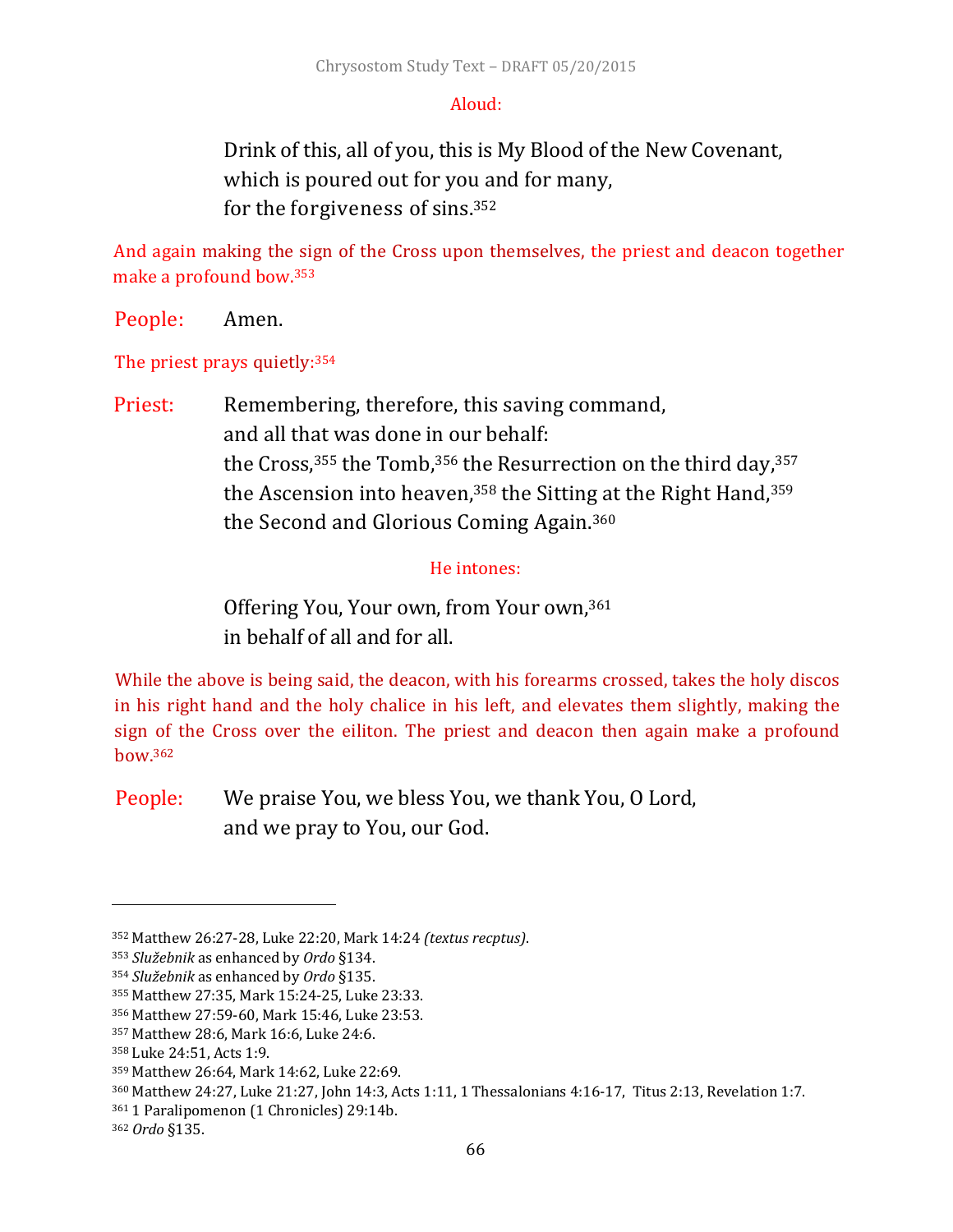#### And the priest prays quietly: $363$

Priest: Moreover we offer to You this spiritual and unbloody sacrifice,  $364$ and we implore, and pray, and entreat You, send down Your Holy Spirit upon us and upon these Gifts here set forth.

The deacon lays the ripidion (or the veil) aside and comes close to the priest. They both bow three times before the Holy Table.

The deacon then bows his head and pointing with his orarion to the Holy Bread says in a low voice:

Deacon: Master, bless the Holy Bread.

The priest bends over the Gifts and makes the sign of the Cross over the Holy Bread, saying: 

Priest: And make this bread the precious Body of Your Christ.

Deacon: Amen.

And the deacon again:

Deacon: Master, bless the holy chalice.

The priest blessing it, saying:

Priest: And that which is in this chalice, the precious Blood of Your Christ.

Deacon: Amen.

The deacon again, pointing to both Holy Gifts, says:

Deacon: Master, bless both.

The priest blessing both Holy Gifts, saying:

Priest: Changing them by Your Holy Spirit.<sup>365</sup>

<sup>363</sup> *Služebnik* as enhanced by *Ordo* §135. 

<sup>364</sup> Romans 12:1, 1 Peter 2:5.

<sup>&</sup>lt;sup>365</sup> 2 Corinthians 3:18.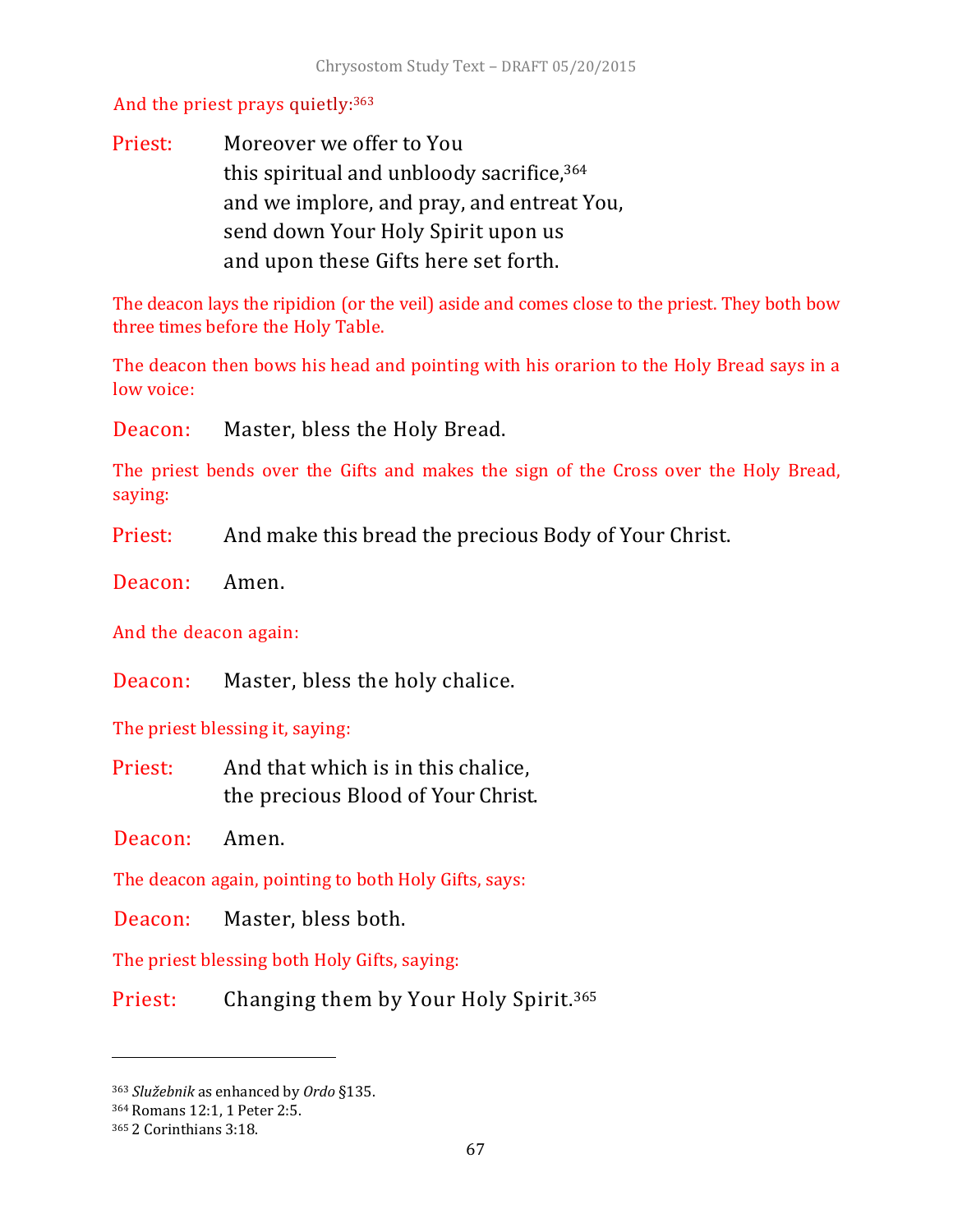#### Deacon: Amen. Amen. Amen.

The deacon bows his head to the priest and then goes to the place where he previously stood. Taking the ripidion, he fans the Holy Gifts as he did before. The priest quietly continues the following prayer: $366$ 

Priest: That to those who partake of them, they may be for the purification of the soul, for the forgiveness of sins, for the communion of Your Holy Spirit, 367 for the fullness of the kingdom of heaven, for boldness before You. but not for judgment or condemnation.<sup>368</sup> Moreover, we offer to You this spiritual sacrifice<sup>369</sup> for those who have fallen asleep in faith: the Forefathers, Fathers, Patriarchs, Prophets, Apostles, Preachers, Evangelists, Martyrs, Confessors, Ascetics, and for every righteous spirit made perfect in faith.<sup>370</sup>

And the priest, taking the censer, intones:

Priest:  $[We offer to You this spiritual sacrifice<sup>371</sup>]$ especially for our most holy, most pure, most blessed and glorious Lady, the Mother of God and ever-Virgin Mary.

And he censes the Holy Gifts three times before the Holy Table. Then he covers the chalice with the small veil or lention.<sup>372</sup>

Taking the censer, the deacon censes the Holy Table roundabout, and he remembers whom he wishes among those who have fallen asleep.

<sup>366</sup> *Služebnik* as enhanced by *Ordo* §135. 

<sup>&</sup>lt;sup>367</sup> 2 Corinthians 13:14.

<sup>368</sup> Romans 8:1, 1 Corinthians 11:34.

<sup>369</sup> Romans 12:1.

<sup>370</sup> Hebrews 12:23, James 2:22.

<sup>371</sup> Romans 12:1. 

<sup>&</sup>lt;sup>372</sup> *Služebnik* as enhanced by *Ordo* §136.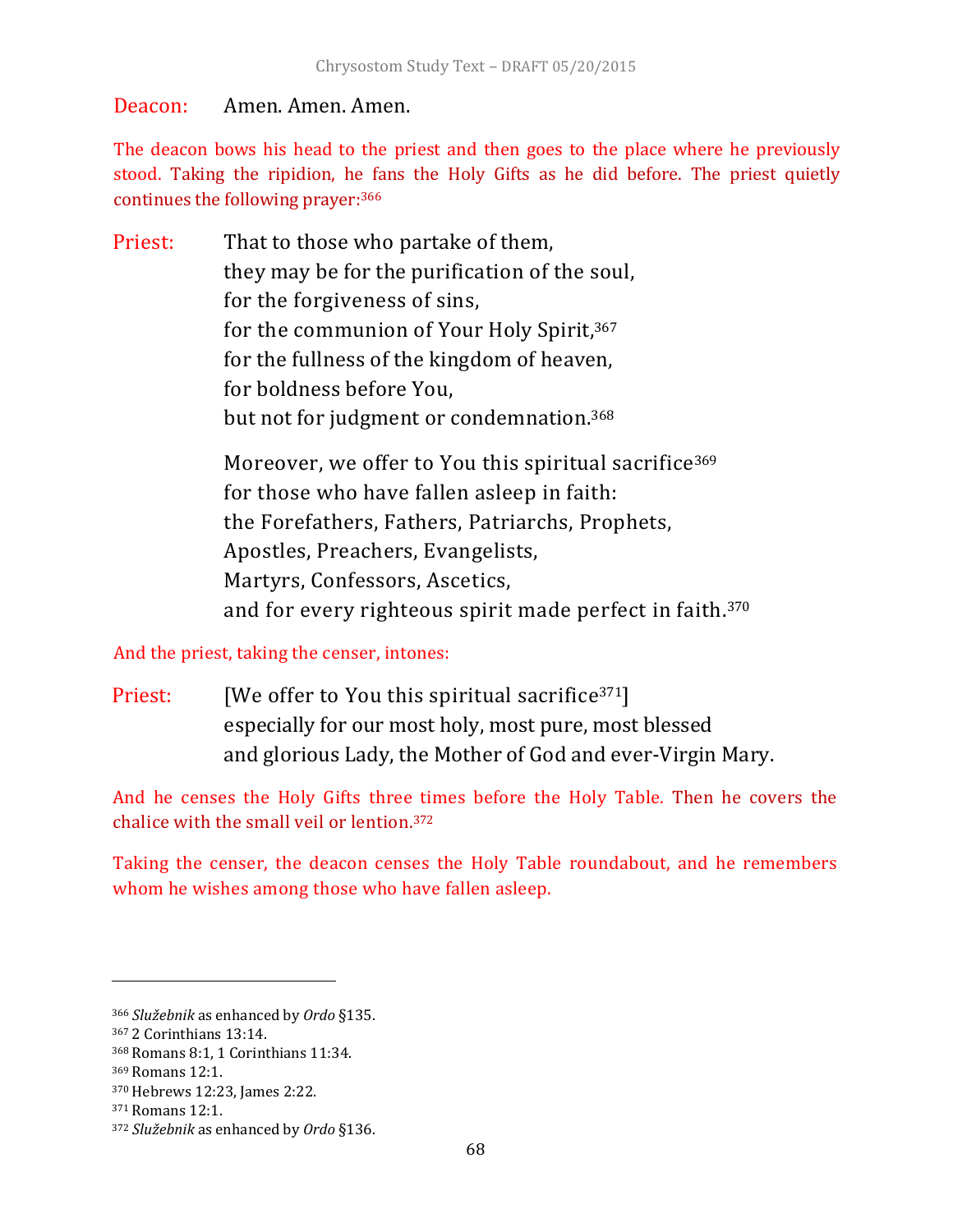People: It is truly proper to glorify you, who have borne God, the ever-blessed, immaculate and the Mother of our God. More honorable than the Cherubim and beyond compare more glorious than the Seraphim, who, a virgin, gave birth to God the Word; you, truly the Mother of God, we magnify.

Or in place of the 'It is truly proper', the Ninth Irmos of the feast is sung with its verse.

The priest prays quietly:  $373$ 

Priest:  $[We offer to You this spiritual sacrifice<sup>374</sup>]$ for the holy Prophet, Forerunner and Baptist, John, for the holy glorious and all-praised Apostles, for Saint  $N$ ., [the saint of the day] whose memory we celebrate, and for all Your Saints, through whose prayers, 0 God, visit us.

> Remember, O God, **[Your servant**(s) *NN.*, and] all those who have fallen asleep in the hope of resurrection to eternal life. Grant them rest where the light of Your face shines.<sup>375</sup>

Moreover, we pray You, O Lord, remember the entire episcopate of the Orthodox, who rightly divide the word of Your truth, 376 the entire priesthood, the diaconate in Christ, and all others in priestly orders.

We further offer You this spiritual sacrifice<sup>377</sup> for the whole world.

<sup>&</sup>lt;sup>373</sup> *Služebnik* as enhanced by *Ordo* §136.

<sup>374</sup> Romans 12:1. 

 $375$  Psalm 4:7(6).

<sup>376 2</sup> Timothy 2:15.

<sup>377</sup> Romans 12:1.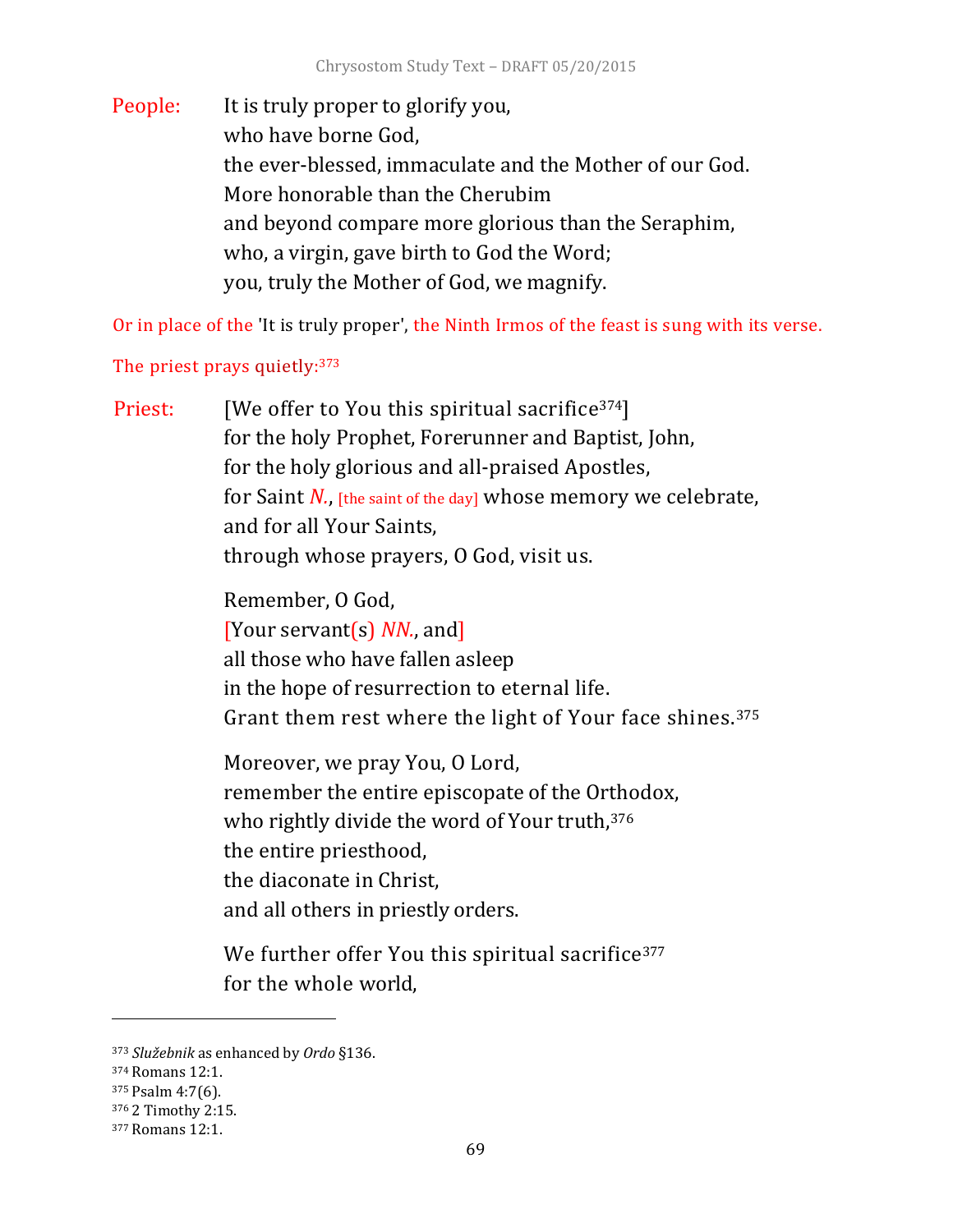for the holy, catholic, and apostolic Church, for those who live in chastity and holiness;  $378$ for our civil authorities *[Or: For our divinely‐protected Emperor N., or King N., and for the royal household]* and for all the armed forces. O Lord, grant them *(him)* a peaceful rule, that we also, sharing in their *(his)* tranquility, may lead a quiet and peaceful life in all godliness and dignity. $379$ 

After the singing of the hymn, the priest intones:

Priest: Among the first, 0 Lord, remember our holy ecumenical pontiff *N.*, Pope of Rome, our most reverend Archbishop and Metropolitan *N.*, and our God-loving Bishop *N.*, (the ordinary of the place). Grant them to Your holy Churches, in peace, safety, honor, health, and length of days, as they rightly divide the word of Your truth.<sup>380</sup>

The deacon mentions the living.

People: And remember each and all.<sup>381</sup>

The priest prayers quietly: 382

Priest: Remember, O Lord, this city [Or: village; Or: monastery], in which we dwell, and every city and country, and the faithful who live in them.

> Remember, O Lord, those who travel by sea, air and land,

<sup>378 1</sup> Peter 2:12.

<sup>379 1</sup> Timothy 2:2.

<sup>380 2</sup> Timothy 2:15.

<sup>381</sup> Literally in both Greek and Slavonic: "For all (masculine) and all (feminine)". "All" is not limited to "people". *The 1964 had: "Also all men and all women".*

<sup>&</sup>lt;sup>382</sup> *Služebnik* as enhanced by *Ordo* §136.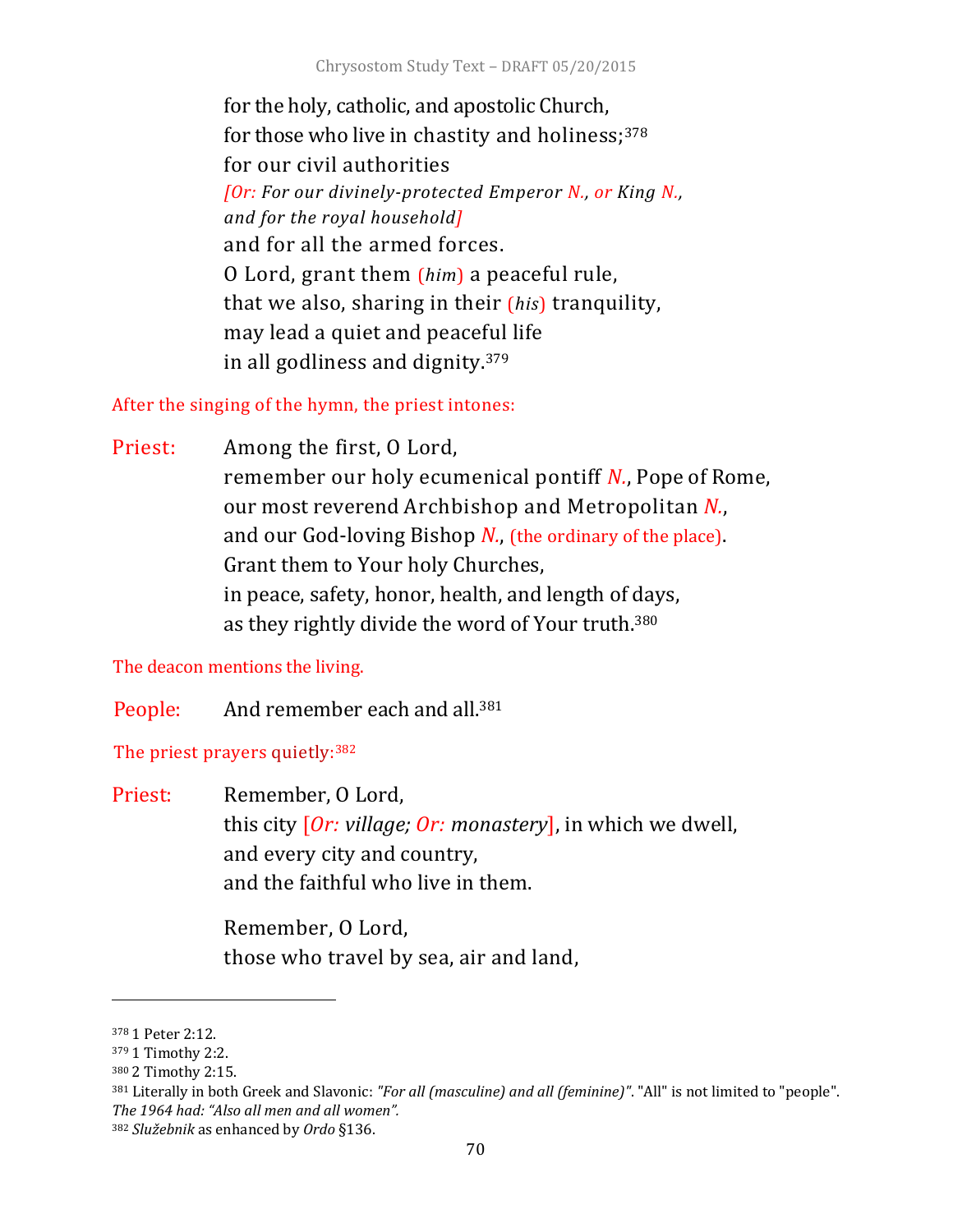the sick, the suffering, the captive, and their safety and salvation.

Remember, O Lord, those who bear fruit and do good works $383$ in Your holy Churches, and those who remember the poor,  $384$ and upon all of us send down Your mercies.

He mentions by name, those that he wishes of the living.

Then the priest says aloud:

Priest: And grant that we, with one voice<sup>385</sup> and one heart,<sup>386</sup> may glorify  $387$  and praise Your most honorable and majestic Name, Father, Son, and Holy Spirit, now and ever, and to the ages of ages.

People: Amen.

The priest turns towards the doors (but does not withdraw from the center of the Holy Table) and blessing, says: 388

Priest: And may the mercies of our great God and Savior, Jesus Christ,<sup>389</sup> be with all of you.

People: And with your spirit.<sup>390</sup>

The deacon, taking leave of the priest, makes a small bow, goes around the Holy Table and leaves through the northern door. Standing in his usual place, he says:  $391$ 

Deacon: Now that we have remembered all the Saints, again and again, in peace, let us pray to the Lord.

 

389 Titus 2:13. 

<sup>383</sup> Colossians 1:10.

<sup>384</sup> Galatians 2:10, Ecclesiastes 9:15.

<sup>&</sup>lt;sup>385</sup> Literally: "mouth".

<sup>386</sup> Acts 4:32.

<sup>387</sup> Romans 15:6.

<sup>&</sup>lt;sup>388</sup> *Služebnik* as enhanced by *Ordo* §136.

<sup>390 2</sup> Timothy 4:22.

<sup>391</sup> *Služebnik* as enhanced by *Ordo* §137.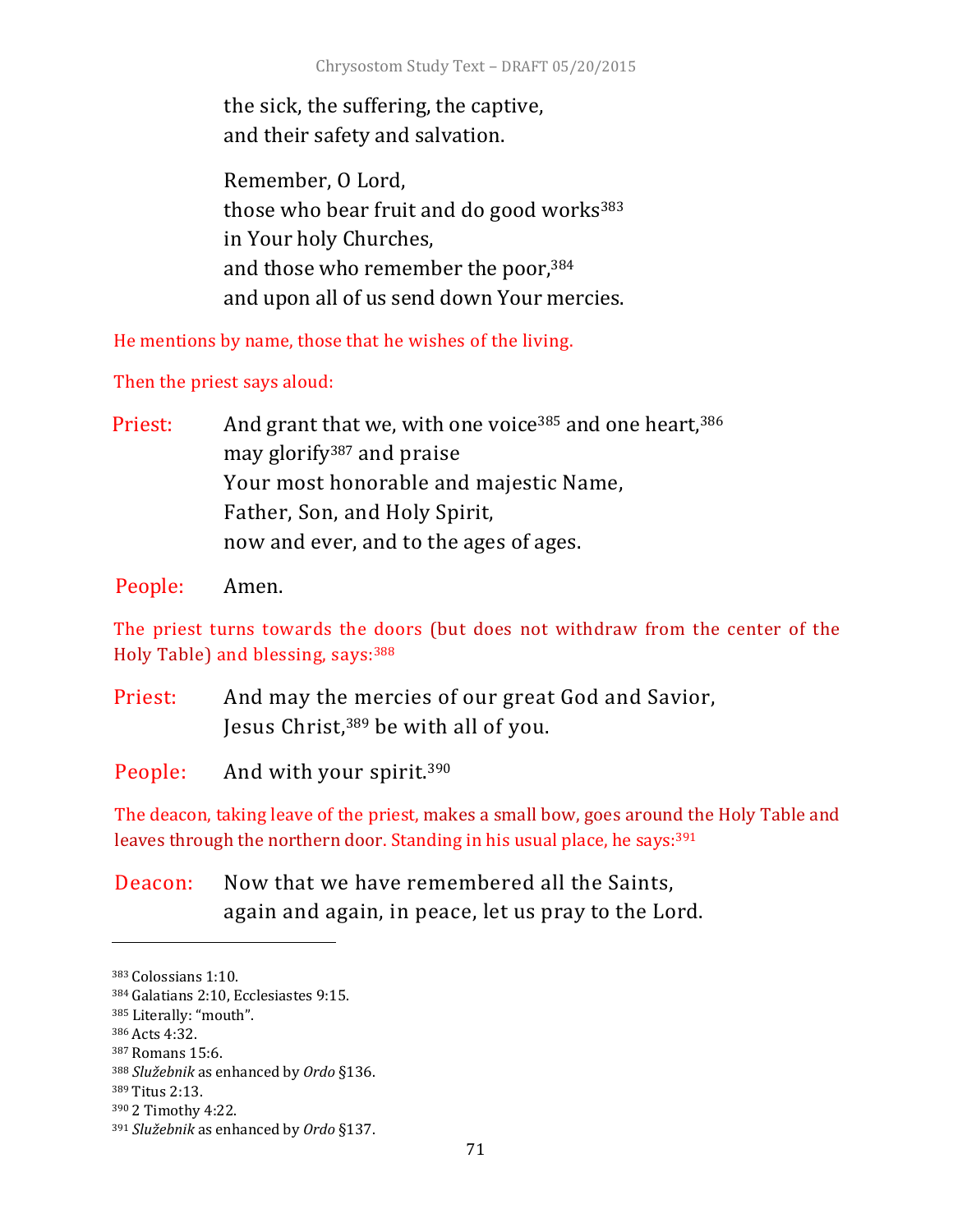People: Lord, have mercy. Deacon: For the precious Gifts here set forth and consecrated, let us pray to the Lord. People: Lord, have mercy. Deacon: That our God, the Lover of Mankind,<sup>392</sup> having received them on His holy and heavenly and mystical Altar<sup>393</sup> as a pleasing fragrance,  $394$ will send down upon us in return the divine grace and gift of the Holy Spirit,  $395$ let us pray. People: Lord, have mercy. Deacon: That we may be delivered from all affliction,  $396$  wrath,  $397$  and need,  $398$ let us pray to the Lord.

People: Lord, have mercy.

The priest prays quietly: $399$ 

Priest: In You, O Master and Lover of Mankind, 400 we entrust our whole life and our hope.

> We beseech You, we pray You, and we implore You: make us worthy to receive Your heavenly and fearsome Mysteries from this holy and spiritual Table

394 Ephesians 5:2.

<sup>392</sup> Titus 3:4.

 $393$  Ephesians  $4:10$ . "Mystical" is used but this is literally "noetic", which is akin to "rational" or "intellectual".

<sup>395</sup> Acts 2:38.

<sup>396</sup> Psalm 33:7(34:6). 

<sup>397</sup> Psalm 77(78):38. 

<sup>398</sup> Psalm 9:33(10:12), 33:10(34:9).

<sup>399</sup> *Služebnik* as enhanced by *Ordo* §137. 

<sup>400</sup> Titus 3:4.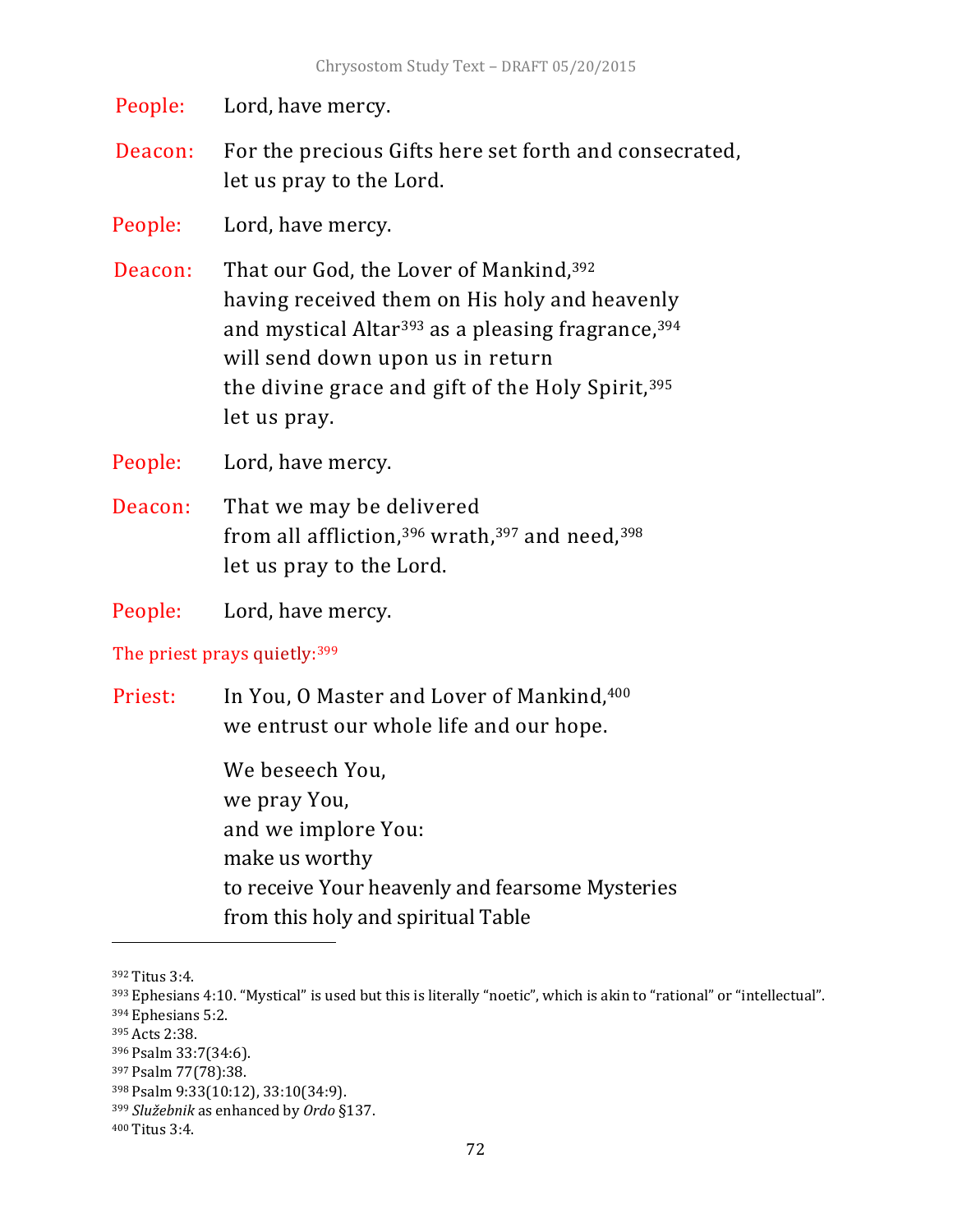|         | with a pure conscience,<br>for the forgiveness of sins, 401<br>for the pardon of transgressions,<br>for the communion of the Holy Spirit, 402<br>for the inheritance of the kingdom of heaven, 403<br>for boldness before You,<br>but not for judgment, 404 or condemnation. |
|---------|------------------------------------------------------------------------------------------------------------------------------------------------------------------------------------------------------------------------------------------------------------------------------|
| Deacon: | Help us, save us, have mercy on us, and protect us, O God,<br>by Your grace.                                                                                                                                                                                                 |
| People: | Lord, have mercy.                                                                                                                                                                                                                                                            |
| Deacon: | That this whole day may be perfect, holy, peaceful,<br>and without sin,<br>let us beseech the Lord.                                                                                                                                                                          |
| People: | Grant this, O Lord.                                                                                                                                                                                                                                                          |
| Deacon: | For an angel of peace, a faithful guide,<br>a guardian of our souls and bodies, 405<br>let us beseech the Lord.                                                                                                                                                              |
| People: | Grant this, O Lord.                                                                                                                                                                                                                                                          |
| Deacon: | For the pardon and forgiveness of our sins and offenses,<br>let us beseech the Lord.                                                                                                                                                                                         |
| People: | Grant this, O Lord.                                                                                                                                                                                                                                                          |
| Deacon: | For what is good and beneficial to our souls,<br>and for peace for the world,<br>let us beseech the Lord.                                                                                                                                                                    |
|         |                                                                                                                                                                                                                                                                              |

People: Grant this, O Lord.

<sup>401</sup> Matthew 26:28.

<sup>402 2</sup> Corinthians 13:14.

<sup>&</sup>lt;sup>403</sup> Ephesians 5:5.

<sup>&</sup>lt;sup>404</sup> 1 Corinthians 11:34.

<sup>405</sup> Exodus 23:20.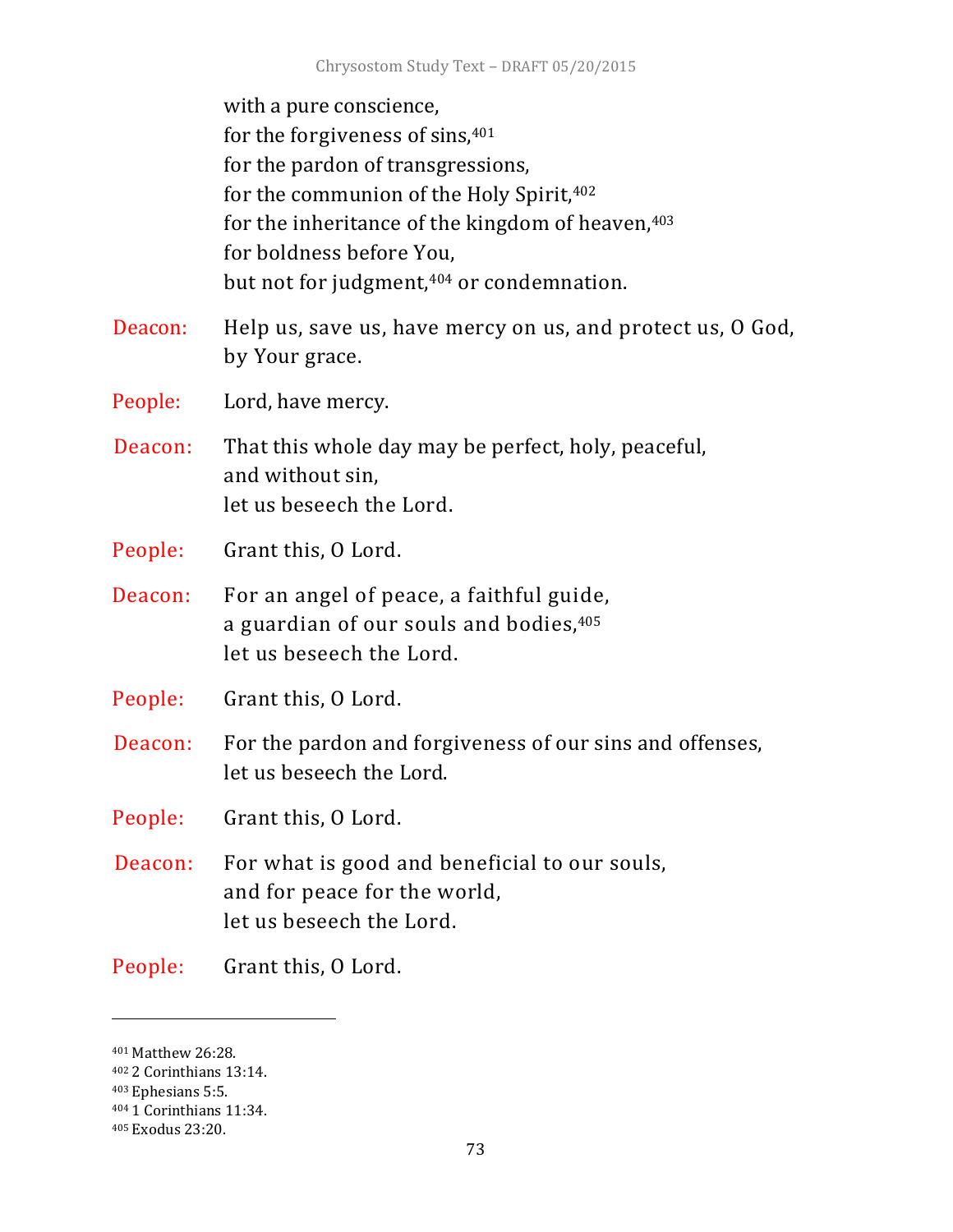Deacon: That we may spend the rest of our life in peace and repentance, let us beseech the Lord.

People: Grant this, O Lord.

Deacon: For a Christian, painless, unashamed, peaceful end of our life, and for a good defense before the fearsome judgment-seat of Christ,<sup>406</sup> let us beseech.

People: Grant this, O Lord.

Deacon: Having asked for unity in the faith, $407$ and for communion in the Holy Spirit,<sup>408</sup> let us commend<sup>409</sup> ourselves and one another, and our whole life to Christ God.

People: To You, O Lord.

The priest intones:

| Priest: | And make us worthy, O Master,                                             |  |  |
|---------|---------------------------------------------------------------------------|--|--|
|         | that with boldness <sup>410</sup> and without condemnation <sup>411</sup> |  |  |
|         | we may dare to call upon You,                                             |  |  |
|         | the heavenly God, as "Father,"412 and to say:                             |  |  |
| People: | Our Father, Who art in heaven,                                            |  |  |
|         | hallowed be Thy Name;                                                     |  |  |
|         | Thy kingdom come,                                                         |  |  |
|         | Thy will be done                                                          |  |  |
|         | on earth as it is in heaven.                                              |  |  |

<sup>406</sup> Romans 14:10, 2 Corinthians 5:10.

<sup>&</sup>lt;sup>407</sup> Ephesians 4:13.

<sup>408 2</sup> Corinthians 13:14, Philippians 2:1.

<sup>409</sup> Acts of the Apostles 20:23, Job 5:8, Psalm 9:35 (10:14), Psalm 36(37):5 (37:7), Proverbs 16:3 RSV-2CE.

<sup>410</sup> Ephesians 3:12, Hebrews 4:16, 10:19, 1 John 3:21, 5:14.

<sup>411</sup> Romans 5:15‐16. 

<sup>412</sup> I Peter 1:17.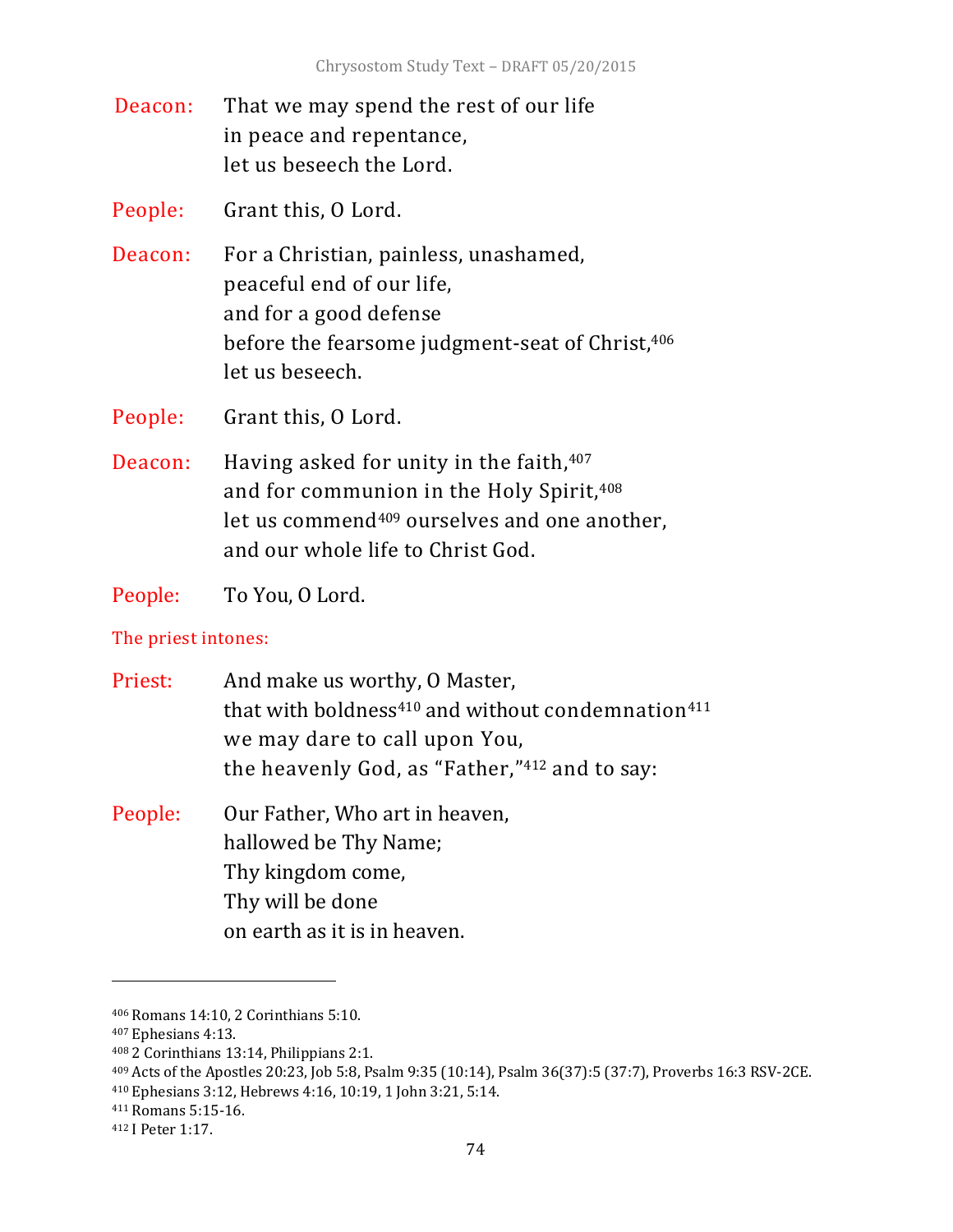Give us this day our daily bread, And forgive us our trespasses, as we forgive those who trespass against us; And lead us not into temptation, but deliver us from evil. 413

Priest: For Thine is the kingdom, and the power, and the glory,  $414$ Father, Son, and Holy Spirit, now and ever, and to the ages of ages.

People: Amen.

Without departing from the center of the Holy Table, the priest turns towards the west and blesses:415

|                               | Priest: Peace be to all.                   |  |
|-------------------------------|--------------------------------------------|--|
|                               | People: And to your spirit. <sup>416</sup> |  |
| Deacon:                       | Bow your heads to the Lord. <sup>417</sup> |  |
|                               | People: To You, O Lord.                    |  |
| The priest prays quietly: 418 |                                            |  |

Priest: We give You thanks,  $\overline{O}$  King invisible, Who by Your immeasurable power have fashioned all things, and in the abundance of Your mercyhave brought all things from nothingness into being.

> O Master, look down from heaven, 422 upon those who bow their heads to You,

<sup>413</sup> Matthew 6:9‐13. More literally: "*in the heavens*", "*from the evil one*". 

<sup>414</sup> Matthew 6:13a *textus receptus,* 1 Chronicles 29:11.

<sup>415</sup> *Ordo* §137. 

<sup>416 2</sup> Timothy 4:22.

<sup>417</sup> Exodus 4:31.

<sup>418</sup> *Služebnik* as enhanced by *Ordo* §137. 

<sup>419 1</sup> Timothy 1:17.

<sup>420</sup> Psalm 50:3 (51:1). 

 $421$  Research is needed on this prayer, especially on the word "fashioned". It seems that the nuance here might be more like "conceived" or "planned", which would make the first part of this sentence speak about ordering/planning and the second part about creating.

<sup>422</sup> Psalm 79:15 (80:14).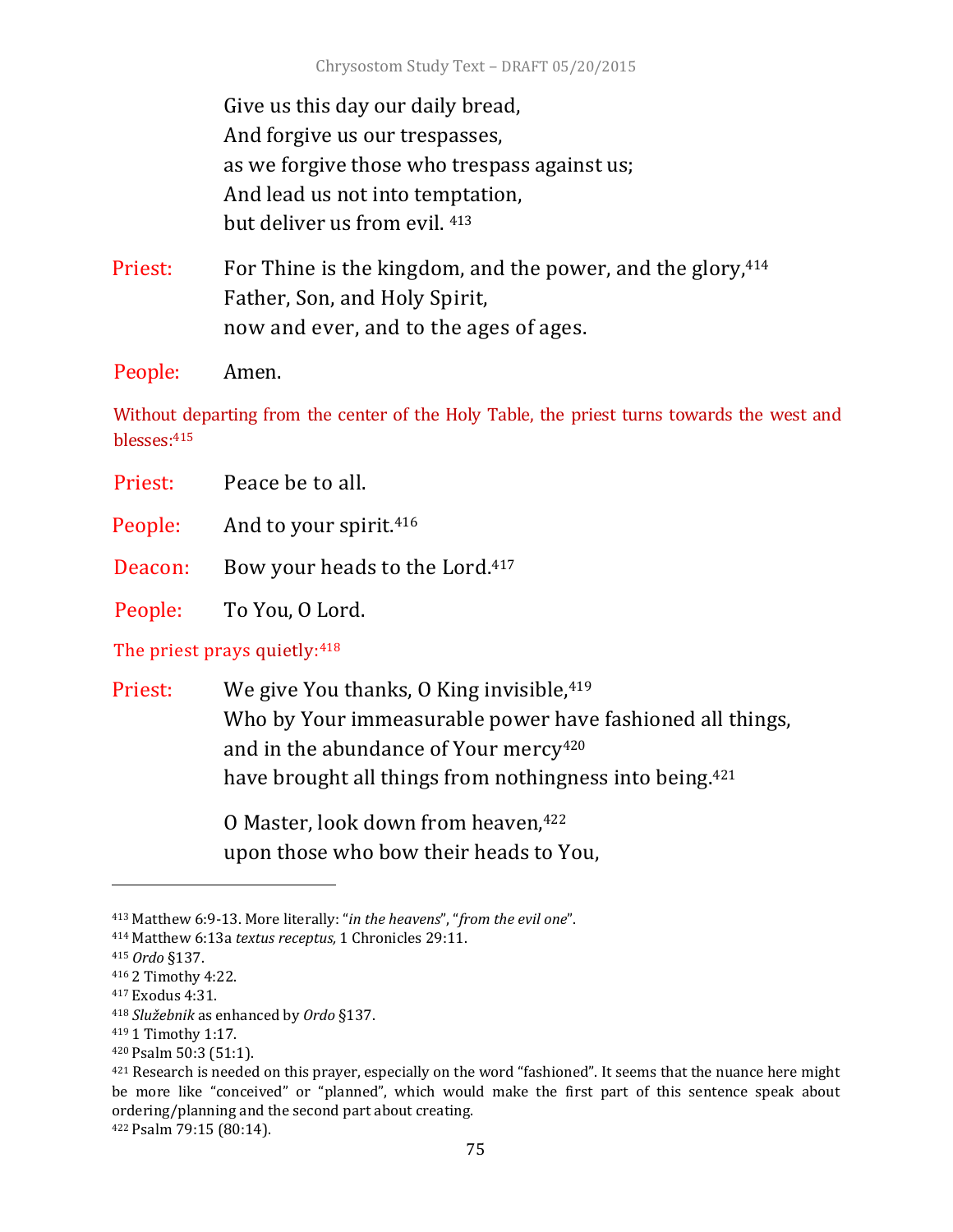for they do not bow to flesh and blood but to You, the fearsome God.

Therefore, O Master, make straight the path<sup>423</sup> that lies before all of us, according to the need of each and for our good: sail with those who sail, travel with those who travel. heal those who are sick, O Physician of our souls and bodies.

#### Aloud:

- Priest: Through the grace, the mercies and the love for mankind<sup>424</sup> of Your only-begotten Son, with Whom You are blessed, together with Your all-holy, good, and life-creating Spirit,<sup>425</sup> now and ever, and to the ages of ages.
- People: Amen.

#### The priest prays quietly: $426$

Priest: 0 Lord Jesus Christ, our God, hear us from Your holy dwelling-place,<sup>427</sup> from the throne of the glory in Your kingdom; $428$ and come to sanctify  $us,429$ You Who are seated on high with the Father, 430 and Who yet abide here invisibly among us. With Your mighty hand, $431$ deign to give us Your most pure Body and precious Blood, and, through us, to all the people.

<sup>423</sup> Proverbs 3:6, Isaiah 26:7, 42:16.

<sup>424</sup> Titus 3:4. 

 $425$  John 6:63.

<sup>426</sup> *Služebnik* as enhanced by *Ordo* §137. 

<sup>&</sup>lt;sup>427</sup> Baruch 2:16; 2 Paralipomenon (2 Chronicles) 30:27; 3 Kings (1 Kings) 8:39.

<sup>428</sup> Daniel 3:31, 33 (RSV, RSV-2CE).

<sup>&</sup>lt;sup>429</sup> 1 Thessalonians 5:23.

<sup>430</sup> Hebrews 8:1. 

<sup>431</sup> Deuteronomy 9:26, Psalm 88:14 (89:13), Isaiah 62:8, 1 Peter 5:6.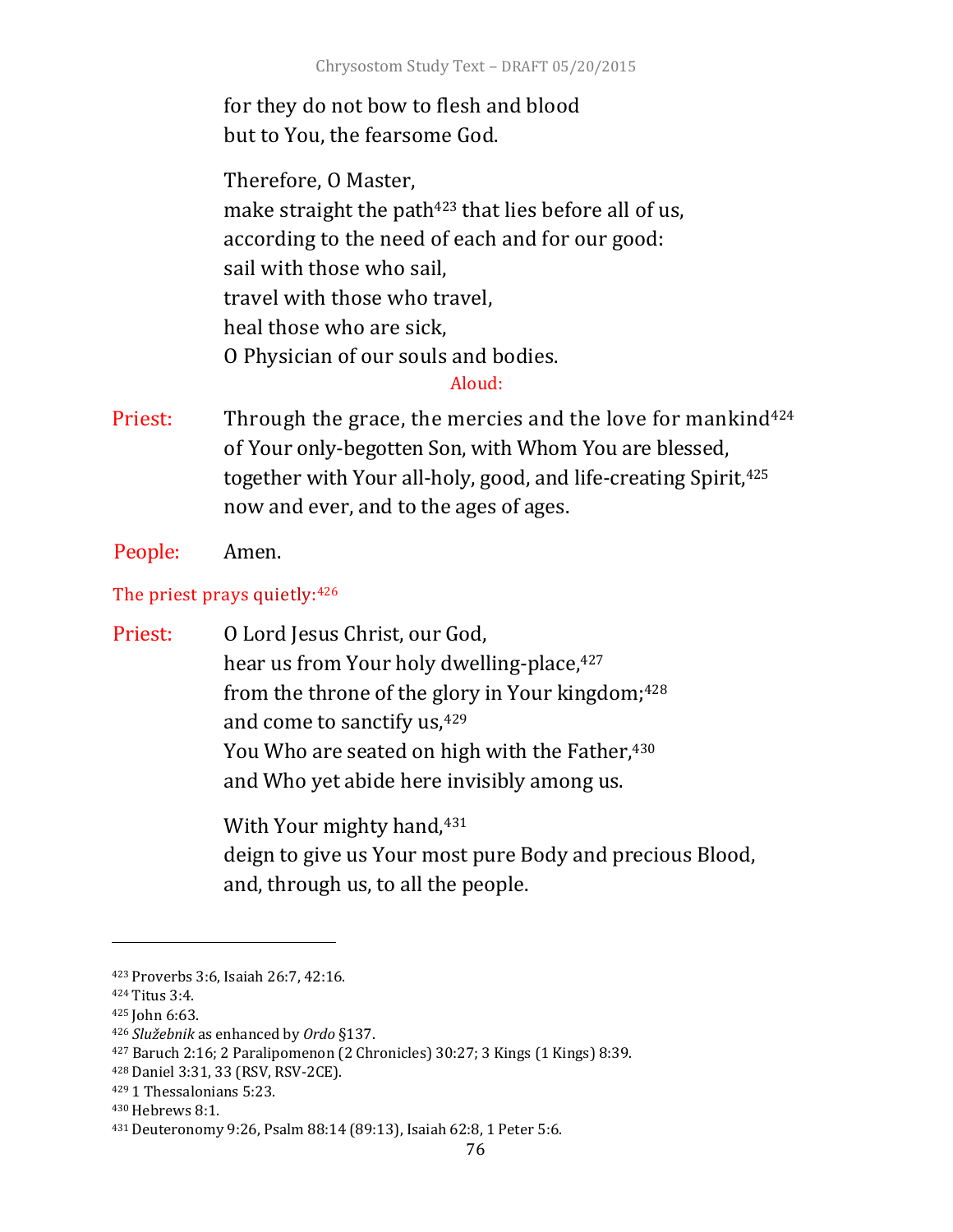After the priest concludes this prayer the deacon, standing in front of the Holy Doors, girds himself with the orarion in the form of a Cross (if he had not already done so during the Lord's Prayer). 432

The priest and the deacon (standing at his place) bow and say quietly three times:

Priest and Deacon: O God, be merciful to me, a sinner.<sup>433</sup>

The priest uncovers the chalice.<sup>434</sup> When the deacon sees the priest extend his hands and touch the Holy Bread, in order to make the holy elevation, he intones:

Deacon: Let us be attentive!

Elevating the Holy Bread slightly for a short time, the priest exclaims:  $435$ 

Priest: Holy Things<sup>436</sup> for the holy!

The Curtain (Veil) is closed.<sup>437</sup>

People: One is holy,<sup>438</sup> One is Lord,<sup>439</sup> Jesus Christ,<sup>440</sup> to the glory of God the Father.<sup>441</sup> Amen.

The singers now chant the communion verse of the day, or of the saint.

After making a small bow, the deacon enters the Altar through the southern door. Taking his place at the right of the priest he again makes a small bow and says:<sup>442</sup>

Deacon: Master, break the Holy Bread.

The priest, reverently and attentively breaking it into four parts, says:

Priest: Broken and distributed is the Lamb of God, broken vet not divided, ever eaten yet never consumed, but sanctifying those who partake thereof.

<sup>432</sup> *Služebnik* as enhanced by *Ordo* §137. 

<sup>433</sup> Luke 18:13. 

<sup>434</sup> *Ordo* §137. 

<sup>435</sup> *Služebnik* as enhanced by *Ordo* §137. 

 $436$  Ezekiel 22:26, Daniel 8:13 (cf. Rahlfs II:918 upper text).

<sup>437</sup> *Ordo* §19g. 

<sup>&</sup>lt;sup>438</sup> Daniel 8:13 (cf. Rahlfs II:918 lower text), Revelation 15:4, and Apostolic Constitutions VII, 353 (with thanks to Archimandrite Robert Taft, *Orientalia Christiana Analecta*, 262, p. 247).

<sup>&</sup>lt;sup>439</sup> Ephesians 4:5.

<sup>&</sup>lt;sup>440</sup> 1 Corinthians 8:6.

<sup>441</sup> Philippians 2:11. 

<sup>&</sup>lt;sup>442</sup> *Služebnik* as enhanced by *Ordo* §138.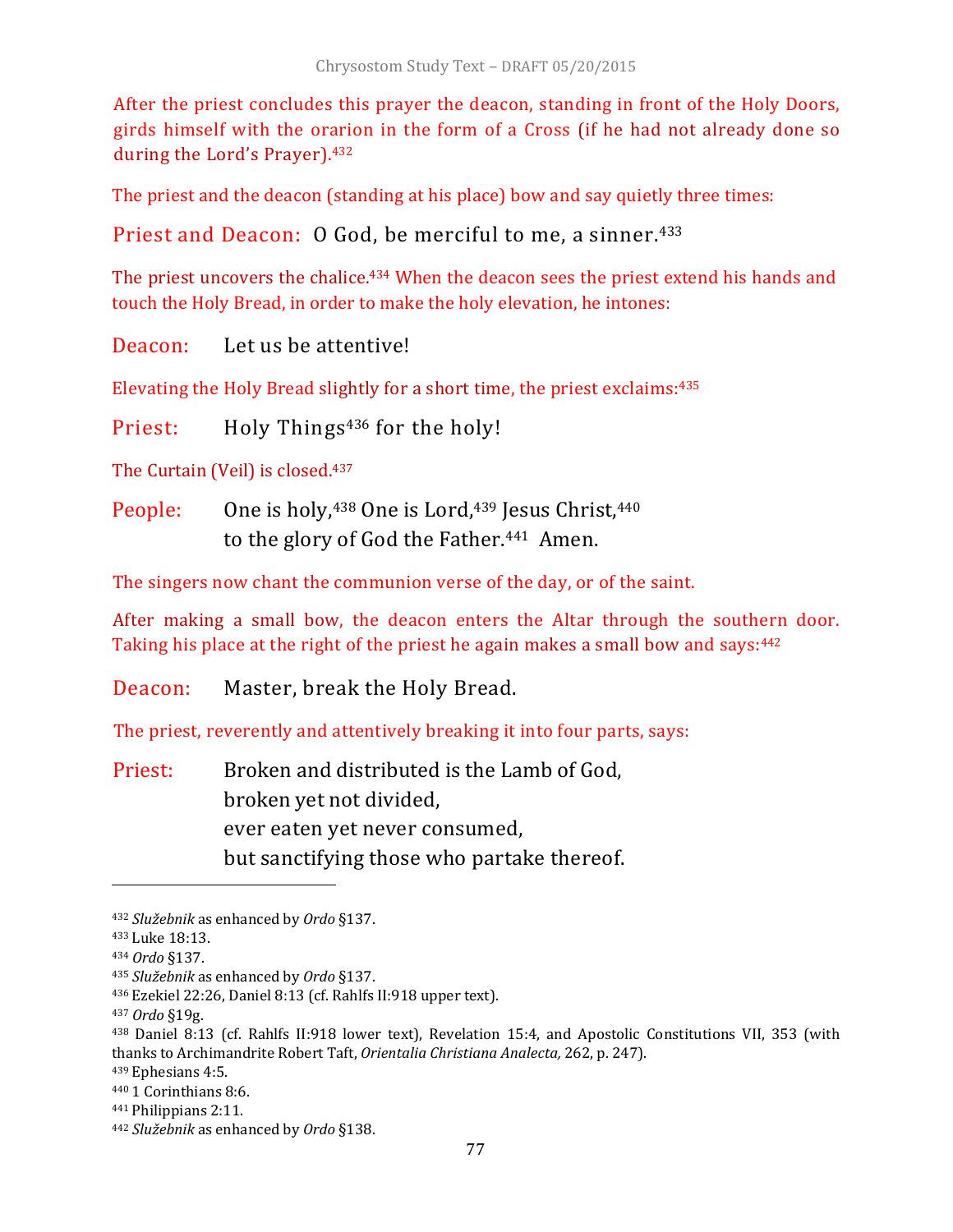The priest breaks the Holy Lamb, putting the particles down on the discos in the form of a Cross, the sacrificed side (i.e. that side imprinted with the seal) upward, as before, when it was sacrificed. He first divides the Holy Lamb vertically into two Parts; in his right hand he holds the Part bearing the inscription XC KA, and places this Part on the discos. The Part which he holds in his left hand he then divides vertically between IC and NI, and places the particle IC towards the upper edge of the discos (which is toward the East), and the particle NI toward the left edge which is toward the north). Then once again he takes the other Part of the Holy Lamb and divides this Part vertically between the letters XC and KA and places the Particle XC towards the lower side of the discos (which is toward the west) and the Particle KA towards the right edge (which is toward the south), thus forming the sign of the Cross on the discos (see illustration below): $443$ 



Having taken the particle IC, put it into the holy chalice; the particle  $XC$  is broken for the priest and the deacon. The other two particles: NI and KA break into as many small particles as you foresee will be necessary for those who will receive.

The deacon, pointing out the holy chalice with his orarion, says:

Deacon: Master, fill the holy chalice.

The priest takes the Particle IC from the upper edge of the discos and makes the sign of the Cross with It over the holy chalice, saying:

Priest: The fullness of the Holy Spirit.

And he places it into the chalice.

 

Deacon: Amen.

<sup>&</sup>lt;sup>443</sup> *Ordo* §138. The *Ordo* rubric is used here instead of the *Služebnik* rubric as it is much more detailed.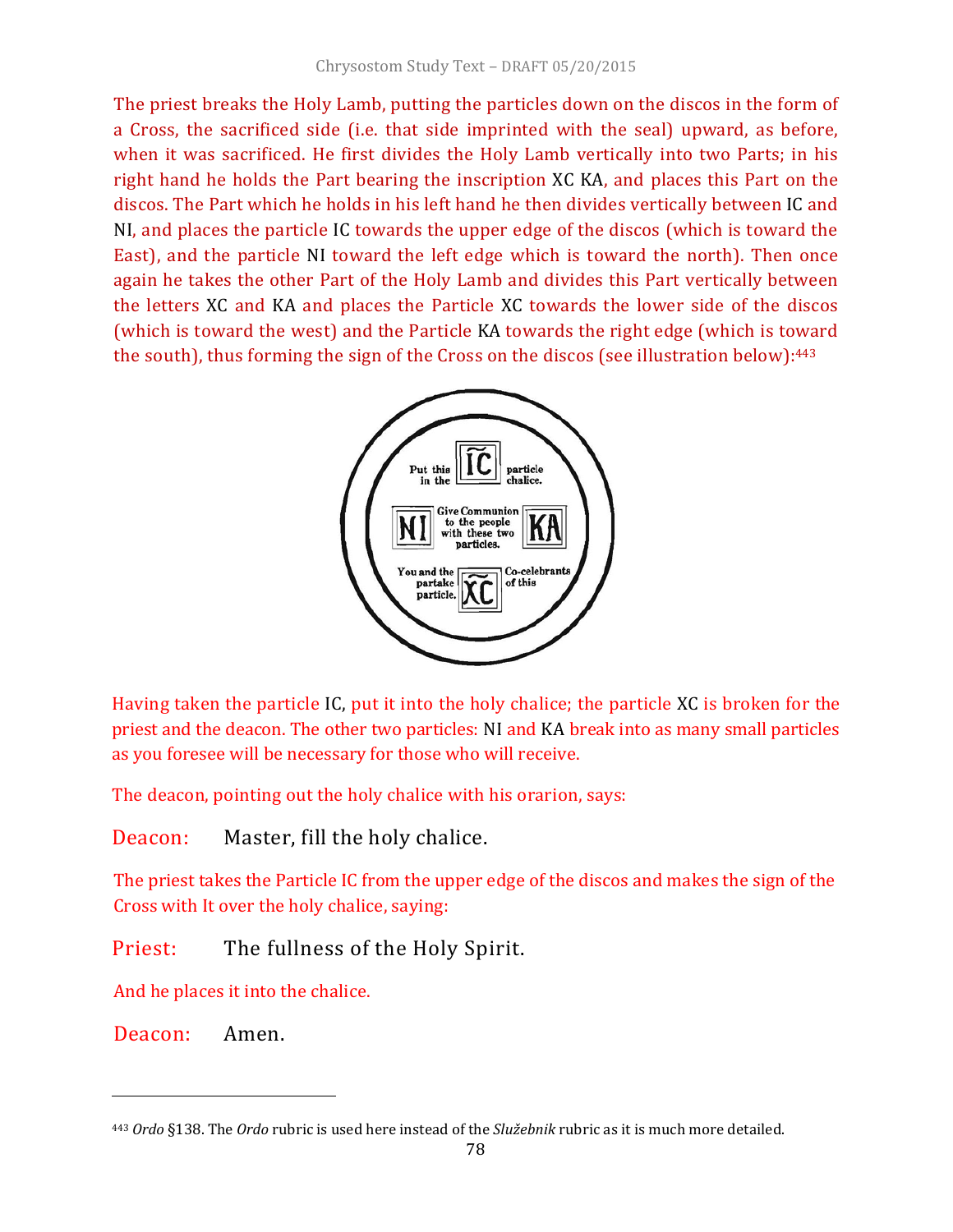The priest purifies<sup>444</sup> his fingers over the discos.<sup>445</sup> The deacon then takes the hot water, saying to the priest:

Deacon: Master, bless the hot water.

The priest blesses it, saying:

Priest: Blessed be the fervor of Your Saints, always, now and ever, and to the ages of ages. Amen.

And the deacon pours a little in the form of a Cross into the holy chalice, saying:

Deacon: The fervor of the faith, full of the Holy Spirit. Amen.

And putting aside the hot water, the deacon stands a little to the side. Then he goes around the Holy Table and, if need be, washes the palm of his right hand.<sup>446</sup>

The priest then says:

Priest: Deacon, approach.

Approaching, the deacon comes to the left of the priest and bows reverently, asking forgiveness. 

The priest breaks the Particle XC of the holy Lamb and gives a portion to the deacon. The deacon extends his hands, with the right hand, palm uppermost, superimposed on his left hand, forming a Cross, and, kissing the hand which gives him the Holy Bread, takes It, saying:447

Deacon: Master, give me the precious and holy Body of our Lord and God and Savior Jesus Christ.

The priest says:

Priest: The precious and holy and most pure Body of our Lord and God and Savior Jesus Christ is given to the pious deacon *,* for the forgiveness of his sins and for life everlasting.<sup>448</sup>

<sup>&</sup>lt;sup>444</sup> The priest normally uses the sponge which is kept in the *antimension*.

<sup>445</sup> *Ordo* §138. 

<sup>446</sup> *Služebnik* as enhanced by *Ordo* §140. 

<sup>447</sup> *Služebnik* as enhanced by *Ordo* §140. 

<sup>&</sup>lt;sup>448</sup> There is an inconsistency in the usage of the "Amen" ending this prayer in the various liturgicons, and in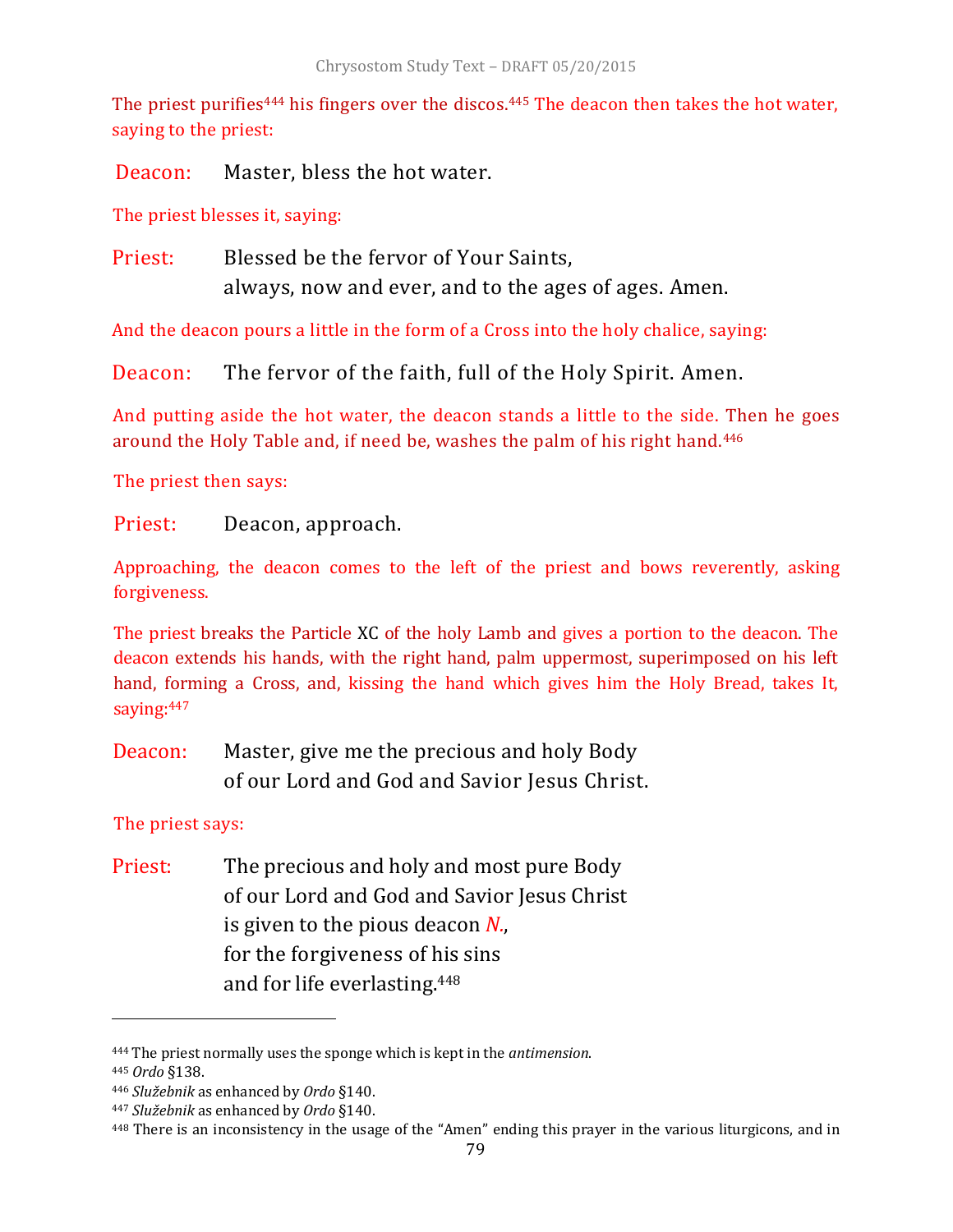The deacon withdraws behind the Holy Table and, having bowed his head, prays as the priest, saying: O Lord, I believe and confess.... In like manner the priest makes a small bow, takes the other part of the Particle XC with the first two fingers of his right hand, and says:

Priest: The precious and most holy Body of Our Lord and God and Savior Jesus Christ, is given to me, the priest *N*. for the forgiveness of my sins $449$ and for life everlasting. Amen.

And bowing their heads, the deacon and priest pray, saying:

### Priest and Deacon:

O Lord, I believe and confess that You are truly Christ, the Son of the living God,<sup>450</sup> Who came into the world to save sinners, of whom I am the first.<sup>451</sup>

Accept me today as a partaker of Your Mystical Supper, O Son of God; for I will not reveal Your Mystery to Your enemies, nor will I give You a kiss as did Judas, 452 but like the thief I confess to You:

Remember me, O Lord, when You shall come into Your kingdom.<sup>453</sup>

Remember me, O Master, when You shall come into Your kingdom.

<u> 1989 - Andrea Santa Andrea Andrea Andrea Andrea Andrea Andrea Andrea Andrea Andrea Andrea Andrea Andrea Andr</u>

the similar prayers which follow (one prayer each for the reception of the Body by the deacon and priest, an additional prayer for the reception of the Blood by the priest and deacon, and then the one prayer for the reception of the Eucharist by the laity). The 1629 Mohyla text has the deacon responding "Amen" (which might explain its absence here) but the Greek and Russian recensions and the Old Rite do not appear to have the word "Amen" at all.

<sup>449</sup> Matthew 26:28. 

<sup>450</sup> Matthew 16:16. 

<sup>451 1</sup> Timothy 1:15.

<sup>452</sup> Matthew 26:49, Mark 14:45.

<sup>453</sup> Luke 23:42.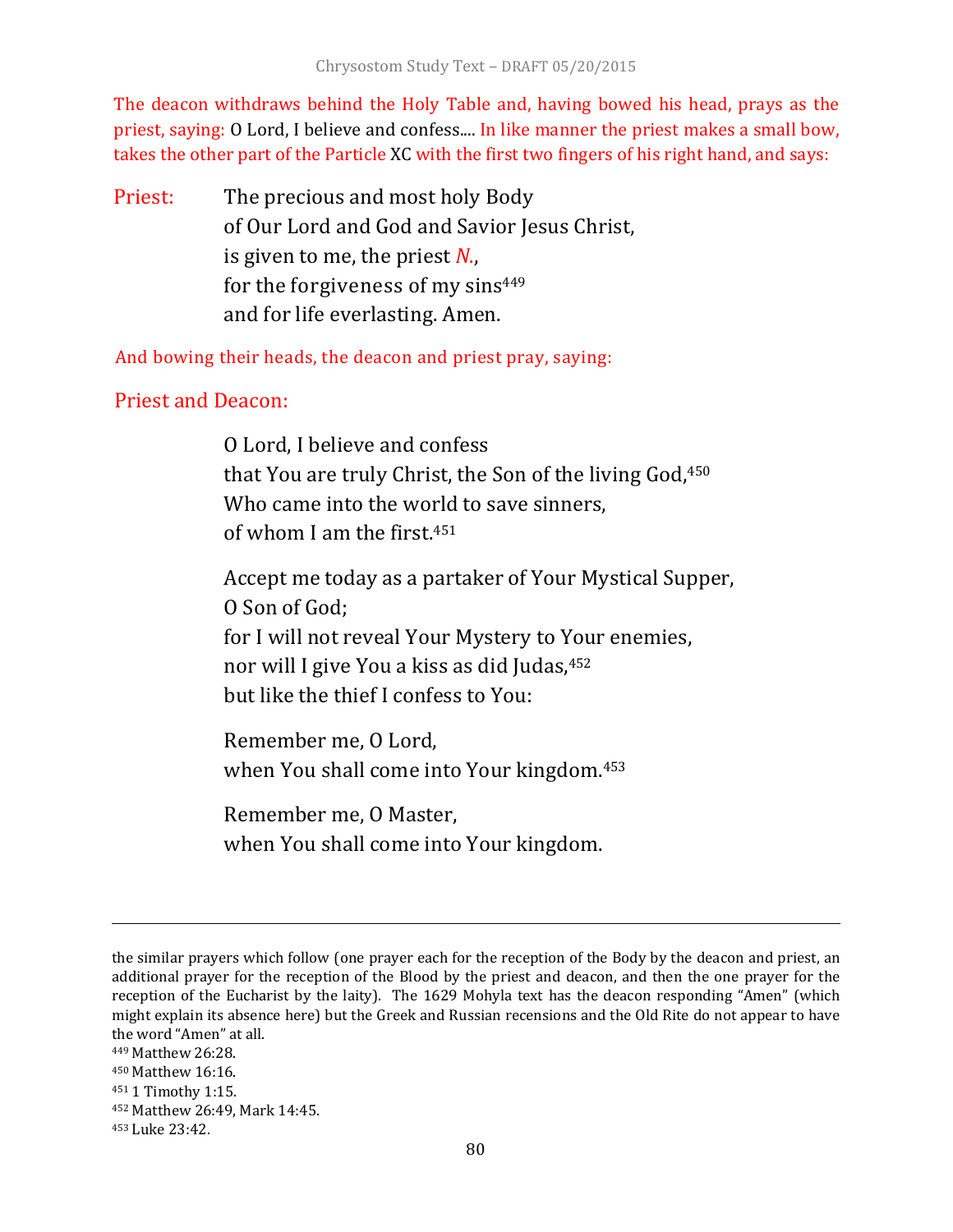Remember me, O Holy One, when You shall come into Your kingdom.

May the partaking of Your holy Mysteries, O Lord, be not for my judgment or condemnation, 454 but for the healing of soul and body.

O Lord, I also believe and profess that this, which I am about to receive, is truly Your most precious Body, and Your life-giving Blood, which, I pray,

make me worthy to receive for the forgiveness of all my sins<sup>455</sup> and for life everlasting. Amen.<sup>456</sup>

O God, be merciful to me a sinner.<sup>457</sup>

O God, cleanse me of my sins, and have mercy on me.<sup>458</sup>

O Lord, forgive me for I have sinned without number. $459$ 

And thus with fear and reverence they partake of what they hold in their hands.

Then the priest takes the holy chalice into both his hands and partakes of it, saying: $460$ 461

Priest: I, a servant of God, the priest *N*. partake of the precious and holy Blood of our Lord and God and Savior Jesus Christ, for the forgiveness of my sins $462$ and for life everlasting. Amen.

And wiping both his lips and the edge of the holy chalice with the cloth he holds in his hands, the priest says:

<sup>454 1</sup> Corinthians 11:34. 

<sup>455</sup> Matthew 26:28.

<sup>&</sup>lt;sup>456</sup> This paragraph is not in the *Služebnik*. But a very close version is in other liturgicons (Russian, Greek), though located earlier in the prayer.

<sup>457</sup> Luke 18:13.

<sup>458</sup> Psalm 24(25):11, 18, 50:4(51:2),50:11(51:9), 78(79):9.

<sup>459</sup> Prayer of Manasses, 9.

<sup>&</sup>lt;sup>460</sup> The liturgicon directs that the priest "bends over" while the Ordo directs "standing erect".

<sup>&</sup>lt;sup>461</sup> By custom, the priest partakes of the chalice three times, but this is not documented.

<sup>462</sup> Matthew 26:28.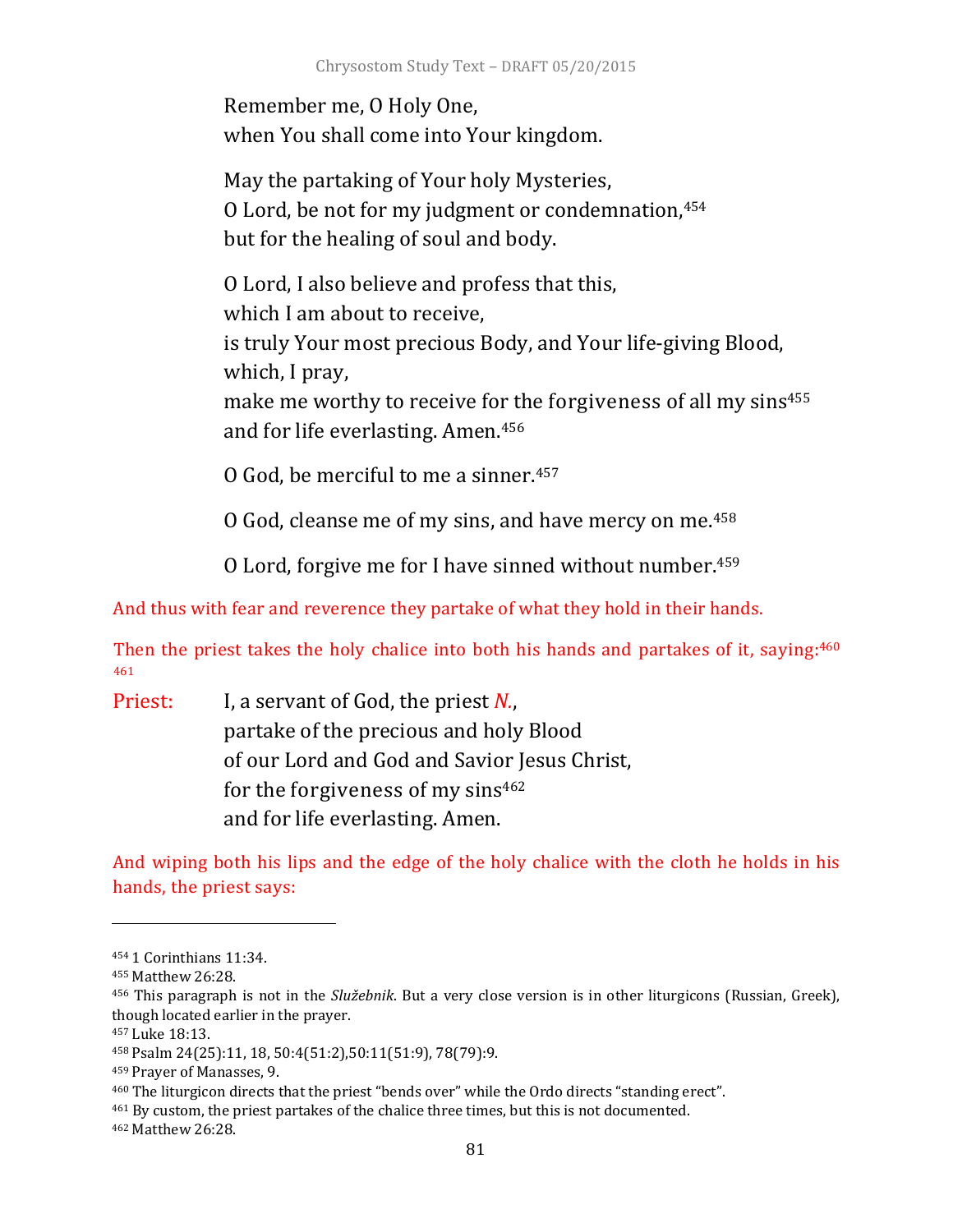Priest: Behold, this has touched my lips, and shall take away my iniquities, and shall cleanse my sins.<sup>463</sup>

Then he calls the deacon, saying:

Priest: Deacon, approach.

And the deacon approaches and, bowing once, says:

Deacon: Behold, I approach the immortal King and our God. Master, give me the precious and holy Blood of our Lord and God and Savior Jesus Christ.

With his right hand the priest takes the cloth and also holds the chalice by the node (he holds the base of the chalice with his left hand). The deacon holds the end of the cloth under his chin with both of his hands.<sup>464</sup> And the priest says:

Priest: The servant of God, the deacon *N.*, partakes of the precious and holy Blood of our Lord and God and Savior Jesus Christ, for the forgiveness of his  $\sin s^{465}$  and for life everlasting.

After the deacon has received the priest says:

Priest: Behold, this has touched your lips, and shall take away your iniquities, and shall cleanse your sins.<sup>466</sup>

Note that if there any who wish to partake of the holy Mysteries, $467$  the priest breaks the two Particles, NI and KA, into smaller particles and the deacon with a sponge puts these and the other particles<sup>468</sup> together with the consecrated lamb into the holy chalice.

<sup>463</sup> Isaiah 6:7. 

<sup>464</sup> *Ordo* §141. 

<sup>465</sup> Matthew 26:28. 

<sup>466</sup> Isaiah 6:7.

<sup>&</sup>lt;sup>467</sup> If Communion is not to be given to the faithful, the deacon covers the chalice with the lention and the small veil, and also places the folded asterisk and folded veils upon the discos.

<sup>&</sup>lt;sup>468</sup> Neither the *Služebnik* nor the *Ordo* addresses the commemorative particles. The older custom was to consecrate everything on the holy discos. The newer custom among most Byzantines is to not consecrate the commemorative particles and to delay placing them into the chalice until after the communion of the faithful (just before "Save Your people"). If the rubrics are followed as given it would be difficult to discern between the particles broken from the NI and KA particles (from which the communion of the faithful is given) and the commemorative particles if they are both placed in the chalice prior to the communion of the faithful.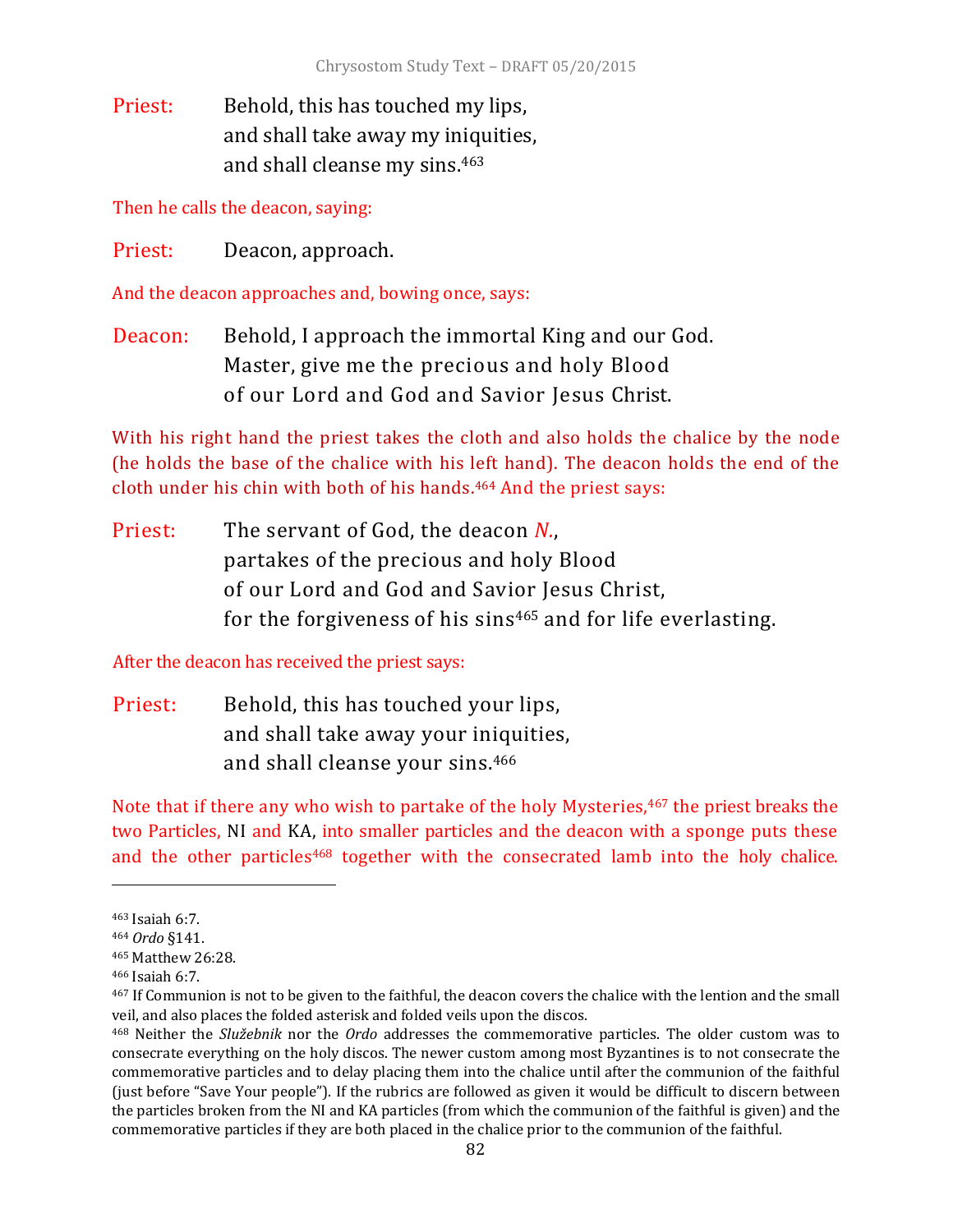[Holding the discos over the chalice, the deacon carefully wipes the Portions off into the chalice with the sponge, so that not even the smallest Particle remains on the discos.] $469$  The deacon also places the spoon into the chalice. $470$  He then covers the holy chalice with the veil and places the asterisk and the veils on the holy discos.

The Curtain (Veil) and the Holy Doors are opened. $471$  The deacon, bowing once, reverently receives the chalice from the priest. He approaches the Holy Doors and, lifting up the holy chalice, he extends it towards the people saying:

| Deacon: |  |  |  | Approach with fear of God and with faith. <sup>472</sup> |  |
|---------|--|--|--|----------------------------------------------------------|--|
|---------|--|--|--|----------------------------------------------------------|--|

**People:** Blessed is He Who comes in the Name of the Lord; $473$ God is the Lord<sup>474</sup> and He has revealed Himself to us.<sup>475</sup>

Those who wish to receive approach. After the Prayer: O Lord, I believe and confess...<sup>476</sup> they come one after the other, and they bow reverently and with fear, with hands folded upon the breast; and each receives the divine Mysteries.

The priest, having accompanied the deacon, takes the holy chalice from him during the prayer "O Lord, I believe and confess...." Meanwhile the deacon returns to the Holy Table and takes the discos. At the end of the prayer the priest uncovers the holy chalice, holds the veil and lention with his left hand, and gives communion with the spoon to each, saying:477

Priest: The servant of God *(handmaid of God) N.*, partakes of the precious, most holy and most pure Body and Blood of our Lord, God, and Savior Jesus Christ for the forgiveness of his *(her)* sins and for life everlasting. Amen.

The deacon holds the discos under the chin of each communicant. And in this way all receive. 

After Communion, the priest covers the chalice with either the lention or veil or both,

<sup>469</sup> *Ordo* §141. 

<sup>&</sup>lt;sup>470</sup> *Služebnik* as enhanced by *Ordo* §142.

<sup>471</sup> *Ordo* §19g, §172. 

<sup>472</sup> Hebrews 10:22.

<sup>473</sup> Psalm 117(118):26a (Also see: Matthew 21:9, Mark 11:9, Luke 13:35).

<sup>474</sup> Psalm 117(118):27a (Also see: Joshua 22:22, 3 Kings (1 Kings):18:39).

<sup>475</sup> Psalm 117(118):27a. 

 $476$  In some places the faithful normally offer this prayer aloud together with the Priest and Deacon when they are prayed earlier (see above).

<sup>&</sup>lt;sup>477</sup> *Služebnik* as enhanced by *Ordo* §142.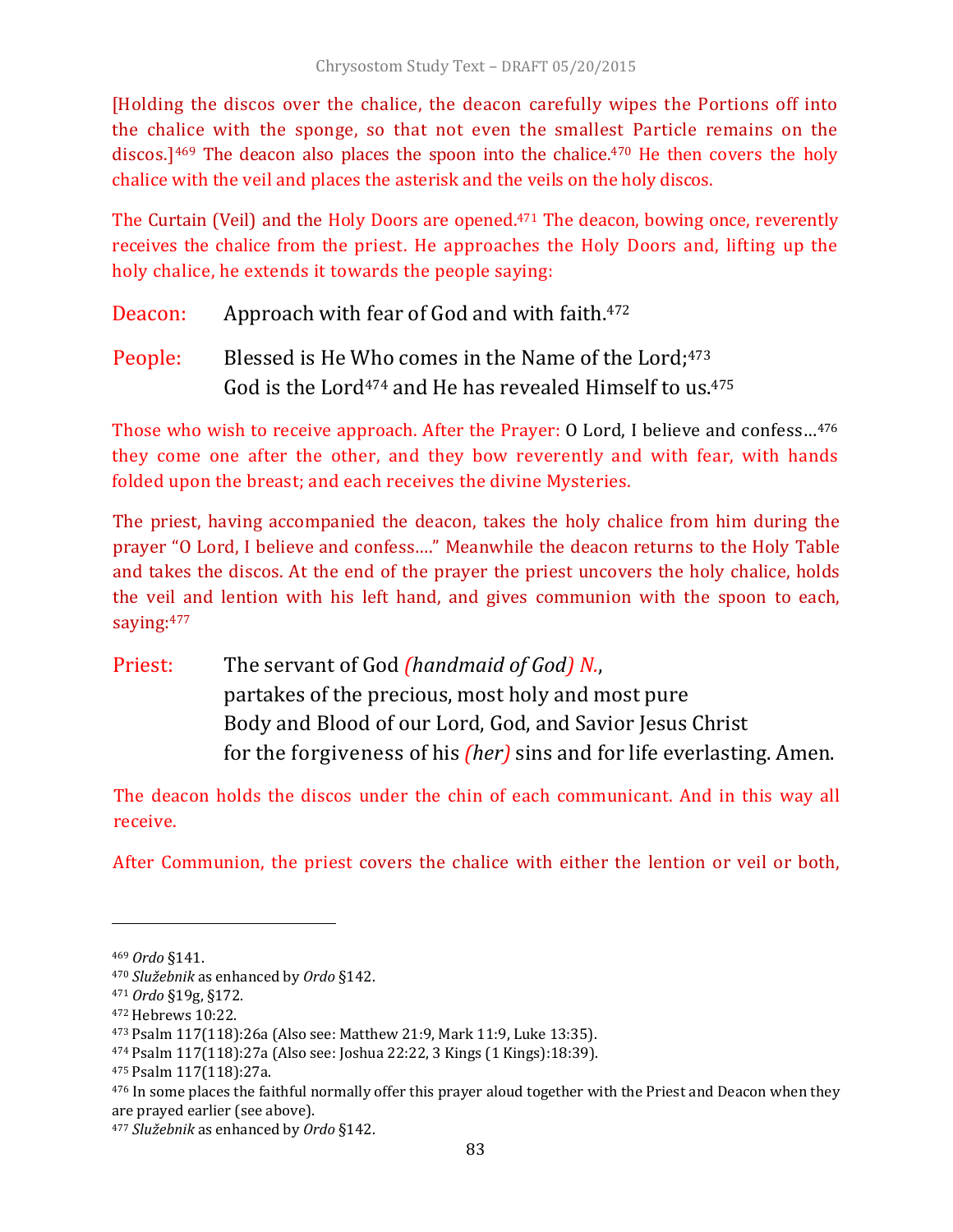leaving the spoon in the chalice.<sup>478</sup> He returns to the Holy Table, and places the Holy Gifts upon the Holy Table.<sup>479</sup> The priest blesses the people with the holy chalice in the form of a Cross, intoning:

Priest: Save Your people, O God, and bless Your inheritance.<sup>480</sup>

While the people sing "We have seen the true light" the priest returns into the Altar and places the Holy Gifts upon the Holy Table. He takes the censer and censes three times, saying to himself:

Priest: Be exalted above the heavens, 0 God, and let Your glory be over all the earth. $481$ People: We have seen the true light,  $482$ we have received the heavenly Spirit, we have found the true faith. and we worship the undivided Trinity, for the Trinity has saved us. $483$ 

The priest returns the censer to the deacon and, taking the discos, places it upon the deacon's head. Holding the discos reverently to his forehead and looking out beyond the doors the deacon, saying nothing, proceeds between the Holy Table and the Holy Doors to the Table of Preparation, and places it there. Then he takes his place and awaits the priest. After making a small bow the priest takes the holy chalice. He turns towards the Holy Doors and looks towards the people while saying quietly: 484

Priest: Blessed is our God,

And then aloud:

Always, now and ever, and to the ages of ages.

<sup>478</sup> *Služebnik* as enhanced by *Ordo* §142. 

<sup>&</sup>lt;sup>479</sup> The rubric to place the Holy Things upon the Holy Table reflects a much more ancient usage, where the priest would place the Mysteries on the Holy Table, purify the discos, and then bless with his hand. The blessing with the Holy Mysteries at "Save Your people, O God..." is a fairly recent development and not the custom among other Slavic recensions, or the Old Rite. -- In the Russian and Greek recensions at this time the deacon carefully wipes the remaining particles on the diskos into the chalice with the sponge, while saying: "*O* Lord, with Your precious Blood wash away the sins of those who have been remembered here, through the *prayers of the Mother of God and all Your Saints*" (the Russian rescension does not have the reference to the "Mother of God").

<sup>480</sup> Psalm 27(28):9. 

<sup>481</sup> Psalm 56:5(57:4), 107:6(108:5).

<sup>482</sup> John 1:9.

<sup>483</sup> Vespers of Pentecost, 4<sup>th</sup> Sticheron at Psalm 140.

<sup>484</sup> *Ordo* §143.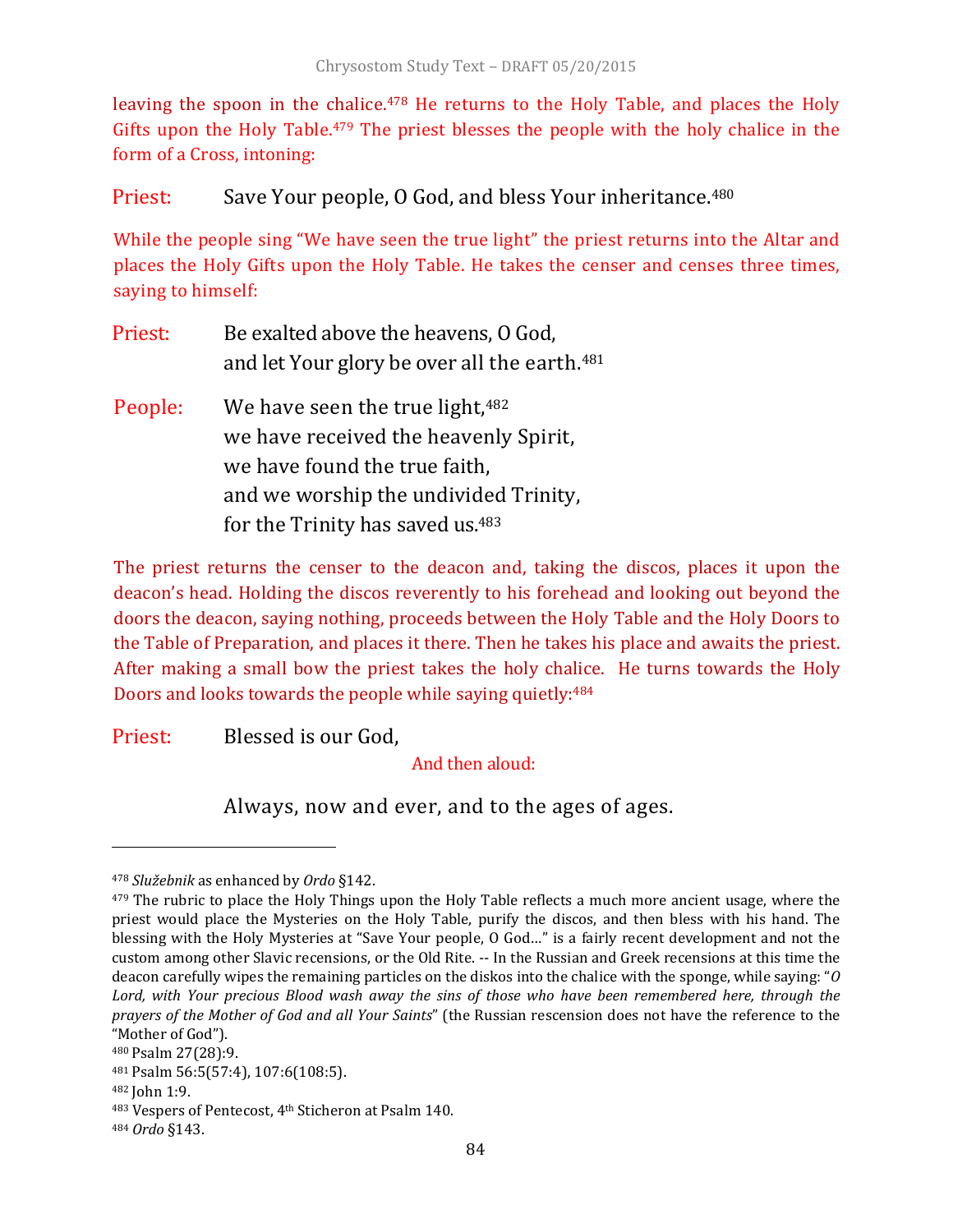And he goes to the Table of Preparation and places there the Holy Things.<sup>485</sup> He then makes a small bow and returns to the Holy Table.

People: Amen.

May our mouths be filled with Your praise, 486 O Lord, so that we may sing of Your glory, for You have made us worthy to partake of Your holy, divine, immortal and life-creating Mysteries. Keep<sup>487</sup> us in Your holiness, so that all the day long<sup>488</sup> we may meditate on Your righteousness.<sup>489</sup> Alleluia, Alleluia, Alleluia!

And the deacon, loosening his orarion, leaves through the northern door and standing at his customary place, says:

| Deacon: | Stand aright.<br>Having received the divine, holy, most pure, immortal,<br>heavenly and life-creating, fearsome Mysteries of Christ,<br>let us worthily give thanks to the Lord. |
|---------|----------------------------------------------------------------------------------------------------------------------------------------------------------------------------------|
| People: | Lord, have mercy.                                                                                                                                                                |
| Deacon: | Help us, save us, have mercy on us, and protect us, 0 God,<br>by Your grace.                                                                                                     |
| People: | Lord, have mercy.                                                                                                                                                                |
| Deacon: | Asking that the whole day be perfect, holy, peaceful,<br>and without sin,<br>let us commend <sup>490</sup> ourselves and one another,<br>and our whole life to Christ God.       |
| People: | To You, O Lord.                                                                                                                                                                  |

 $485$  After placing the sacred vessels on the Prothesis table, the priest takes the censer from the acolyte and censes the sacred vessels three times. He then returns the censer to the acolyte.

<sup>486</sup> Psalm 70(71):8. 

<sup>487</sup> Psalm 39:12(40:11), Isaiah 42:6.

<sup>488</sup> Psalm 70(71:8). 

<sup>&</sup>lt;sup>489</sup> Philippians 4:8

<sup>490</sup> Acts of the Apostles 20:23, Job 5:8, Psalm 9:35 (10:14), Psalm 36(37):5 (37:7), Proverbs 16:3 RSV-2CE.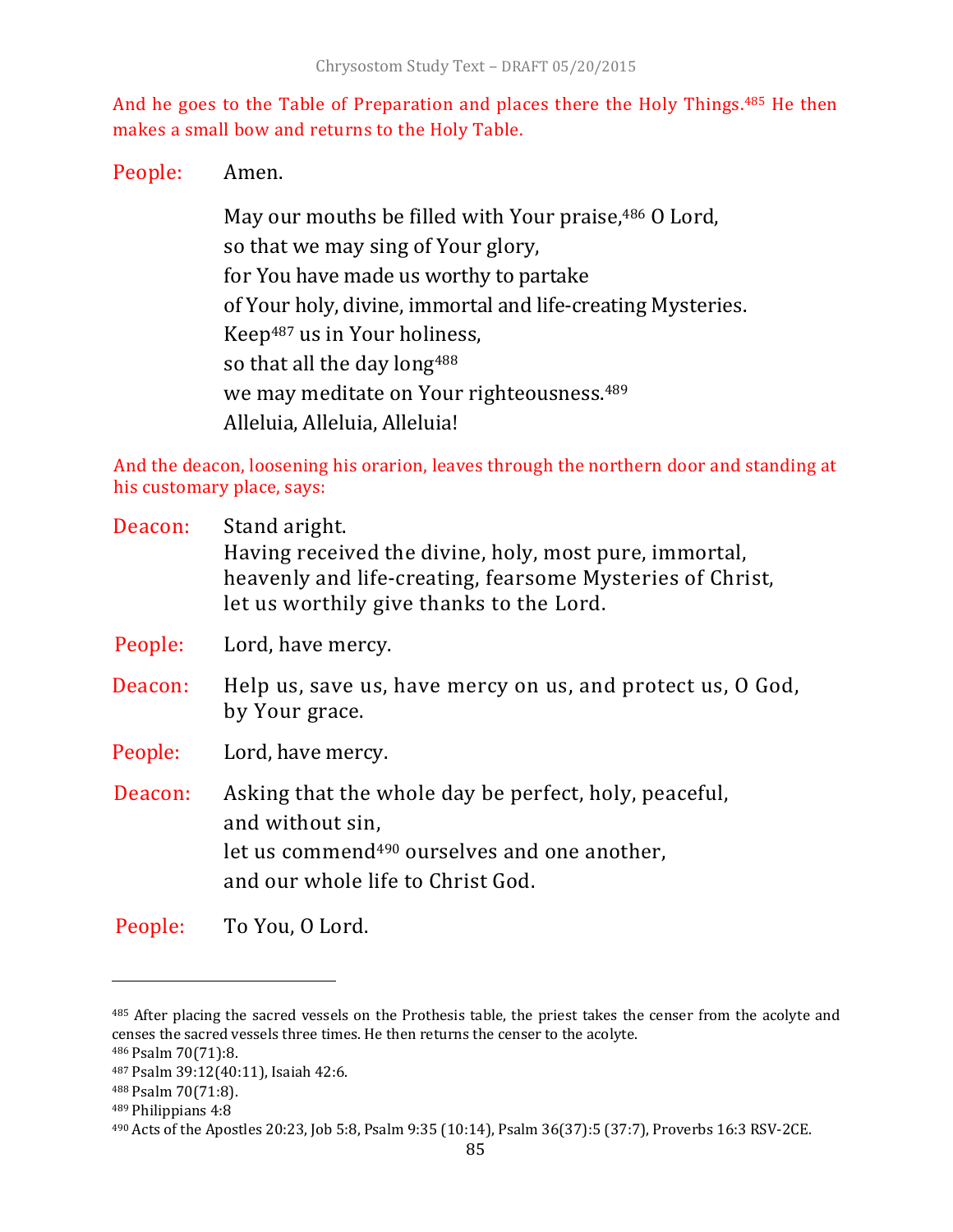### THE PRAYER OF THANKSGIVING

The priest folds the eiliton while quietly says the prayer of thanksgiving. Holding the Gospel Book vertically, he makes the sign of the cross over the folded eiliton and lays the Book upon it.<sup>491</sup>

Priest: We give thanks to You,<sup>492</sup> O Master, Lover of Mankind,<sup>493</sup> benefactor of our souls. that this day You have made us worthy of Your heavenly and immortal Mysteries.

> Make straight our path, 494 confirm us in our fear of You, $495$ guard our life, make firm our steps, through the prayers and intercession of the glorious Mother of God and ever-Virgin Mary, and of all Your Saints.

#### Aloud:

For You are our sanctification, $496$  and to You we send up glory, Father, Son, and Holy Spirit, now and ever, and to the ages of ages.

People: Amen.

Walking through the Holy Doors the priest says:

Priest: Let us go forth in peace. $497$ 

People: In the Name of the Lord.<sup>498</sup>

Deacon: Let us pray to the Lord.

<sup>&</sup>lt;sup>491</sup> *Služebnik* as enhanced by *Ordo* §144.

<sup>492</sup> Revelation 11:17. 

<sup>493</sup> Titus 3:4. 

<sup>494</sup> Matthew 3:3, Proverbs 3:6, Isaiah 26:7, 42:16.

<sup>495</sup> Psalm 39:4(40:3), 63:10(64:9), 65(66):16, 95(96):4, Ecclesiastes 8:12, 12:13, Acts 13:26, 2 Corinthians

<sup>7:1, 1</sup> Peter 2:17, Revelation 14:7, 19:5.

<sup>496</sup> I Corinthians 1:30.

<sup>&</sup>lt;sup>497</sup> Cf. Jeremias 50:12 (Rahlfs LXX) and Isaiah 55:12 (Masoretic).

<sup>498</sup> Deuteronomy 17:12 and many other references.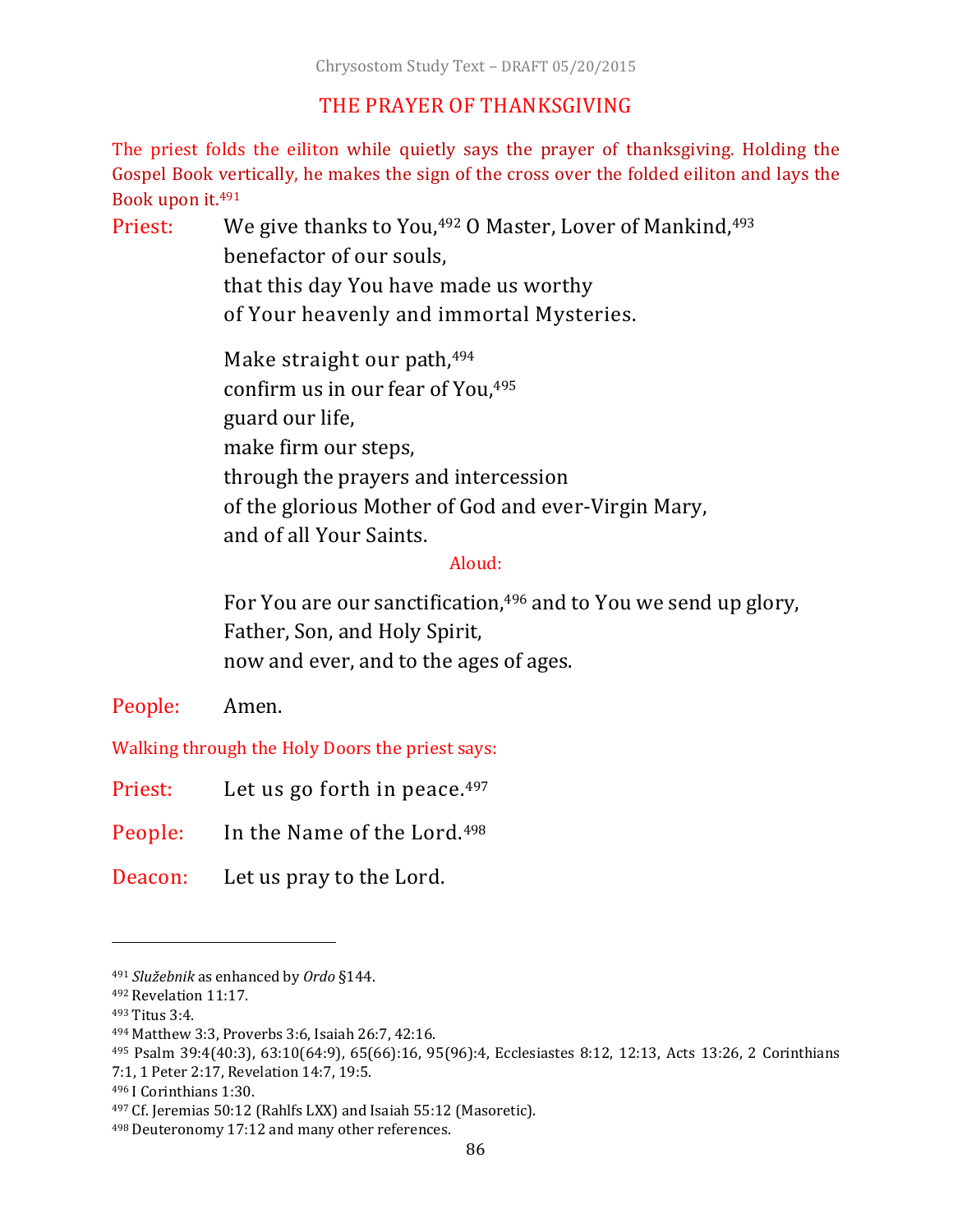People: Lord, have mercy.

# PRAYER BEHIND THE AMBO

The priest stands in the Nave between the two choirs and intones the prayer behind the ambo: 

Priest: 0 Lord, blessing those who bless You, 499 and sanctifying those who trust in You, save Your people and bless Your inheritance.<sup>500</sup> preserve the fullness of Your Church, sanctify those who love the beauty of Your house;<sup>501</sup> glorify them in return by Your divine power, and do not forsake<sup>502</sup> us who hope in You.<sup>503</sup>

> Grant peace to Your world, to Your Churches, to the priests, to our civil authorities *(or: to our Emperor, or: to our King)* and to all Your people.

For every good gift and every perfect gift is from above, coming down from You, the Father of lights;<sup>504</sup> and we send up glory, thanksgiving, and worship to You, Father, Son, and Holy Spirit, now and ever, and to the ages of ages.

People: Amen.

Blessed be the Name of the Lord, now and forever.<sup>505</sup> (Three times) 

[and Psalm 33:

I will bless the Lord at all times; His praise shall continually be in my mouth.

<sup>499</sup> Genesis 12:3; Numbers 24:9.

<sup>500</sup> Psalm 27(28):9. 

<sup>501</sup> Psalm 25(26):8 LXX.

<sup>502</sup> Psalm 26(27):12. 

<sup>503</sup> Psalm 16(17):7. 

<sup>504</sup> James 1:17.

<sup>505</sup> Psalm 71(72):17, 112(113):2. More literally: *"now and to all ages."*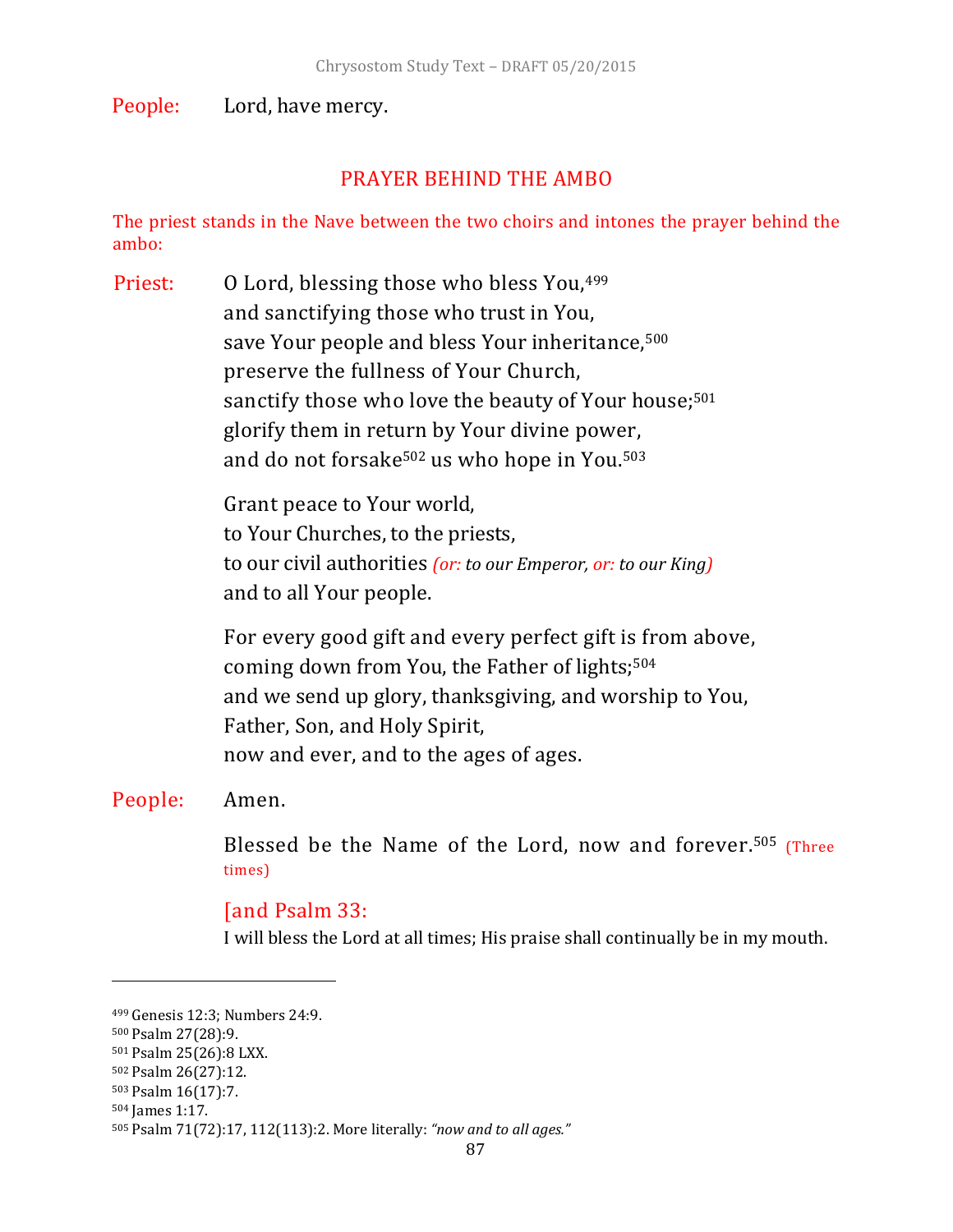My soul shall be praised in the Lord; let the meek hear and be glad.

O magnify the Lord with me, and let us exalt His Name together!

I sought the Lord, and He heard me, and delivered me from all my tribulations. 

Come to Him, and be enlightened; so your faces shall never be ashamed.

This poor man cried, and the Lord heard him, and saved him out of all his tribulations. 

The angel of the Lord will encamp around those who fear Him, and will deliver them.

O taste and see that the Lord is good! Blessed is the man who trusts in Him! O fear the Lord, all you His Saints, for those who fear him want for nothing! Rich men have turned poor and gone hungry; but those who seek the Lord shall not be deprived of any good thing.  $]^{506}$ 

While the prayer is being said the deacon stands at the right side before the icon of Christ the Lord. Holding his orarion, he bows his head until the prayer is concluded.<sup>507</sup> When the prayer is completed the priest enters through the Holy Doors and goes<sup>508</sup> to the Prothesis table and he says the following prayer when the Holy Gifts are being consumed.

Priest: You, O Christ, our God, are the fulfillment of the Law<sup>509</sup> and the prophets, and have fulfilled the whole divine plan of the Father.<sup>510</sup> Fill our hearts with joy and gladness,  $511$ always, now and ever, and to the ages of ages. Amen. 

The deacon enters through the northern door<sup>512</sup> and then consumes the Holy Things with fear and all care.

The priest leaves the Altar through the Holy Doors and gives the antidoron to the people.513 

<sup>506</sup> Psalm 33[34]1-10. The text of Psalm 33 is referenced in the *Služebnik* but not actually provided.

<sup>507</sup> The *Ordo* also directs that the deacon also extend his orarion toward the icon of Christ the Lord until the Ambon Prayer is completed.

<sup>508</sup> In practice most priests stand before the Holy Table and face the Prothesis Table during this prayer.

<sup>509</sup> Matthew 5:17, Luke 24:4, Romans 13:8, 10, Galatians 5:14, 6:2, James 2:8.

<sup>&</sup>lt;sup>510</sup> Ephesians 1:10.

<sup>511</sup> Psalm 4:7. 

 $512$  In some places the deacon enters the Altar through the southern door and receives a blessing from the priest as the priest concludes the prayer "You, O Christ our God". Only then does the deacon consume the Holy Things. 

<sup>&</sup>lt;sup>513</sup> In many places the *antidoron* is customarily done after the dismissal.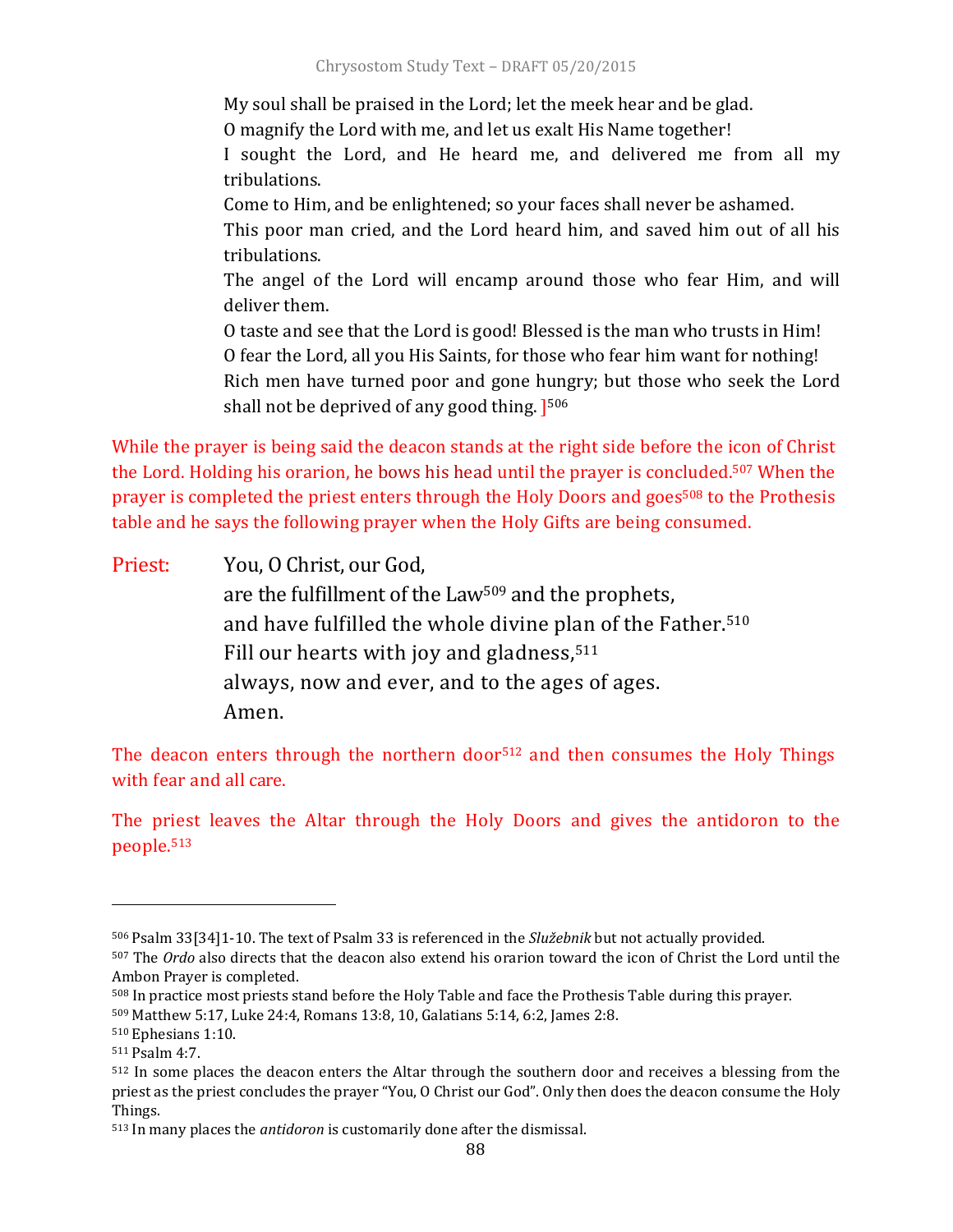At the conclusion of the psalm and after the distribution of the antidoron the priest stands in the center before the Holy Doors and blesses the people, saying:<sup>514</sup>

Priest: The blessing of the Lord be upon you, $515$ through His grace and love for mankind,<sup>516</sup> always, now and ever, and to the ages of ages.

People: Amen.

Facing East, the priest says:

Priest: Glory to You, O Christ, our God, our hope;<sup>517</sup> glory to You.

People: Glory to the Father, and to the Son and the Holy Spirit, now and ever, and to the ages of ages. Amen. Lord, have mercy. Lord, have mercy. Lord, have mercy. Give the blessing.

Facing west (towards the people) the priest says:

Priest: May Christ, our true God, *(if it is Sunday: risen from the dead)* through the prayers of His most pure Mother, and of the holy, glorious, and all-praised Apostles; and of our holy father, John Chrysostom, Archbishop of Constantinople, of Saint (whose temple it is), of Saint(s) (whose day it is) and of all the Saints, have mercy on us and save us, for He is good and loves mankind.  $518$ 

People: Amen.

<sup>514</sup> *Služebnik* as enhanced by *Ordo* §145. 

<sup>515</sup> Psalm 128(129):8.

<sup>516</sup> Titus 3:4. 

<sup>517 1</sup> Timothy 1:1.

<sup>518</sup> Titus 3:4.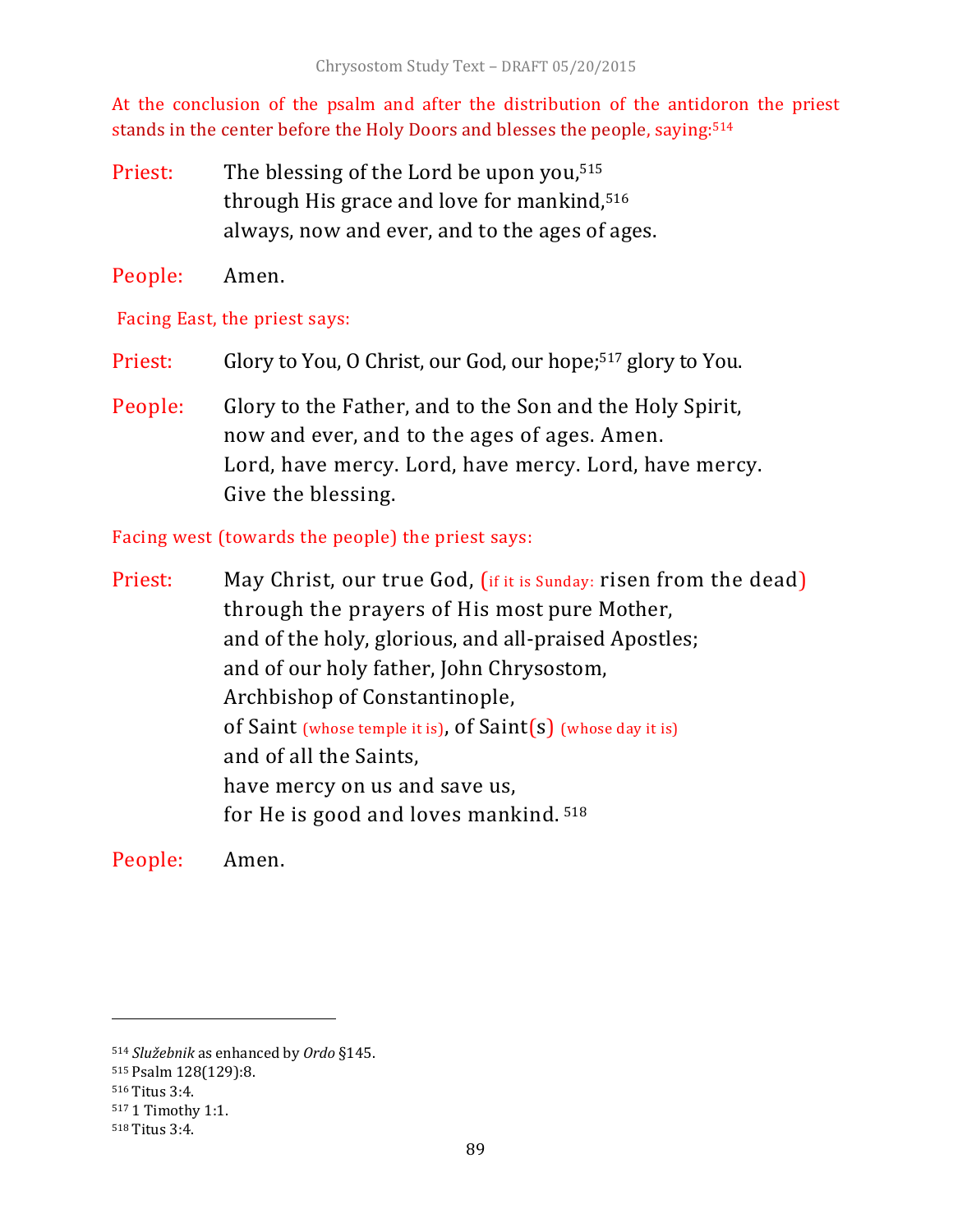# PRAYER FOR LONG LIFE AND SALVATION

On more festive liturgical occasions, the priest, facing the people, intones the chant for long life: 

Priest: To our holy ecumenical pontiff, *N.*, Pope of Rome, grant, O Lord, many years.

> Alternate Format: Grant, O Lord, to Your servant(s), N.N., peace, health, and length of days, for many and blessed years.<sup>519</sup>

The people sing the appropriate following response to each of the petitions:

| People: | God grant you <i>(him – her – them)</i> many years. God grant you <i>(him</i> )<br>$- her - them$ many years. God grant you <i>(him - her - them)</i> many<br>blessed years. 520 |
|---------|----------------------------------------------------------------------------------------------------------------------------------------------------------------------------------|
| Priest: | To our civil authorities (Or: our divinely-protected Emperor N., Or:<br><i>King N.</i> , $\alpha$ grant, 0 Lord, many years.                                                     |
| Priest: | To our most reverend Archbishop and Metropolitan, N., grant, O<br>Lord, many years.                                                                                              |
| Priest: | To our God-loving Bishop N., grant, O Lord, many years.                                                                                                                          |
| Priest: | To all priestly and religious orders, to all our fathers and brothers,<br>and to all Orthodox Christians, grant, O Lord, many years.                                             |

Additional petitions may also be intoned.

<u> 1989 - Johann Stein, fransk politik (d. 1989)</u>

And finally:

People: In health and salvation, in health and salvation, God grant you *(him – her – them)* many blessed years. 

<sup>519</sup> This version is not in the *Služebnik*. It is included here because it is commonly used.

<sup>520</sup> The *liturgicon* simple gives "Many years!" for each response but the longer version is given here since it is the most commonly used. Also, if the  $person(s)$  being commemorated is present one sings "God grant you many years...."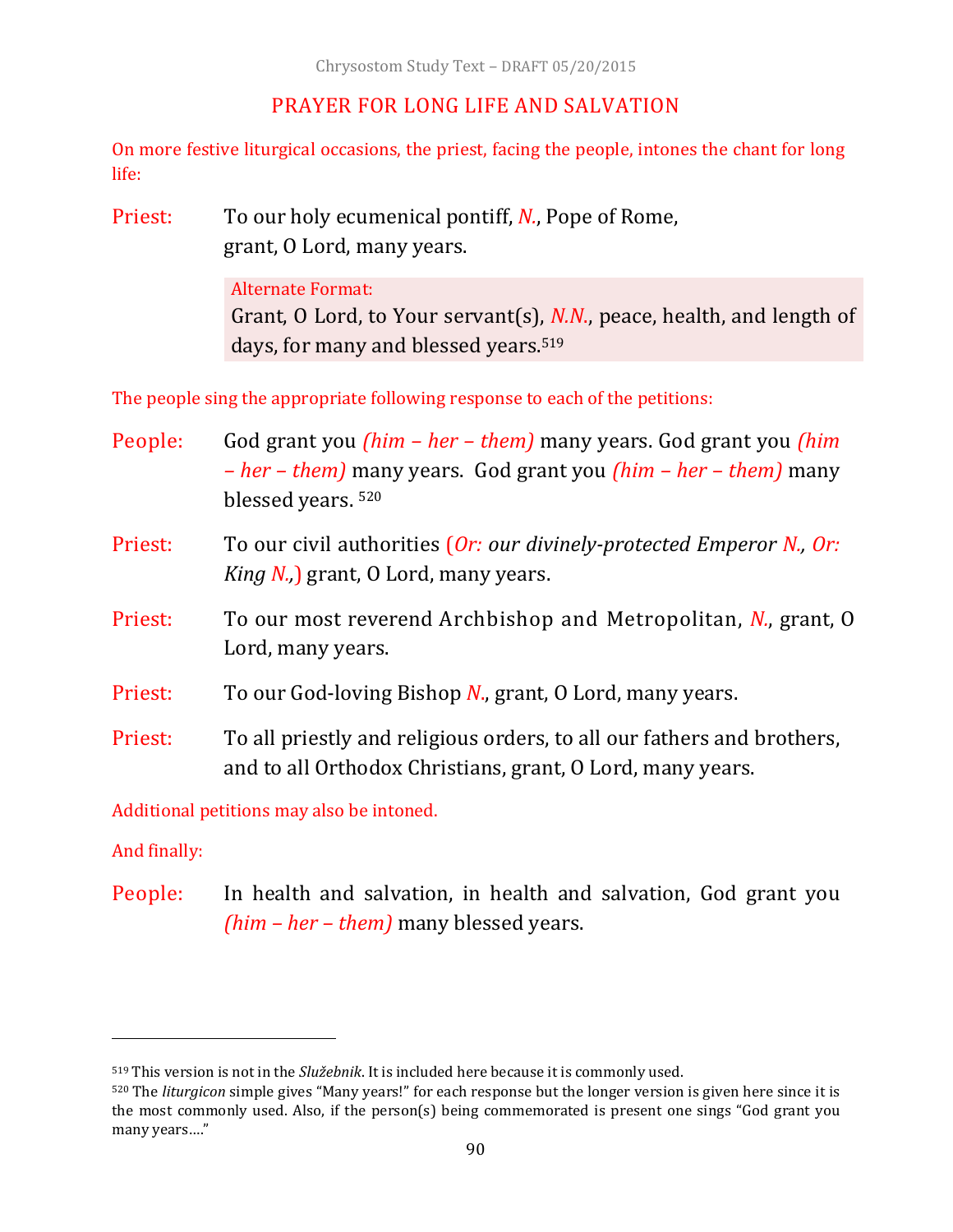#### PRAYER FOR THOSE WHO HAVE FALLEN ASLEEP<sup>521</sup>

If those who have fallen asleep are being remembered, the priest intones:

- Priest: In blessed repose, grant, O Lord, eternal rest to Your servant(s), *N. (and N.)*, and may his *(her-their)* memory be eternal.
- People: Eternal memory. Eternal memory. Blessed repose, Eternal memory.

# **Dismissal Prayers**

The priest and deacon, come in the Altar and the Holy Doors are closed and the Curtain (Veil) drawn. The priest says the unvesting prayers either in the Altar or in the sacristy and wash their hands in the usual place.<sup>522</sup>

Priest: Now you shall dismiss Your servant, O Master, according to Your word, in peace, because my eyes have seen Your salvation which You have prepared before the face of all peoples, a light to enlighten the Gentiles, and the glory of Your people Israel.<sup>523</sup>

> Holy God, Holy Mighty,<sup>524</sup> Holy Immortal,<sup>525</sup> have mercy on us. *(Three times)*

Glory to the Father, and to the Son, and to the Holy Spirit, now and ever, and to the ages of ages. Amen.

O Most Holy Trinity, have mercy on us;

- O Lord, cleanse us of our sins;<sup>526</sup>
- O Master, forgive our transgressions;
- O Holy One, visit us and heal our infirmities

for Your Name's sake.

<sup>&</sup>lt;sup>521</sup> The "Eternal Memory" is not in the *Služebnik*, but is so very commonly prayed at this time that it is included here.

<sup>522</sup> *Ordo* §145. 

<sup>523</sup> Luke 2:29-32.

<sup>524 2</sup> Kings (2 Samuel) 22:31-33, Revelation 18:8b (Literally: "Holy Strong").

<sup>525</sup> Romans 1:23, 1 Timothy 1:17.

<sup>526</sup> Psalm 24(25:11), 18, 50:4(51:2),50:11(51:9), 78(79):9.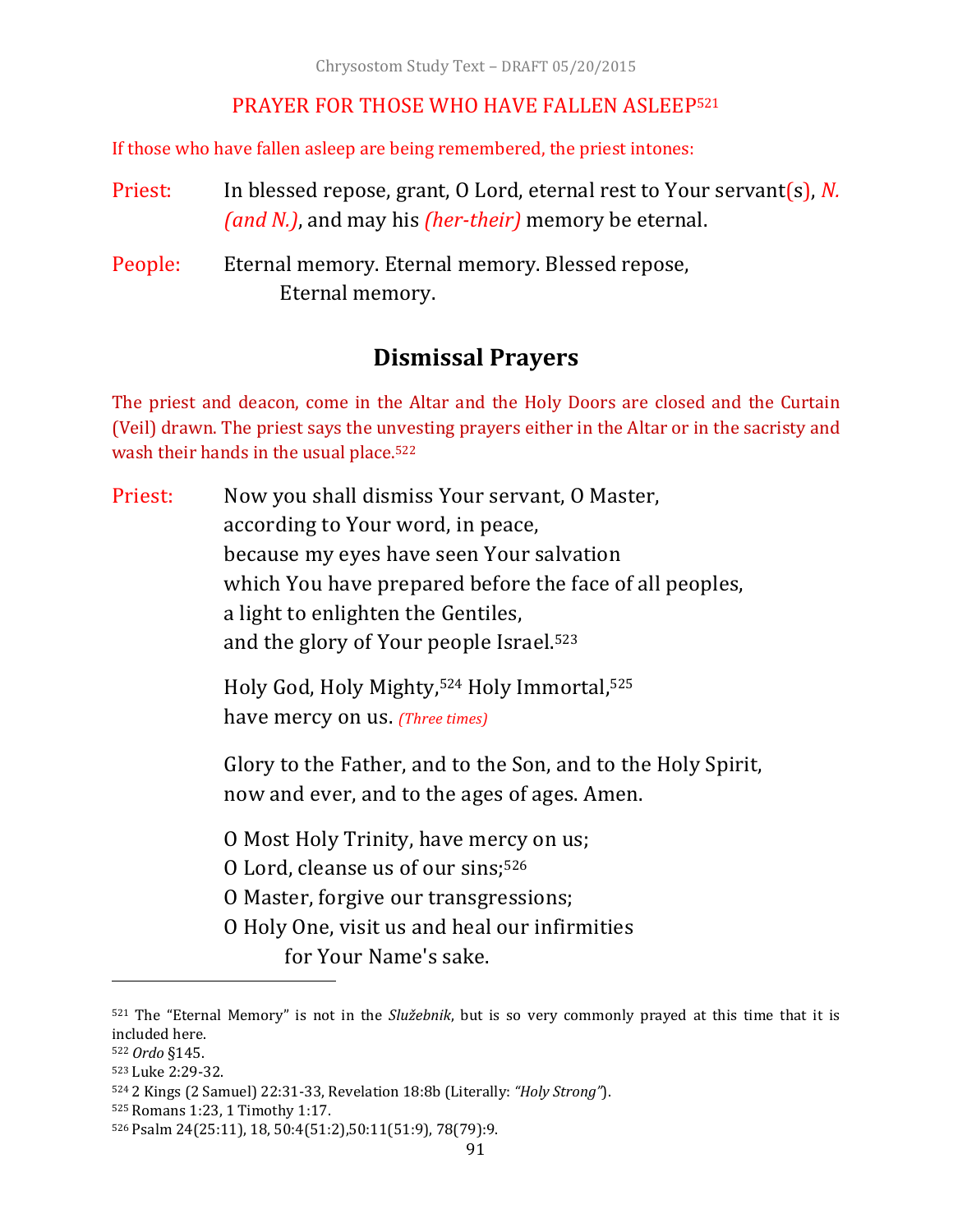Lord, have mercy. (Three times)

Glory to the Father, and to the Son, and to the Holy Spirit, now and ever, and to the ages of ages. Amen.

Our Father, Who art in heaven, hallowed be Thy Name; Thy kingdom come, Thy will be done on earth as it is in heaven. Give us this day our daily bread, and forgive us our trespasses, as we forgive those who trespass against us; and lead us not into temptation, but deliver us from evil.<sup>527</sup>

Priest: For Thine is the kingdom, and the power, and the glory, Father, Son, and Holy Spirit, now and ever, and to the ages of ages.<sup>528</sup>

Deacon: Amen.

He continues:

# The Dismissal Troparion – Tone 8

Grace shining forth from your lips like a beacon has enlightened the universe. It has shown to the world the riches of poverty; it has revealed to us the heights of humility. Teaching us by your words,<sup>529</sup> O Father John Chrysostom, intercede before the Word, Christ God, to save our souls!

Glory to the Father, and to the Son, and to the Holy Spirit.

<sup>527</sup> Matthew 6:9-13; Luke 11:2-4. More literally: "*in the heavens"*, "*from the evil one"*.

<sup>528</sup> Matthew 6:13 *textus receptus,* 1 Timothy 1:17. 

<sup>529</sup> Reference is to Simeon's Canticle (Nunc Dimittis), Luke 2:29-32.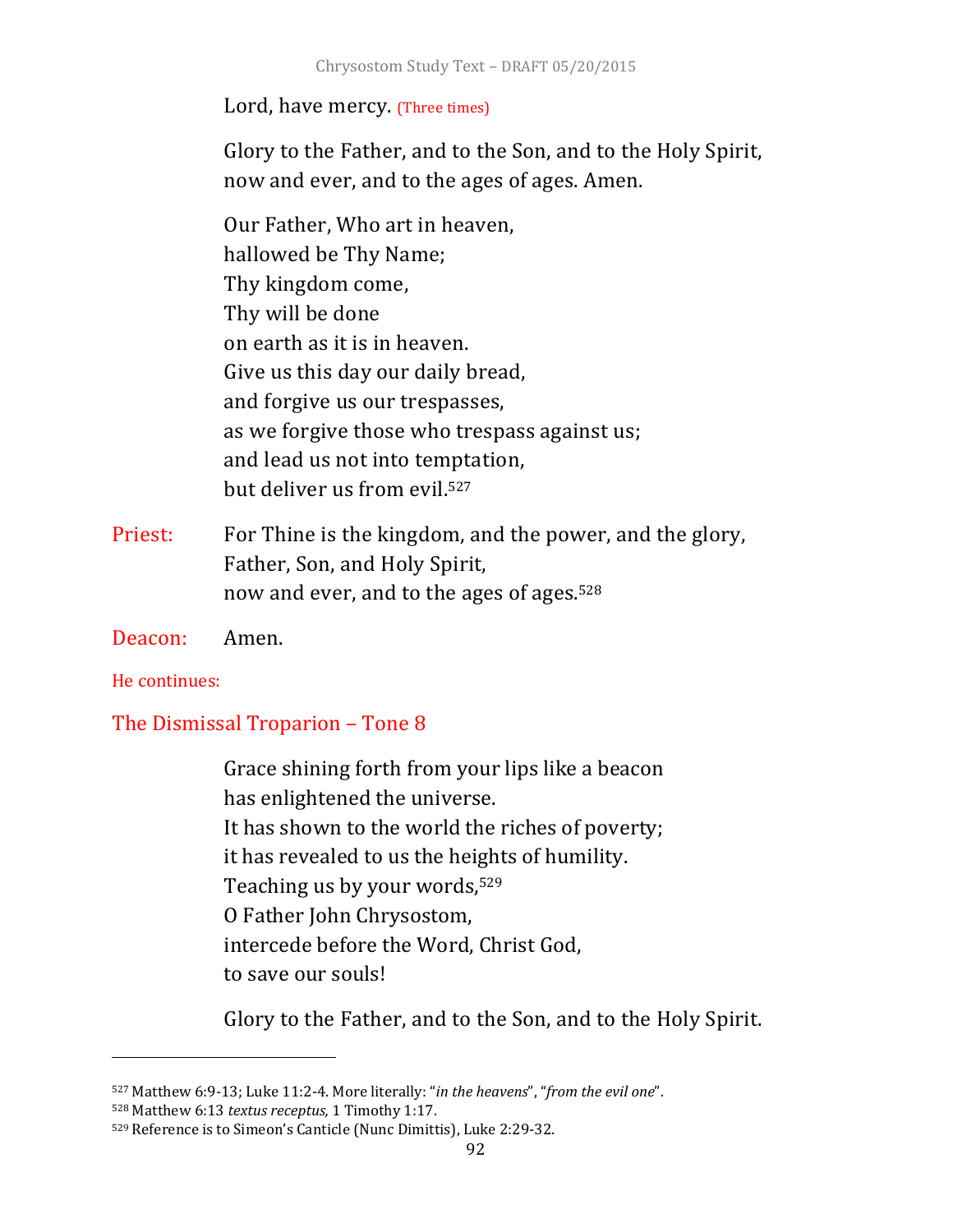# Kontakion ‐ Tone 6 Podoben: *"As far from us"*

O most blessed venerable John Chrysostom, you have received divine grace from heaven and with your lips you teach all men how to worship the one God in Trinity. It is proper that we praise you, for you are the teacher who reveals the things divine.

Now and ever, and to the ages of ages. Amen.

# Bohordicen – Tone 6

O steadfast<sup>530</sup> Protectress of Christians. constant intercessor before the Creator: do not despise the prayerful voices of sinners; but, in your goodness, come quickly to help those who cry out to you in faith: "Hasten, O Mother of God, to pray for us and to intercede for us, for you always protect those who honor you."

#### The troparion of the day may also be recited, if desired.

Lord, have mercy. (12)

More honorable than the Cherubim and beyond compare more glorious than the Seraphim, who, a virgin, gave birth to God the Word; you, truly the Mother of God, we magnify.

Glory to the Father, and to the Son, and to the Holy Spirit, now and ever, and to the ages of ages. Amen.

Priest: May Christ, our true God, *(if it is Sunday: risen from the dead)* through the prayers of His most pure Mother, and of the holy, glorious, and all-praised Apostles; and of our holy father, John Chrysostom,

<sup>&</sup>lt;sup>530</sup> Literally: "unashamed" (2 Timothy 2:15).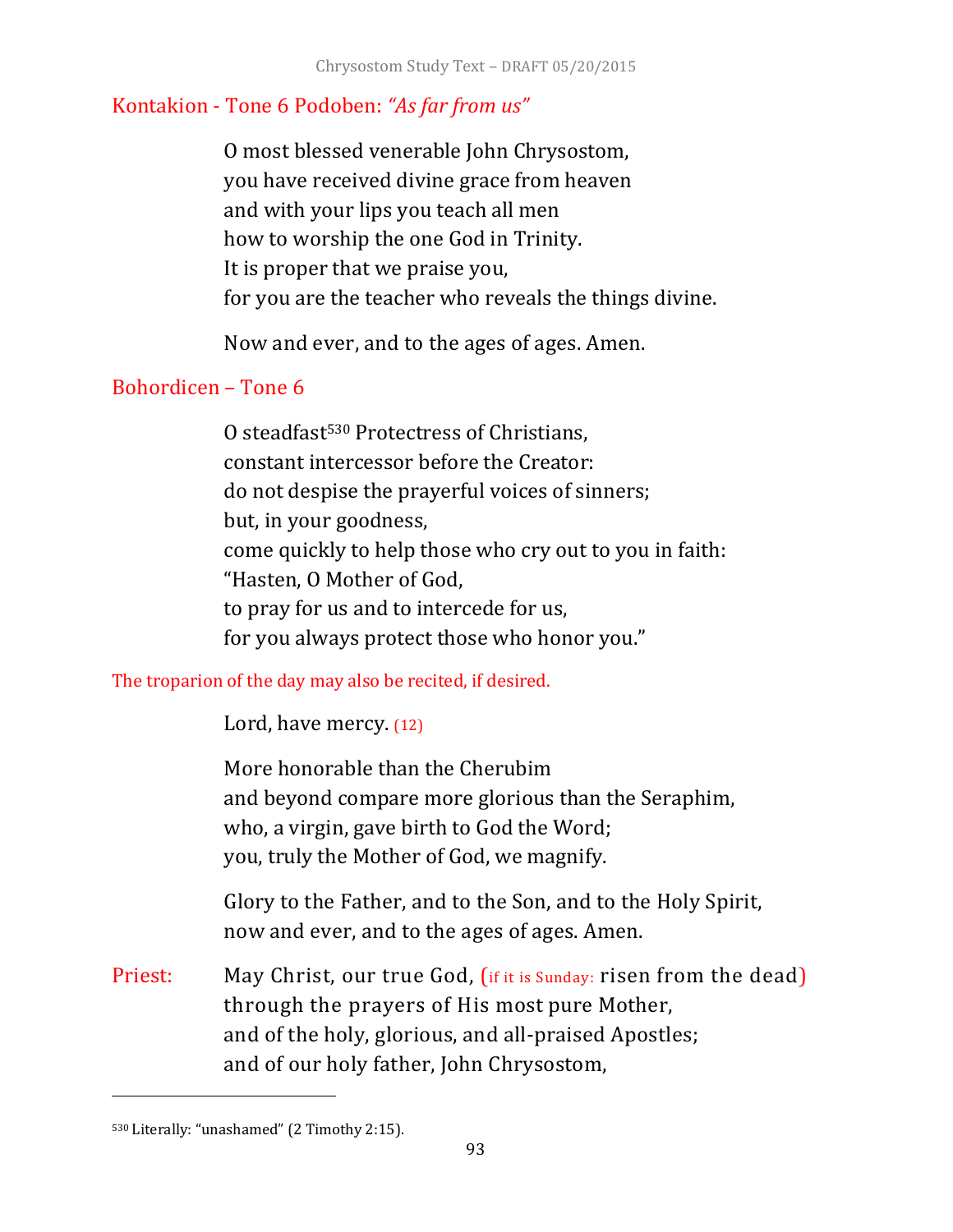Archbishop of Constantinople, of Saint (whose temple it is), of Saint(s) (whose day it is) and of all the Saints, have mercy on us and save us, for He is good and loves mankind.  $531$ 

Deacon: Amen.

After the deacon consumes the Holy Gifts so that not even the smallest particles of the broken bread remain or fall, and after pouring water and wine into the holy chalice and having wiped it dry, he places the holy vessels together in the customary place, saying: "Now you may dismiss Your servant, O Master," and the other prayers as prescribed above for the priest. He washes his hands in the usual place and removes his vestments. Then both the priest and deacon bow together and say the dismissal. Giving thanks to God for all things, they leave the Altar.

# THE END OF THE DIVINE LITURGY OF OUR HOLY FATHER JOHN CHRYSOSTOM

531 Titus 3:4.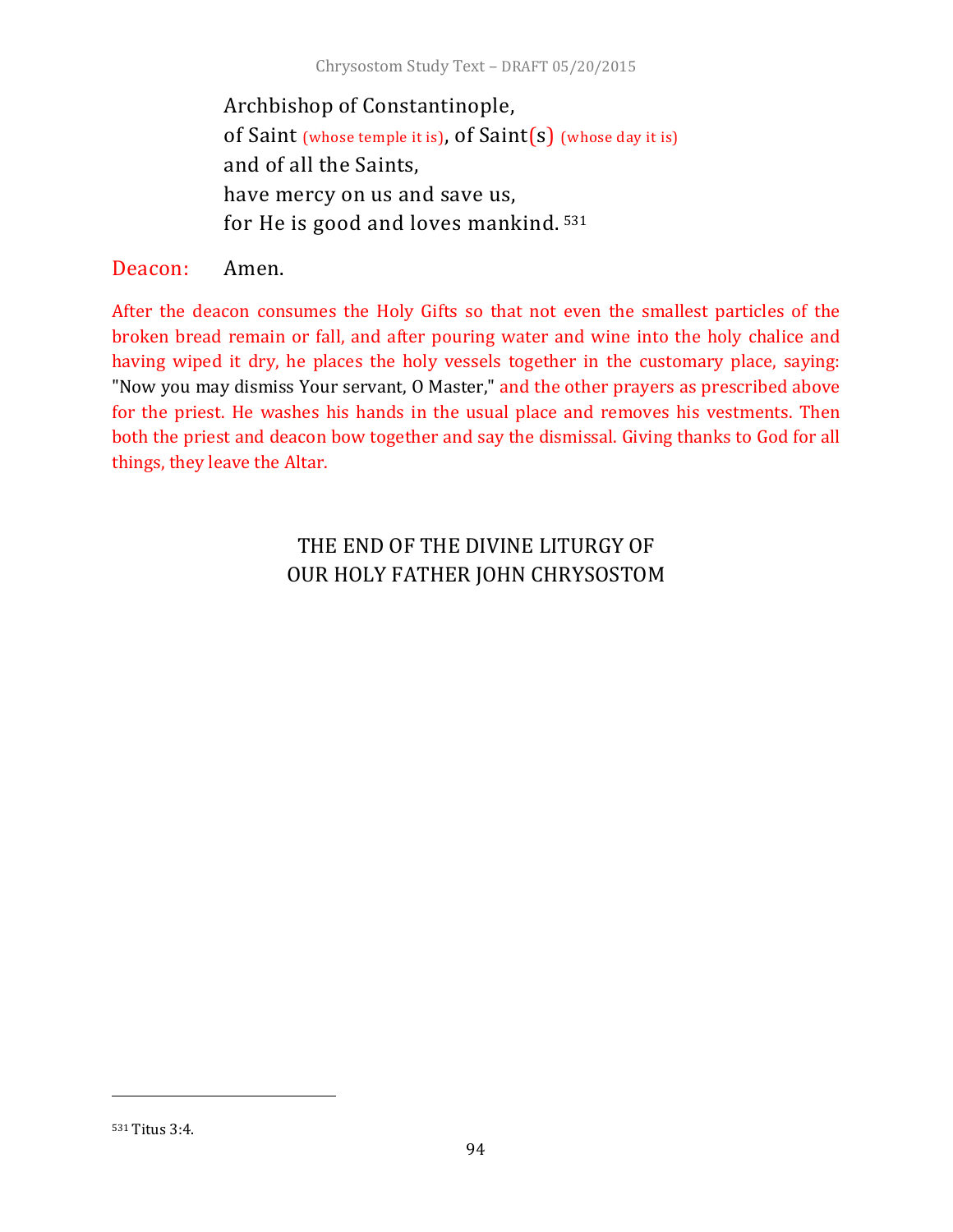# **DISMISSALS AT DIVINE LITURGY**

### FIXED OR IMMOVABLE FEASTS

NOTE: (a) The words "gloriously" and "today" are said only on the day of the feast and omitted on the post-festive and final day of the celebration; (b) The festive dismissals are used only on the day of the feast and on the final day. During the octave days the regular dismissals are used. However, on Wednesday and Friday the phrase mentioning the Cross is omitted.  $(c)$  If one of the post-festive days or the final day is a Sunday then the regular Sunday dismissal is used. (d) In temples dedicated to the Savior or to an event in His life, e.g. Nativity, Theophany, Ascension, the holyday dismissal is not used except on the particular feast and its post-festive period. (e) On day of saints commemorated with vigil, and saints of "polielej" rank, the phrase: "whose *memory* we solemnly celebrate today..." is added to the dismissal.

### NATIVITY OF THE MOTHER OF GOD (September 8)

(See Feasts of the Mother of God)

#### EXALTATION OF THE HOLY CROSS (September 14)

May Christ our true God, through the prayers of His most holy Mother, through the power of the precious and life-giving Cross, the exaltation of which we gloriously celebrate today; of the holy, glorious, and all-praised Apostles; of our holy father John Chrysostom, Archbishop of Constantinople; and of all the Saints, have mercy on us and save us, for He is good and loves mankind. 

```
PROTECTION OF THE MOTHER OF GOD (October 1)
```
(See Feasts of the Mother of God)

#### FEAST OF THE ARCHANGEL MICHAEL AND ALL ANGELS (November 8)

May Christ our true God, through the prayers of His most holy Mother, of the honorable bodiless Powers of heaven whose feast we gloriously celebrate today; of the holy, glorious, and all-praised Apostles; of our holy father John Chrysostom, Archbishop of Constantinople; and of all the Saints, have mercy on us and save us, for He is good and loves mankind.

```
PRESENTATION OF THE MOTHER OF GOD (November 21)
```
(See Feasts of the Mother of God)

```
CONCEPTION OF MARY, THE MOTHER OF GOD BY ST. ANNE (December 9)
```
(See Feasts of the Mother of God)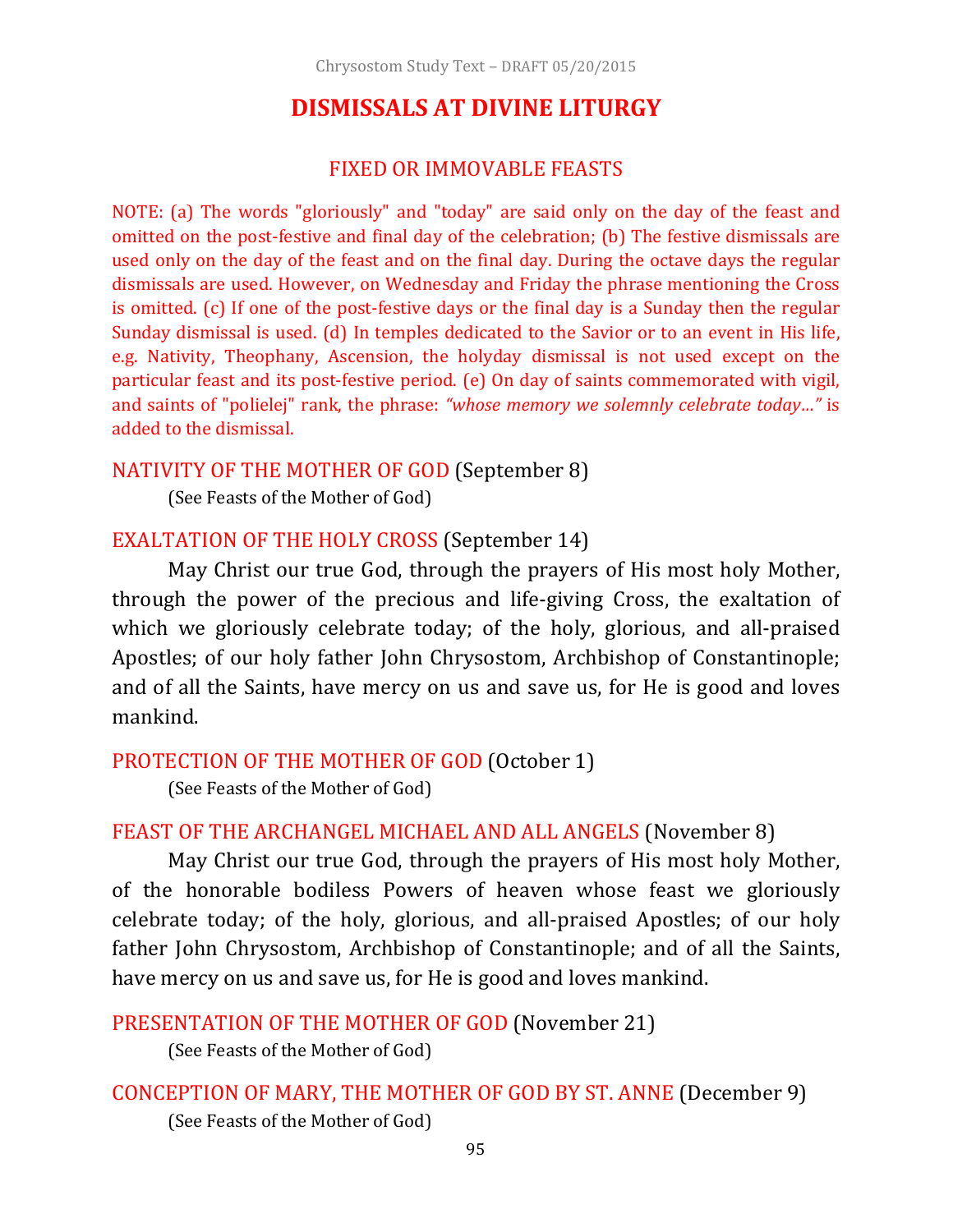# NATIVITY OF OUR LORD JESUS CHRIST (December 25)

May Christ our true God, Who, for our salvation, was born in a cave in Bethlehem of Judea and lay in a manger, through the prayers of His most Holy Mother; of the holy, glorious, and all-praised Apostles; of our holy father John Chrysostom, Archbishop of Constantinople; *(or: our holy father Basil the Great, Archbishop of Caesarea, in Cappadocia),* and of all the Saints, have mercy on us and save us, for He is good and loves mankind.

# FEAST OF THE CIRCUMCISION (January 1)

May Christ our true God, Who, for our salvation, submitted to circumcision on the eighth day according to the Law, through the prayers of His most holy Mother; of the holy, glorious, and all-praised Apostles; of our holy father Basil the Great, Archbishop of Caesarea in Cappodocia; and of all the Saints, have mercy on us and save us, for He is good and loves mankind.

# THEOPHANY-EPIPHANY (January 6)

May Christ our true God, Who, for our salvation, deigned to be baptized in the Jordan by John through the prayers of His most holy Mother; of the holy, glorious, and all-praised Apostles; of our holy father John Chrysostom, Archbishop of Constantinople; *(or: our holy father Basil the Great, Archbishop of Caesarea in Cappadocia),* and of all the Saints, have mercy on us and save us, for He is good and loves mankind.

# MEETING OF OUR LORD WITH SIMEON AND ANNA (February 2)

May Christ our true God, Who, for our salvation, deigned to be held in the embrace of the righteous Simeon, through the prayers of His most holy Mother; of the holy, glorious, and all-praised Apostles; of our holy father John Chrysostom, Archbishop of Constantinople; and of all the Saints, have mercy on us and save us, for He is good and loves mankind.

# **ANNUNCIATION** (March 25)

(See Feasts of the Mother of God)

# NATIVITY OF ST. JOHN THE BAPTIST (June 24)

May Christ our true God, through the prayers of His most holy Mother, of the honorable, glorious Prophet, the Forerunner and Baptizer of the Lord, John, whose nativity we gloriously celebrate today; of the holy, glorious, and all-praised Apostles; of our holy father John Chrysostom, Archbishop of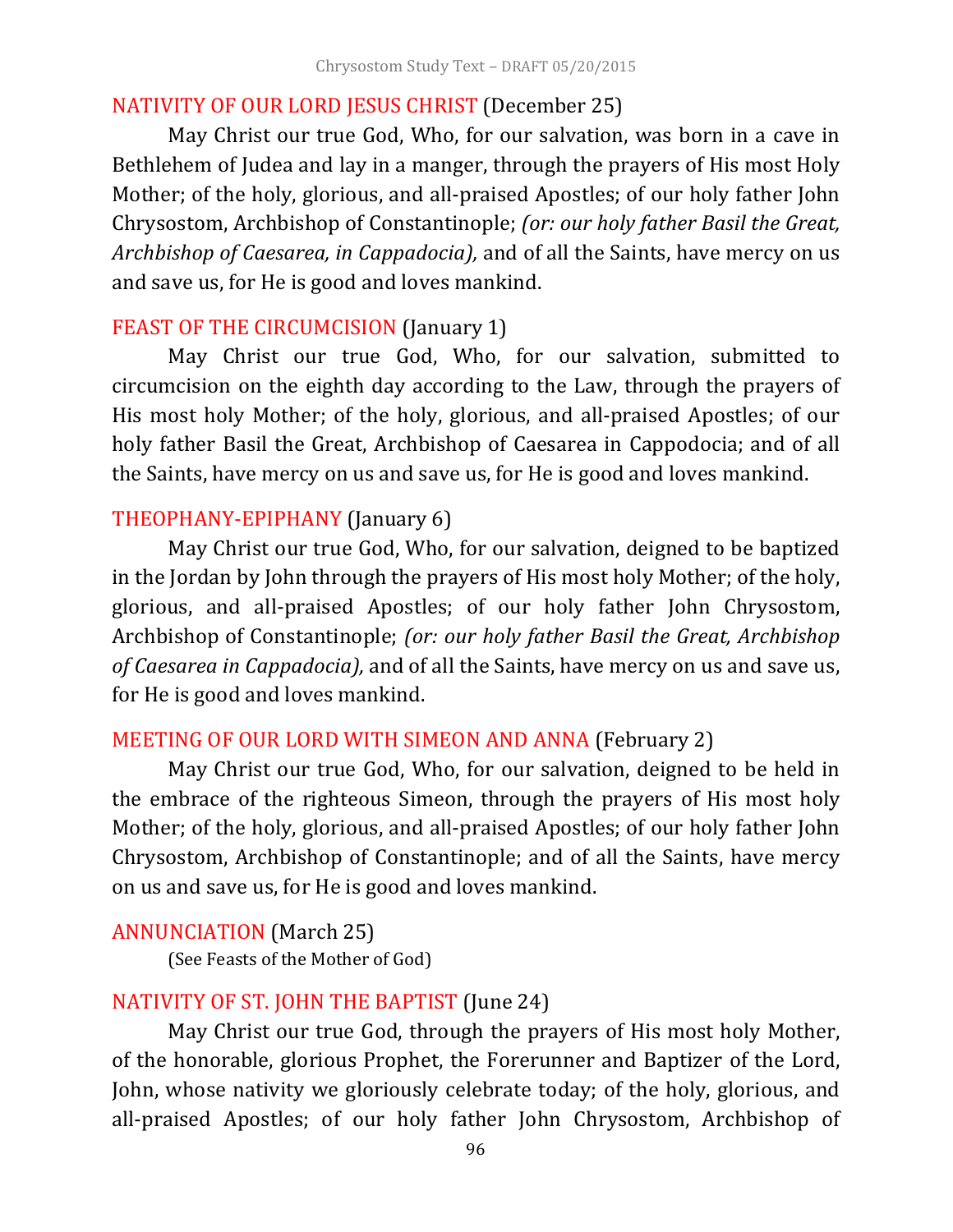Constantinople; and of all the Saints, have mercy on us and save us, for He is good and loves mankind.

#### SAINTS PETER AND PAUL (June 29)

May Christ our true God, through the prayers of His most holy Mother, of the holy, glorious and all-praised Apostles, Peter and Paul, whose feast we gloriously celebrate today, and of all the Apostles; of our holy father John Chrysostom, Archbishop of Constantinople; and of all the Saints, have mercy on us and save us, for He is good and loves mankind.

## PROPHET ELIAS (July 20)

May Christ our true God, through the prayers of His most holy Mother, of the holy, glorious and all-praised prophet Elias, the Thesbite, whose fiery ascent to the heavens we gloriously celebrate today; of the holy, glorious, and all-praised Apostles; of our holy father John Chrysostom, Archbishop of Constantinople; and of all the Saints, have mercy on us and save us, for He is good and loves mankind.

## TRANSFIGURATION (August 6)

May Christ our true God, Who was transfigured in glory in the presence of His holy disciples and Apostles on Mount Tabor, through the prayers of His most holy Mother; of the holy, glorious, and all-praised Apostles; of our holy father John Chrysostom; Archbishop of Constantinople, and of all the Saints, have mercy on us and save us, for He is good and loves mankind.

#### DORMITION OF THE MOTHER OF GOD (August 15)

(See Feasts of the Mother of God)

#### FEASTS OF THE MOTHER OF GOD

May Christ our true God, through the prayers of His most holy Mother whose: 

| Nativity (September 8) | Conception (December 9) |
|------------------------|-------------------------|
|------------------------|-------------------------|

Protection (October 1) Annunciation (March 25)

Presentation (November 21) Dormition (August 15)

we gloriously celebrate today; of the holy, glorious, and all-praised Apostles; of our holy father John Chrysostom, Archbishop of Constantinople; and of all the Saints, have mercy on us and save us, for He is good and loves mankind.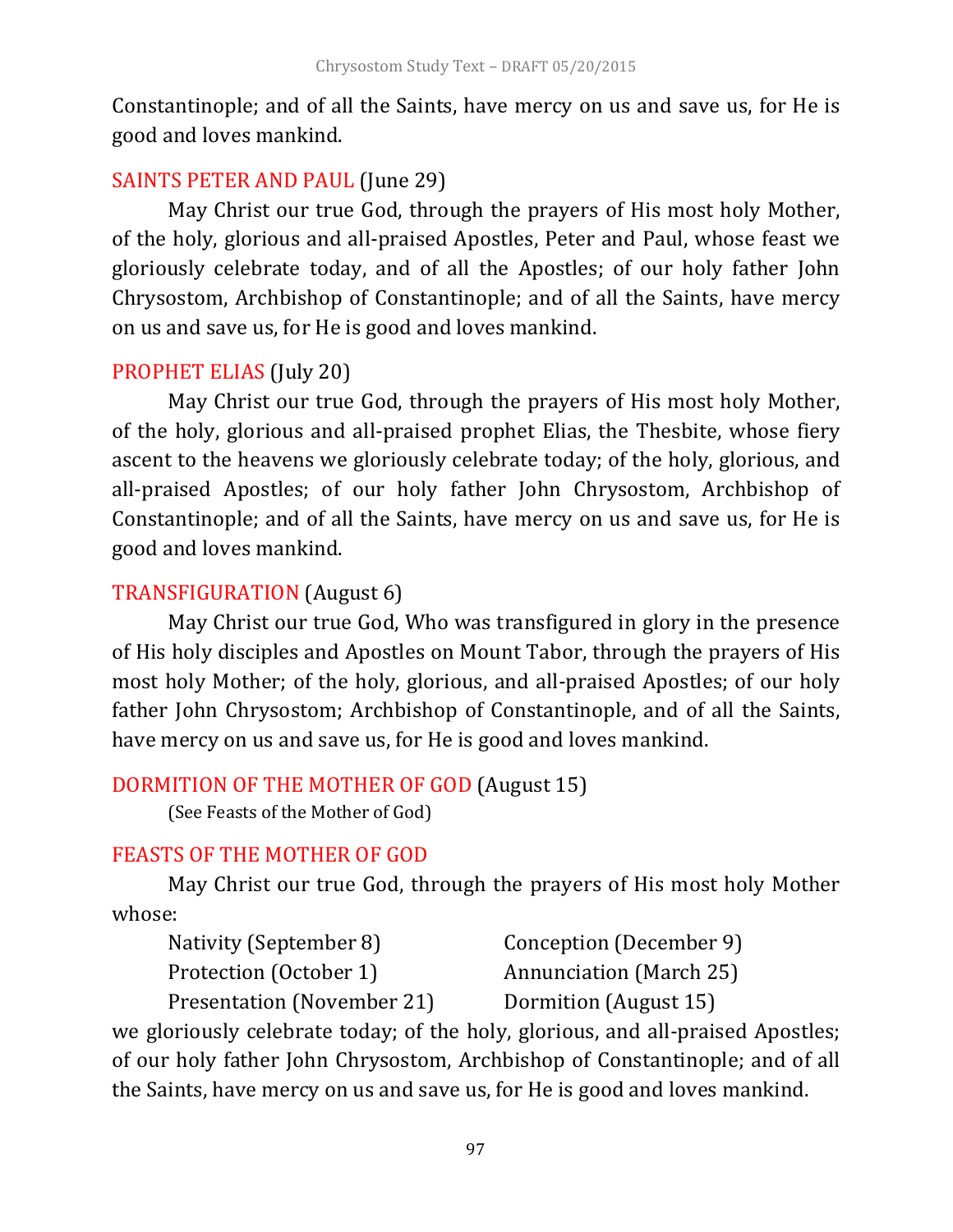### DISMISSALS AT DIVINE LITURGY **MOVABLE FEASTS**

LAZARUS SATURDAY—May Christ our true God, Who, for our salvation, came to Bethany to raise the righteous Lazarus, through the prayers of His most holy Mother; of the holy, glorious, and all-praised Apostles; of our holy father John Chrysostom, Archbishop of Constantinople; and of all the Saints, have mercy on us and save us, for He is good and loves mankind.

PALM SUNDAY —May Christ our true God, Who, for our salvation, deigned to enter Jerusalem seated on the colt of a donkey and accepted the praise of the Hebrew children, through the prayers of His most holy Mother; of the holy, glorious, and all-praised Apostles; of our holy father John Chrysostom, Archbishop of Constantinople; and of all the Saints, have mercy on us and save us, for He is good and loves mankind.

RESURRECTION AND BRIGHT WEEK—May Christ our true God, risen from the dead, trampling down Death by death and to those in the tombs bestowing life, through the prayers of His most holy Mother; of the holy, glorious, and allpraised Apostles; and of our holy Father John Chrysostom; Archbishop of Constantinople; and of all the Saints, have mercy on us and save us, for He is good and loves mankind.

SUNDAY OF THOMAS —May Christ our true God, Who, for our salvation, came to His disciples, even though the doors were locked, and confirmed Thomas in his faith, through the prayers of His most pure Mother; of the holy, glorious, and all-praised Apostles; our holy father John Chrysostom, Archbishop of Constantinople; and of all the Saints, have mercy on us and save us, for He is good and loves mankind.

ASCENSION DAY—May Christ our true God, Who, for our salvation, ascended from us to heaven and is seated at the right hand of God and Father, through the prayers of His most holy Mother; of the holy, glorious, and all-praised Apostles; of our holy father, John Chrysostom; Archbishop of Constantinople; and of all the Saints, have mercy on us and save us, for He is good and loves mankind.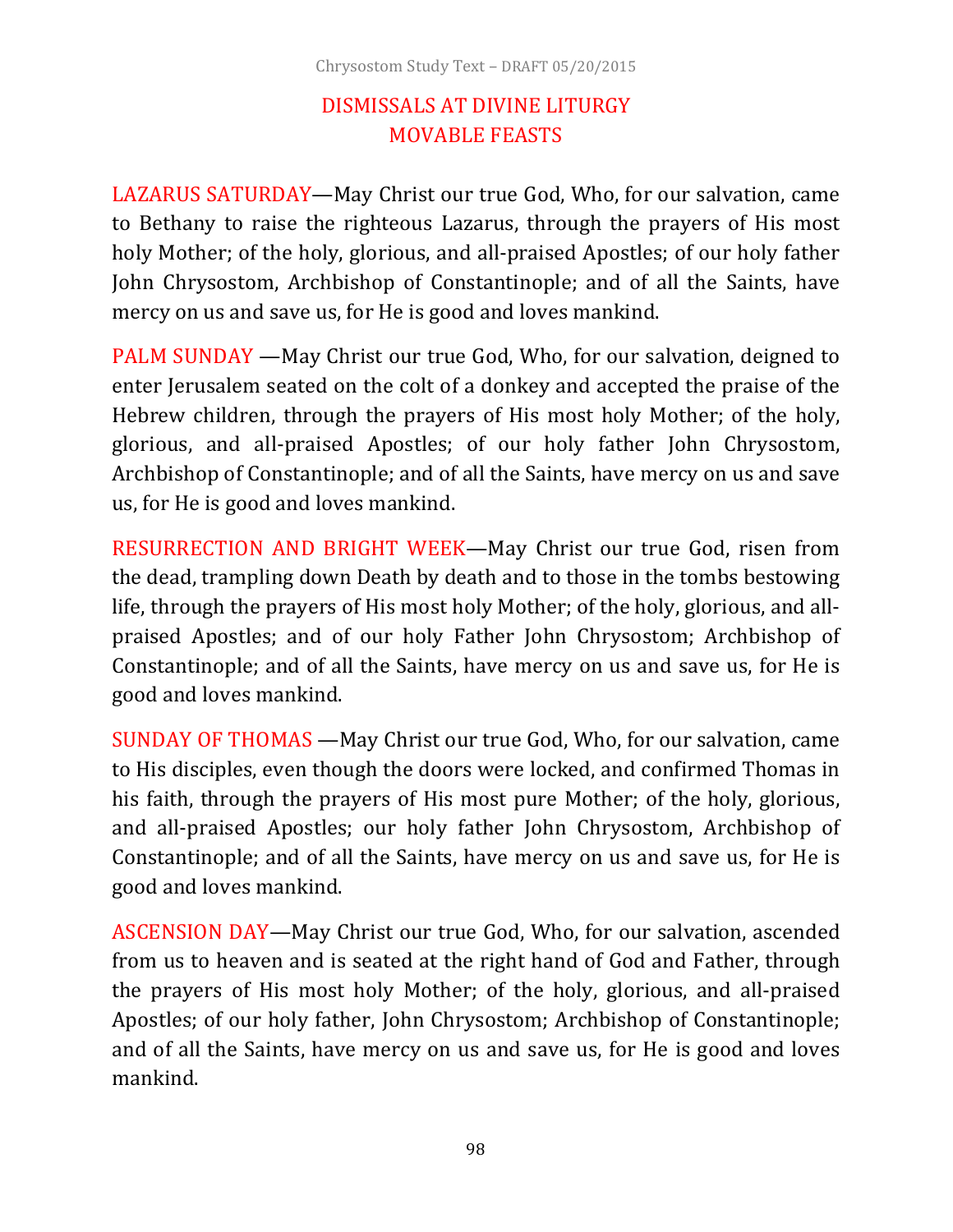FEAST OF PENTECOST—May Christ our true God, Who, for our salvation, sent the all-holy Spirit from heaven in the appearance of tongues of fire upon His holy disciples and Apostles, through the prayers of His most holy Mother; of the holy, glorious, and all-praised Apostles; of our holy father John Chrysostom, Archbishop of Constantinople; and of all the Saints, have mercy on us and save us, for He is good and loves mankind.

### DISMISSALS AT DIVINE LITURGY DURING THE WEEK

SUNDAY—May Christ our true God, risen from the dead, through the prayers of His most holy Mother; of the holy, glorious, and all-praised Apostles; of our holy father John Chrysostom, Archbishop of Constantinople; of Saint(s) (*NN*), the patron(s) of this temple; and of all the Saints, have mercy on us and save us, for He is good and loves mankind.

MONDAY—May Christ our true God, through the prayers of His most holy Mother, of the honorable bodiless Powers of heaven; of the holy, glorious and all-praised Apostles; of holy father John Chrysostom, Archbishop of Constantinople; of Saint(s)  $(NN)$ , the patron(s) of this temple; and of all the Saints, have mercy on us and save us, for He is good and loves mankind.

TUESDAY—May Christ our true God, through the prayers of His most holy Mother, of the honorable and glorious Prophet, Forerunner, and Baptist John; of the holy, glorious and all-praised Apostles; of our holy father John Chrysostom, Archbishop of Constantinople; of Saint(s) (*NN*), the patron(s) of this temple and of all the Saints, have mercy on us and save us, for He is good and loves mankind.

WEDNESDAY AND FRIDAY—May Christ our true God, through the prayers of His most holy Mother, by the power of the precious and life-giving Cross; through the prayers of the holy, glorious and all-praised Apostles; of our holy father John Chrysostom, Archbishop of Constantinople; of Saint(s) (*NN*), the patron(s) of this temple and of all the Saints, have mercy on us and save us, for He is good and loves mankind.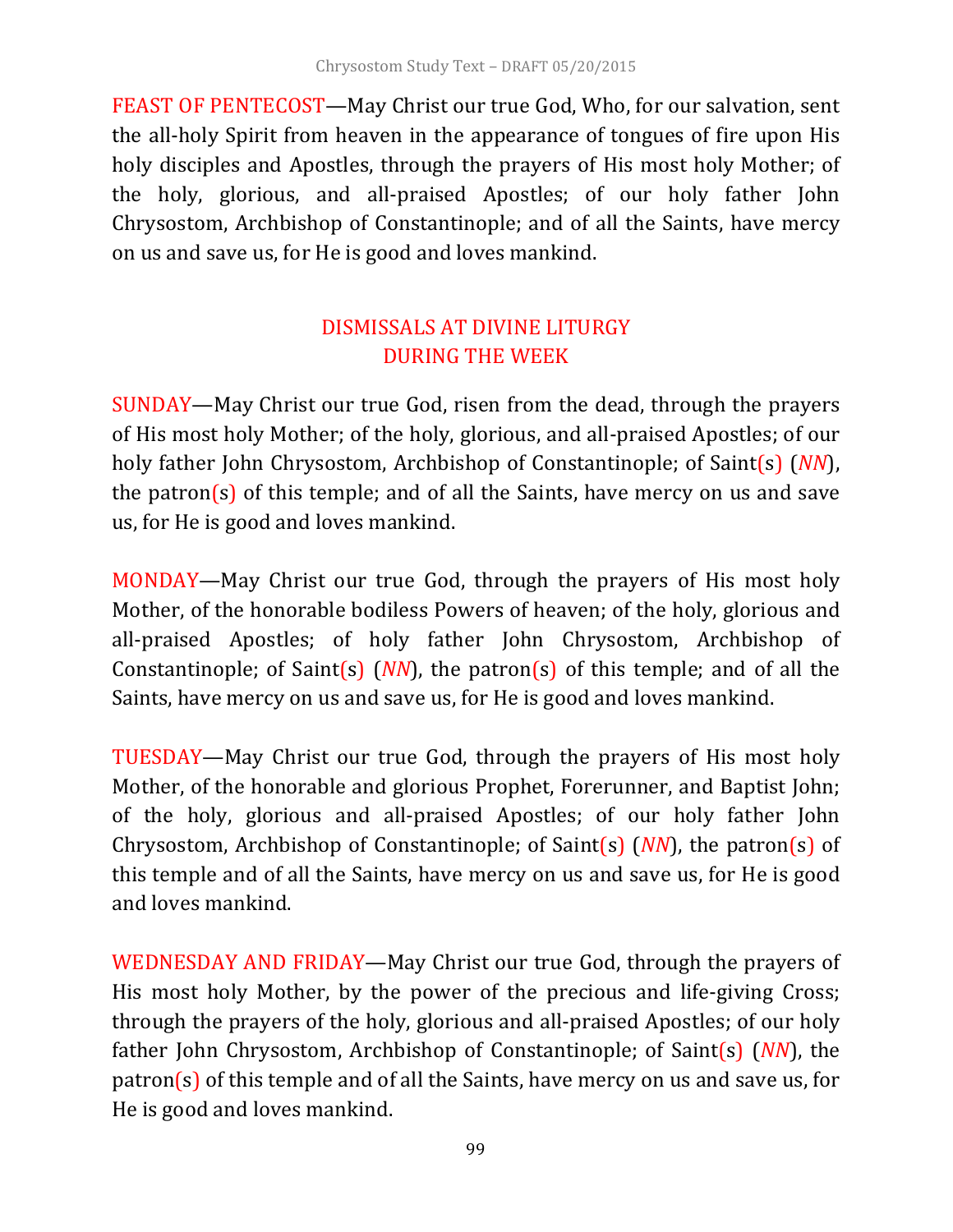THURSDAY—May Christ our true God, through the prayers of His most holy Mother; of the holy, glorious and all-praised Apostles; of our holy father John Chrysostom, Archbishop of Constantinople; of Saint(s) (*NN*), the patron(s) of this temple and through the prayers of all the Saints, have mercy on us and save us, for He is good and loves mankind.

SATURDAY—May Christ our true God, through the prayers of His most holy Mother; through the power of the precious and life-giving Cross, through the intercession of the honorable Powers of heaven; through the prayers of the honorable and glorious Prophet, Forerunner, and Baptist John, of the holy, glorious and all-praised Apostles; of our holy father Nicholas, Archbishop and wonder-worker of Myra; of the holy, glorious and victorious martyrs and of our venerable and God-bearing fathers, of our holy father John Chrysostom, Archbishop of Constantinople; of the holy and righteous fore-bearers of God, Joachim and Anna, of Saint *(NN)*, the patron(s) of the temple, of Saint(s) *(NN)*, whose day it is and through the prayers of all the Saints, have mercy on us and save us, for He is good and loves mankind.

REQUIEM LITURGY—May Christ our true God, who rules over the living and the dead, place the soul(s) of His servant(s) who has  $(have)$  fallen asleep in the abode of the Saints, grant him (*her-them*) rest in the bosom of Abraham, and number him (*her-them*) among the righteous, through the prayers of His most pure Mother; of the holy, glorious and all-praised Apostles; of our holy father John Chrysostom, Archbishop of Constantinople; of our venerable and Godfearing Fathers; [of Saint (*NN*), the patron(s) of the temple, of Saint(s) (NN), whose day it is] and of all the Saints, may He have mercy on us and save us, for He is good and loves mankind.

In blessed repose, grant, O Lord, eternal rest to Your servant(s), *N. (and N.)*, and may his *(her-their)* memory be eternal.

People: Eternal memory. Eternal memory. Blessed repose, Eternal memory.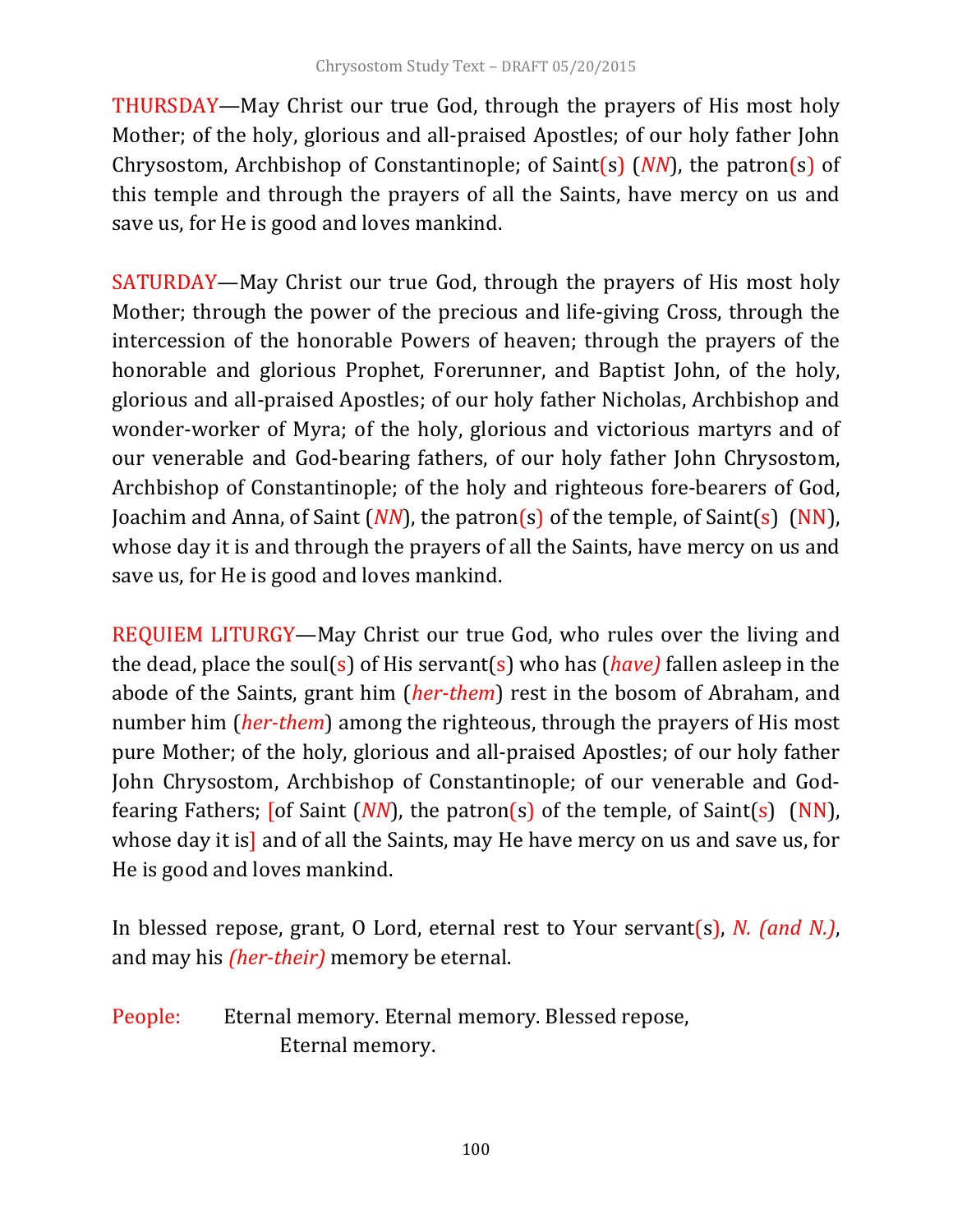# **The Order of the Divine Liturgy**

The rubrics given in the Ruthenian *Liturgicon* (*Služebnik, Rome, 1942*) provide the Order of the Divine Liturgy. The directives given in the *Ordo Celebrationis Vesperarum, Matutini et Divinae Liturgiae Iuxta Recensionem Ruthenorum (Rome, 1944)* add greatly to this. It was determined that for a study text of the Ruthenian Divine Liturgy it would be useful to integrate the rubrics provided by the *Služebnik* with those provided by the *Ordo*. Further, since the typical celebration of the Divine Liturgy would hopefully include the ministry of one deacon, and the celebration of the Divine Liturgy with two deacons or without the ministry of a deacon would be less common, it was decided to provide those rubrics from the *Ordo (sections* §147-174) in an appendix. This also serves to keep the text of the Divine Liturgy less cluttered.

#### With the Ministry of Two Deacons

147. Two deacons assist the celebrating priest or concelebrating priests only on more solemn feast days.

148. When the time approaches, the priest enters the temple together with the two deacons. They stand before the Holy Doors facing East and all make three small bows simultaneously. Then they do everything as in the Liturgy with the ministry of one deacon, however, both deacons respond to the priest. After the prayer: **O Lord, send forth Your hand...** the priest and the deacons bow toward the right and left choirs, and they enter the Altar thus: the priest and first deacon through the southern door, and the second deacon through the northern door, saying: **I will come into Your house....** After entering the Altar, they make three small bows before the Holy Table; the priest kisses the holy Gospel Book, and the deacons kiss the Holy Table; then, if it is customary, all of them kiss the hand Cross which lies on the Holy Table. After vesting, the deacons wash their hands and prepare everything for the Prothesis. The first deacon alone says: **Master, bless,** and the other phrases; the Proskomede is done as usual.

149. Following the Dismissal of the Proskomede, the deacons cense the Prothesis with three strokes. Then, together with the priest, they come before the Holy Table saying **privately:** Bodily in the tomb... and the other phrases. Both cense the Holy Table together from the front; then the first deacon the right side, the second deacon the left, and again, both together from the East; then the apsidal icon and the other icons in the Altar; the first deacon the Cross and the second deacon the icon of the Mother of God, if these are found behind the Holy Table. Then they leave the Altar, the first deacon through the southern door, and the second deacon through the northern door. They come before the Holy Doors and cense the images on the iconostasis, the first deacon beginning from the icon of the Savior, and the second deacon from the icon of the Mother of God. Then the first deacon censes the right choir, and the second deacon the left choir. They cense the people from the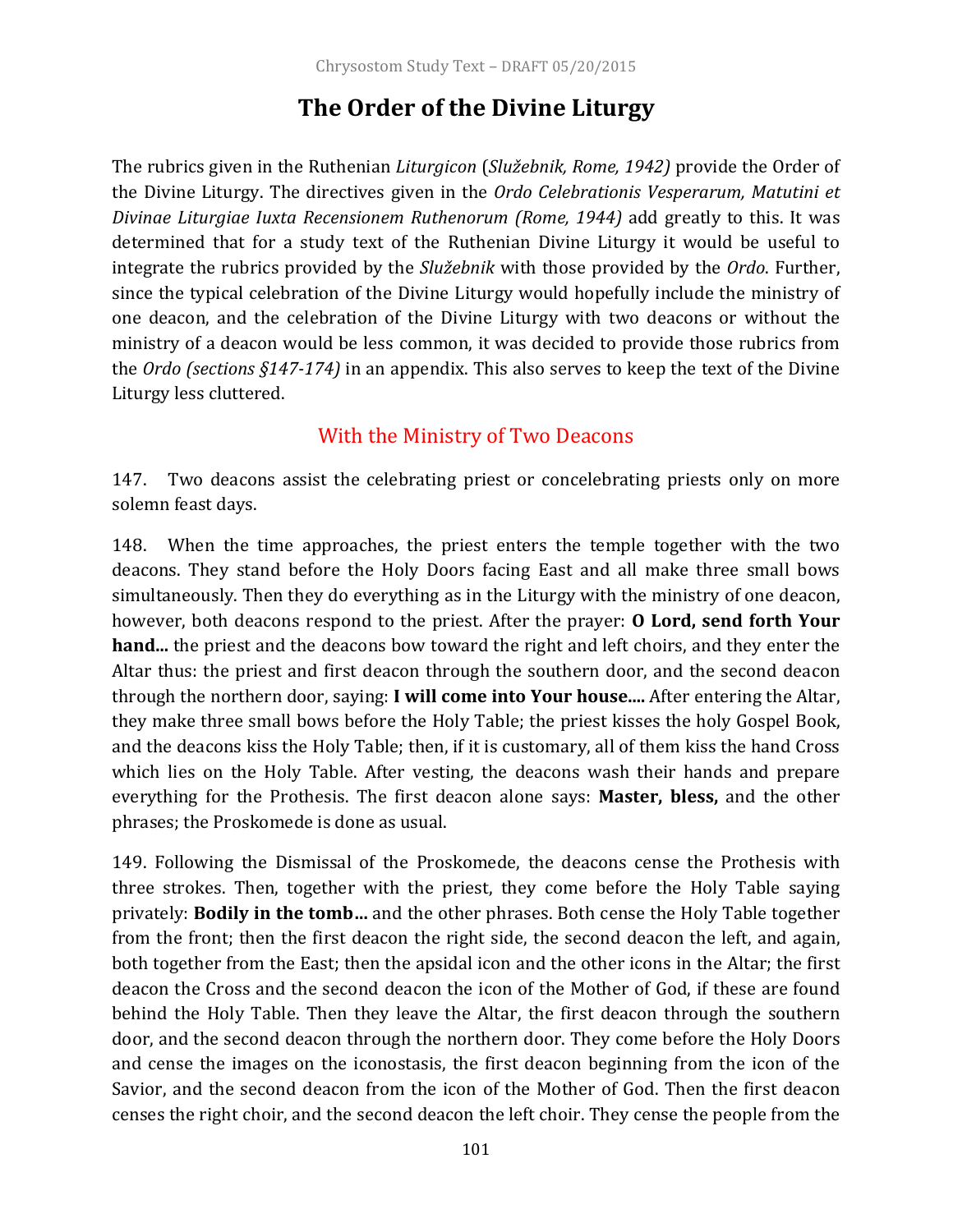soleas, one from the right and the other from the left; or, if it is customary, by proceeding down the aisle of the temple to the narthex. Then they enter the Altar, the first deacon through the southern door, the second deacon through the northern. Again, they cense the Holy Table (in strokes of three), but only from the front, and then the priest.

150. Then, having returned the censers to the servers, both deacons approach the priest and do everything as it is done in the Liturgy with the ministry of one deacon. The first deacon departs through the southern door, and the second through the northern door: taking their places before the Holy Doors, they make three small bows, saying privately with each bow: **O Lord, you will open my lips....** Following this, the first deacon begins to sing: **Master, bless.**

151. The first deacon says the Great Synapte. When the first antiphon or typica are sung by the cantors, he makes a small bow, departs from his place and, holding the orarion with three fingers of his right hand, stands before the icon of Christ as usual.

Upon completion of the antiphon, the second deacon goes forth and standing in the usual place, says: **Again and again....** When the second antiphon or typica are sung by the cantors, he repeats the actions prescribed for the first deacon during the first antiphon and stands before the icon of the Mother of God.

Following the second antiphon, the singers continue: **Glory... now and ever...** O only**begotten Son....** The priest says nothing privately; and neither he nor the deacons make a bow at: **and became incarnate….** 

Then the first deacon returns to his usual place and says: Again and again... After the synapte is completed, both return to the Altar: the first through the southern door, the second through the northern, and they stand to the priest's right and left, respectively.

152. When the cantors, singing the third antiphon or the Beatitudes, come to: **Glory...** or the last verse of the Beatitudes, the priest and the deacons make three small bows. Then the priest gives the holy Gospel Book to the first deacon and freely unfolds his phelonion; the priest and the first deacon go around the Holy Table starting from the right side, while the second deacon takes the censer. Preceded by the candlebearers, all leave through the northern door: first the second deacon censing, then the first deacon carrying the Gospel, and finally the priest. When they come to the Holy Doors, the candlebearers stand facing one another, one near the icon of the Mother of God and the other near the icon of our Savior. The first deacon stands on the right, the second on the left. The priest stands in the center and behind them.

The first deacon says: Let us pray to the Lord, and the priest quietly recites the Prayer of the Entrance. After the prayer is completed, the first deacon holds the orarion with his right hand extending it toward the East, and says to the priest: **Master, bless the holy entrance.** The priest blesses, after which the first deacon proffers the holy Gospel Book to him for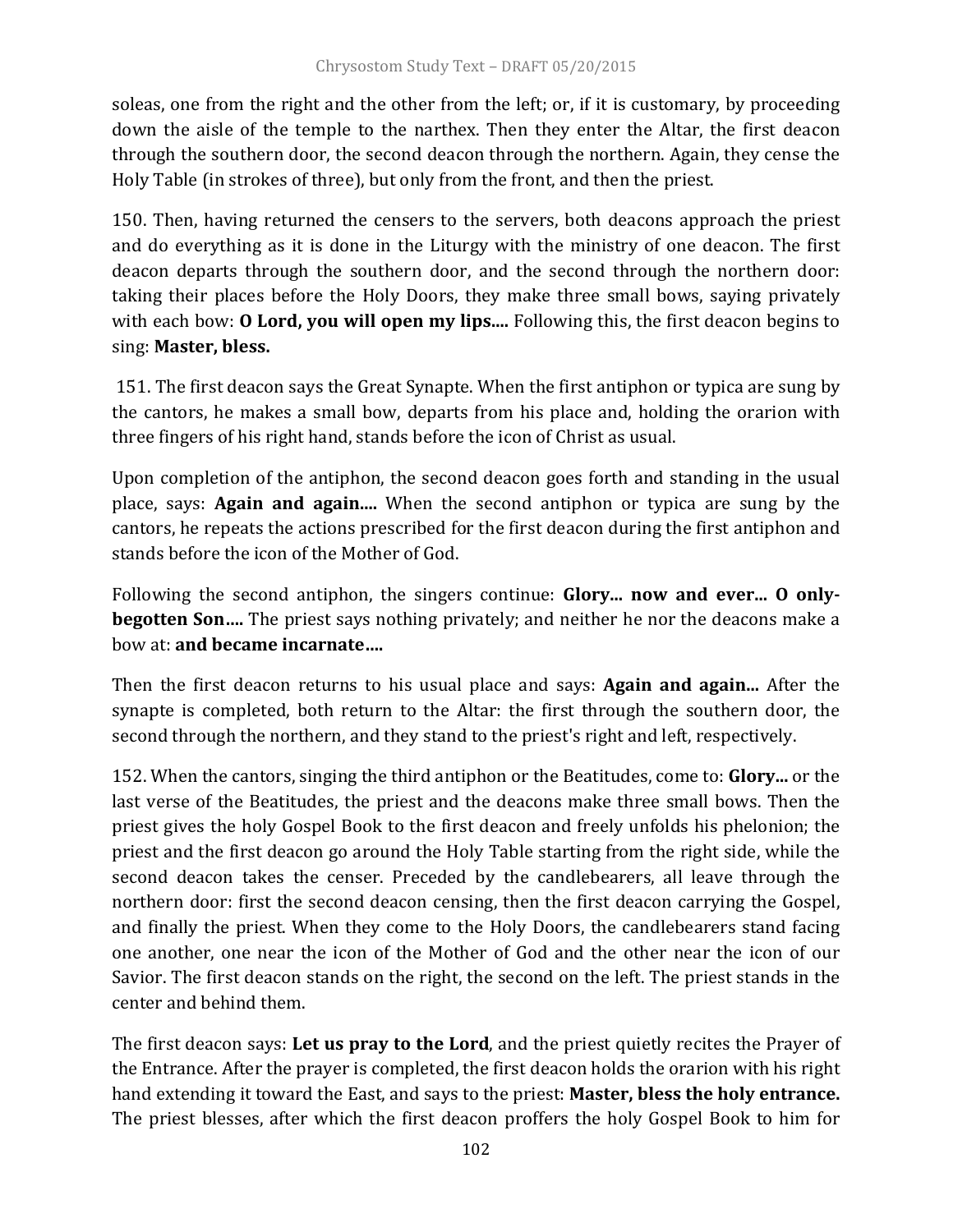kissing. After the last verse of the antiphon or the Beatitudes is sung, the second deacon proceeds to the center: the first deacon stands behind him and says: Wisdom! Stand Aright! Then all enter the Altar. The second deacon returns the censer. The first deacon places the holy Gospel Book upon the Holy Table.

153. When the singers come to the last troparion, the first deacon says: Master, bless **the time** for **the thrice-holy hymn.** The priest: **For You** are **holy....** The first deacon says: **And to the ages of ages.** While the Trisagion is sung, the priest and the deacons also recite it. Then, proceeding to the apsidal throne with the deacons, the priest says: Blessed is he who comes ... The first deacon: **Master, bless the chair on high.**

154. After the Trisagion hymn is completed, the deacons come near the Holy Doors; the **first deacon says: Let us be attentive!** The priest: **Peace be with all!** The second deacon: **Wisdom! Be attentive!** After the Prokeimenon, the first deacon: **Wisdom!** The lector sings the title of the Epistle, after which the second deacon says: Let us be attentive!

Shortly before the end of the Epistle reading, the deacons return before the Holy Table with the priest.

Following the reading of the Epistle, the priest says: **Peace be with you.** The first deacon: **Wisdom! Be attentive!**

155. While the Alleluia is sung, the deacons take the censers, place incense into them, and approach the priest saying: Master, bless the incense. Having received the blessing, they both cense the Holy Table together; at first from the front, then the first deacon the right side, the second deacon the left, and again both together from the East; then the apsidal icon and the other icons in the Altar. Then the second deacon censes the Prothesis, and both cense the rest, as is the custom.

Then the deacons return the censers to the usual place and approach the priest; in a raised **voice the first deacon says: Master, bless the proclaimer of the Gospel ...** The priest: May **God, through the prayers** ... and gives him the holy Gospel Book. The first deacon passes through the Holy Doors and stands at the appointed place, either on the ambo or a little before the Holy Doors; there he places the holy Gospel Book, which he will read facing the people, upon the analogion. From the Altar, the second deacon exclaims: **Wisdom!** Let us **stand aright and listen to the holy Gospel.** The priest: **Peace be with all.** The first deacon: **A reading from the holy Gospel according to N.** The second deacon: **Let us be attentive!** After the Gospel is read, the priest says to the first deacon: **Peace be with you who** have proclaimed the holy Gospel. After proceeding to the Holy Doors, the first deacon returns the holy Gospel Book to the priest. The Holy Doors are closed.

156. Then the deacons depart, each through his own door, and stand in their customary place; the first deacon begins: Let us all say ... Then the second deacon: Catechumens, **pray to the Lord.** First deacon: **All catechumens, depart!** Second deacon: **Catechumens,**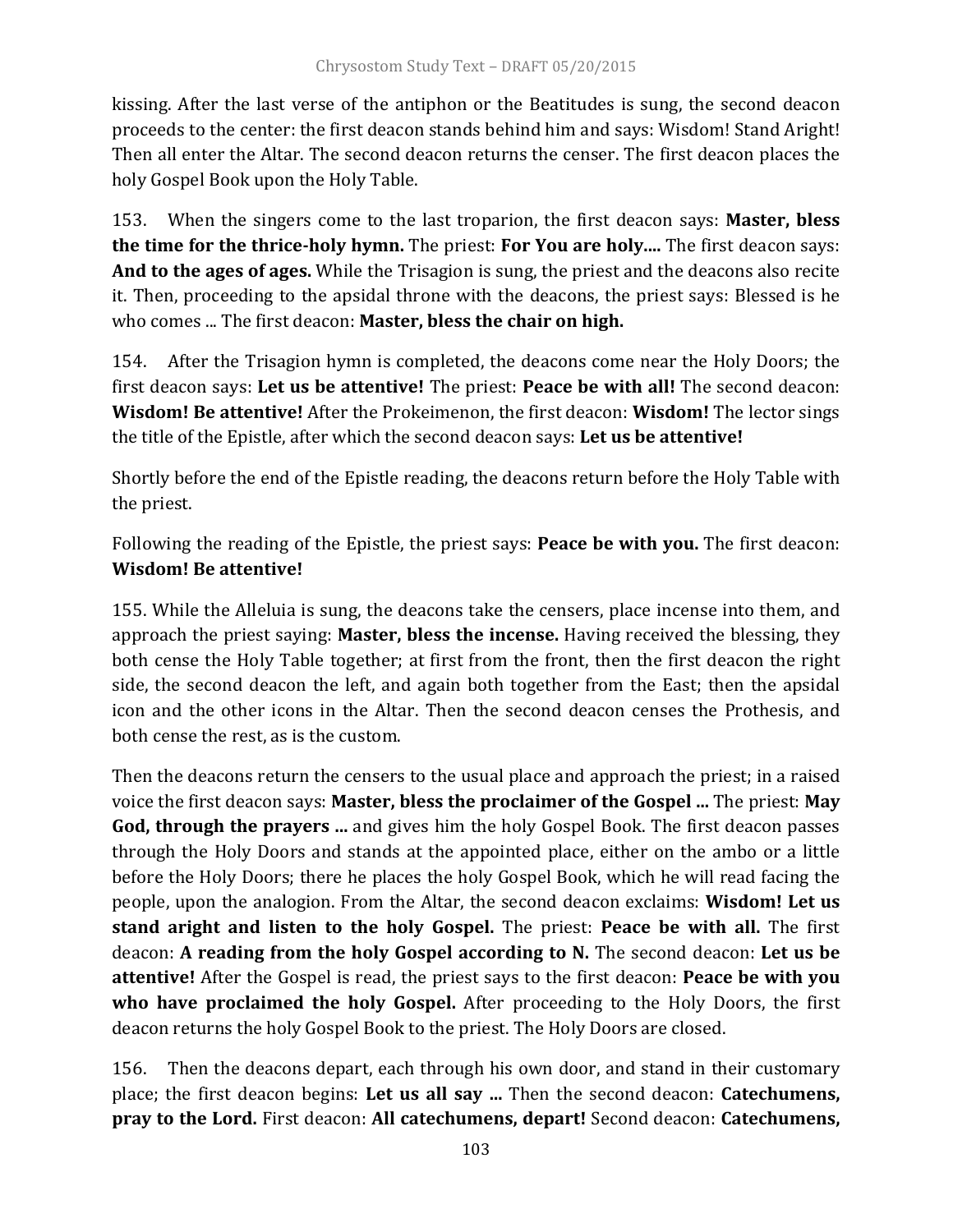**depart!** And again the first deacon: **All catechumens, depart! Let none of the catechumens** ... The singers: Lord, have mercy. The first deacon: Protect us, save us, **have mercy** ... Wisdom! The second deacon: Again and again, let us pray..., Help us, **save us, have mercy ... Wisdom!** Then both enter the Altar through their respective doors. The Holy Doors are opened.

157. While the Cherubic Hymn is sung, the deacons take the censers and place incense into them; after receiving the blessing, they begin to recite the 50th Psalm and cense the Holy Table, the Altar and the rest as stated above (see  $\S$  149).

Upon completion of the censing, the deacons take their respective places, one on each side of the priest; holding the censers on the ring finger of their left hands and elevating their hands on high with the priest, they say the Cherubic Hymn together three times and make a small bow after each recitation.

Then, where the custom exists, the priest kisses the Holy Table and the hand Cross as the deacons kiss the edge of the Holy Table; and with the deacons preceding, they go directly to the Prothesis table.

There the priest takes the censer from the first deacon and censes the Holy Gifts.

The first deacon says to the priest: **Lift up, master.** The priest takes the large veil and, giving it to the second deacon who holds the censer with the ring finger of his right hand, says: **Lift up your hands....**

Then, taking the discos, the priest places it on the head of the first deacon, who holds it to his forehead with both hands, while simultaneously holding the end of the orarion in his left hand. The priest himself takes the chalice. Preceded by the candlebearers, all depart through the northern door. The second deacon, who departs first, exclaims: May the Lord **God remember all you Orthodox Christians...** Following him, the first deacon repeats the same. Then the priest exclaims: May the Lord God remember in His kingdom....

The deacons enter the Altar and stand just inside the Holy Doors; they face one another: the second on the left and the first on the right. After saying: **... and all you** ... the priest enters the Altar and with the deacons proceeds to place the holy chalice on the Holy Table. Taking the holy discos from the first deacon, he places it on the Holy Table to the left of the chalice. He takes the large veil from the second deacon, censes it (by fumigation in the smoke from the censer), and covers the Holy Gifts.

Meanwhile the Holy Doors are closed, and then the usual dialogue between the priest and both deacons follows. The deacons show reverence to the priest and depart, each through his own door; they stand in their usual place and the first deacon says: Let us complete **our prayer….**

**158.** The second deacon: Let us love one another.... From where they stand, the deacons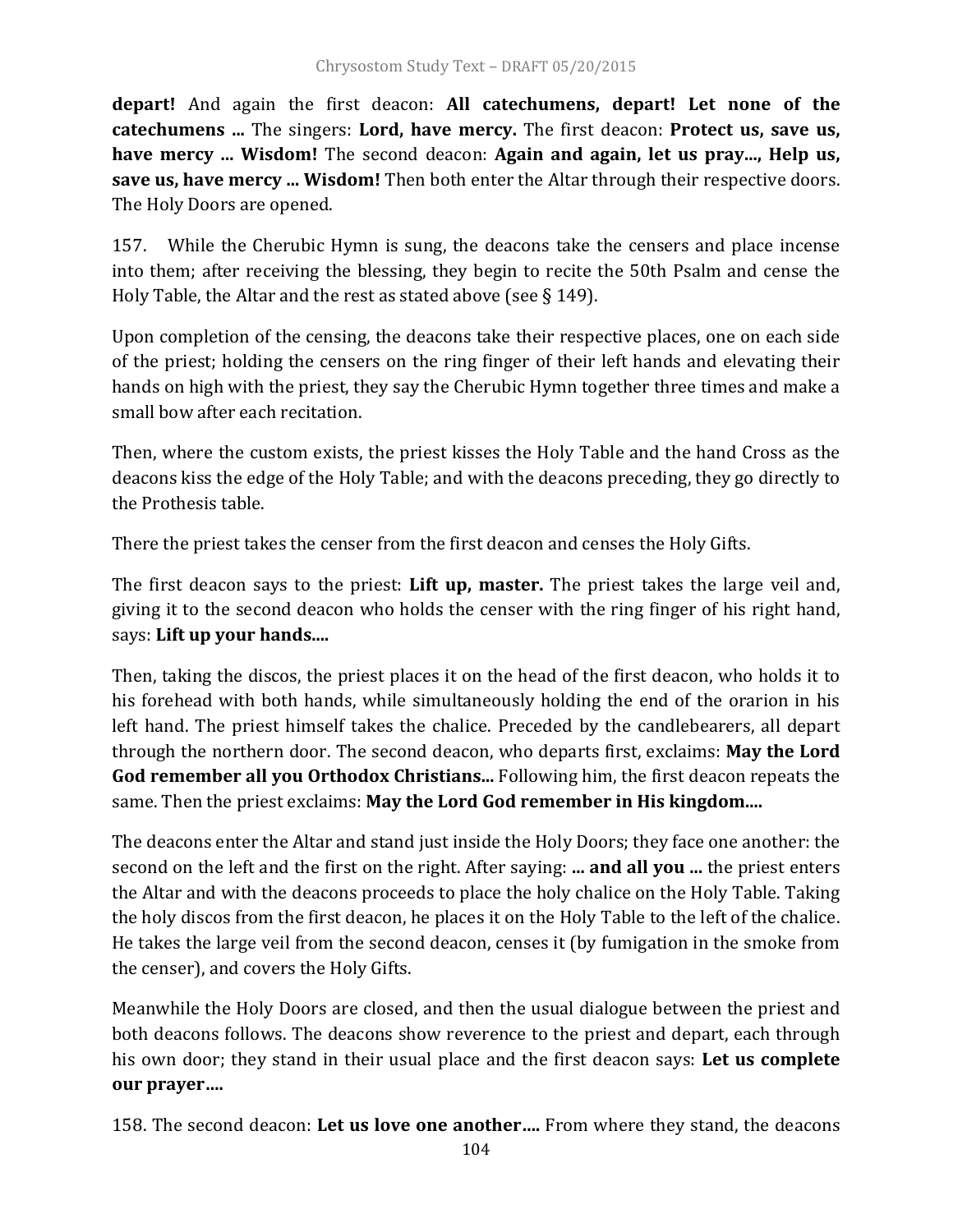make three small bows just as the priest does. The deacons kiss one another on the left shoulder. 

The first deacon exclaims: Let us stand aright....

The deacons make a small bow, enter the Altar through their respective doors and stand at either side of the priest. If there is need, the first deacon takes the ripidion or the folded small veil and reverently fans the Holy Gifts.

At the Triumphant Hymn: **Singing, shouting...** the second deacon takes the asterisk into his right hand and touches the holy discos as described above; and kissing the asterisk, he places it upon the Holy Table.

159. During the Institution Narrative, the deacons join the priest by pointing their oraria towards the holy discos and then the holy chalice.

After the Institution Narrative, of both the Holy Bread and holy chalice, the deacons and the priest bow profoundly, making the sign of the Cross.

After the priest has quietly said the prayer: **Remembering, therefore**, the first deacon takes the holy discos in his right hand and the second deacon the holy chalice in his right hand, so that the right hand of the first deacon lies over the right hand of the second deacon. Then they raise the Holy Gifts slightly for a short time, making the sign of the Cross **over the eilition, and the priest exclaims: Offering You, Your own, from Your own.... After** the discos and chalice are set down, the priest and deacons make a small bow. Then the priest quietly says the prayer: Moreover, we offer to You.... Meanwhile, the first deacon fans the Holy Gifts, if there is need.

After the prayer has been completed, the first deacon puts aside the ripidion or veil, and both deacons come nearer the priest. They all make three small bows before the Holy Table. Then pointing his orarion towards the Holy Bread, the first deacon says: **Master**, **bless the Holy Bread.** After the blessing, the deacons say: **Amen.** 

Pointing his orarion towards the holy chalice, the first deacon says: **Master, bless the holy chalice.** The deacons respond to the blessing: **Amen.** 

Pointing his orarion to both Holy Gifts, the first deacon says: Master, bless both. Following the blessing, the deacons: **Amen, amen, amen.** And having bowed their heads to the priest, both deacons return to where they previously stood; taking the ripidion, the first deacon fans the Holy Gifts just as before, if there is need.

**160.** While the chanters are singing **It is truly proper...** the deacons cense the Holy Table from the sides and from the East, each one from his side, and they mention by name those of the dead whom they wish to remember.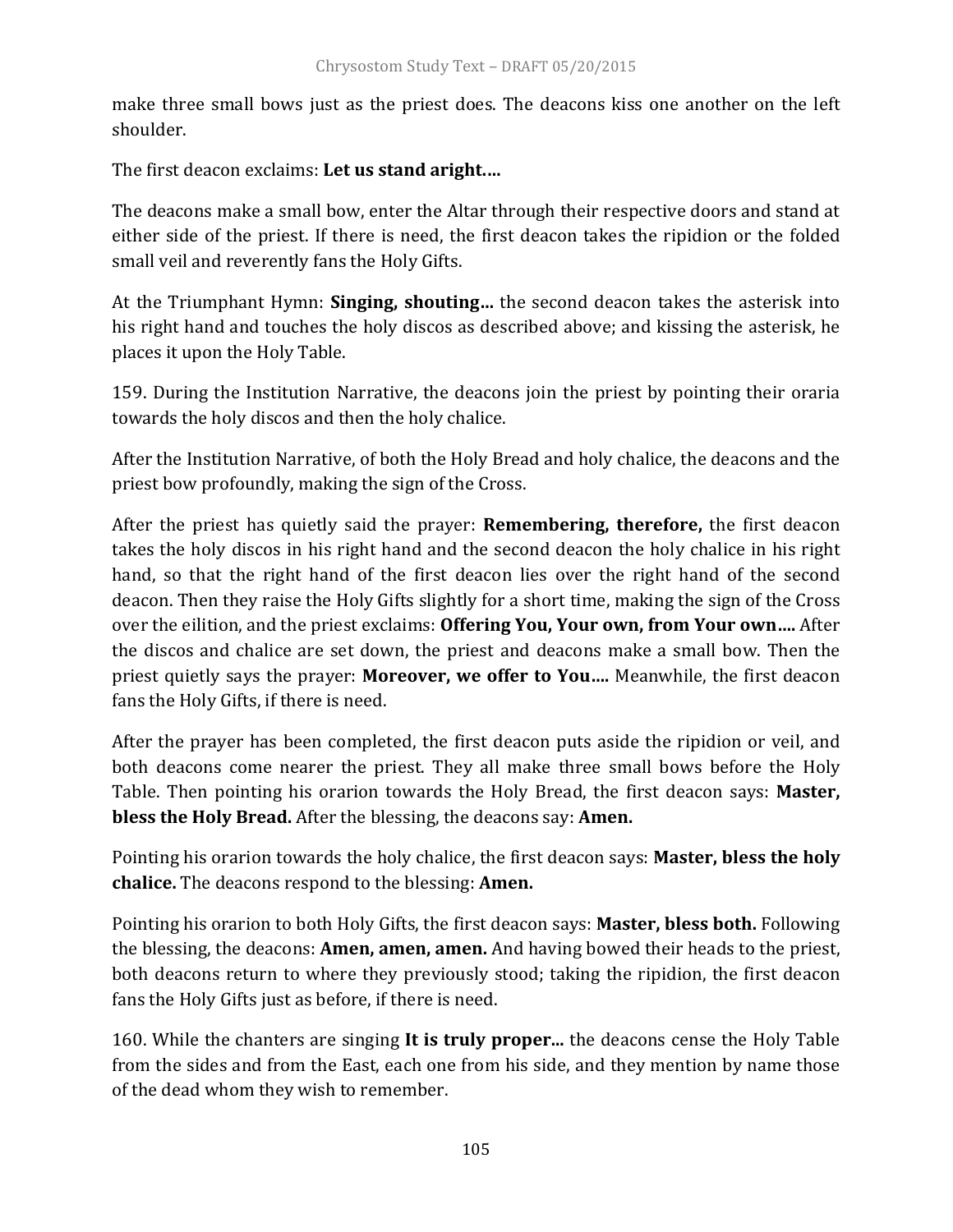And after: **Among the first, O Lord** ... the deacons make a commemoration of the living.

After the ekphonesis: And may the mercies... the deacons make a small bow, take leave of the priest, and depart through their respective doors; they stand in their customary place. **The second deacon says: Now that we have remembered all the Saints...** After the priest has said: **Peace be with all,** the singers: **And with your spirit.** The second deacon exclaims: **Bow your heads to the Lord.**

While the priest quietly says the prayer: **We give You thanks, O King...** the deacons, standing before the Holy Doors, bind their oraria about themselves in the form of a Cross, if they had not already done so during the Lord's Prayer.

After uncovering the chalice, the priest, and the deacons (who remain in their places), make three small bows, saying quietly: **O God, be merciful to me a sinner.**

The first deacon exclaims: **Let us be attentive!**

The deacons enter the Altar through their respective doors and, standing at the sides of the priest, they make a small bow. The first deacon says: **Master, break the Holy Bread.**

After the fraction of the Holy Bread, the first deacon says: Master, fill the holy chalice. Following the commixture the same deacon says (where the infusion of hot water is practiced): **Master, bless the hot water,** and pouring a little water he continues: **The fervor of the faith....**

161. The priest invites the deacons to receive Holy Communion, saying: **Deacons**, **approach!** And Communion is given to the deacons according to the rule (see  $\S$  140 and 141).532

After the Communion of the priest and the deacons, the first deacon carefully absterges the holy discos over the holy chalice; if Communion is not to be given to the faithful, the priest and deacons do exactly as stated above (see  $\S$  142). If Communion is to be given out, they follow the first procedure described above except that the priest gives the veil and the lention to the second deacon before Communion.

162. Following the incensation, the priest returns the censer to the second deacon and places the holy discos with the folded asterisk and the folded veils upon the second deacon's head. Holding these to his forehead and looking back towards the doors, the second deacon; saying nothing, proceeds between the Holy Table and the Holy Doors directly to the Prothesis table upon which he places the discos; there he awaits the priest. After making a small bow and taking the holy chalice, the priest departs, as prescribed, to the Prothesis table, while the second deacon censes the Holy Gifts and the priest. Following

 

<sup>532</sup> *Ordo* §140 and 141 are integrated into the text of the Liturgy.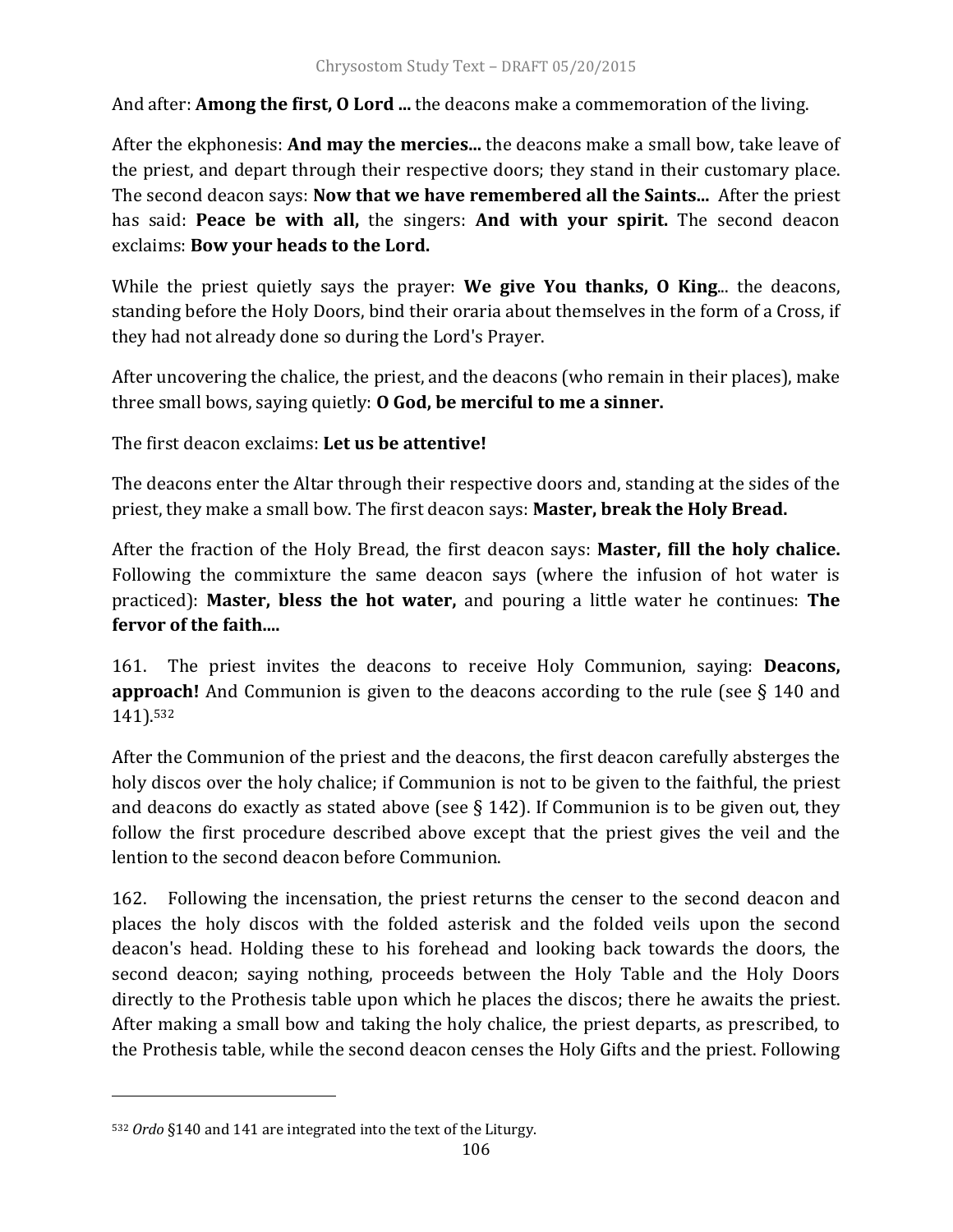the priest's recital of the prayer: **You, O Christ, Our God...** the second deacon, with awe and full caution, consumes the Holy Gifts which remain after Communion; then he unbinds his orarion.

163. Having loosed his orarion, as is the custom, the first deacon leaves through the northern door and, standing in his usual place, says: **[Stand aright!] Having received the divine, holy....** After the ekphonesis: For You are our sanctification... the priest says: Let **us go forth in peace!** The singers: **In the Name of the Lord.** The first deacon: **Let us pray to the Lord.** The singers: **Lord, have mercy.**

During the prayer behind the ambo, the first deacon stands at the right, extending his orarion toward the icon of the Savior. Following the prayer, he enters the Altar through the southern door. Finally, the Dismissal is said according to custom, after which all unvest.

## Without the Ministry of a Deacon

164. The priest celebrating without the assistance of a deacon performs or recites all those parts which are proper to the deacon, bearing in mind the procedures set forth below  $(S$  165-174).

165. He omits the invitations: **Master, bless; Let us pray to the Lord; Master, bless the incense:** etc. except for the invocation: Let us pray to the Lord, which he says before the prayer behind the Ambo.

166. Following the Dismissal of the Proskomede, the priest censes just as the deacon would; from the soleas, he censes the iconostasis, the choirs and the people.

167. The priest recites the prayers which conclude the great and small synaptes before, not after, the respective ekphoneses.

168. At the Small Entrance, the priest takes the holy Gospel Book and, starting from the right side, goes around the Holy Table and comes out through the northern door. Bowing his head before the Holy Doors, he says the Entrance Prayer: **O Lord, our Master and God**, ... after which he blesses the Entrance with his right hand; he kisses the Gospel Book and raises it exclaiming: **Wisdom! Stand Aright!** Then he enters the Altar through the Holy Doors. 

He concludes the Trisagion Prayer with the ekphonesis: **For You are holy, our God....** and does not turn around to face the people. After saying the Trisagion, he proceeds behind the Holy Table saying the formula of blessing and sits to the south of the apsidal throne.

169. After the singers complete the Trisagion Hymn, the priest exclaims: Let us be **attentive!** and the blessing: **Peace be with all. Wisdom! Be attentive!** The singers sing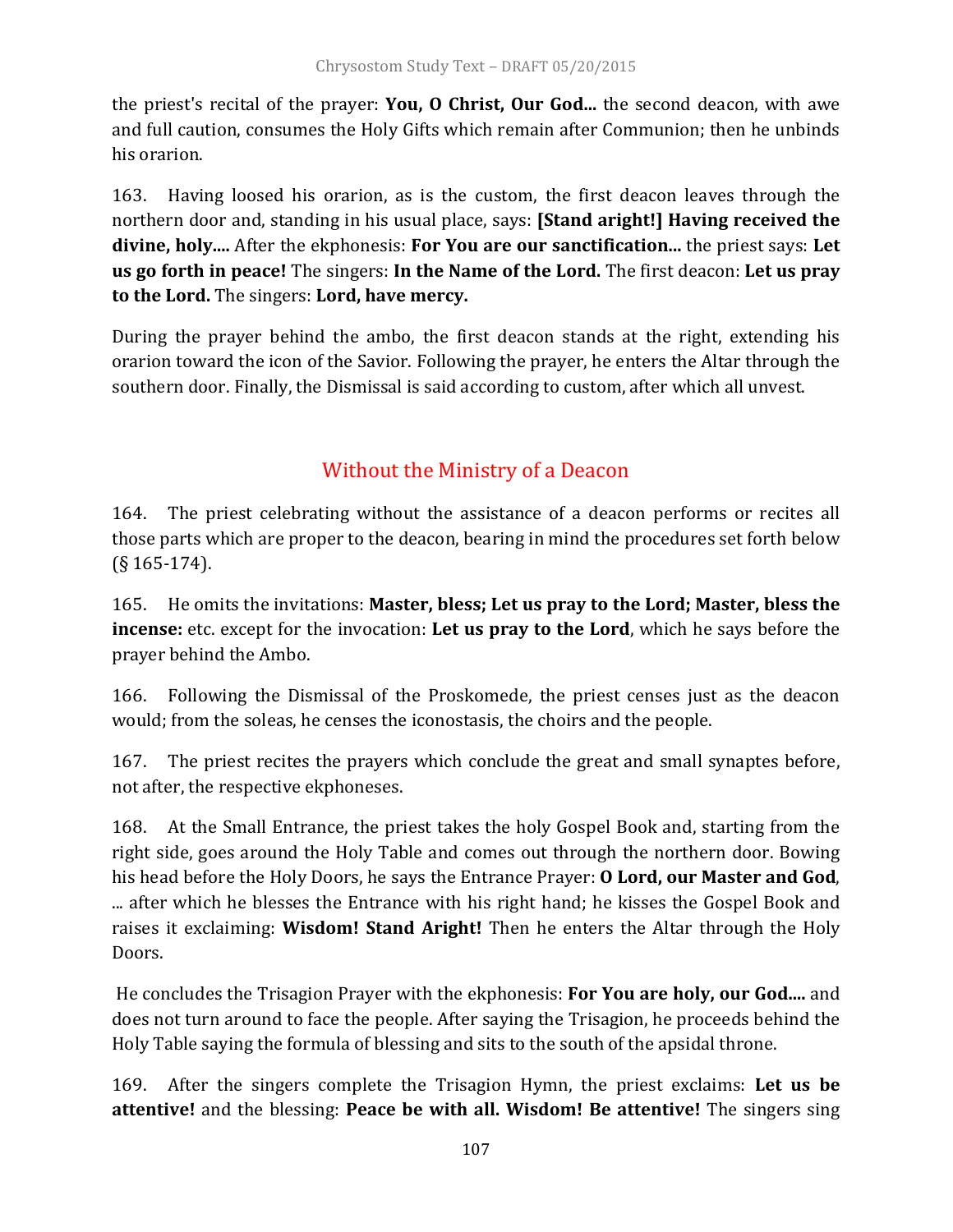the Prokeimenon. The priest: **Wisdom!** The lector reads the title of the Epistle. The priest: **Let us** be attentive! Following the Epistle reading, he says to the lector: **Peace be to you** and immediately thereafter: **Wisdom! Be attentive!** The singers: **Alleluia!** with the verses.

Then the priest blesses the incense and, taking the censer, censes about the Holy Table and the entire Altar; from the soleas, he censes the iconostasis, both choirs and the people. He quietly recites the prayer before the Gospel: **O Master, Lover of Manknd, shine forth in our hearts** ... either during the incensation, or after it.

When the Alleluia and verses are completed, he exclaims: **Wisdom!** Let us stand aright **and listen to the holy Gospel**, and blessing the people: **Peace** be with all. The singers: **And** with your spirit. The priest: A reading from the holy Gospel.... Then taking the Book of Gospels, he places it on the analogion just outside the Holy Doors and reads the Gospel facing the people. After the reading, he kisses the closed book and places it in the center or on the right side of the Holy Table.

170. After saying the Prayer of the Cherubic Hymn, the priest blesses the incense; then he censes around the Holy Table, the apsidal icon, the Prothesis, and from the soleas he censes the iconostasis, both choirs and the people. He returns to the Holy Table where, keeping the censer on the ring finger of his left hand and raising his hands on high, he recites the Cherubic Hymn three times. Then he proceeds to the Prothesis; there he censes the Holy Gifts in strokes of three while praying privately: **O** God, be merciful to me a sinner. Taking the large veil, the priest places it on his left shoulder, saying: **Lift up your hands** ..., then taking the discos in his left hand and the chalice in his right, he departs through the northern door, exclaiming: May **the Lord God remember in his kingdom ...,** and after passing through the Holy Doors, he places the Holy Gifts upon the Holy Table as usual. Saying: **The noble Joseph...,** the priest censes the large veil by holding it over the censer which the server extends toward the priest. He then takes the censer from the hands of the server and censes the Holy Gifts, in strokes of three, saying: **Deal favorably, O Lord....** 

171. After returning the censer, he says the aitisis: Let us complete our prayer..,. During the Symbol of Faith, he raises the large veil and holds it above the Holy Gifts, according to the custom. At the ekphonesis: **Singing, shouting...** he touches the holy discos with the asterisk in the same manner as the deacon would; then he kisses the asterisk and places it upon the Holy Table.

Having said the prayer: **Remembering, therefore, this saving command...** and crossing his forearms, he takes the holy Discos with his right hand and the holy chalice with his left; then he raises the sacred vessels slightly for a short time and distinctly makes the sign of **the Cross over the eiliton while exclaiming: Offering to You Your own from Your own.... After the ekphonesis: Especially for our most holy, most pure...** he censes the Holy Table only from the front, without going around it. Before elevating the Lamb, he says: **Holy Things to the holy!** and pours the hot water into the chalice himself, as prescribed.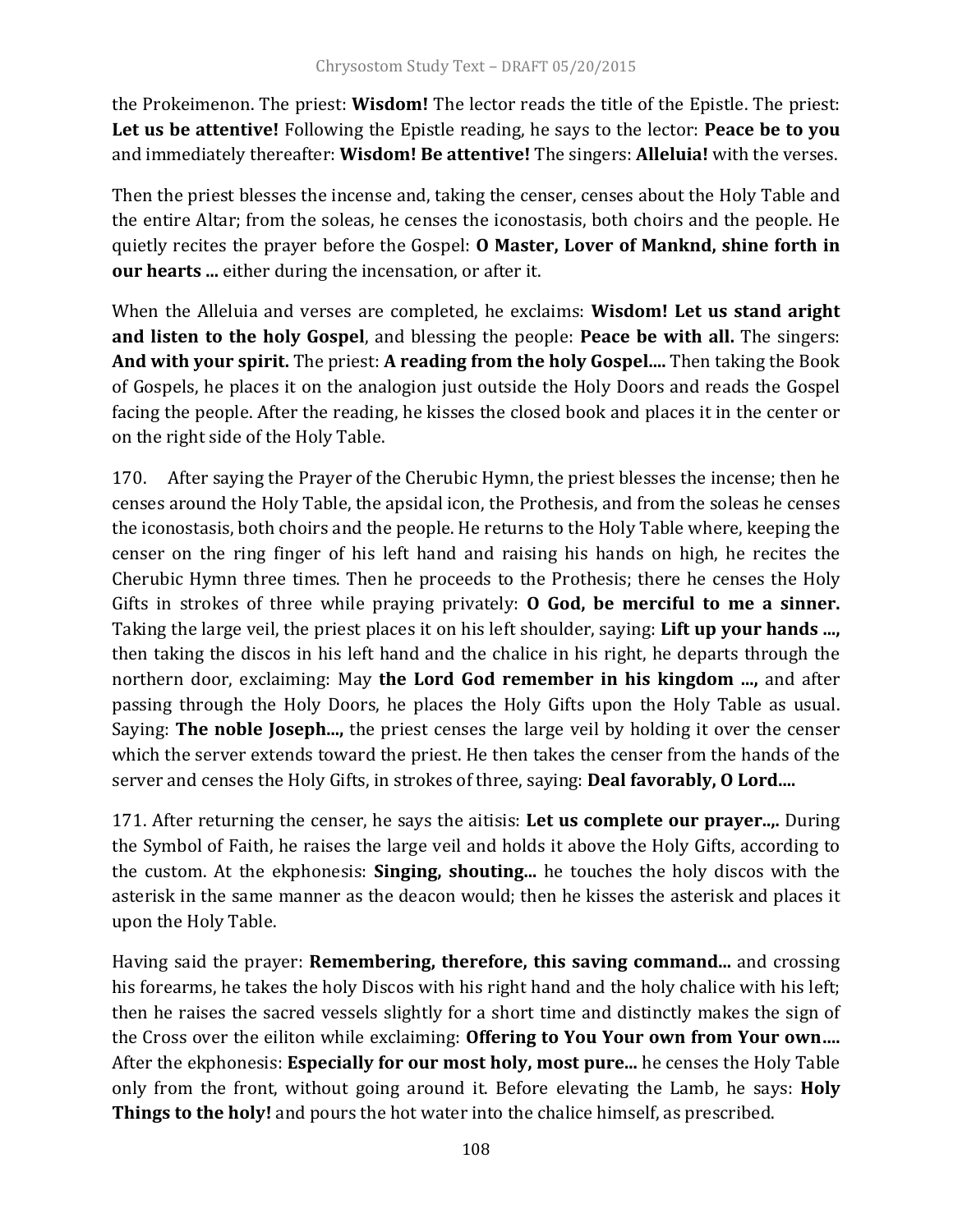172. After the priest has put all the Particles from the discos into the chalice, he covers the chalice with either the lention or the small veil or with both; he places the folded asterisk, the small veil and the aer upon the discos. The Curtain (Veil) of the iconostasis is drawn aside and the Holy Doors are opened. The priest places the spoon on top of the chalice; or else he places it in the chalice. After making a small bow, he takes the chalice, proceeds to the Holy Doors and, raising the chalice, and exclaims: **Approach with fear of God....** [Following the choral response], the priest immediately continues: **O Lord, I believe and profess....** After the prayer is completed he uncovers the chalice and distributes Communion with the spoon. When the Communion of the faithful has been completed, the spoon is left in the chalice, which is covered with the lention and small veil; blessing the **people, the priest says: Save Your people, O God....** Then he returns to the Holy Table, places the chalice on it, and censes in strokes of three, saying: **Be exalted...** After making a small bow, he takes the holy chalice with his right hand and the holy discos with his left, saying first in a subdued voice: **Blessed is our God**; then in a raised voice: **Always**, now **and ever...,** turning toward the people, he departs for the Proskomede table upon which he places the sacred vessels. After making a small bow, he returns to the Holy Table.

173. It is also permissible to follow this procedure: after communicating himself, the priest absterges the Particles off the discos while holding the discos over the chalice; then he covers the chalice with either the small veil or the lention, or with both. He makes a small bow, takes the chalice and extends it toward the people, saying: **Approach with fear of God....** Having returned to the Holy Table, he sets the chalice down and removes the small veil from it; then he takes the chalice with his left hand and holds the discos between the middle and ring fingers of the same hand. Taking the spoon with his right hand, he proceeds to distribute Communion to the faithful. Following the Communion, he leaves the spoon in the chalice and returns to the Holy Table upon which he places the discos and chalice. Then he covers the latter with the small veil, again takes the chalice and, turning towards the people, blesses them with it, saying: **Save Your people, O God....** After placing **the chalice on the Holy Table, he censes it in strokes of three, saying: <b>Be exalted above the heavens....** Then he places the lention under the small veil with which the chalice is covered; he also places the folded asterisk, the second small folded veil and the aer upon the discos. After making a small bow and taking the chalice, he turns towards the doors and looks at the people, saying quietly: **Blessed is our God**; then exclaims: **Always, now and ever....** Following this, the priest takes the discos from the Holy Table with his left hand and proceeds to the Prothesis table, where he places the sacred vessels. He then makes a small bow and returns to the Holy Table.

174. Saying the small Synapte of Thanksgiving: **Having received the divine...,** the prayer and ekphonesis: For You are our sanctification..., the priest folds the eiliton as is customary. Following the Dismissal, he returns to the Altar and closes the Holy Doors; then he proceeds to the Prothesis table and, with awe and every caution, consumes the Holy Gifts. The priest washes his hands and, giving thanks to God for all things, departs.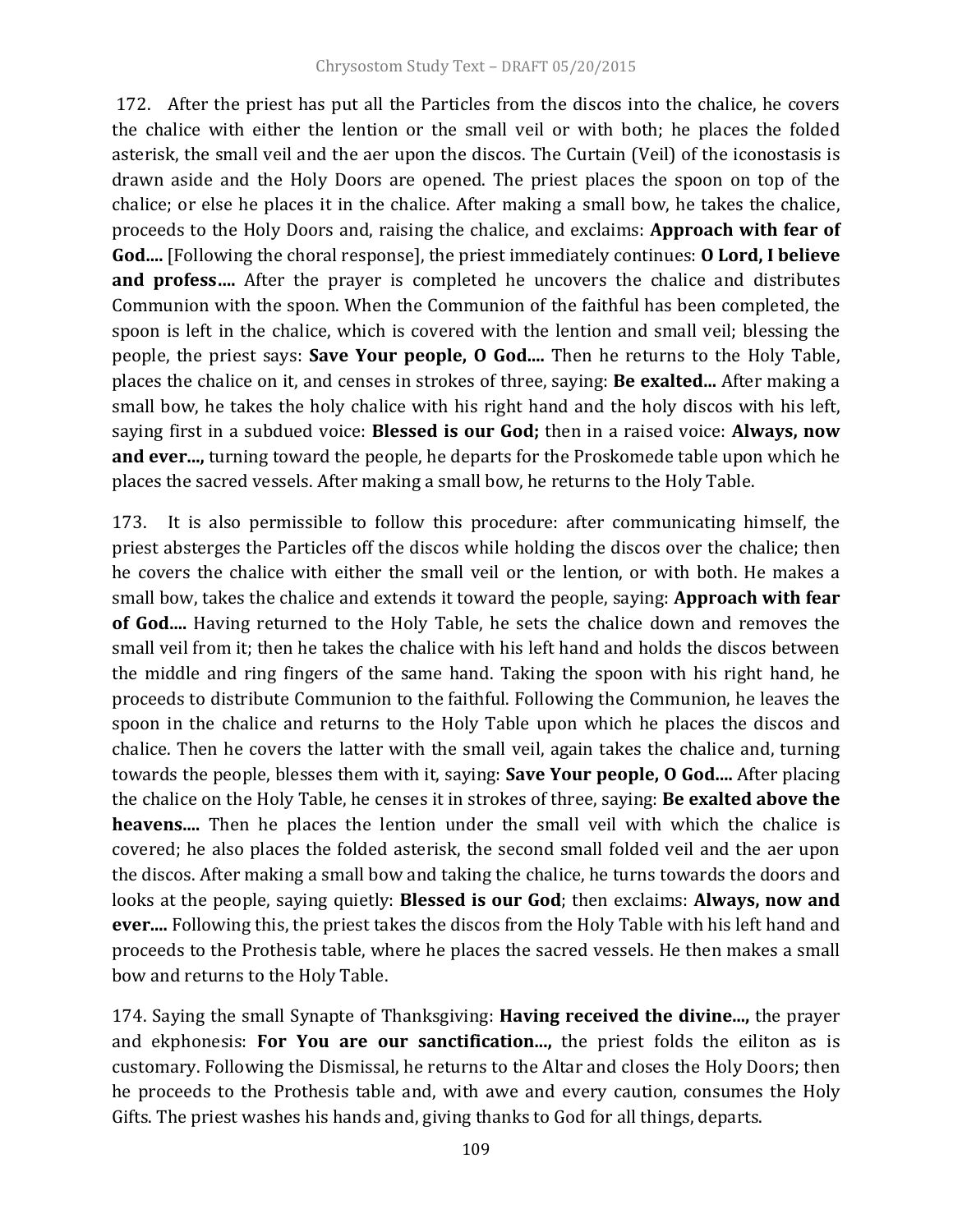The above rubrics are taken from *"Ordo Celebrationis Vesperarum, Matutini et Divinae Liturgiae Iuxta Recensionem Ruthenorum*", Sacred Congregation for the Oriental Church, Rome, 1944 (Imprimatur from Eugene Cardinal Tisserant, available in translation from Eastern Christian Publications, 1996). Used with permission.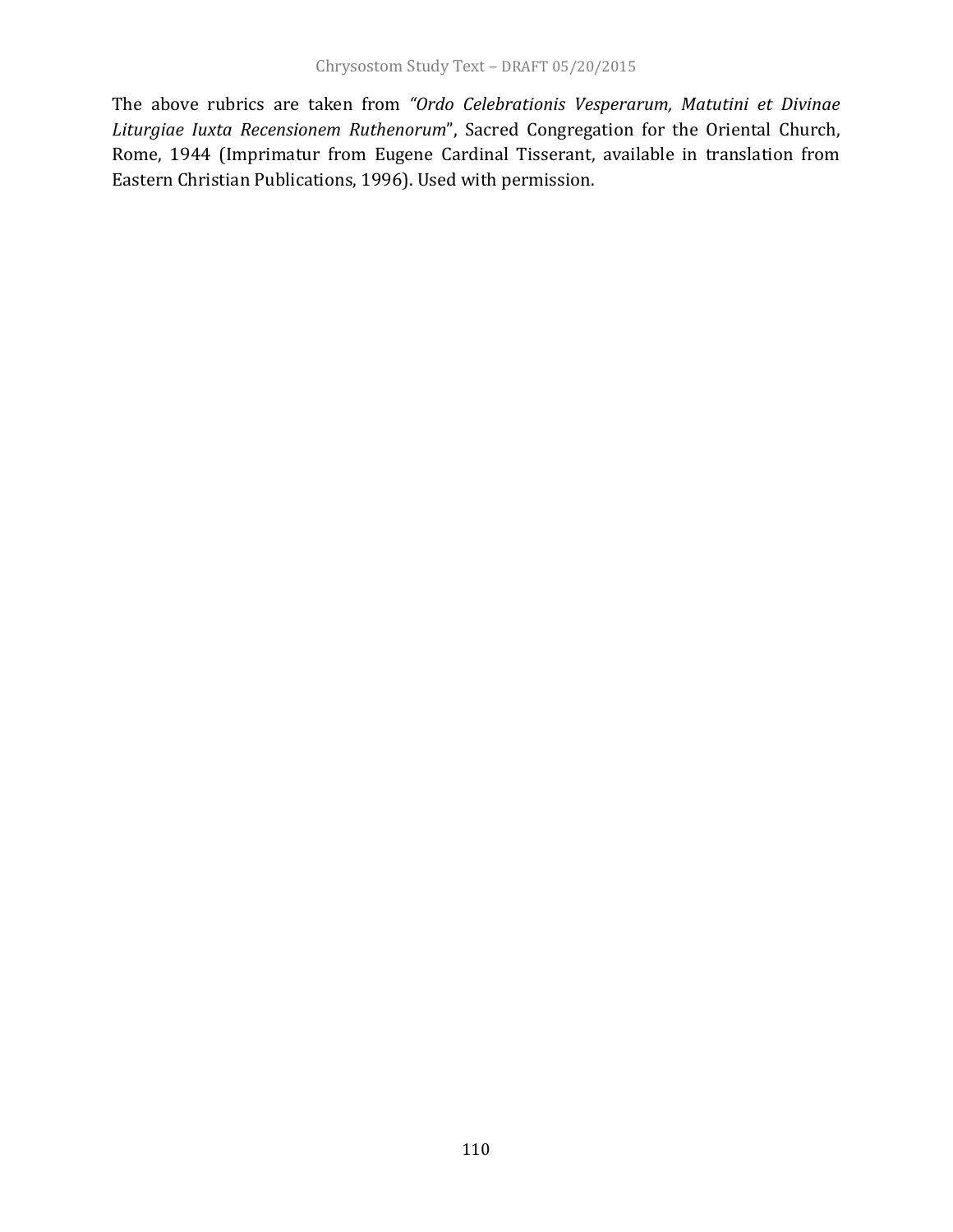# **Considerations**

In its normative and official form the Ruthenian Divine Liturgy is a wonderful example of good Liturgy. The scholarship in preparing the official Slavonic liturgical books of the Ruthenian recension remains excellent. There are only a few updates that one might consider, should all members using the recension (Catholic and Orthodox) agree:

-The term "Archbishop and Metropolitan" in the various prayers is a rather odd usage as a metropolitan would generally be commemorated only by his highest rank. It might be updated to read "Metropolitan (Archbishop)" to allow for usage of the liturgicon anywhere.

-The use of the term "civil authorities" is reasonable as it (in the plural) refers to persons (in the singular it refers to institutions). The tradition, however, is to be more specific than that, singling out the head of state for particular mention. Further, one might also enhance the reference to the armed forces based upon Vatican II's "The Pastoral Constitution on the *Church in the Modern World"* (79). Doing both of these might render the petition: "For the President of these United States, the Congress, the Supreme Court and all our civil authorities, and for our armed forces, the agents of our security and freedom, that they may serve our country with honor, and that they may make a genuine contribution to the establishment of peace, let us pray to the Lord."

-Many of the priestly prayers are located in the middle of a litany, with several petitions separating such prayers from the ecphonesis. These prayers could be moved to the end of the litany to re-join it with the ecphonesis. This would be not be a liturgical change, per say, but rather a change in the layout of the document.

-Neither the Služebnik nor the Ordo specifically addresses the commemorative particles. The older custom was to consecrate everything on the holy discos. The newer custom among most Byzantines is to not consecrate the commemorative particles and to delay placing them into the chalice until after the communion of the faithful (just before "Save Your people"). If the rubrics are followed as given it would be difficult to discern between the particles broken from the NI and KA particles (from which the communion of the faithful is given) and the commemorative particles if they are both placed in the chalice prior to the communion of the faithful.

‐In the Communion Prayer the paragraph beginning with *"O Lord, I believe and profess that this, which I am about to receive, is truly Your most precious Body, and Your life‐giving Blood...*" is not in the official Služebnik, but it is in other liturgicons. In those other liturgicons it is found earlier in the text. If it were moved to an earlier point in the text (right after the first paragraph "O Lord, I believe and confess...") it would make more sense as the prayer would start off with all the statements about what the Eucharist is and then continue with the statements about partaking of the Eucharist. Currently it reads as if two separate prayers were conjoined.